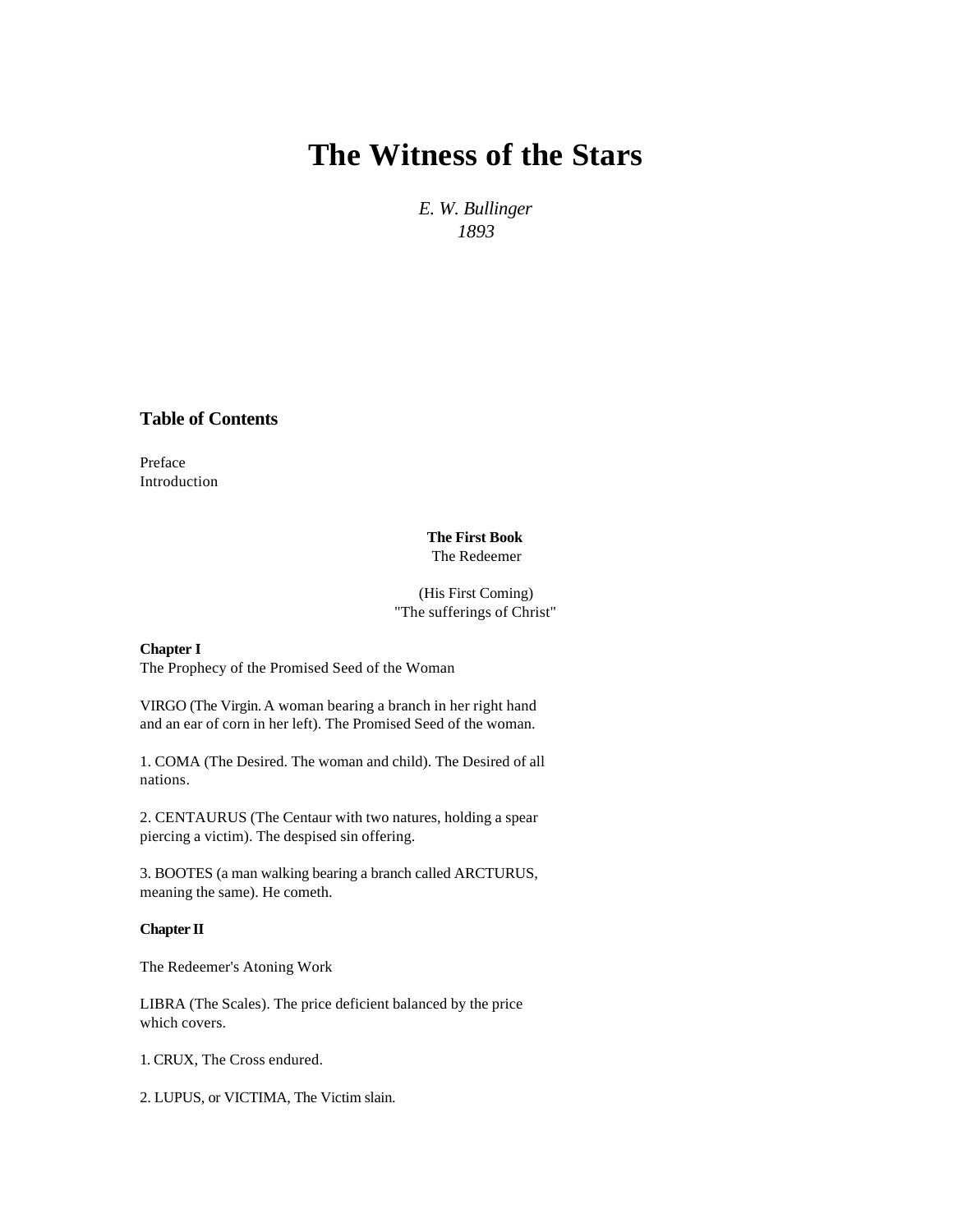3. CORONA, The Crown bestowed.

## **Chapter III**

The Redeemer's Conflict

SCORPIO (The Scorpion) seeking to wound, but itself trodden under foot.

1. SERPENS (The Serpent struggling with the man).

2. O-PHI-U-CHUS (The man grasping the serpent). The struggle with the enemy.

3. HERCULES (The mighty man. A man kneeling on one knee, humbled in the conflict, but holding aloft the tokens of victory, with his foot on the head of the Dragon). The mighty Vanquisher seeming to sink in the conflict.

### **Chapter IV**

The Redeemer's Triumph

SAGITTARIUS (The Archer). The two-natured Conqueror going forth "Conquering and to conquer."

1. LYRA (The Harp). Praise prepared for the Conqueror.

2. ARA (The Altar). Consuming fire prepared for His enemies.

3. DRACO (The Dragon). The Old Serpent--the Devil, cast down from heaven.

#### **The Second Book** The Redeemed

"The result of the Redeemer's sufferings"

#### **Chapter I**

Their Blessings Procured

CAPRICORNUS (The fish-goat). The goat of Atonement slain for the Redeemed.

1. SAGITTA (The Arrow). The arrow of God sent forth.

2. AQUILA (The Eagle). The smitten One falling.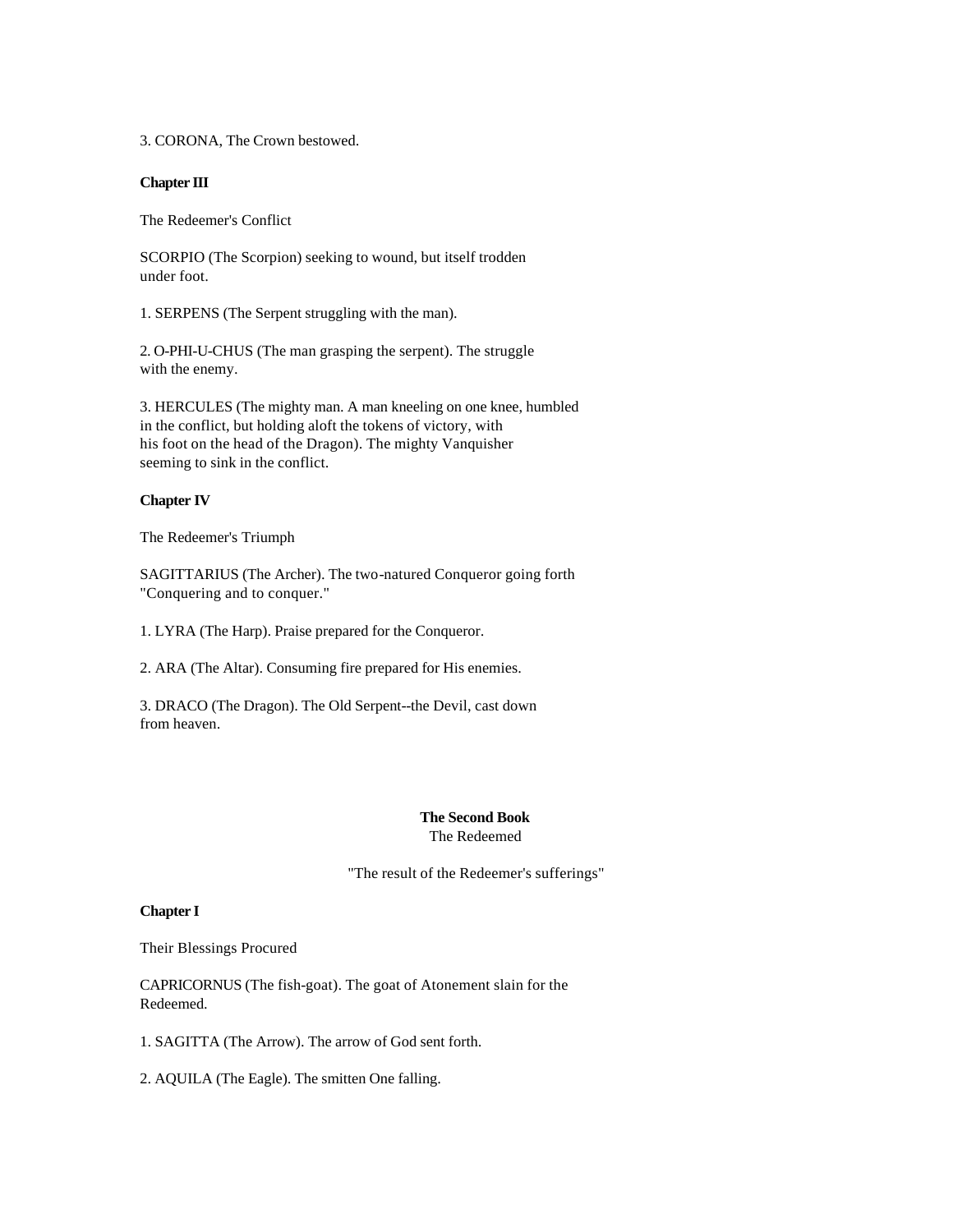3. DELPHINUS (The Dolphin). The dead One rising again.

## **Chapter II**

Their Blessings Ensured

AQUARIUS (The Water-Bearer). The living waters of blessing poured forth for the Redeemed.

1. PISCIS AUSTRALIS (The Southern Fish). The blessings bestowed.

2. PEGASUS (The Winged Horse). The blessings quickly coming.

3. CYGNUS (The Swan). The Blesser surely returning.

## **Chapter III**

Their Blessings in Abeyance

PISCES (The Fishes). The Redeemed blessed though bound.

1. THE BAND--bound, but binding their great enemy Cetus, the sea monster.

2. ANDROMEDA (The Chained Woman). The Redeemed in their bondage and affliction.

3. CEPHEUS (The King). Their Redeemer coming to rule.

## **Chapter IV**

Their Blessings Consummated and Enjoyed

ARIES (The Ram or Lamb). The Lamb that was slain, prepared for the victory.

1. CASSIOPEIA (The Enthroned Woman). The captive delivered, and preparing for her husband, the Redeemer.

2. CETUS (The Sea Monster). The great enemy bound.

3. PERSEUS (The Breaker). Delivering His redeemed.

## **The Third Book** The Redeemer

(His Second Coming) "The glory that should follow"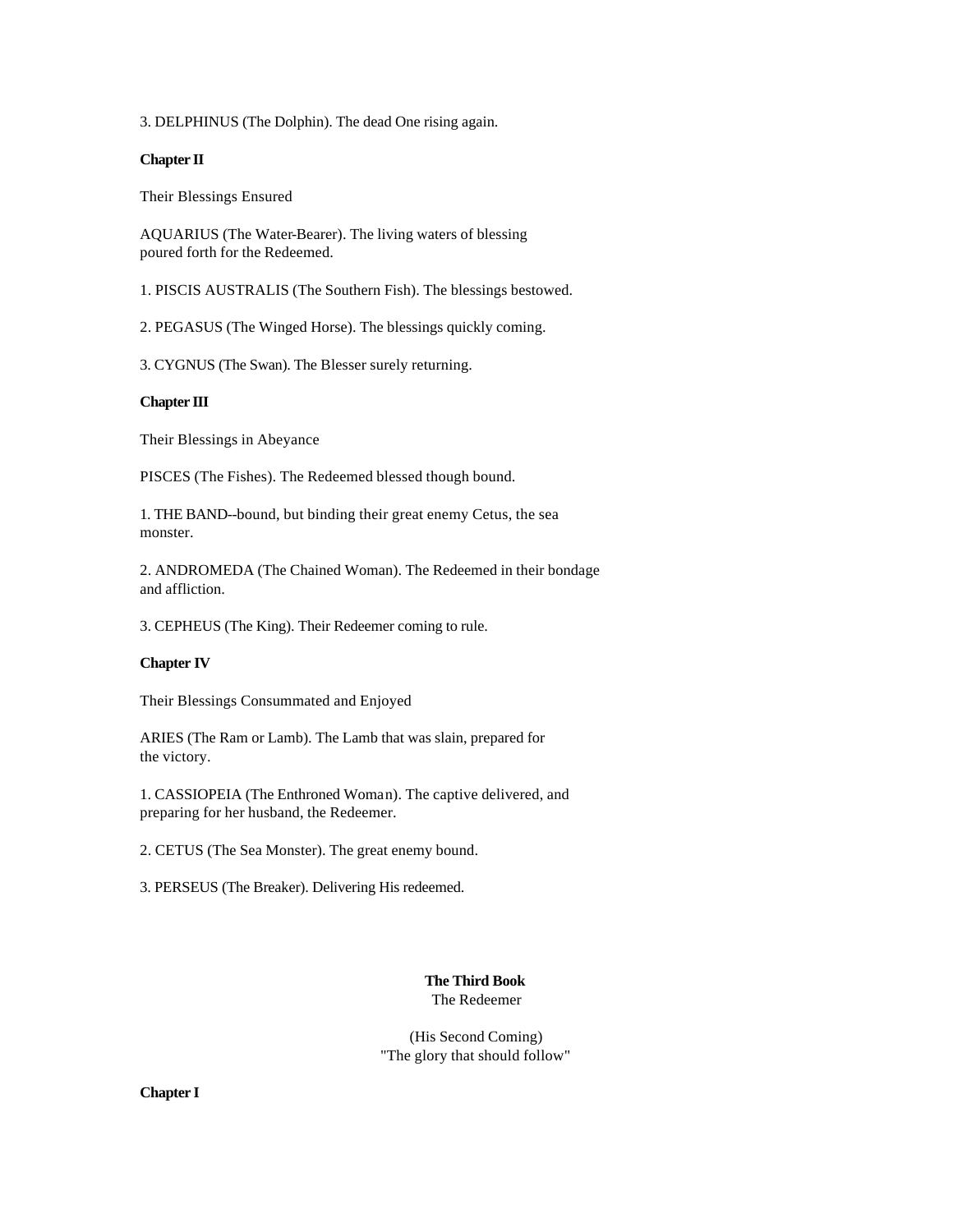Messiah, The Coming Judge of All the Earth

TAURUS (The Bull). Messiah coming to rule.

1. ORION, Light breaking forth in the person of the Redeemer.

2. ERIDANUS (The River of the Judge). Wrath breaking forth for His enemies.

3. AURIGA (The Shepherd). Safety for the Redeemed in the day of that wrath.

## **Chapter II**

Messiah's Reign as Prince of Peace

GEMINI (The Twins). The twofold nature of the King.

1. LEPUS (The Hare), or THE ENEMY trodden under foot.

2. CANIS MAJOR (The Dog), or SIRIUS, the coming glorious Prince of Princes.

3. CANIS MINOR (The Second Dog), or PROCYON, the exalted Redeemer.

### **Chapter III**

Messiah's Redeemed Possessions

CANCER (The Crab). The possession held fast.

1. URSA MINOR (The Lesser Bear). The lesser sheepfold.

2. URSA MAJOR (The Great Bear). The fold and the flock.

3. ARGO (The Ship). The redeemed pilgrims safe at home.

## **Chapter IV**

Messiah's Consummated Triumph

LEO (The Lion). The Lion of the Tribe of Judah aroused for the rending of the Enemy.

1. HYDRA (The Serpent). That old Serpent--the Devil, destroyed.

2. CRATER (The Cup). The cup of Divine wrath poured out upon him.

3. CORVUS (The Crow, or Raven). Birds of prey devouring him.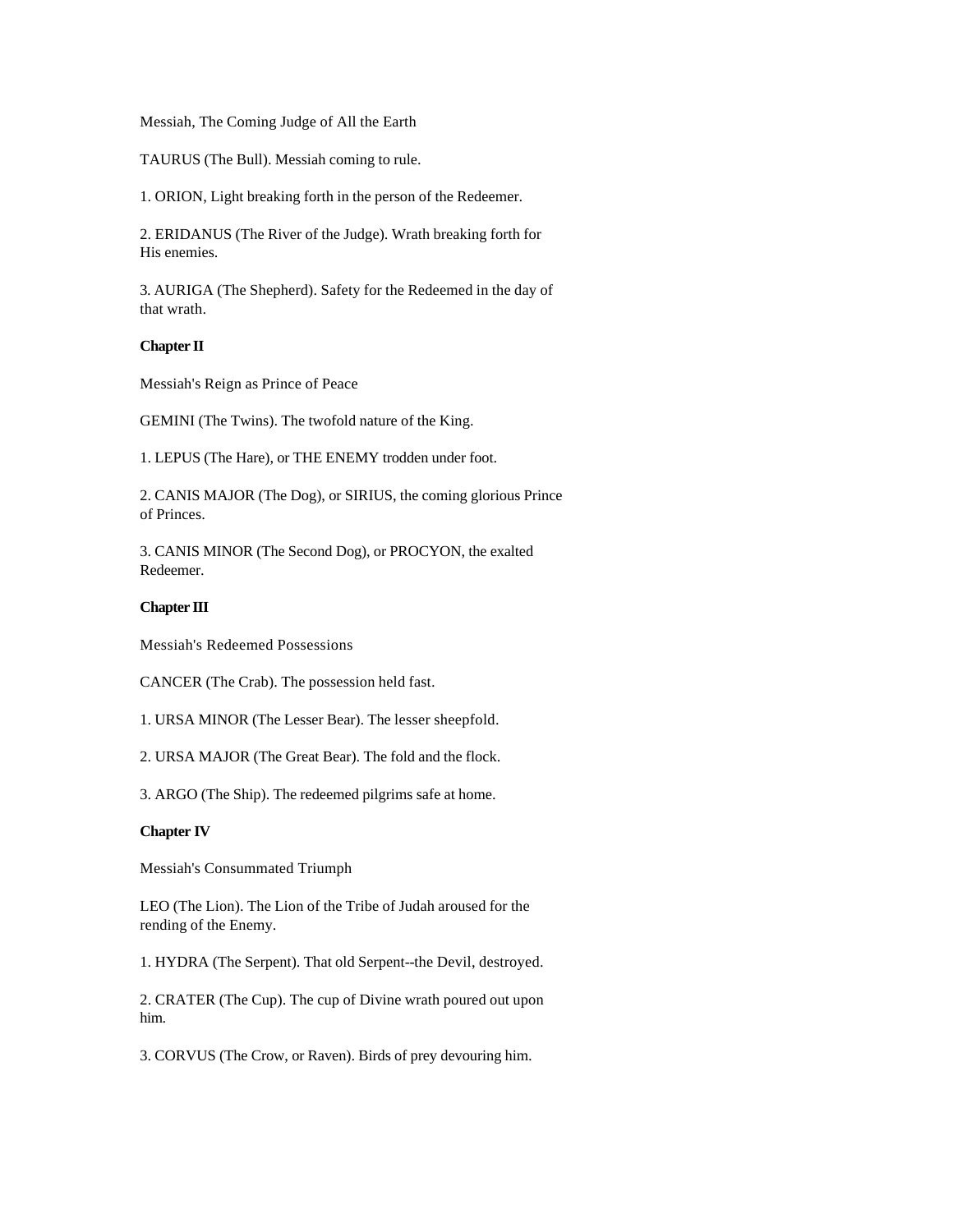## **For Signs and For Seasons**

Such are the contents of this wondrous book that is written in the heavens. Thus has God been speaking and emphasizing and developing His first great prophetic promise of Genesis 3:15.

Though for more than 2,500 years His people had not this Revelation written in a book as we now have it in the Bible, they were not left in ignorance and darkness as to God's purposes and counsels; nor were they without hope as to ultimate deliverance from all evil and from the Evil One.

Adam, who first heard that wondrous promise, repeated it, and gave it to his posterity as a most precious heritage--the ground of all their faith, the substance of all their hope, the object of all their desire. Seth and Enoch took it up. Enoch, we know, prophesied of the Lord's coming, saying, "Behold the Lord cometh with ten thousands of His saints to execute judgment upon all" (Jude 14). How could these "holy prophets, since the world began," have recorded their prophecies better, or more effectually, or more truthfully and powerfully, than in these star-pictures and their interpretation? This becomes a certainty when we remember the words of the Holy Spirit by Zacharias (Luke 1:67-70):

"Blessed be the Lord God of Israel; For He hath visited and redeemed His people, And hath raised up a horn of salvation for us In the house of His servant David; As He spake by the mouth of HIS HOLY PROPHETS WHICH HAVE BEEN SINCE THE WORLD BEGAN."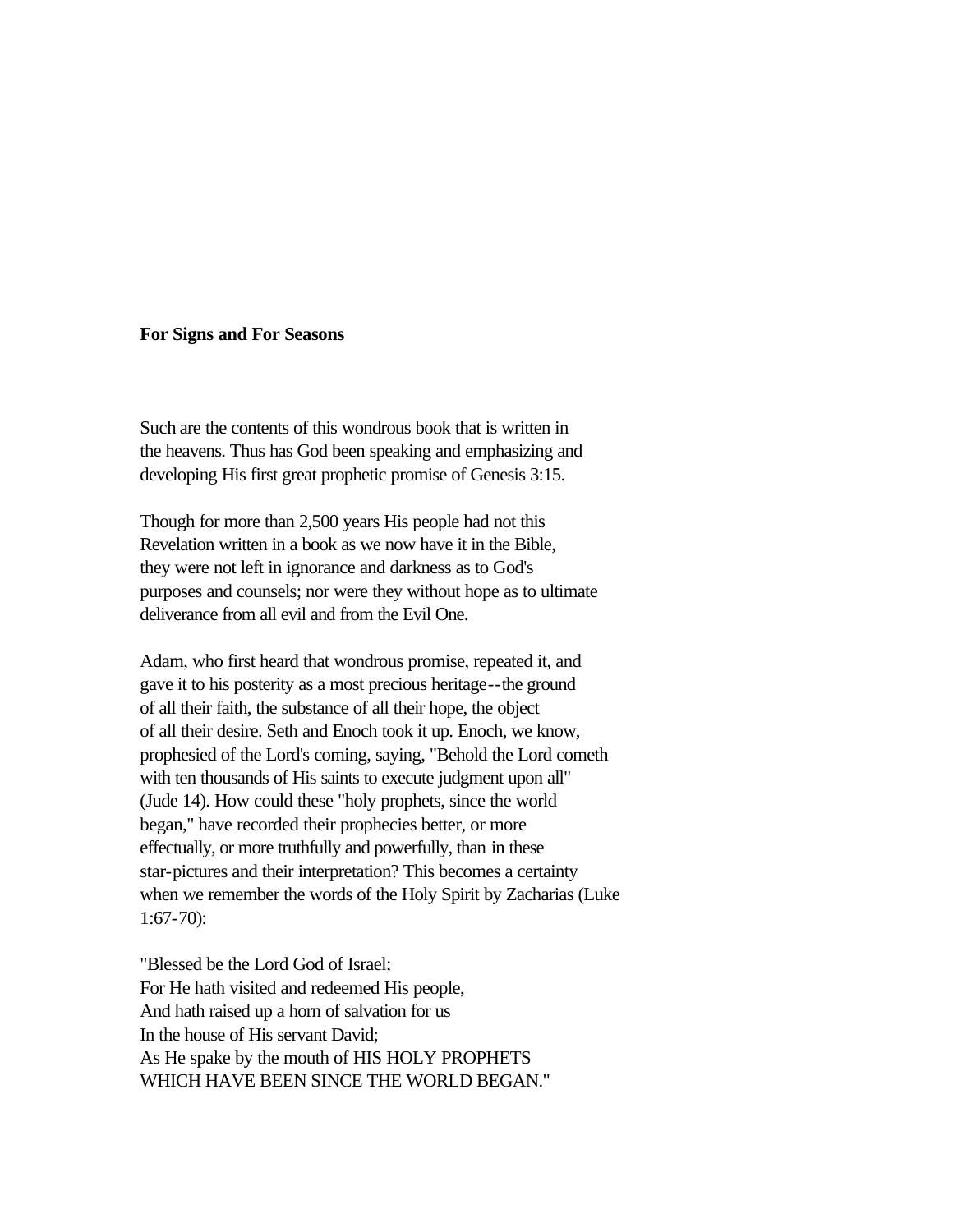The same truth is revealed through Peter, in Acts 3:20, 21: "He shall send Jesus Christ, which before was preached unto you; whom the heaven must receive until the times of restitution of all things, which God hath spoken by the mouth of all HIS HOLY PROPHETS SINCE THE WORLD BEGAN."

These words have new meaning for us, if we see the things which were spoken "since the world began," thus written in the heavens, which utter speech (i.e. prophecy), and show forth this knowledge day after day and night after night, the heritage of all the earth, and their words reaching unto the ends of the world.

This Revelation, coinciding as it does in all its facts and truths with that afterwards recorded "in the Volume of the Book," must have had the same Divine origin, must have been made known by the inspiration of the same Holy Spirit.

We now proceed to compare the two, and we shall see how they agree at every point, proving that the source and origin of this Divine Revelation is one and the same.

*If you know of any books on a similar topic that are in the public domain and have not been converted for online viewing on the internet, please contact: research-bpr@philologos.orgor moza@butterfly.mv.com*

*Special thanks to Moza, a research member of Philologosand the Bible Prophecy Research and Study List, for providing this electronic copy. THIS BOOK HAS BEEN EDITED. Any corrections or questions may be directed to the address below:*

*moza@butterfly.mv.com <http://www.mv.com/ipusers/butterfly/witness/00index.htm> December, 1997* 

**The Witness of the Stars by E.W. Bullinger Revised: Thursday, March 18, 1999**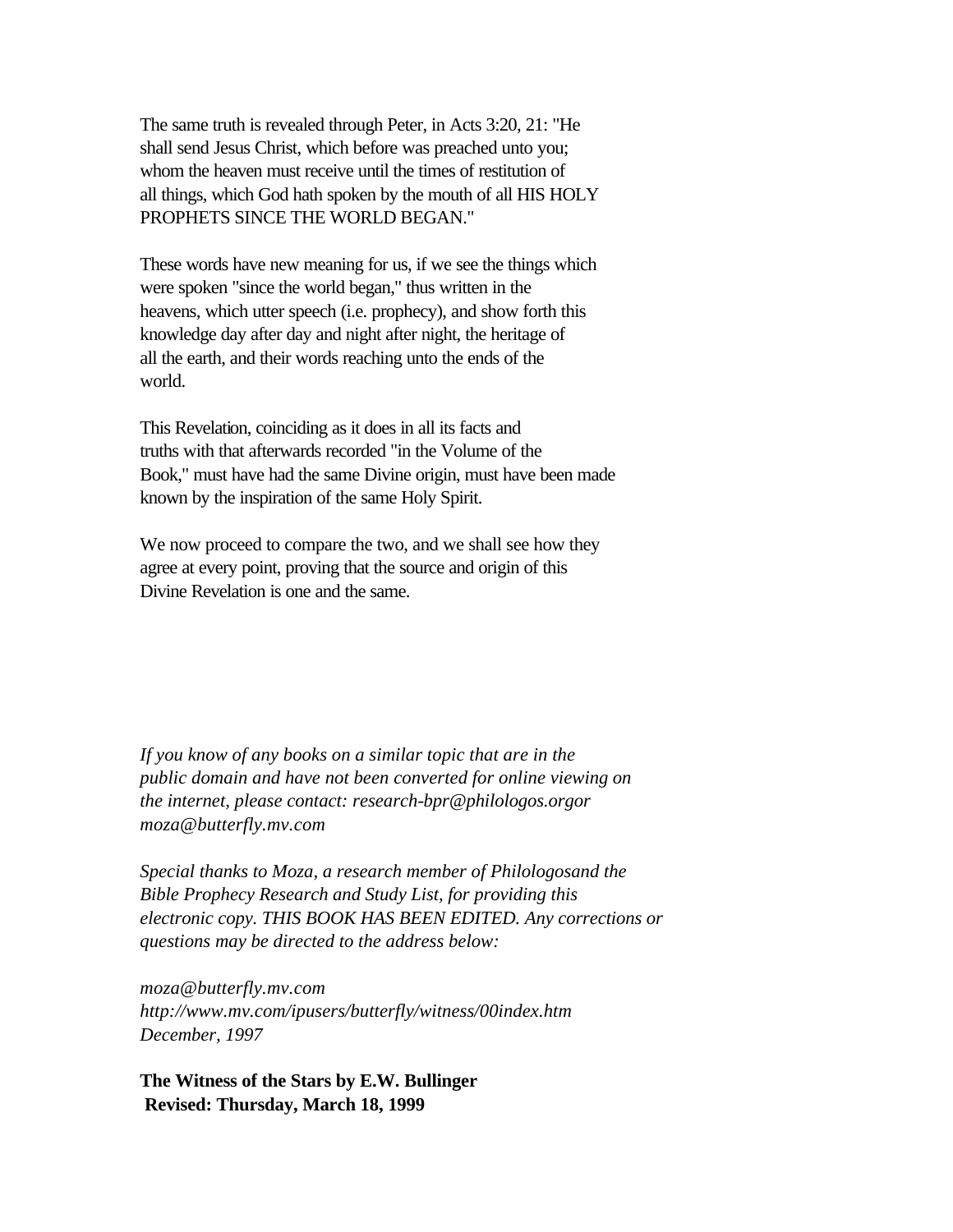**"... freely ye have received, freely give." (Mat 10:8)**

The Witness of the Stars E. W. Bullinger

**Preface** 

Some years ago it was my privilege to enjoy the acquaintance of Miss Frances Rolleston, of Keswick, and to carry on a correspondence with her with respect to her work, Mazzaroth or, the Constellations. She was the first to create an interest in this important subject. Since then Dr. Joseph A. Seiss, of Philadelphia, has endeavored to popularize her work on the other side of the Atlantic; and brief references have been made to the subject in such books as Moses and Geology, by Dr. Kinns, and in Primeval Man; but it was felt, for many reasons, that it was desirable to make another effort to set forth, in a more complete form, the witness of the stars to prophetic truth, so necessary in these last days.

To the late Miss Rolleston, however, belongs the honor of collecting a mass of information bearing on this subject; but, published as it was, chiefly in the form of notes, unarranged and unindexed, it was suited only for, but was most valuable to, the student. It was she who performed the drudgery of collecting the facts presented by Albumazer, the Arab astronomer to the Caliphs of Grenada, AD 850; and the Tables drawn up by Ulugh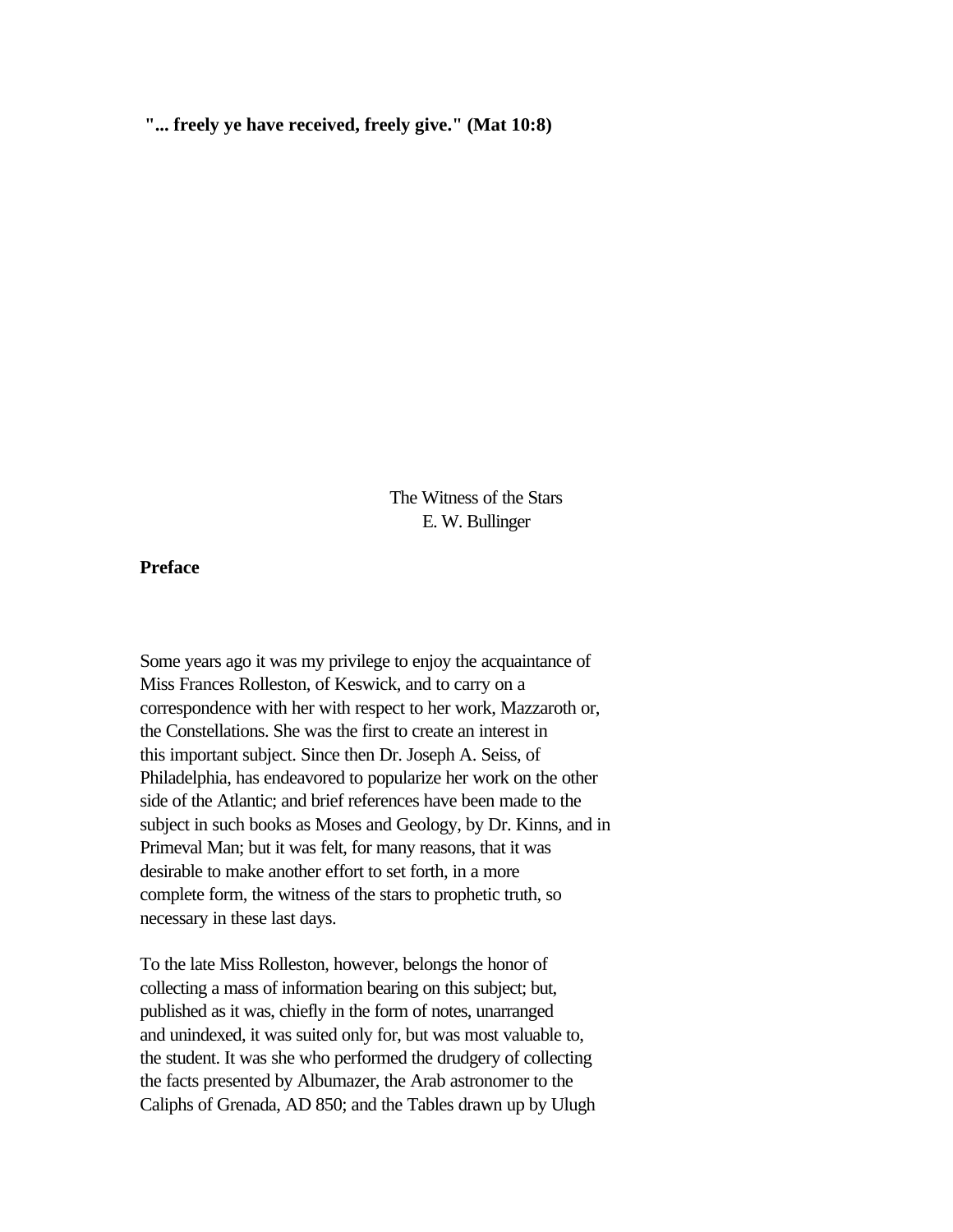Beigh, the Tartar prince and astronomer, about AD 1450, who gives the Arabian astronomy as it had come down from the earliest times.

Modern astronomers have preserved, and still have in common use, the ancient names of over a hundred of the principal stars which have been handed down; but now these names are used merely as a convenience, and without any reference to their significance.

This work is an attempt to popularize this ancient information, and to use it in the interest of truth.

For the ancient astronomical facts and the names, with their meaning, I am, from the very nature of the case, indebted, of course, to all who have preserved, collected, and handed them down; but for their interpretation I am alone responsible.

It is the possession of "that blessed hope" of Christ's speedy return from heaven which will give true interest in the great subject of this book.

No one can dispute the antiquity of the signs of the Zodiac, or of the constellations. No one can question the accuracy of the ancient star names which have come down to us, for they are still preserved in every good celestial atlas. And we hope that no one will be able to resist the cumulative evidence that, apart from God's grace in Christ there is no hope for sinners now; and apart from God's glory, as it will be manifested in the return of Christ from heaven, there is no hope for Israel, no hope for the world, no hope for a groaning creaton. In spite of all the vaunted promises of a religious world, and of a worldly church, to remove the effects of the curse by a social gospel of sanitation, we are more and more shut up to the prophecy of Genesis 3:15, which we wait and long to see fulfilled in Christ as our only hope. This is beautifully expressed by the late Dr. William Leask:

And is there none before? No perfect peace Unbroken by the storms and cares of life, Until the time of waiting for Him cease, By His appearing to destory the strife. No, none before.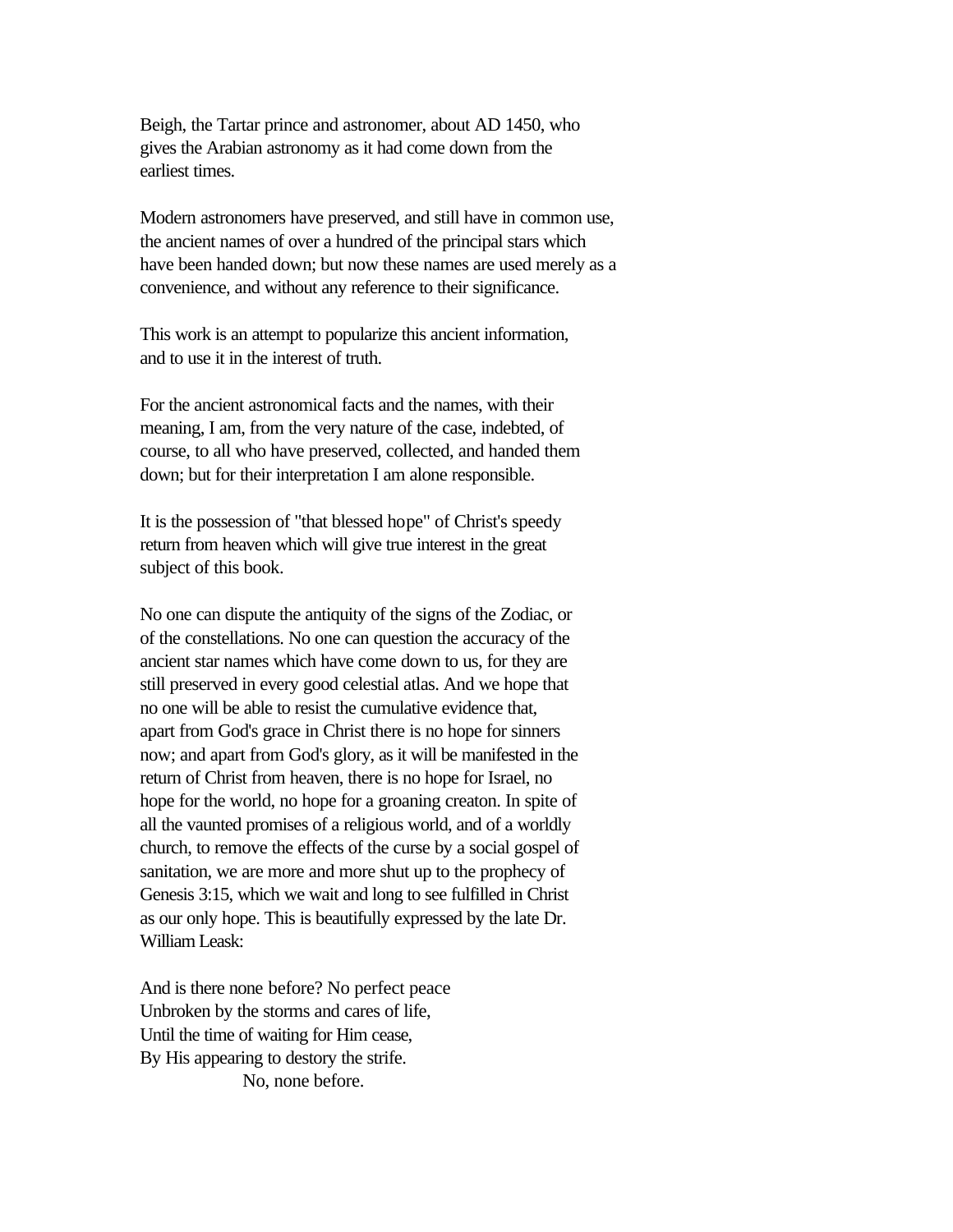Do we not hear that through the flag of grace By faithful messengers of God unfurled, All men will be converted, and the place Of man's rebellion be a holy world? Yes, so we hear.

Is it not true that to the Church is given The holy honor of dispelling night And bringing back the human race to heaven, By kindling everywhere the Gospel light? It is not true.

Is this the hope--that Christ the Lord will come, In all the glory of His royal right, Redeemer and Avenger, taking home His saints, and crushing the usurper's might? This is the hope.

May the God of all grace accept and bless this effort to show forth His glory, and use it to strengthen His people in waiting for His Son from Heaven, even Jesus which delivered us from the wrath to come.

*Ethelbert W. Bullinger* 

# **Introduction**

For more than two thousand five hundred years the world was without a written revelation from God. The question is, Did God leave Himself without a witness? The question is answered very positively by the written Word that He did not. In Romans 1:19 it is declared that, "that which may be known of God is manifest in them; for God hath showed it unto them. For the invisible things of Him from the creation of the world are clearly seen,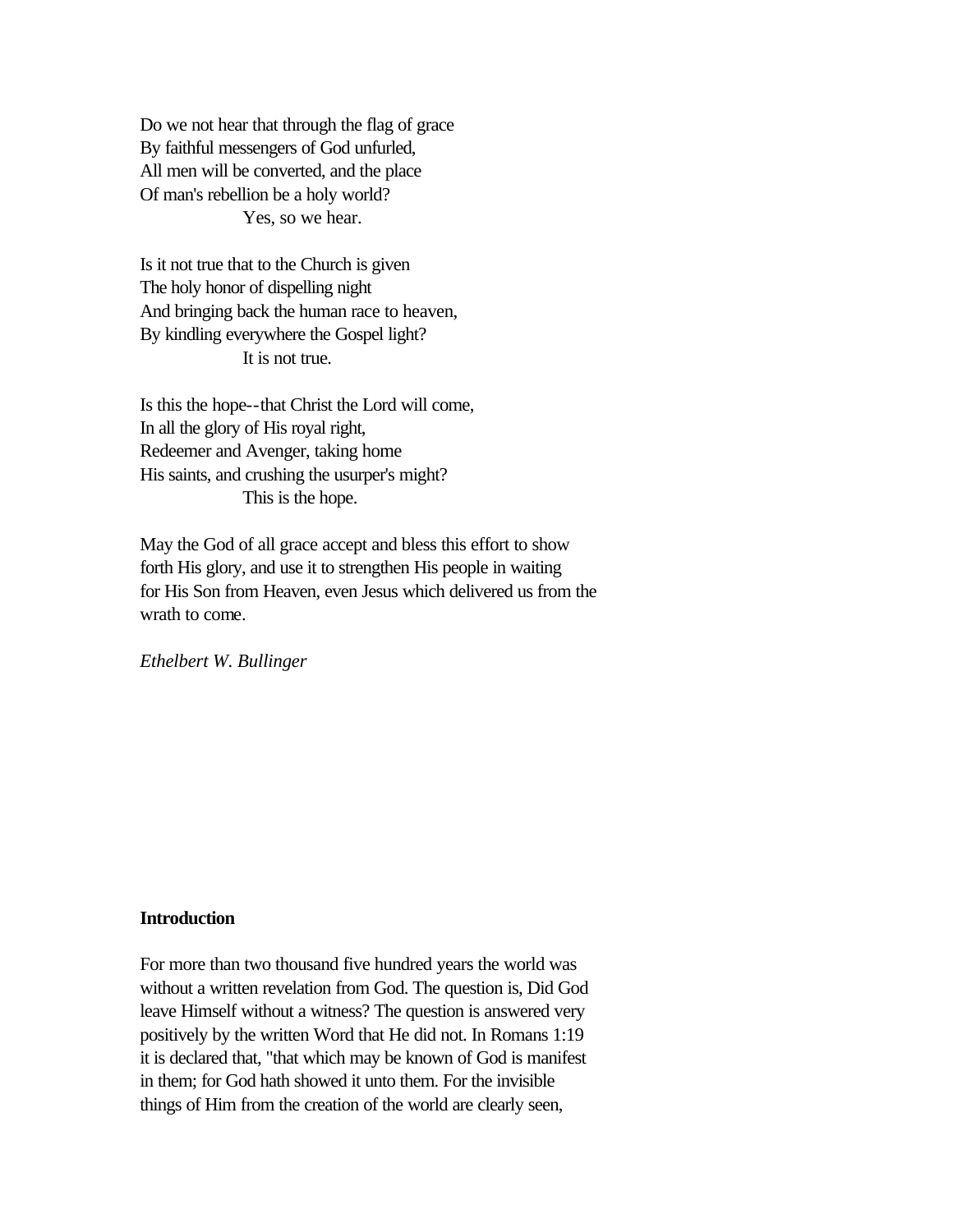being understood by the things that are made, even His eternal power and Godhead; so that they are without excuse." But how was God known? How were His "invisible things," i.e., His plans, His purposes, and His counsels, known since the creation of the world? We are told by the Holy Spirit in Romans 10:18. Having stated in v. 17 that "Faith cometh by hearing and hearing by the Word (the thing spoken, sayings) of God," He asks, "But I say, Have they not heard? Yes, verily." And we may ask, How have they heard? The answer follows--"Their sound went into all the earth and their words (their teaching, message, instruction) unto the ends of the world." What words? What instruction? Whose message? Whose teaching? There is only one answer, and that is, THE HEAVENS! This is settled by the fact that the passage is quoted from Psalm 19, [one] part of which is occupied with the Revelation of God written in the Heavens, and the part with the Revelation of God written in the Word.

This is the simple explanation of this beautiful Psalm. This is why its two subjects are brought together. It has often perplexed many why there should be that abrupt departure in verse 7--"The law of the LORD is perfect, converting the soul." The fact is, there is nothing abrupt in it, and it is no departure. It is simply the transition to the second of the two great Revelations which are thus placed in juxtaposition. The first is the Revelation of the Creator, El, in His works, while the second is the Revelation of the Covenant Jehovah in His Word. And it is noteworthy that while in the first half of the Psalm, El is named only once, in the latter half Jehovah is named seven times, the last being threefold (Jehovah, Rock, and Redeemer), concluding the Psalm.

Let us then turn to Psalm 19, and note first--

The Structure\* of the Psalm as a whole.

A. 1-4. The Heavens. B. 4-6. "In them" the Sun. A. 7-10. The Scriptures. B. 11-14. "In them" Thy Servant.

\* For what is meant by "Structure," see A Key to the Psalms, by the late Rev. Thos. Boys, edited by the present author.

In the Key to the Psalms, p. 17, it is pointed out that the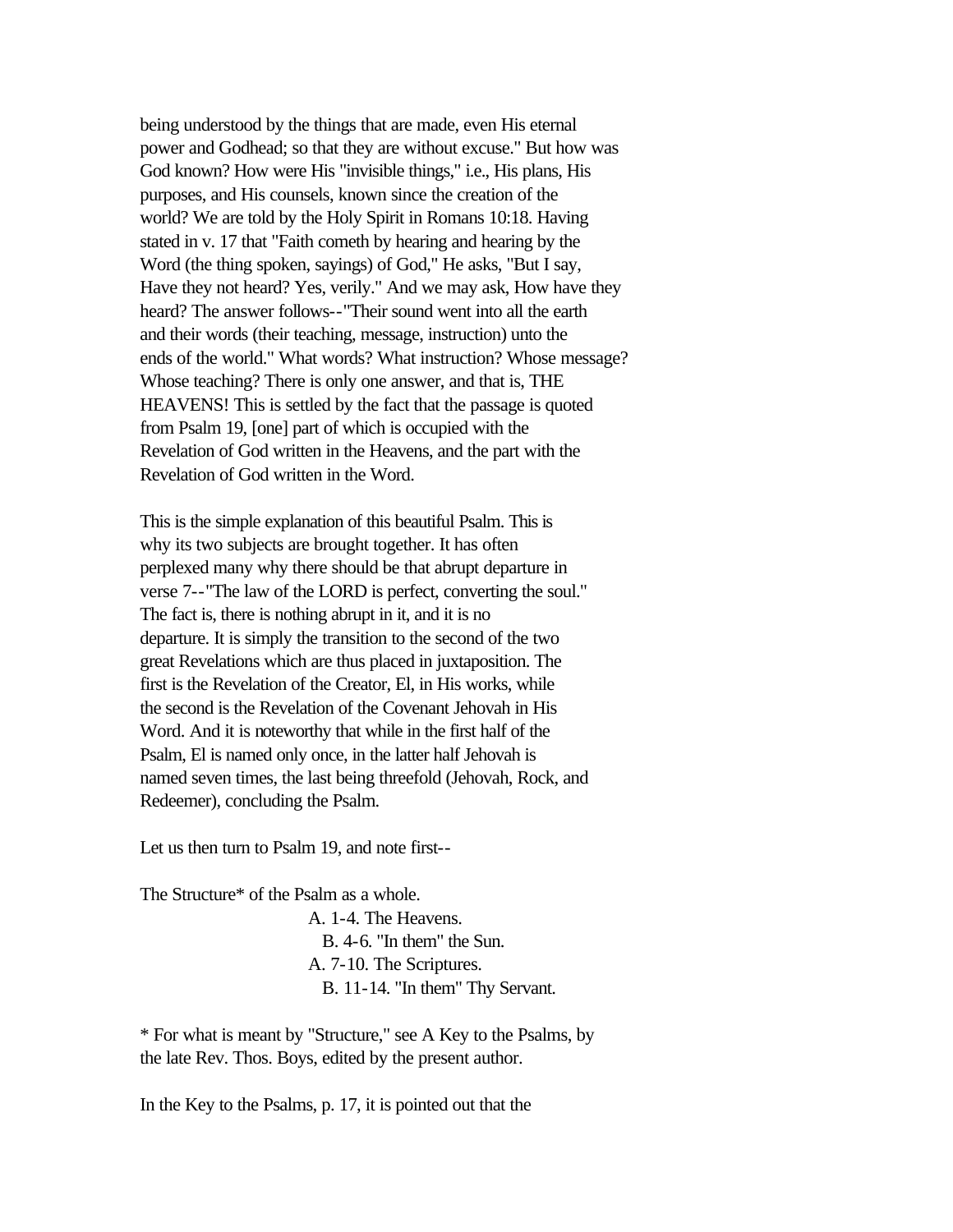terms employed in A and B are astronomical, \* while in A and B they are literary Thus the two parts are significantly connected and united.

 $*$  Vis., in A (vv 7.8).--

"Converting," from to return, as the sun in the heavens. "Testimony," from to repeat, hence, a witness, spoken of the sun in Psalm 89:37. "Sure," faithful, as the sun (Psa 89:37). "Enlightening," from to give light, as the sun (Gen 1:15,17,18; Isa 60:19; Eze 32:7).

In B (vv 11-13),--

"Warned," from to make light, hence, to teach, admonish. "Keeping," from to keep, observe, as the heavens (Psa 130:6; Isa 21:11). Or as the heavenly bodies observe God's ordinances. "Errors," from to wander, as the planets. "Keep back," to hold back, restrain. "Have dominion over," from to rule. Spoken of the sun and moon in Genesis 1:18. "The sun to rule the day," &c. (Psa 136:8,9).

Ewald and others imagine that this Psalm is made up of two fragments of separate Psalms composed at different periods and brought together by a later editor!

But this is disproved not only by what has been said concerning the structure of the Psalm as a whole, and the interlacing of the astronomical and the literary terms in the two parts, but it is also shown by more minute details.

Each half consists of two portions which correspond the one to the other, A answering to A, and B to B. Moreover, each half, as well as each corresponding member, consists of the same number of lines; those in the first half being, by the caesura, short, while those int he last half are long (or double).

> A. 1-4. Eight lines B.  $4-6$ . Six lines  $= 14$  lines A. 7-10. Eight lines B. 11-14. Six lines  $= 14$  lines.

If we confine ourselves to the first half of the Psalm \* (A and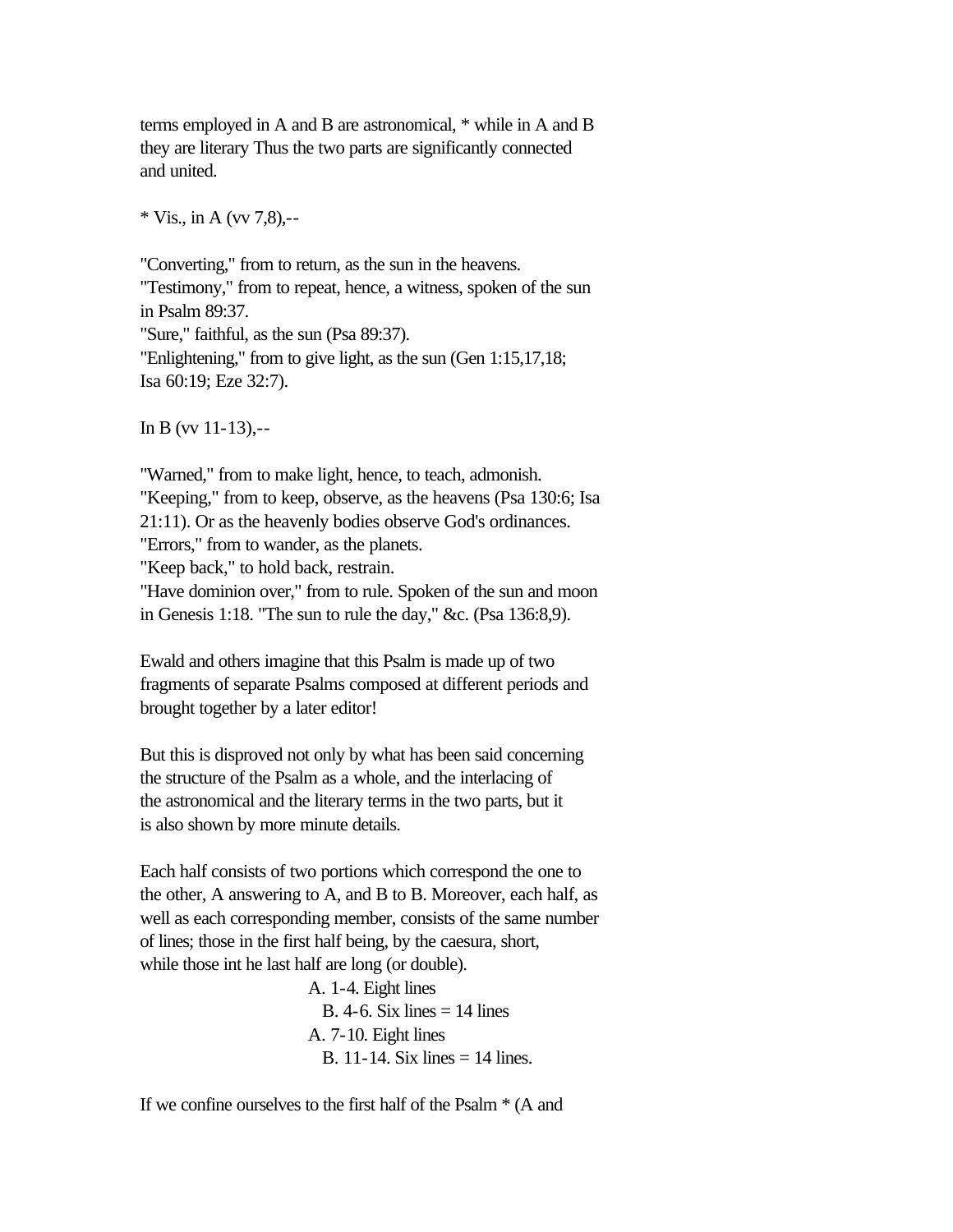B, verses 1-6), with which we are now alone concerned, we see a still more minute proof of Divine order and perfection.

The Structure of A and B.

A&B. C. 1. The heavens. D. 2. Their testimony: incessant. (Pos.) E. 3. Their words inaudible. (Neg.) D. 4. Their testimony: universal. (Pos.) C. 4-6. The heavens.

\* The other half of the Psalm is just as perfectly arranged. For example, there are six words used (vv 7-9) to describe the fulness of the Word of God, and they are thus placed, alternately:

> F. Two feminine singulars. (Law and Testimony.) G. One masculine plural. (Statutes.) F. Two feminine singulars. (Commandment and Fear.) G. One masculine plural. (Judgments).

Here we have an introversion, in which the extremes (C and C) are occupied with the heavens; while the means (D, E and D) are occupied with their testimony.

The following is the full expansion of the above, with original emendations which preserve the order of the Hebrew words and thus indicate the nature of the structure:

> C. a. The heavens b. are telling (1) c. the glory (2) of God: c. and the work of his hands b. is setting forth (3) a. the firmament.

D. d. Day after day (4)

e. uttereth (5) speech,

d. And night after night

e. sheweth knowledge.

E. f. There is no speech (what is articulate)

g. and there are no words; (what is audible)

g. and without being audible, (what is audible).

f. is their voice (what is articulate).

D. h. Into all the earth (as created)

i. is their line (6) gone forth;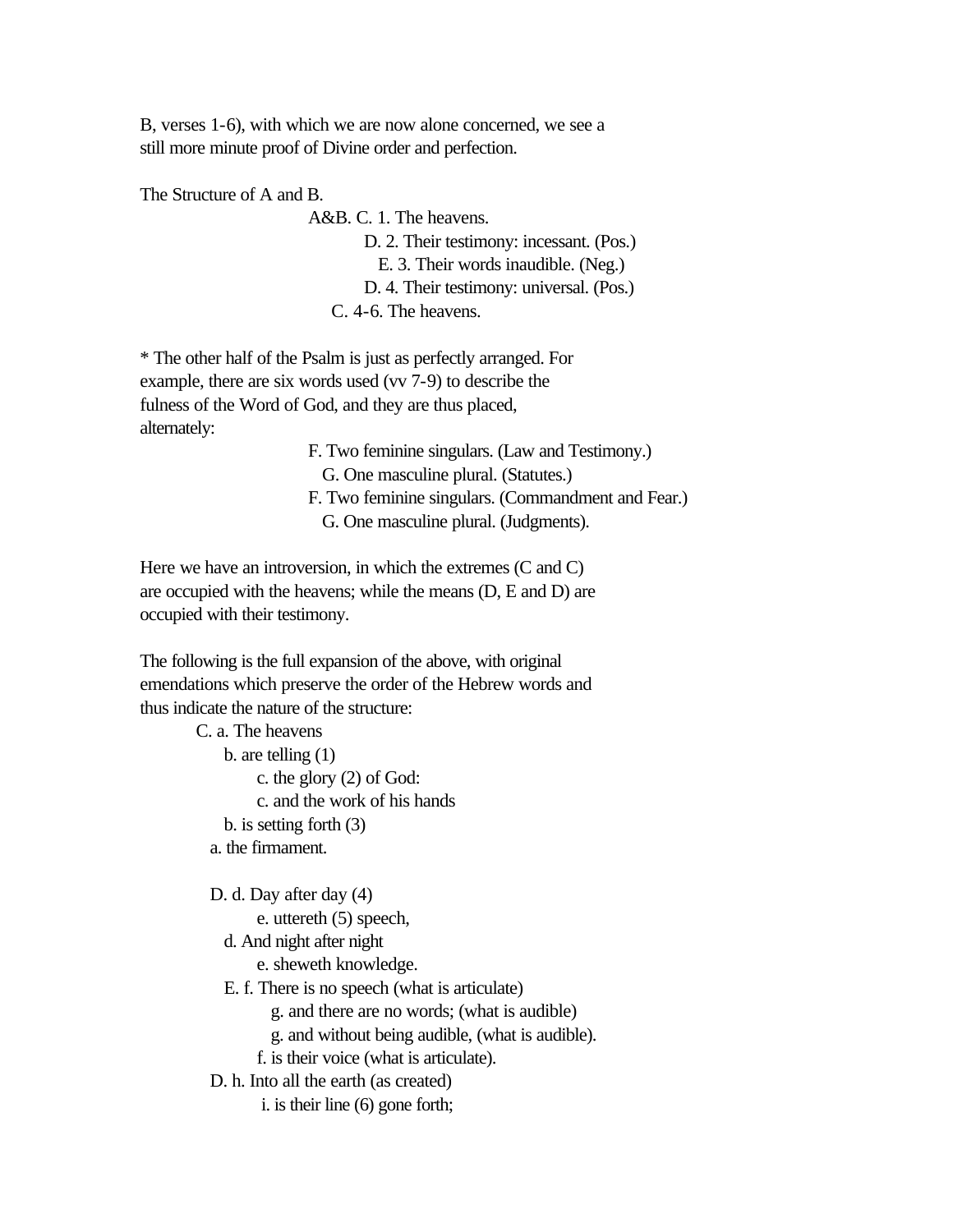h. And into the ends of the world (as inhabited) i. Their sayings. C. j. For the sun He hath set a tent (an abode) in them; k. l. and he as a bridegroom (comparison) m. is going forth from his canopy, (motion: its rising) l. he rejoiceth as a mighty one (comparison) m. to run his course. (Motion: its rapid course.) k. n. From the end of the heavens (egress) o. is his going forth, (egress) o. and his revolution (regress) n. unto their ends: (regress) j. and there is nothing hid from his head (i.e. from him (7))

(1) From to cut into, or grave, hence, to write. It has the two senses of our English verb tell, which means to count, and also to narrate. The first occurrence is Genesis 15:5, "Tell the stars, if thou be able to number them." Genesis 24:66, "The servant told Isaac all things that he had done." Psalm 71:15, "My mouth shall show forth (tell of, RV) thy righteousness and thy salvation all the day; for I know not the numbers (i.e., the accounts) of them," i.e., all the particulars.

(2) From to be heavy, weight, the context determining whether the weight spoken of is advantageous or not. The first occurrence is Genesis 12:10, "The famine was grievous in the land." The next, 13:2, "Abram was very rich." It is often applied to persons who are of weight and importance, hence, glorious and honourable. It is used of the glory of the Lord, and of God Himself, as we use Majesty of a person. See Isaiah 3:8, 4:2, 11:10, 43:20; Haggai 2:8; Exodus 16:7, 24:17; 1 Samuel 4:21; Psalm 26:8 (honour), 63:3.

(3) From to set before, to set forth, to shew. First occurrence, Genesis 3:11, "Who told thee that thou wast naked." Psalm 97:6, "The heavens declare His righteousness"; 111:6, "He hath shewed his people the power of his works."

(4) This is the English idiom for the Hebrew "Day to day." The lamed is used in its sense of adding or superadding to, as in Isaiah 28:10, "precept to precept"; i.e., precept after precept, line after line. Genesis 46:26, "All the souls that came with Jacob" (to Jacob; i.e., in addition to Jacob. So here, "Day to day"; i.e., Day in addition to day, or, as we say, Day after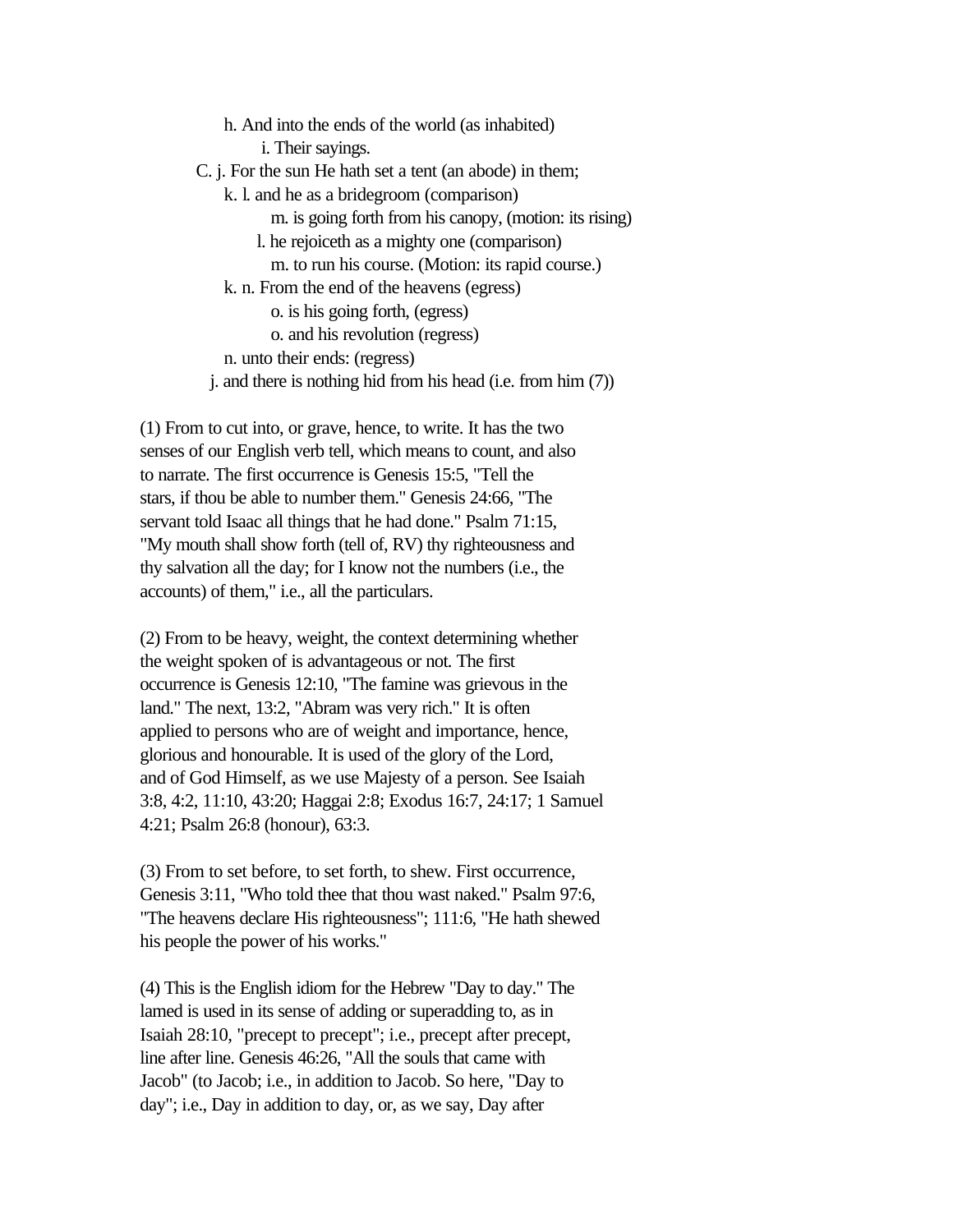day).

(5) From to tell forth, akin to to prophesy, from root to pour forth. Literally, here, poureth forth discourse. Psalm 145:9, "abundantly utter."

(6) Their line, i.e., their measuring line. By the figure of metonymy the line which measures is put for the portion or heritage which is measured, as in many other places. See Psalm 16:6, "The lines are fallen unto me in pleasant places; yea, I have a goodly heritage." (See also Psalm 78:55, &c.) Here, it means that "Their measuring line has gone forth unto all the earth"; i.e., All the earth inherits this their testimony (i.e., has this testimony for its heritage), and to the ends of the world (the inhabited world) their instruction has gone forth. With this agrees, in sense, the LXX here, and Romans 10:18, which each has a sound, or voice; i.e., a sound in relation to the hearer, rather than to that which causes it. The meaning of the passage is, "All the earth has their sound or testimony as its heritage, and the ends of the world hear their words." Symmachus has a sound, or report. Compare Deuteronomy 4:19, "divided."

(7) [It] means that which is hot, and is a poetical name of the sun itself.

Surely there is something more referred to here than a mere wonder excited by the works of the Creator! When we read the whole passage and mark its structure, and note the words employed, we are emphatically told that the heavens contain a revelation from God; they prophesy, they show knowledge, they tell of God's glory, and set forth His purposes and counsels.

It is a remarkable fact that it is in the Book of Job, which is generally allowed to be the oldest book in the Bible, \* if not in the world, that we have references to this Stellar Revelation. This would be at least 2,000 years before Christ. In that book the signs of the Zodiac and the names of several stars and constellations are mentioned, as being ancient and well-known.

\* Job is thought by some to be the Jobab mentioned in Genesis 10:29, the third in descent from Eber.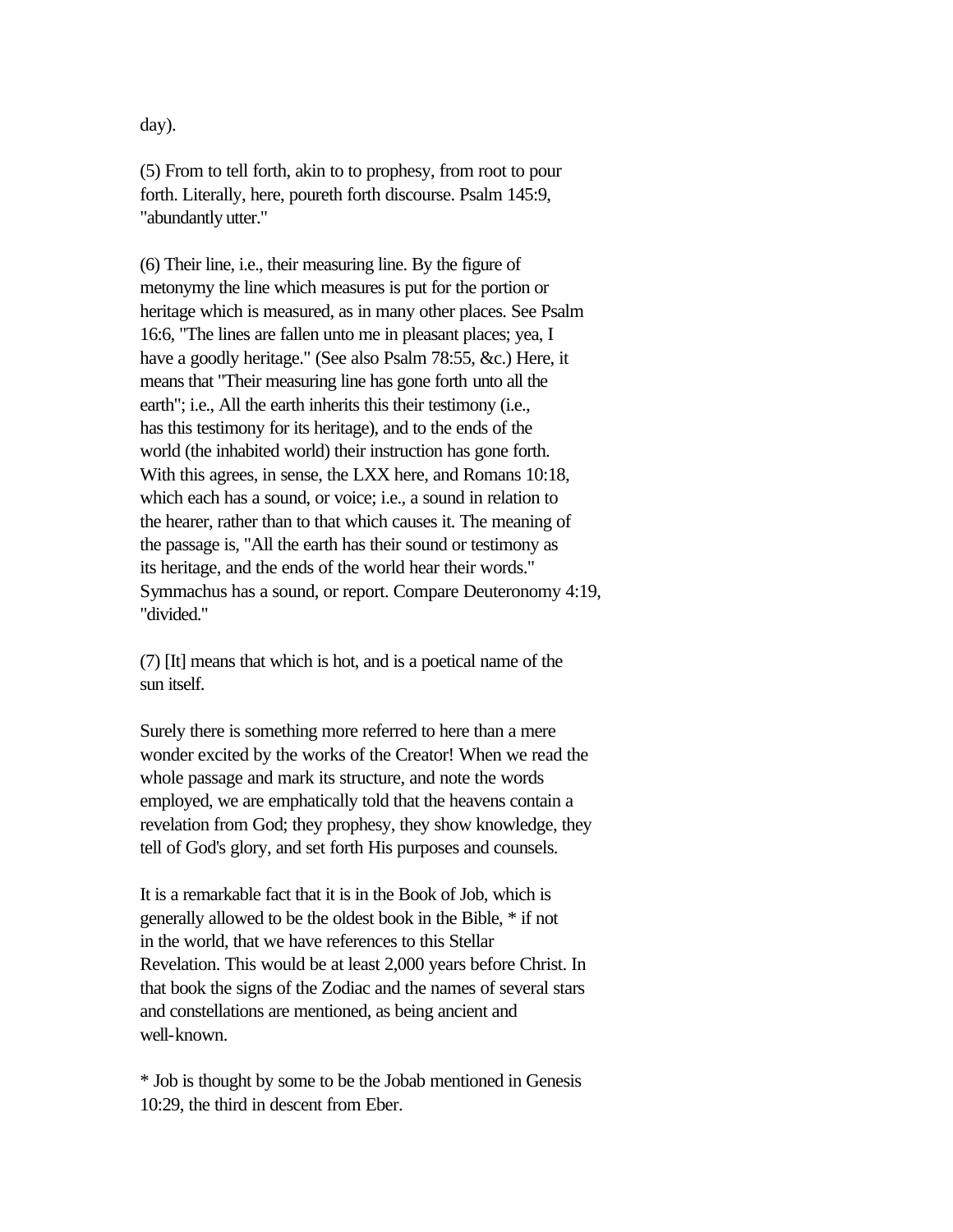In Isaiah 40:26 (RV) we read:--

"Lift up your eyes on high, And see who hath created these, That bringeth out their host by number: He calleth them all by name; By the greatness of His might, And for that He is strong in power, Not one is lacking."

We have the same evidence in Psalm 147:4 (RV).

"He telleth the number of the stars; He giveth them all their names."

Here is a distinct and Divine declaration that the great Creator both numbered as well as named the stars of Heaven.

The question is, Has he revealed any of these names? Have any of them been handed down to us?

The answer is Yes; and that in the Bible itself we have the names (so ancient that their meaning is a little obscure) of Ash (a name still connected with the Great Bear), Cesil, and Cimah.

They occur in Job 9:9: "Which maketh Arcturus (RV the Bear), Orion, and Pleiades, and the chambers of the south." (Marg., Heb., Ash, Cesil, and Cimah.)

Job 38:31,32: "Canst thou bind the sweet influences (RV cluster) of the Pleiades (marg., the seven stars, Heb. Cimah), or loose the bands of Orion (marg. Heb. Cesil)? Canst thou bring forth Mazzaroth (marg., the twelve signs. RV, "the twelve signs": and marg., the signs of the Zodiac) in his season? or canst thou guide Arcturus with his sons (RV, the Bear with her train; and marg., Heb., sons)."\*

\* Note the structure of this verse:

A. The seven stars, B. Orion, A. The twelve signs, B. Arcturus.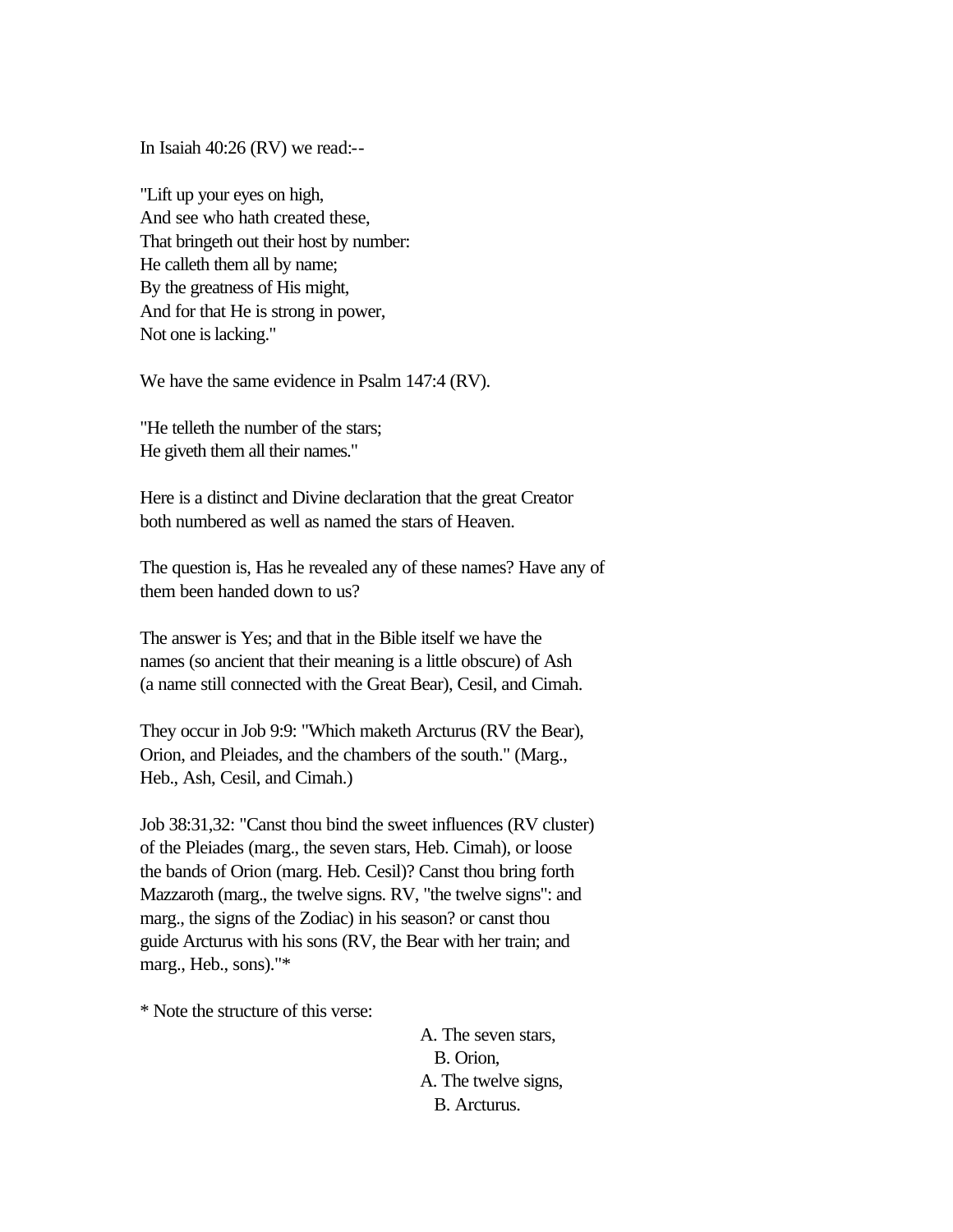Isaiah 13:10: ..."the stars of heaven and the constellations thereof"...

Amos 5:8: "Seek him that maketh the seven stars (RV, the Pleiades) and Orion."

Then we have the term "Mazzaroth," Job 38:32, and "Mazzaloth," 2 Kings 23:5. The former in both versions is referred to the Twelve Signs of the Zodiac, while the latter is rendered "planets," and in margin, the twelve signs or constellations.

Others are referred to by name. The sign of "Gemini," or the Twins, is given as the name of a ship: Acts 28:11, Castor & Pollux.

Most commentators agree that the constellation of "Draco," or the Dragon (between the Great and Little Bear), is referred to in Job 26:13: "By His Spirit He hath garnished the heavens; His hand hath formed the crooked serpent (RV swift. Marg. fleeing or gliding. See Isaiah 27:1, 43:14)." This word "garnished" is peculiar. The RV puts in the margin, beauty. In Psalm 16:6, it is rendered goodly. "I have a goodly heritage." In Daniel 4:2, it is rendered, "I thought it good to show," referring to "the signs and wonders" with which God had visited Nebuchadnezzar. It appears from this that God "thought it good to show" by these signs written in the heavens the wonders of His purposes and counsels, and it was by His Spirit that He made it known; it was His hand that coiled the crooked serpent among the stars of heaven.

Thus we see that the Scriptures are not silent as to the great antiquity of the signs and constellations.

If we turn to history and tradition, we are at once met with the fact that the Twelve Signs are the same, both as to the meaning of their names and as to their order in all the ancient nations of the world. The Chinese, Chaldean, and Egyptian records go back to more than 2,000 years BC. Indeed, the Zodiacs in the Temples of Denderah and Esneh, in Egypt, are doubtless copies of Zodiacs still more ancient, which, from internal evidence, must be placed nearly 4,000 BC, when the summer solstice was in Leo.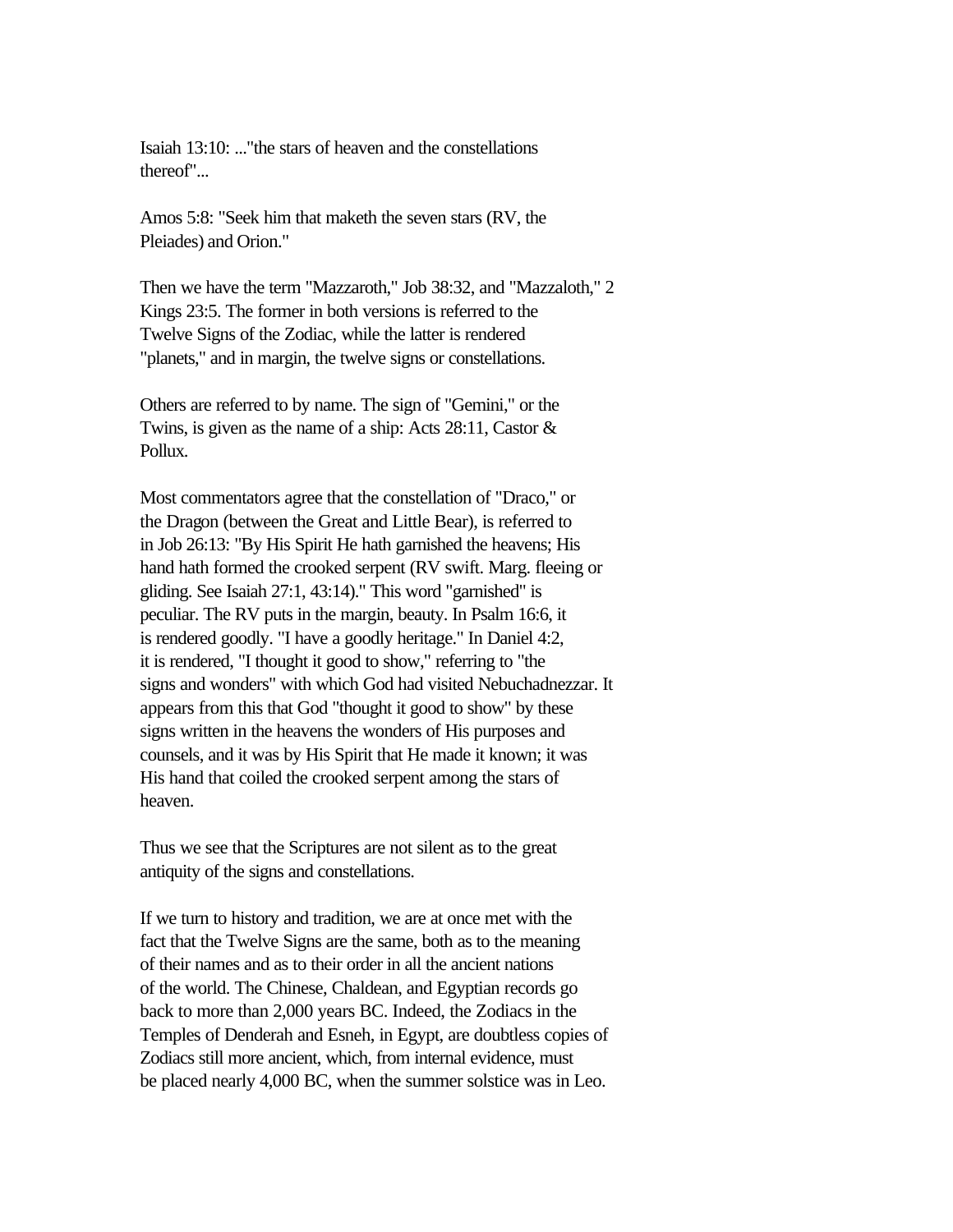Josephus hands down to us what he gives as the traditions of his own nation, corroborated by his reference to eight ancient Gentile authorities, whose works are lost. He says that they all assert that "God gave the antediluvians such long life that they might perfect those things which they had invented in astronomy." Cassini commences his History of Astronomy by saying "It is impossible to doubt that astronomy was invented from the beginning of the world; history, profane as well as sacred, testifies to this truth." Nouet, a French astronomer, infers that the Egyptian Astronomy must have arisen 5,400 BC!

Ancient Persian and Arabian traditions ascribe its invention to Adam, Seth, and Enoch. Josephus asserts that it originated in the family of Seth; and he says that the children of Seth, and especially Adam, Seth, and Enoch, that their revelation might not be lost as to the two coming judgments of Water and Fire, made two pillars (one of brick, the other of stone), describing the whole of the predictions of the stars upon them, and in case the brick pillar should be destroyed by the flood, the stone would preserve the revelation (Book 1, chapters 1-3).

This is what is doubtless meant by Genesis 11:4, "And they said, Go to, let us build us a city and a tower whose top may reach unto heaven." The words "may reach" are in italics. There is nothing in the verse which relates to the height of this tower. It merely says, and his top with the heavens, i.e. with the pictures and the stars, just as we find them in the ancient temples of Denderah and Esneh in Egypt. This tower, with its planisphere and pictures of the signs and constellations, was to be erected like those temples were afterwards, in order to preserve the revelation, "lest we be scattered abroad upon the face of the whole earth."

This is corroborated by Lieut.-Gen. Chesney, well known for his learned researches and excavations among the ruins of Babylon, who, after describing his various discoveries, says, "About five miles S.W. of Hillah, the most remarkable of all the ruins, the Birs Nimroud of the Arabs, rises to a height of 153 feet above the plain from a base covering a square of 400 feet, or almost four acres. It was constructed of kiln-dried bricks in seven stages to correspond with the planets to which they were dedicated: the lowermost black, the colour of Saturn; the next orange, for Jupiter; the third red, for Mars; and so on. \* These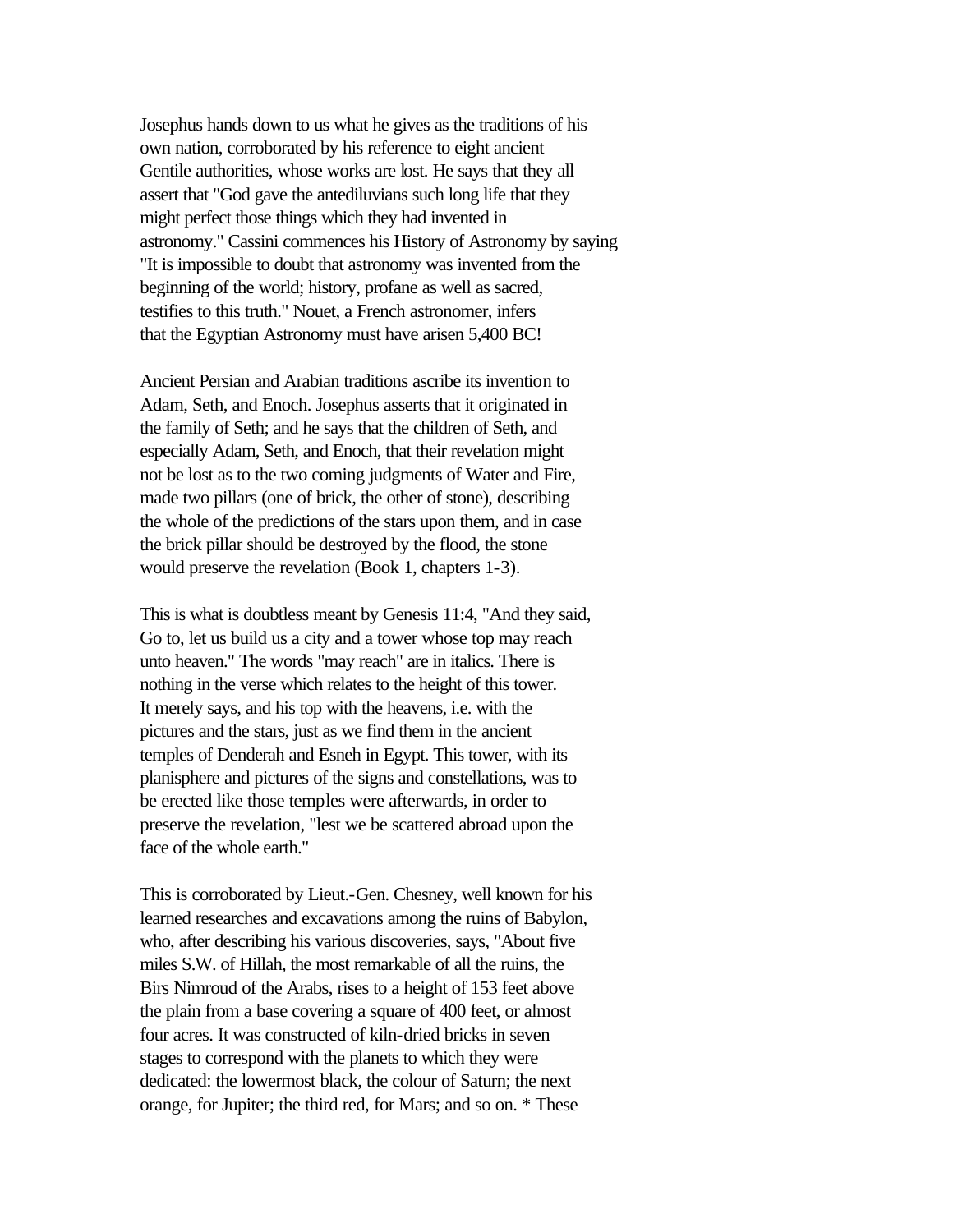stages were surmounted by a lofty tower, on the summit of which, we are told, were the signs of the Zodiac and other astronomical figures; thus having (as it should have been translated) a representation of the heavens, instead of 'a top which reached unto heaven.'"

\* Fragments of these coloured glazed bricks are to be seen in the British Museum.

This Biblical evidence carries us at once right back to the Flood, or about 2,500 years BC.

This tower or temple, or both, was also called "The Seven Spheres," according to some; and "The Seven Lights," according to others. It is thus clear that the popular idea of its height and purpose must be abandoned, and its astronomical reference to revelation must be admitted. The tower was an attempt to preserve and hand down the antediluvian traditions; their sin was in keeping together instead of scattering themselves over the earth.

Another important statement is made by Dr. Budge, of the British Museum (Babylonian Life and History, p. 36). He says, "It must never be forgotten that the Babylonians were a nation of stargazers, and that they kept a body of men to do nothing else but report eclipses, appearances of the moon, sunspots, etc., etc."

"Astronomy, mixed with astrology, occupied a large number of tablets in the Babylonian libraries, and Isaiah 47:13 refers to this when he says to Babylon, 'Thou art wearied in the multitude of thy counsels. Let now thy astrologers (marg. viewers of the heavens), the star-gazers, the monthly prognosticators stand up.' The largest astrological work of the Babylonians contained seventy tablets, and was compiled by the command of Sargon of Agade thirty-eight hundred years before Christ! It was called the 'Illumination of Bel.'"

"Their observations were made in towers called 'ziggurats'" (p. 106).

"They built observatories in all the great cities, and reports like the above [which Dr. Budge gives in full] were regularly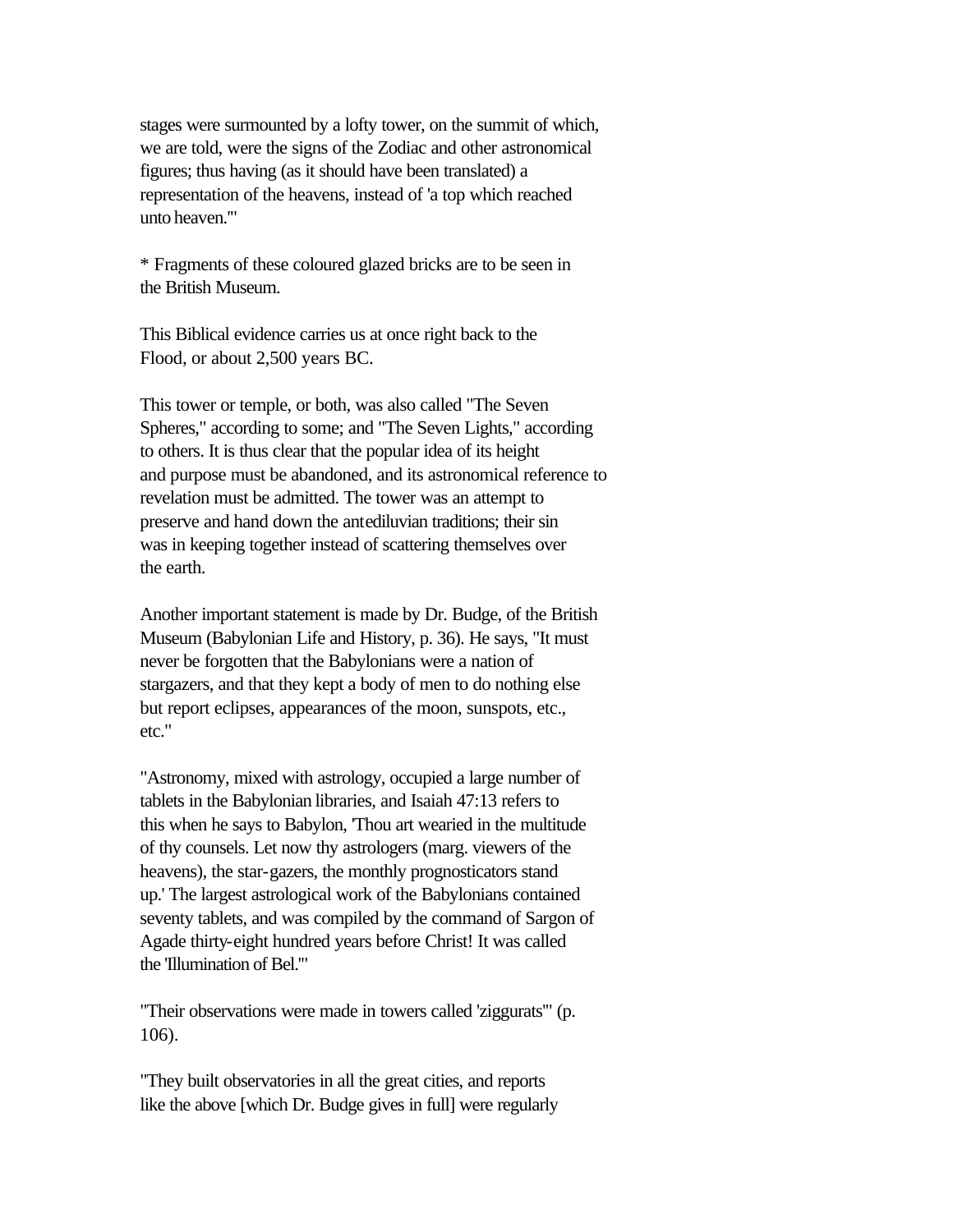sent to the King" (p. 110).

"They were able to calculate eclipses, and had long lists of them." "They found out that the sun was spotted, and they knew of comets." "They were the inventors of the Zodiac." (?) There are fragments of two (ancient Babylonian) planispheres in the British Museum with figures and calculations inscribed upon them. "The months were called after the signs of the Zodiac" (p. 109).

We may form some idea of what this "representation of the heavens" was from the fifth "Creation Tablet," now in the British Museum. It reads as follows:

"Anu [the Creator] made excellent the mansions [i.e. the celestial houses] of the great gods [twelve] in number [i.e. the twelve signs or mansions of the sun].

The stars he placed in them. The lumasi [i.e. groups of stars or figures] he fixed.

He arranged the year according to the bounds [i.e. the twelve signs] which he defined.

For each of the twelve months three rows of stars [i.e. constellations] he fixed.

From the day when the year issues forth unto the close, he marked the mansions [i.e. the Zodiacal Signs] of the wandering stars [i.e. planets] to know their courses that they might not err or deflect at all."

Coming down to less ancient records: Eudoxos, an astronomer of Cnidus (403 to 350 BC), wrote a work on Astronomy which he called Phainomena. Antigonus Gonatas, King of Macedonia (273-239 BC), requested the Poet Aratus to put the work of Eudoxus into the form of a poem, which he did about the year 270 BC. Aratus called his work Diosemeia (the Divine Signs). He was a native of Tarsus, and it is interesting for us to note that his poem was known to, and, indeed, must have been read by, the Apostle Paul, for he quotes it in his address at Athens on Mars's Hill. He says (Acts 17:28) "For in Him we live, and move, and have our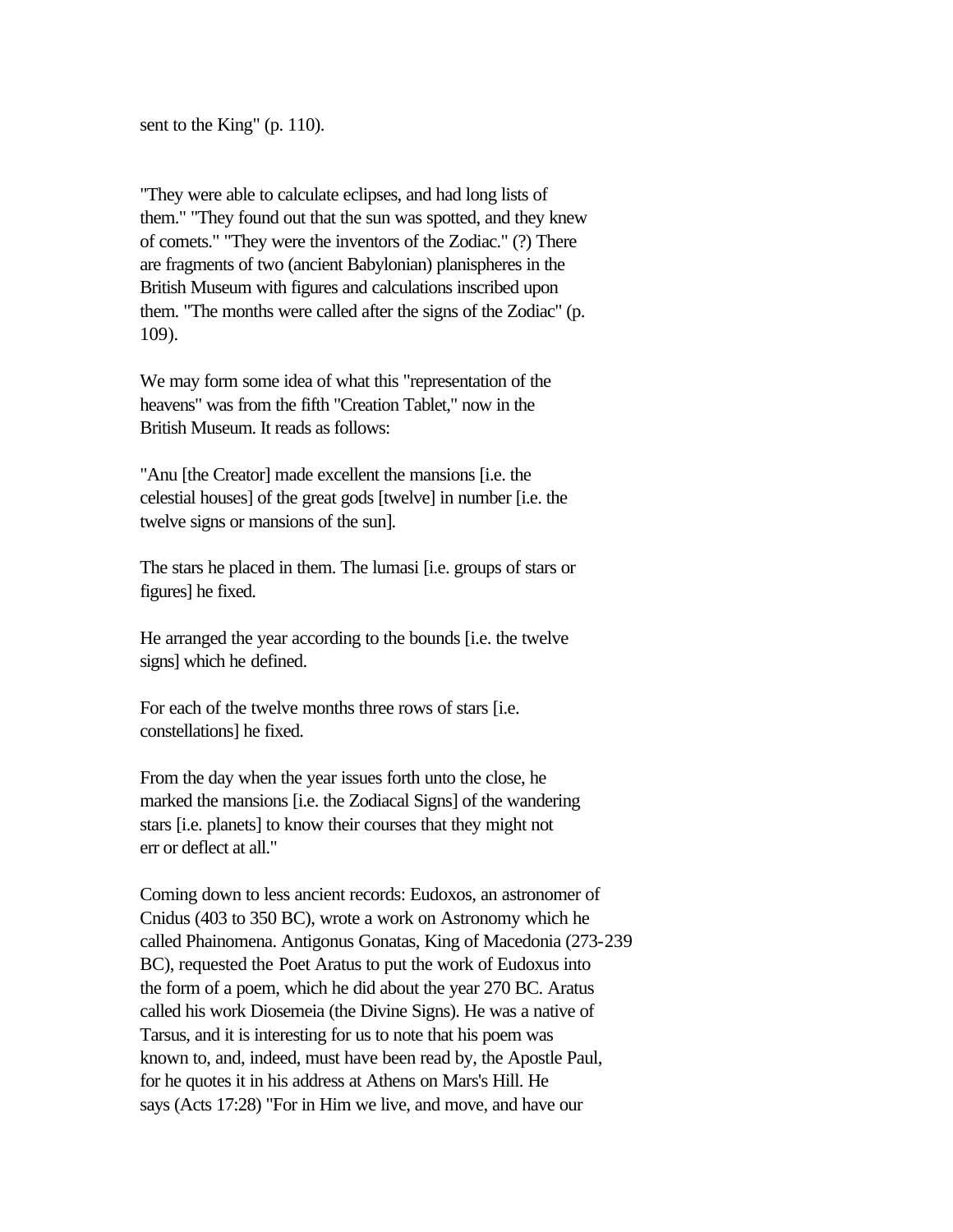being; as certain also of your own poets have said, For we are also his offspring." Several translations of this poem have been made, both by Cicero and others, into Latin, and in recent times into English by E. Poste, J. Lamb, and others. The following is the opening from the translation of Robert Brown, jun.:

"From Zeus we lead the strain; he whom mankind Ne'er leave unhymned: of Zeus all public ways, All haunts of men, are full; and full the sea, And harbours; and of Zeus all stand in need. We are his offspring: and he, ever good and mild to man, Gives favouring signs, and rouses us to toil. Calling to mind life's wants: when clods are best For plough and mattock: when the time is ripe For planting vines and sowing seeds, he tells, Since he himself hath fixed in heaven these signs, The stars dividing: and throughout the year Stars he provides to indicate to man The seasons' course, that all things duly grow," etc., etc.

Then Aratus proceeds to describe and explain all the Signs and Constellations as the Greeks in his day understood, or rather misunderstood, them, after their true meaning and testimony had been forgotten.

Moreover, Aratus describes them, not as they were seen in his day, but as they were seen some 4,000 years before. The stars were not seen from Tarsus as he describes them, and he must therefore have written from a then ancient Zodiac. For notwithstanding that we speak of "fixed stars," there is a constant, though slow, change taking place amongst them. There is also another change taking place owing to the slow recession of the pole of the heavens (about 50" in the year); so that while Alpha in the constellation of Draco was the Polar Star when the Zodiac was first formed, the Polar Star is now Alpha in what is called Ursa Minor. This change alone carries us back at least 5,000 years. The same movement which has changed the relative position of these two stars has also caused the constellation of the Southern Cross to become invisible in northern latitudes. When the constellations were formed the Southern Cross was visible in N. latitude 40o, and was included in their number. But, though known by tradition, it had not been seen in that latitude for some twenty centuries, until voyages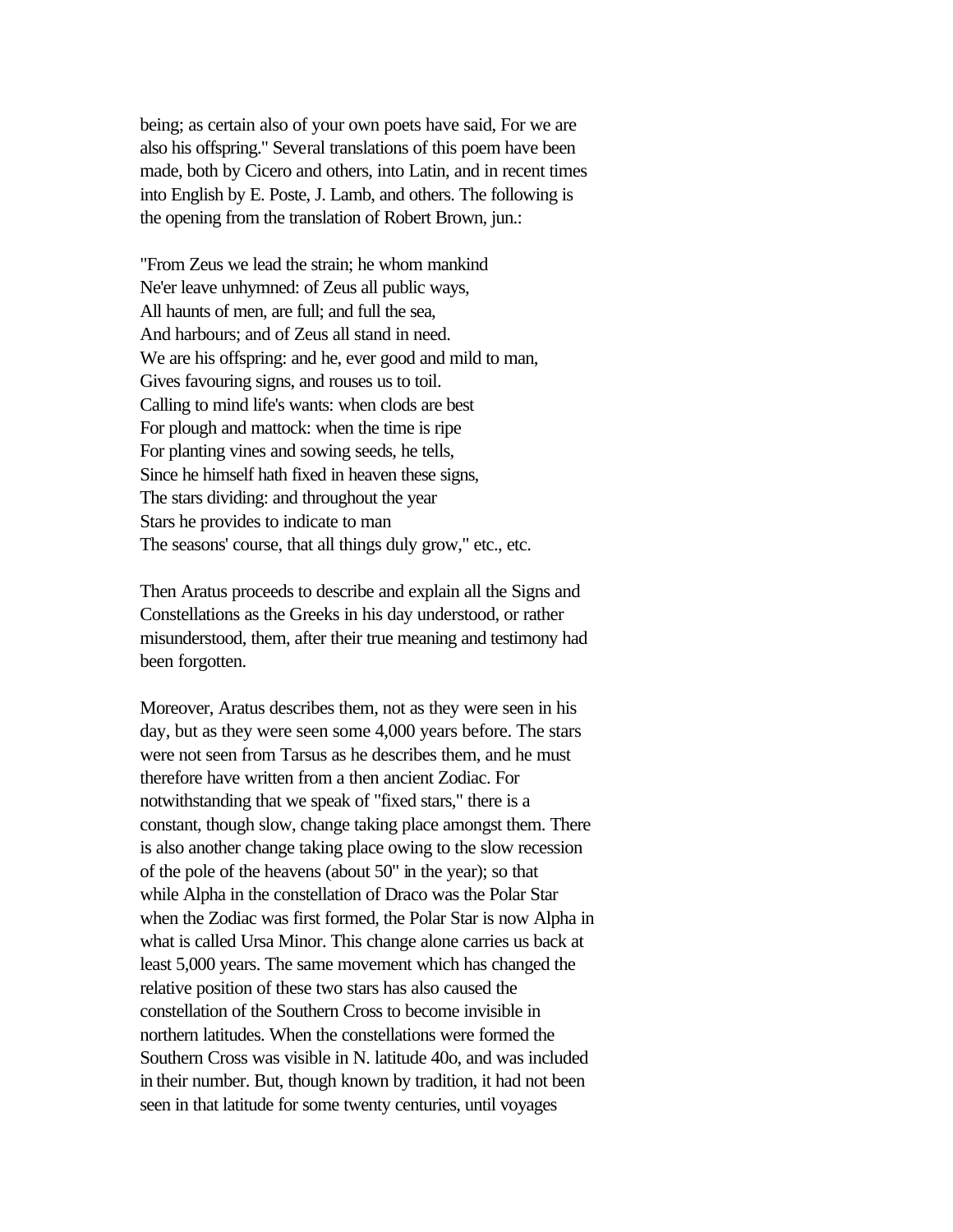to the Cape of Good Hope were made. Then was seen again The Southern Cross depicted by the Patriarchs. Here is another indisputable proof as to the antiquity of the formation of the Zodiac.

Ptolemy (150 AD) transmits them from Hipparchus (130 BC) "as of unquestioned authority, unknown origin, and unsearchable antiquity."

Sir William Drummond says that "the traditions of the Chaldean Astronomy seem the fragments of a mighty system fallen into ruins."

The word Zodiac itself is from the Greek zoidiakos, which is not from zoe, to live, but from a primitive root through the Hebrew Sodi, which in Sanscrit means a way. Its etymology has no connection with living creatures, but denotes a way, or step, and is used of the way or path in which the sun appears to move amongst the stars in the course of the year.

To an observer on the earth the whole firmament, together with the sun, appears to revolve in a circle once in twenty-four hours. But the time occupied by the stars in going round, differs from the time occupied by the sun. This difference amounts to about one-twelfth part of the whole circle in each month, so that when the circle of the heavens is divided up into twelve parts, the sun appears to move each month through one of them. This path which the sun thus makes amongst the stars is called the Ecliptic. \*

\* Besides this monthly difference, there is an annual difference; for at the end of twelve months the sun does not come back to exactly the same point in the sign which commenced the year, but is a little behind it. But this difference, though it occurs every year, is so small that it will take 25,579 years for the sun to complete this vast cycle, which is called The precession of the Equinoxes; i.e., about one degree in every 71 years. If the sun came back to the precise point at which it began the year, each sign would correspond, always and regularly, exactly with a particular month; but, owing to this constant regression, the sun (while it goes through the whole twelve signs every year) commences the year in one sign for only about 2,131 years. In point of fact, since the Creation the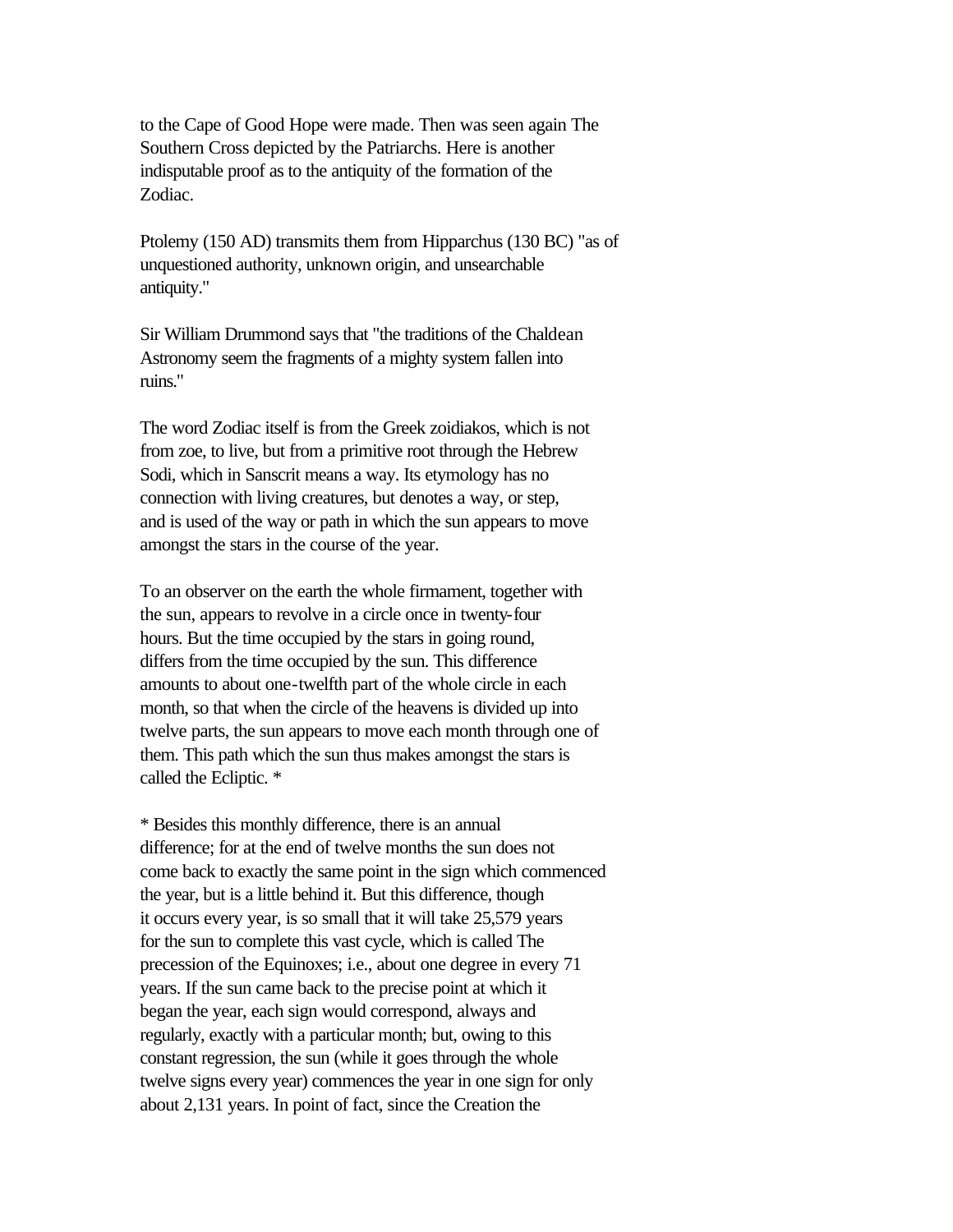commencement of the year has changed to the extent of nearly three of the signs. When Virgil sings--

"The White Bull with golden horns opens the year,"

he does not record what took place in his own day. This is another proof of the antiquity of these signs.

The Ecliptic, or path of the sun, if it could be viewed from immediately beneath the Polar Star, would form a complete and perfect circle, would be concentric with the Equator, and all the stars and the sun would appear to move in this circle, never rising or setting. To a person north or south of the Equator the stars therefore rise and set obliquely; while to a person on the Equator they rise and set perpendicularly, each star being twelve hours above and twelve below the horizon.

The points where the two circles (the Ecliptic and the Equator) intersect each other are called the Equinoctial points. It is the movement of these points (which are now moving from Aries to Pisces) which gives rise to the term, "the precession of the Equinoxes."

Each of these twelve parts (consisting each of about 30 degrees) is distinguished, not by numbers or by letters, but by pictures and names, and this, as we have seen, from the very earliest times. They are preserved to the present day in our almanacs, and we are taught their order in the familiar rhymes:--

"The Ram, the Bull, the heavenly Twins, And next the Crab, the Lion shines, The Virgin and the Scales; The Scorpion, Archer, and Sea-Goat, The Man that carries the Water-pot, And Fish with glittering scales."

These signs have always and everywhere been preserved in this order, and have begun with Aries. They have been known amongst all nations, and in all ages, thus proving their common origin from one source.

The figures themselves are perfectly arbitrary. There is nothing in the groups of stars to even suggest the figures. This is the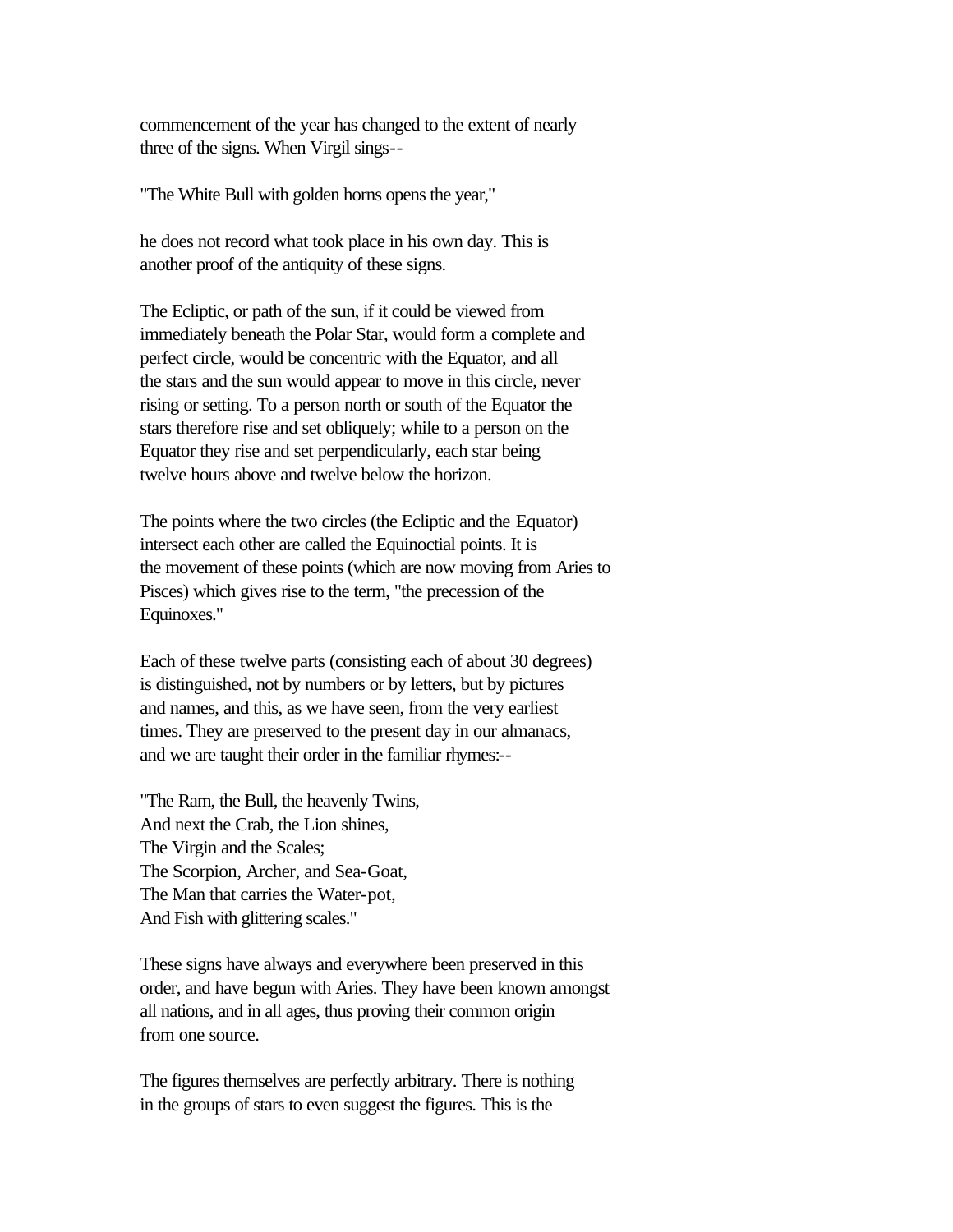first thing which is noticed by every one who looks at the constellations. Take for example the sign of Virgo, and look at the stars. There is nothing whatever to suggest a human form; still less is there anything to show whether that form is a man or a woman. And so with all the others.

The picture, therefore, is the original, and must have been drawn around or connected with certain stars, simply in order that it might be identified and associated with them; and that it might thus be remembered and handed down to posterity.

There can be no doubt, as the learned Authoress of Mazzaroth conclusively proves, that these signs were afterwards identified with the twelve sons of Jacob. Joseph sees the sun and moon and eleven stars bowing down to him, he himself being the twelfth (Gen 37:9). The blessing of Jacob (Gen 49) and the blessing of Moses (Deut 33) both bear witness to the existence of these signs in their day. And it is more than probable that each of the Twelve Tribes bore one of them on its standard. We read in Numbers 2:2, "Every man of the children of Israel shall pitch by his own STANDARD, with the ENSIGN of their father's house" (RV "with the ensigns of their fathers' houses"). This "Standard" was the Degel on which the "Sign" (oth) was depicted. Hence it was called the "En-sign." Ancient Jewish authorities declare that each tribe had one of the signs as its own, and it is highly probable, even from Scripture, that four of the tribes carried its "Sign"; and that these four were placed at the four sides of the camp.

If the Lion were appropriated to Judah, then the other three would be thus fixed, and would be the same four that equally divide the Zodiac at its four cardinal points. According to Numbers 2 the camp was thus formed:--

 North Dan-The Scorpion (Scorpio) Asher (Sagittarius) Naphtali (Capricorn)

West East Ephraim-The Bull (Taurus) Levi (Libra) Judah-The Lion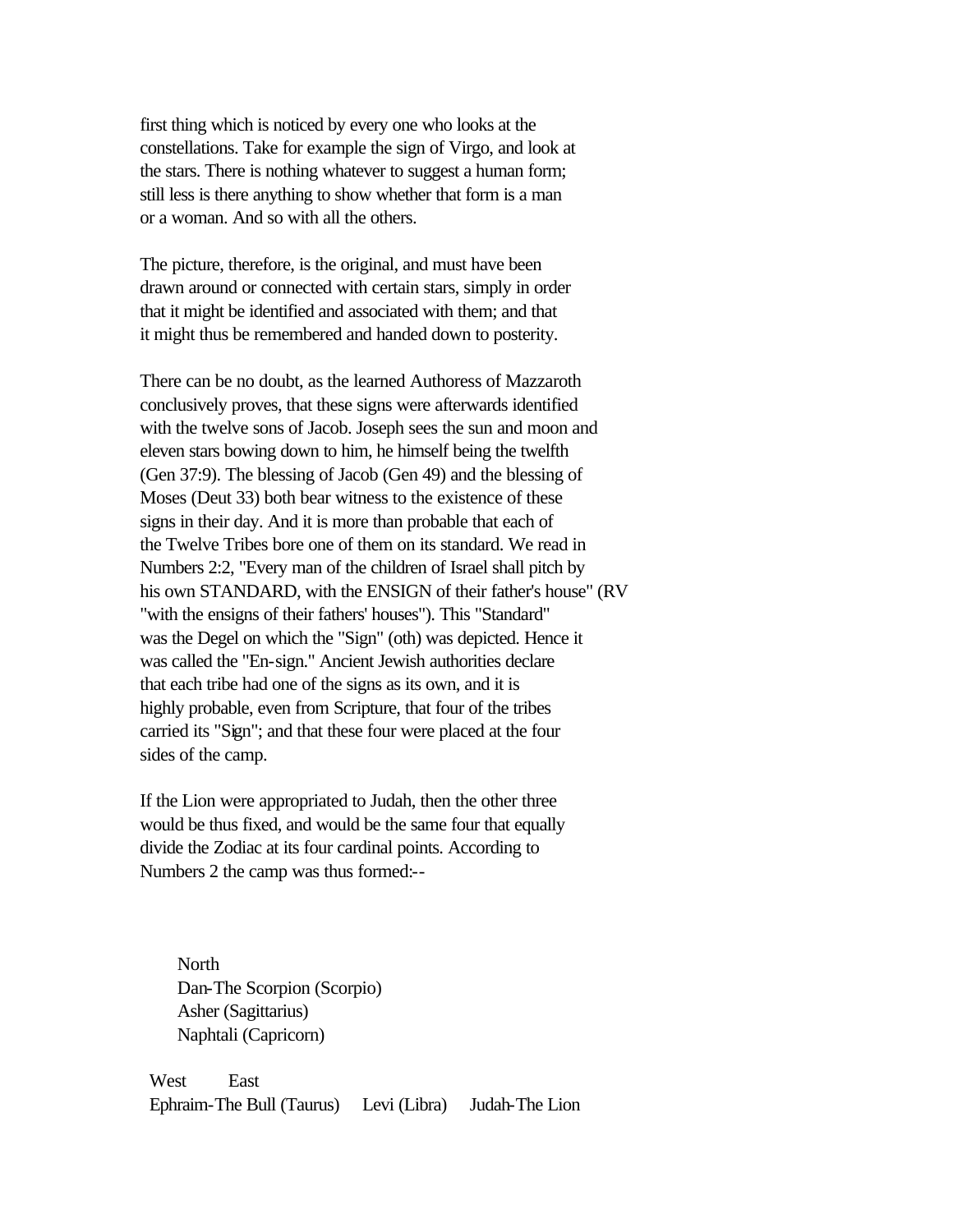(Leo) Manasseh-The Bull (Taurus) The Scales Issachar (Cancer) Benjamin (Gemini) Zebulun (Virgo)

 South Reuben-The Man (Aquarius) Simeon (Pisces) Gad (Aries)

If the reader compares the above with the blessings of Israel and Moses, and compares the meanings and descriptions given below with those blessings, the connection will be clearly seen. Levi, for example, had no standard, and he needed none, for he kept "the balance of the Sanctuary," and had the charge of that brazen altar on which the atoning blood outweighed the nation's sins.

The four great signs which thus marked the four sides of the camp, and the four quarters of the Zodiac, are the same four which form the Cherubim (the Eagle, the Scorpion's enemy, being substituted for the Scorpion). The Cherubim thus form a compendious expression of the hope of Creation, which, from the very first, has been bound up with the Coming One, who alone should cause its groanings to cease.

But this brings us to the Signs themselves and their interpretation.

These pictures were designed to preserve, expound, and perpetuate the one first great promise and prophecy of Genesis 3:15, that all hope for Man, all hope for Creation, was bound up in a coming Redeemer; One who should be born of a woman; who should first suffer, and afterwards gloriously triumph; One who should first be wounded by that great enemy who was the cause of all sin and sorrow and death, but who should finally crush the head of "that Old Serpent the Devil."

These ancient star-pictures reveal this Coming One. They set forth "the sufferings of Christ and the glory that should follow." Altogether there are forty-eight of them, made up of twelve SIGNS, each sign containing three CONSTELLATIONS.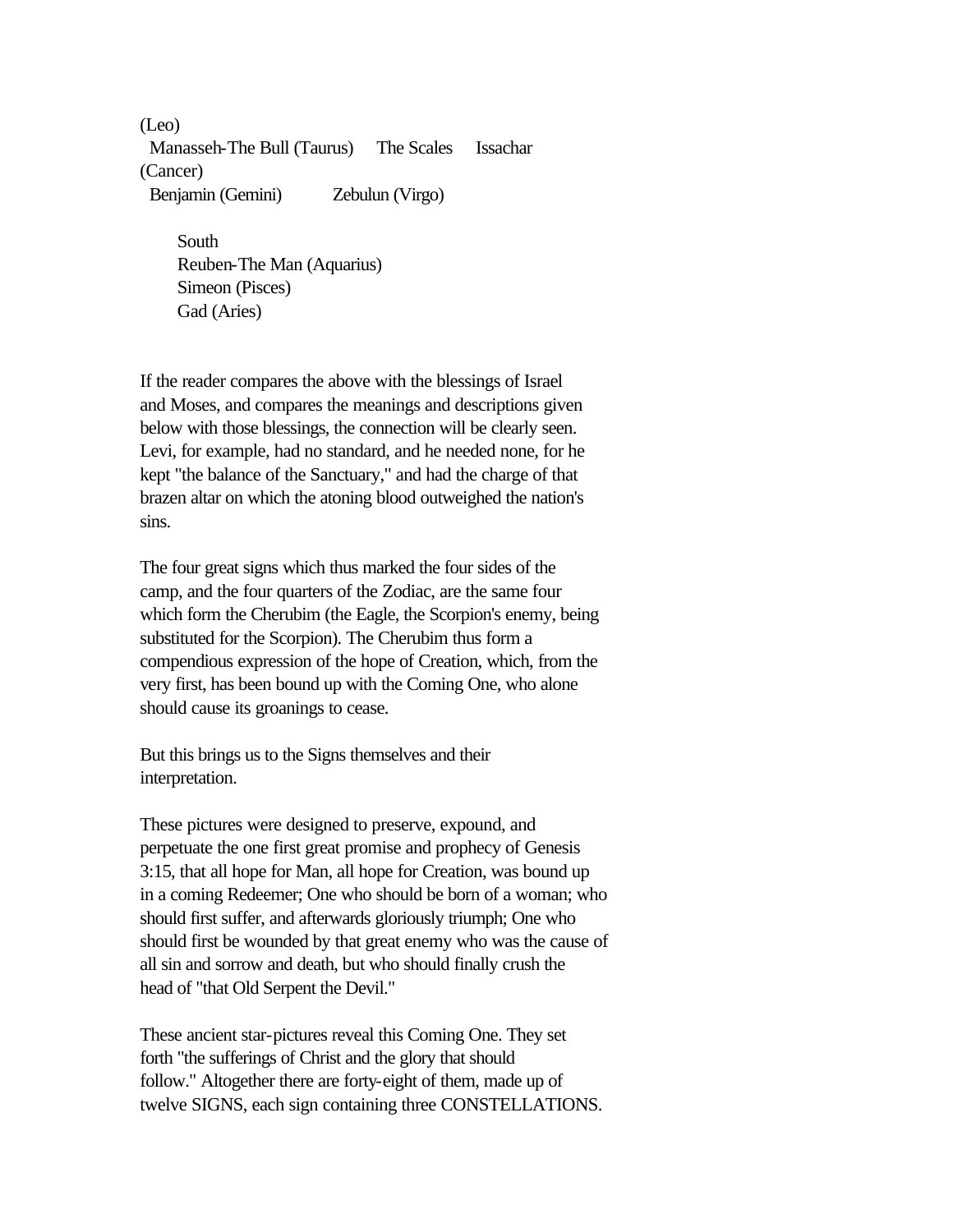These may be divided into three great books, each book containing four chapters (or Signs); and each chapter containing three sections (or Constellations).

Each book (like the four Gospels) sets forth its peculiar aspect of the Coming One; beginning with the promise of His coming, and ending with the destruction of the enemy.

But where are we to begin to read this wondrous Heavenly Scroll? A circle has proverbially neither beginning nor end. In what order then are we to consider these signs? In the heavens they form a never-ending circle. Where is the beginning and where is the end of this circle through which the sun is constantly moving? Where are we to break into this circle? and say, This is the commencement. It is clear that unless we can determine this original starting point we can never read this wondrous book aright.

As I have said, the popular beginning today is with Aries, the Ram. But comparing this Revelation with that which was afterwards written "in the Volume of the Book," Virgo is the only point where we can intelligently begin, and Leo is the only point where we can logically conclude. Is not this what is spoken of as the unknown and insoluble mystery--"The riddle of the Sphinx"? The word "Sphinx" is from to bind closely together. It was therefore designed to show where the two ends of the Zodiac were to be joined together, and where the great circle of the heavens begins and ends.

The Sphinx is a figure with the head of a woman and the body of a lion! What is this but a never-ceasing monitor, telling us to begin with Virgo and to end with Leo! In the Zodiac in the Temple of Esneh, in Egypt, a Sphinx is actually placed between the Signs of Virgo and Leo...

Beginning, then, with Virgo, let us now spread out the contents of this Heavenly Volume, so that the eye can take them in at a glance. Of course we are greatly hindered in this, in having to use the modern Latin names which the Constellations bear today. \* Some of these names are mistakes, others are gross perversions of the truth, as proved by the pictures themselves, which are far more ancient, and have come down to us from primitive times.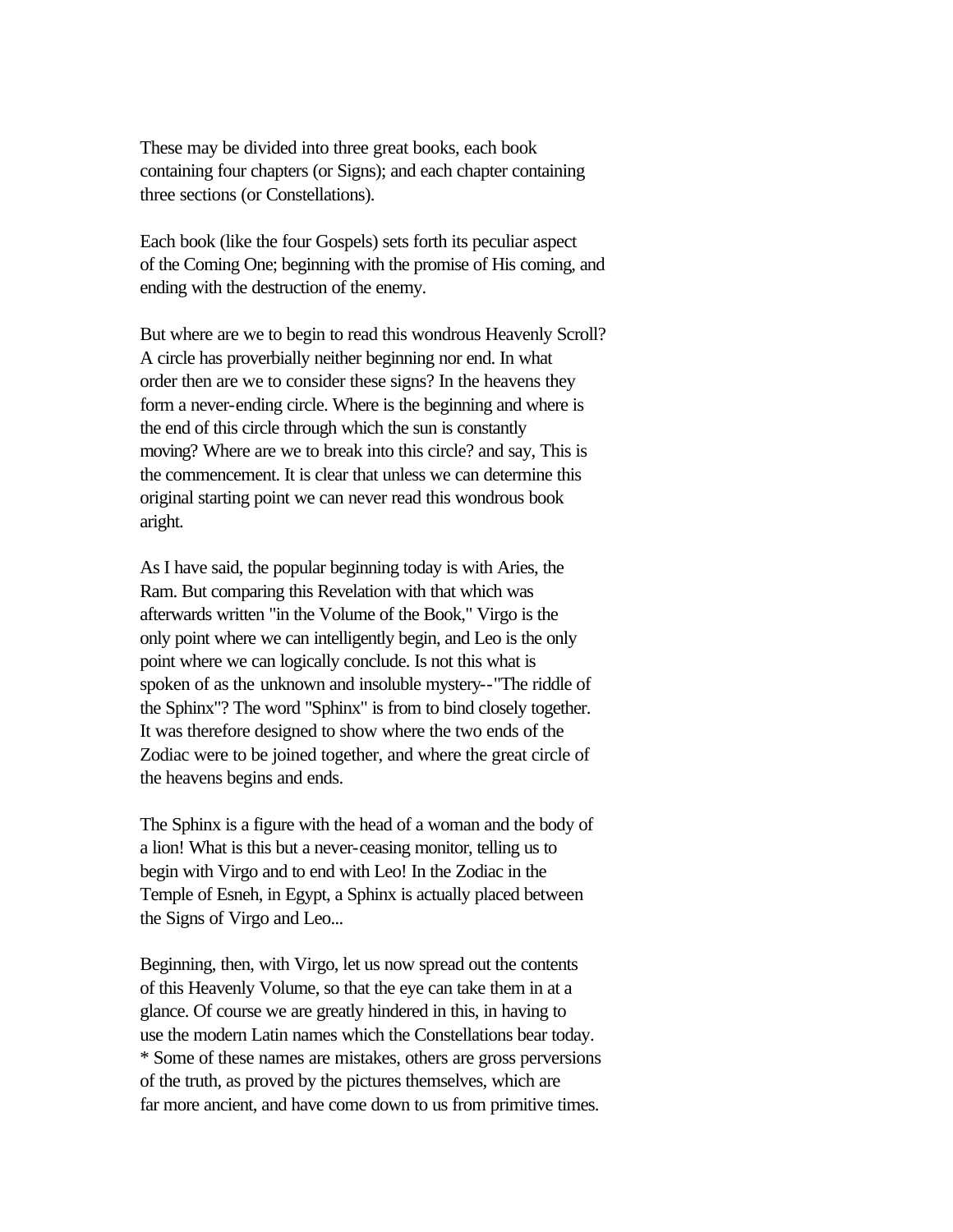\* It is exactly the same with the books of the Bible. Their order and their names, as we have them in the English Bible, are those which man has given them, copied from the Septuagint and Vulgate, and in many cases are not the Divine names according to the Hebrew Canon. See The Names and Order of the Books of the Old Testament, by the same author.

After the Revelation came to be written down in the Scriptures, there was not the same need for the preservation of the Heavenly Volume. And after the nations had lost the original meaning of the pictures, they invented a meaning out of the vain imagination of the thoughts of their hearts. The Greek Mythology is an interpretation of (only some of) the signs and constellations after their true meaning had been forgotten. It is popularly believed that Bible truth is an evolution from, or development of, the ancient religions of the world. But the fact is that they themselves are a corruption and perversion of primitive truth!

## **The Witness of the Stars, The First Book, Chapter I**

**The First Book The Redeemer (His First Coming) "The sufferings of Christ"**

The First Book is occupied with the PERSON of the Coming One. It covers the whole ground, and includes the conflict and the victory of the Promised Seed, but with special emphasis on His Coming. The book opens with the promise of His coming, and it closes with the Dragon cast down from heaven.

**Chapter I The Sign Virgo The Promised Seed of the woman**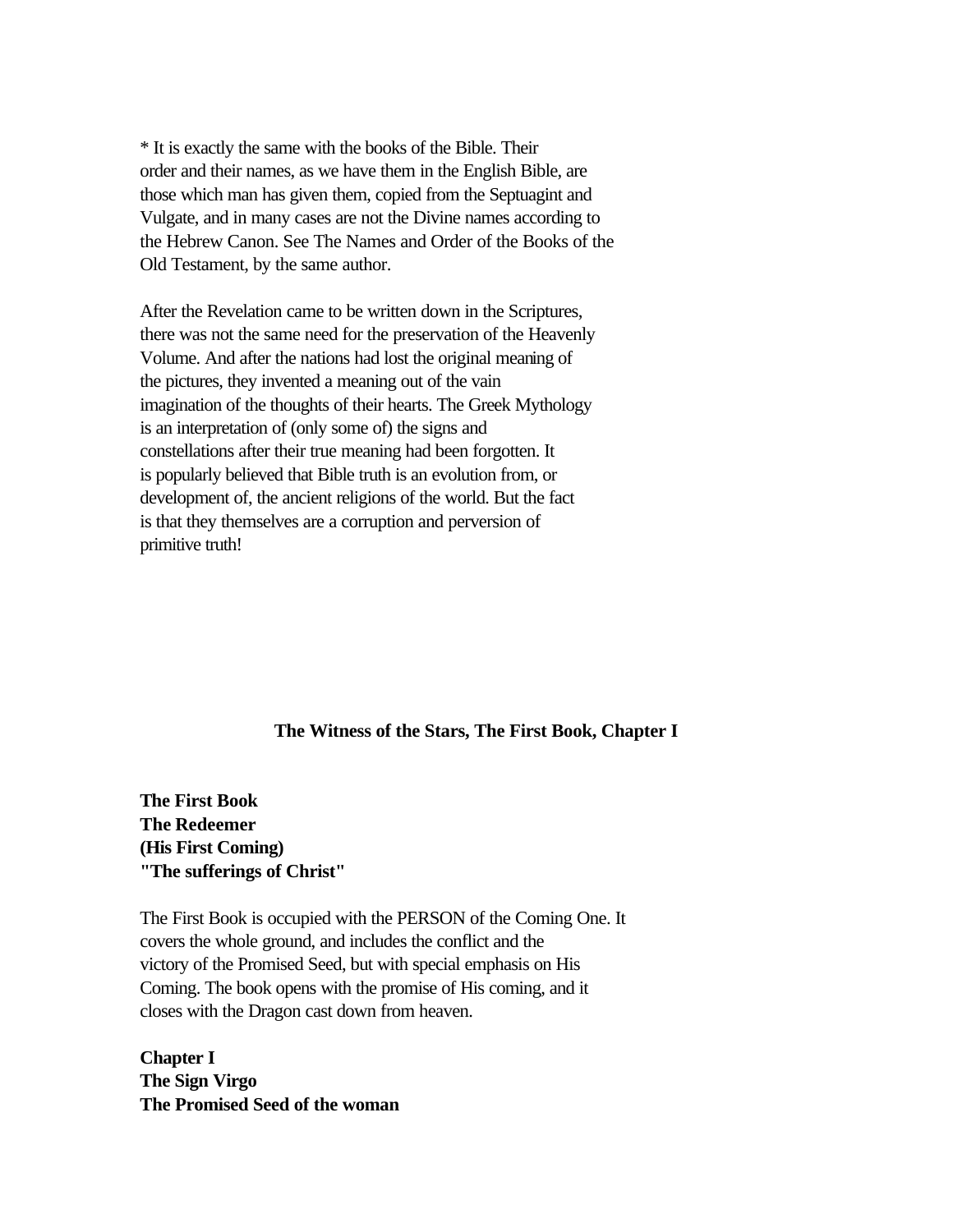Here is the commencement of all prophecy in Genesis 3:15, spoken to the serpent: "I will put enmity between thee and the woman, and between thy seed and her seed: it shall bruise thy head, and thou shalt bruise His heel." This is the prophetic announcement which the Revelation in the heavens and in the Book is designed to unfold and develop. It lies at the root of all the ancient traditions and mythologies, which are simply the perversion and corruption of primitive truth.

VIRGO is represented as a woman with a branch in her right hand, and some ears of corn in her left hand. Thus giving a two-fold testimony of the Coming One.

The name of this sign in the Hebrew is Bethulah, which means a virgin, and in the Arabic a branch. The two words are connected, as in Latin--Virgo, which means a virgin; and virga, which means a branch (Vulg. Isa 11:1). Another name is Sunbul, Arabic, an ear of corn.

In Genesis 3:15 she is presented only as a woman; but in later prophecies her nationality is defined as being of the stock of Israel, the seed of Abraham, the line of David; and, further, she is to be a virgin. There are two prominent prophecies of her and her seed: one is connected with the first coming in incarnation, Isaiah 7:14 (quoted in Matthew 1:23).

"Behold, a virgin shall conceive and bear a son, And shall call his name Immanuel."

The other is connected with His second coming, leaping over the sufferings and this present interval of His rejection, and looking forward to His coming in glory and judgment, Isaiah 9:6, 7 (quoted in Luke 2:11 and 1 :32, 33).

"For unto us a child is born, Unto us a son is given; \* And the government shall be upon His shoulder; And His name shall be called Wonderful, Counsellor, The Mighty God, The Everlasting Father, The Prince of Peace. Of the increase of His government there shall be no end. Upon the throne of David, and upon His kingdom, To order it, and to establish it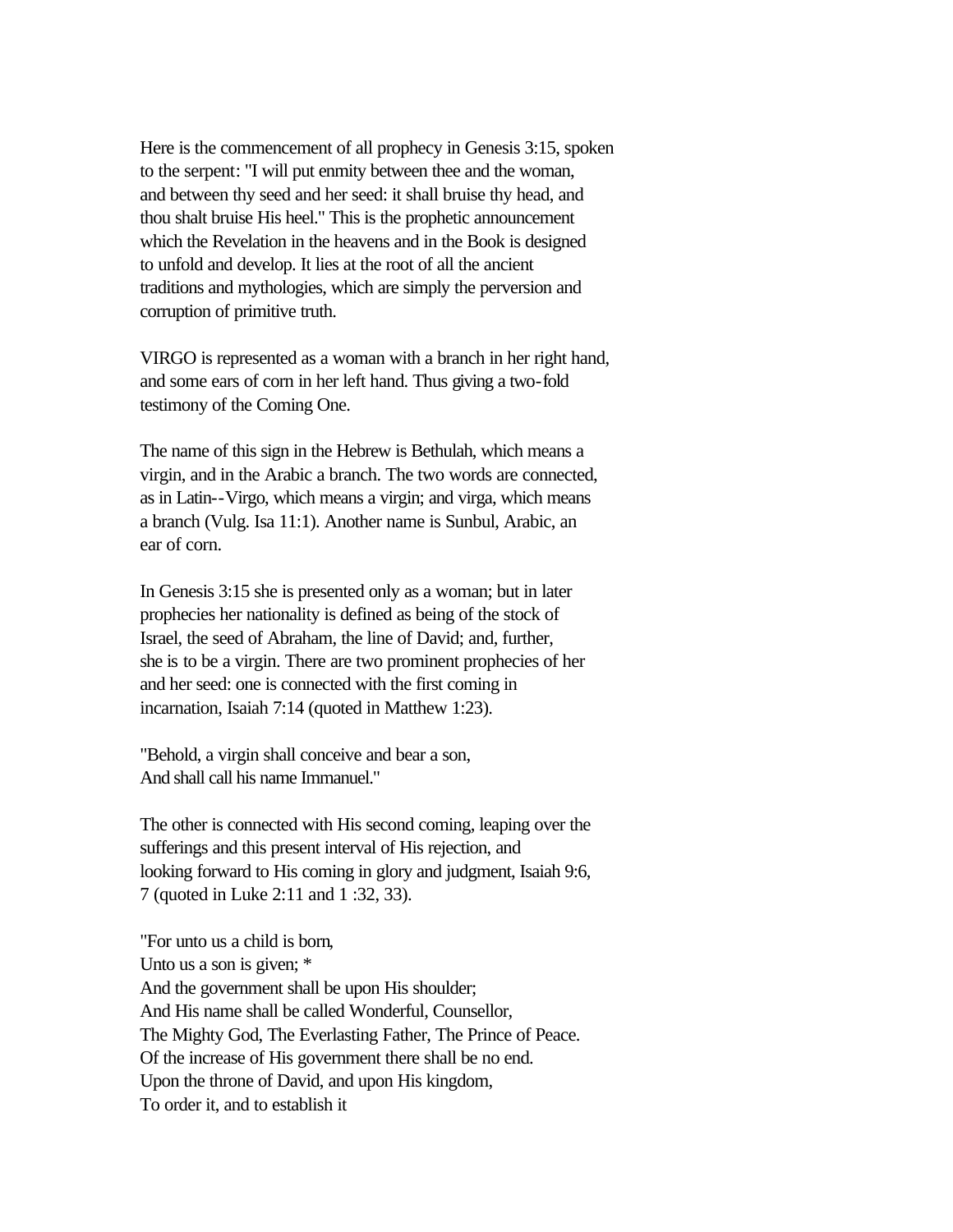With judgment and with justice From henceforth even for ever. The zeal of the LORD of hosts will perform this."

\* Here, the fact of His humiliation, together with this long period of His rejection, is leaped over, and the prophecy passes on at once--over at least a period of 1893 years--to this "glory which should follow."

It is difficult to separate the Virgin and her Seed in the prophecy; and so, here, we have first the sign VIRGO, where the name points to her as the prominent subject; while in the first of the three constellations of this sign, where the woman appears again, the name COMA points to the child as the great subject.

Virgo contains 110 stars, viz., one of the 1st magnitude, six of the 3rd, ten of the 4th, etc.

ARATUS thus sings of them:

"Beneath Bootes feet the Virgin seek, Who carries in her hand a glittering spike. Over her shoulder there revolves a star In the right wing, superlatively bright; It rolls beneath the tail, and may compare With the bright stars that deck the Greater Bear. Upon her sholder one bright star is borne, One clasps the circling girdle of her loins, One at her bending knee; and in her hand Glitters that bright and golden Ear of Corn.

Thus the brightest star in VIRGO (a) \* has an ancient name, handed down to us in all the star-maps, in which the Hebrew word Tsemech is preserved. It is called in Arabic Al Zimach, which means the branch. This star is in the ear of corn which she holds in her left hand. Hence the star has a modern Latin name, which has almost superseded the ancient one, Spica, which means, an ear of corn. But this hides the great truth revealed by its name Al Zimach. It foretold the coming of Him who should bear this name. The same Divine inspiration has, in the written Word, four times connected it with Him. There are twenty Hebrew words translated "Branch," but only one of them (Tsemech) is used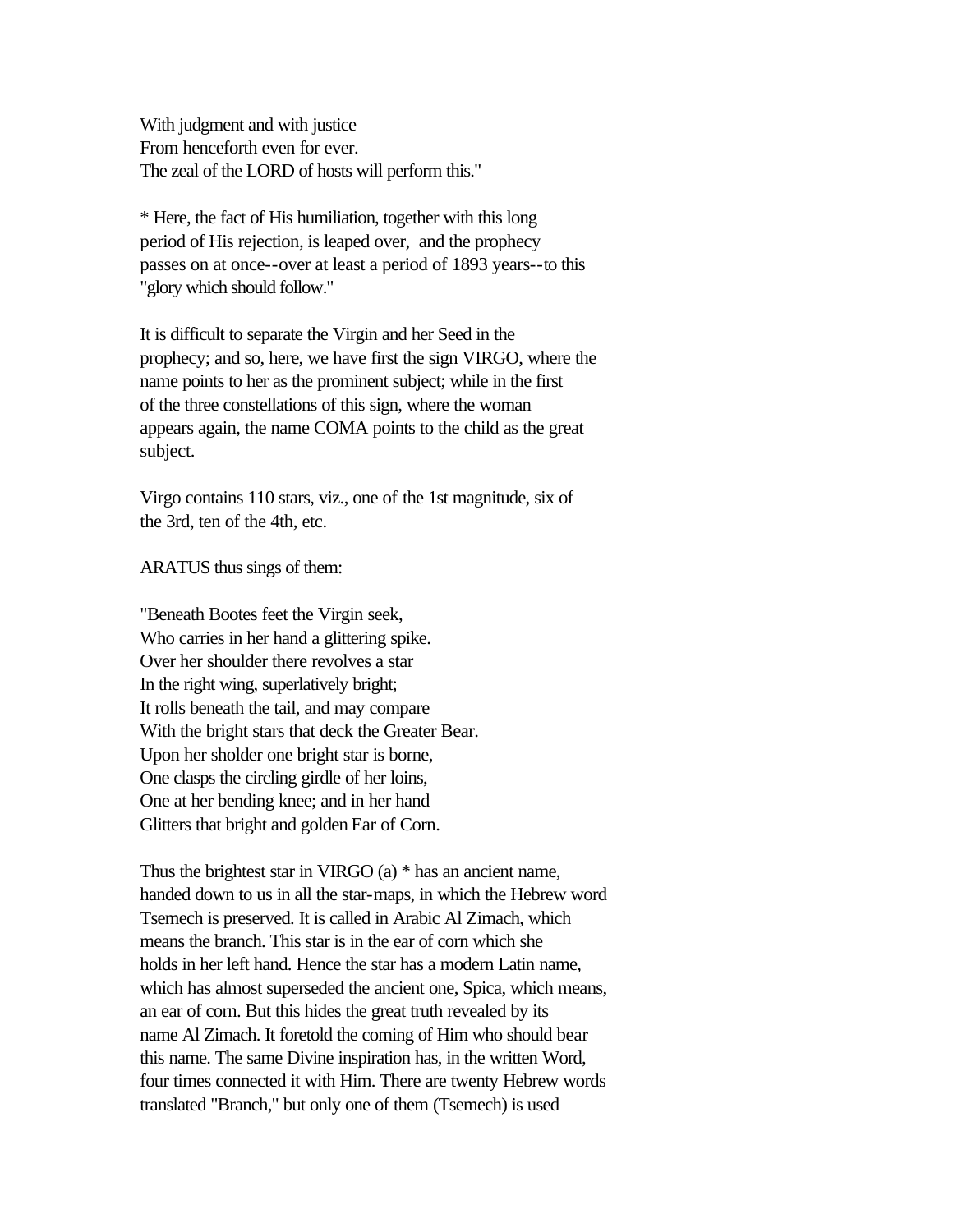exclusively of the Messiah, and this word only four times (Jer 33:15 being only a repetition of Jer 23:5). Each of these further connects Him with one special account of Him, given in the Gospels.

\* The stars are known by Greek letters and sometimes by numbers, &c. Alpha (a) denotes a star of the first magnitude; Beta (b), the second, and so on. This plan was originated by Bayer in his Uranometria, 1603. The star Alpha, as seen in the New Great Equatorial Telescope recently set up at Greenwich, is now discovered to be really a double star, though it had hitherto always appeared to be one.

(1) Jeremiah 23:5 --"Behold, the days come, saith the LORD, That I will raise unto David a righteous BRANCH (i.e., a Son), And a KING shall reign and prosper." The account of His coming as King is written in the Gospel according to Matthew, where Jehovah says to Israel, "Behold thy KING." (Zech 9:9; Matt 21:9)

(2) Zechariah 3:8--"Behold I will bring forth my SERVANT the BRANCH." In the Gospel according to Mark we find the record of Jehovah's servant and His service, and we hear Jehovah's voice saying, "Behold my SERVANT." (Isa 42:1)

(3) Zechariah 6:12--"Thus speaketh the LORD of hosts, saying, Behold the MAN whose name is the BRANCH." In the Gospel according to Luke we behold Him, presented in "the MAN Christ Jesus."

(4) Isaiah 4:2--"In that day shall the BRANCH of JEHOVAH be beautiful and glorious." So that this Branch, this Son, is Jehovah Himself; and as we read the record of John we hear the voice from heaven saying, "Behold your GOD." (Isa 40:9)

This is the Branch foretold by the star Al Zimach in the ear of corn.

The star b is called Zavijaveh, which means the gloriously beautiful, as in Isaiah 4:2. The star e, in the arm bearing the branch, is called Al Mureddin, which means who shall come down (as in Psa 72:8), or who shall have dominion. It is also known as Vindemiatrix, a Chaldee word which means the son, or branch, who cometh.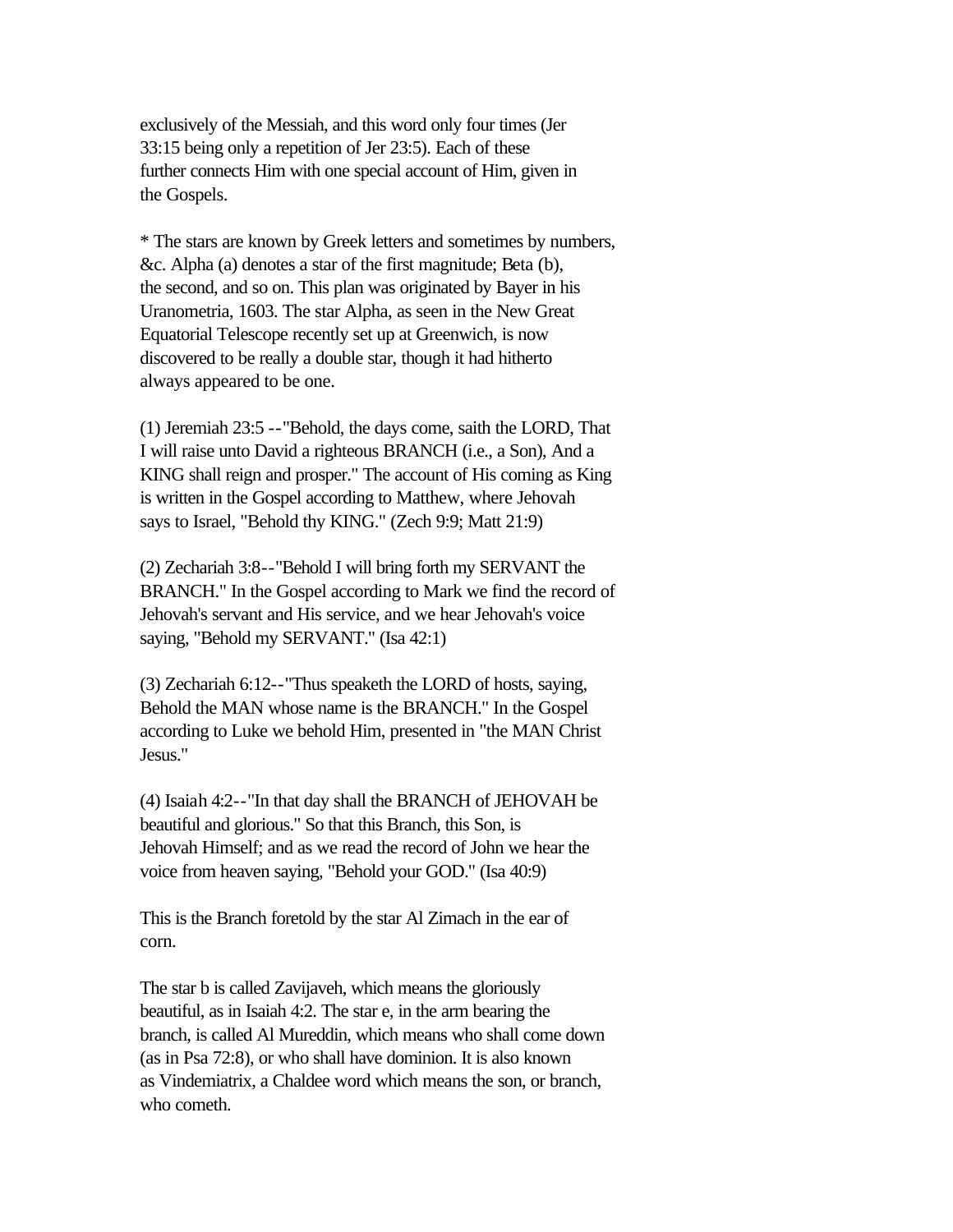Other names of stars in the sign, are--

Subilah, who carries. (Isa 46:4) Al Azal, the Branch. (As in Isa 18:5) Subilon, a spike of corn. (As in Isa 17:5)

The Greeks, ignorant of the Divine origin and teaching of the sign, represented Virgo as Ceres, with ears of corn in her hand.

In the Zodiac in the Temple of Denderah, in Egypt, about 2000 BC (now in Paris), she is likewise represented with a branch in her hand, but ignorantly explained by a false religion to represent Isis! Her name is called Aspolia, which means ears of corn, or the seed, which shows that though the woman is seen, it is her Seed who is the great subject of the prophecy.

Passing to the three constellations anciently assigned to the sign VIRGO, we come to what may be compared to three sections of the chapter, each giving some further detail as to the interpretation of its teaching. 1. COMA (The Woman and Child) The desired of all nations

The first constellation in VIRGO explains that this coming "Branch" will be a child, and that He should be the "Desire of all nations."

The ancient name of this constellation is Comah, the desired, or the longed for. We have the word used by the Holy Spirit in this very connection, in Haggai 2:7--"The DESIRE of all nations shall come."

The ancient Zodiacs pictured this constellation as a woman with a child in her arms. ALBUMAZAR \* (or ABU MASHER), an Arabian astronomer of the eighth century, says, "There arises in the first Decan \*\*, as the Persians, Chaldeans, and Egyptians, and the two HERMES and ASCALIUS teach, a young woman whose Persian name denotes a pure virgin, sitting on a throne, nourishing an infant boy (the boy, I say), having a Hebrew name, by some nations called IHESU, with the signification IEZA, which in Greek is called CHRISTOS."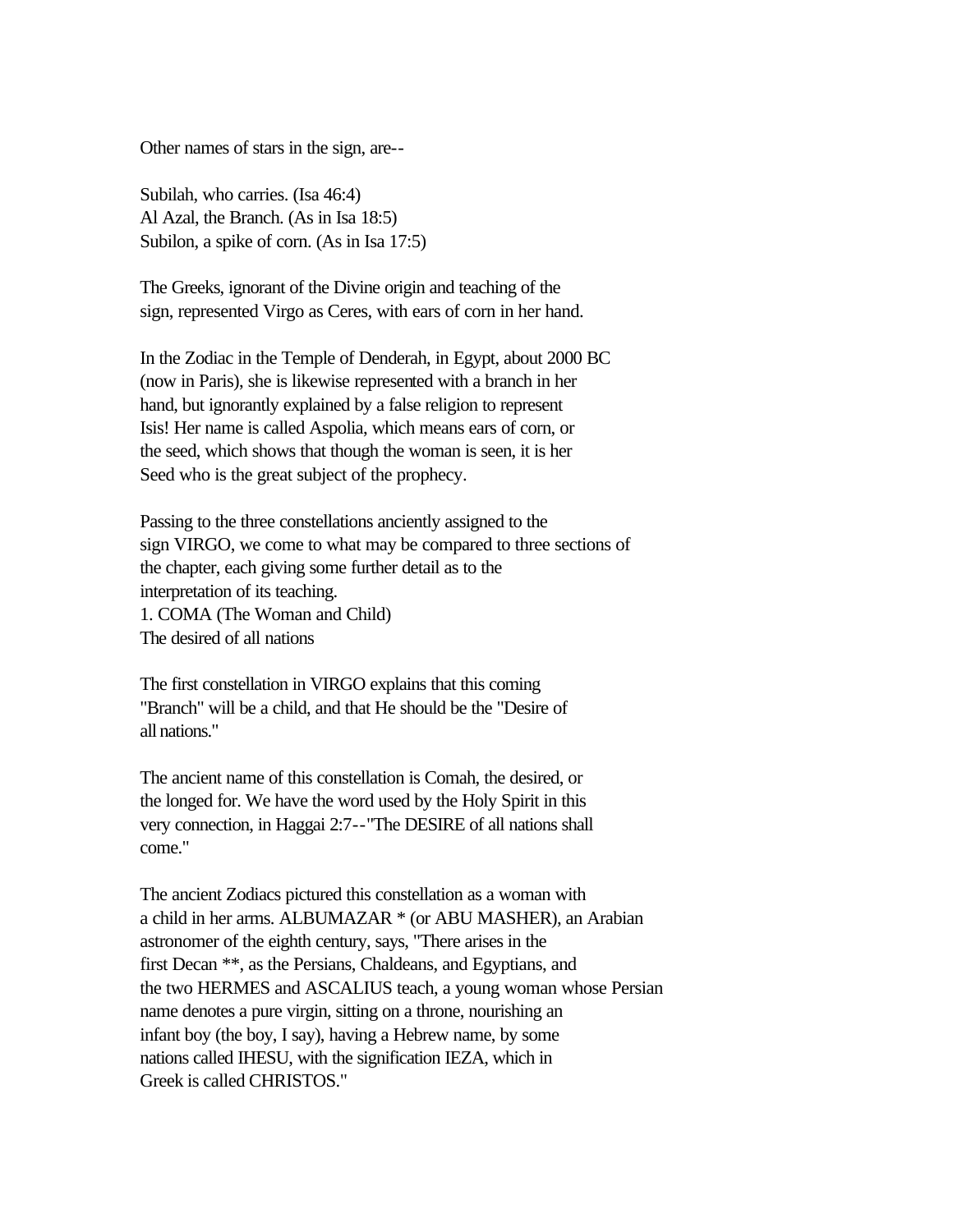\* A Latin translation of his work is in the British Museum Library. He says the Persians understood these signs, but that the Indians perverted them with inventions.

\*\* The constellations are called Decans. The word means a part, and is used of the three parts into which each sign is divided, each of which is occupied by a constellation.

But this picture is not found in any of the modern maps of the stars. There we find today a woman's wig! It appears that BERENICE, the wife of EUERGETES (PTOLEMY III), king of Egypt in the third century BC, when her husband once went on a dangerous expedition, vowed to consecrate her fine head of hair to Venus if he returned in safety. Her hair, which was hung up in the Temple of Venus, was subsequently stolen, and to comfort BERENICE, CONON, an astronomer of Alexandria (BC 283-222), gave it out that Jupiter had taken it and made it a constellation!

This is a good example of how the meaning of other constellations have been perverted (ignorantly or intentionally). In this case, as in others, the transition from ancient to more modern languages helped to hide the meaning. The Hebrew name was COMA (desired). But the Greeks had a word for hair, Co-me. this again is transferred to the Latin coma, and thus "Coma Berenice" (The hair of Berenice) comes down to us today as the name of this constellation, and gives us a woman's wig instead of that Blessed One, "the Desire of all Nations."

In this case, however we are able to give absolute proof that this is a perversion.

The ancient Egyptian name for this constellation was Shes-nu, the desired son!

The Zodiac in the Temple of Denderah, in Egypt, going back at least 2000 years BC, has no trace of any hair, but it has the figure of a woman and child.

Even Shakespeare understood the truth about this constellation picture, which has been so long covered by modern inventions. In his Titus Andronicus he speaks of an arrow being shot up to heaven to the "Good boy in Virgo's lap."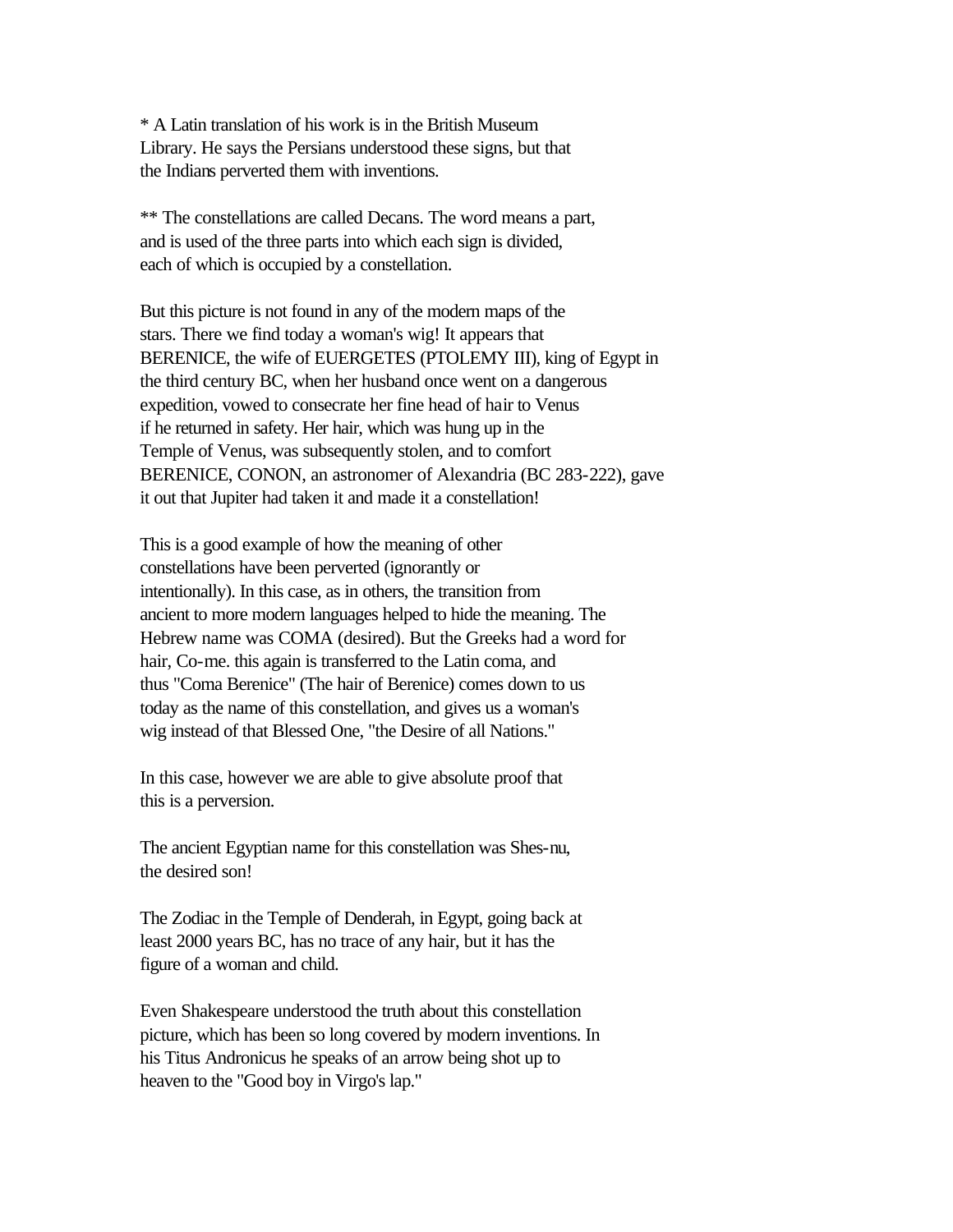The constellation itself is very remarkable. Others contain one or two stars of the first or second magnitude, and then a greater or less variety of lesser stars; but this is peculiar from having no one very bright star, but contains so many stars of the 4th and 5th magnitudes. It contains 43 stars altogether, ten being of the 4th magnitude, and the remainder of the 5th, 6th, etc.

It was in all probability the constellation of Coma in which "the Star of Bethlehem" appeared. There was a traditional prophecy, well-known in the East, carefully preserved and handed down, that a new star would appear in this sign when He whom it foretold should be born.

This was, doubtless, referred to in the prophecy of Balaam, which would thus receive a double fulfilment, first of the literal "Star," and also of the person to whom it referred. The Lord said by Balaam (Num 24:17),

"There shall come \* a star out of Jacob, And a sceptre shall rise out of Israel."

\* I.e., come forth (as in the RV). At is rendered in Genesis 3:24 "There shall come forth a star at or over the inheritance or possessions of Jacob," thus indicating the locality which would be on the meridian of this star.

Thomas Hyde, an eminent Orientalist (1636-1703), writing on the ancient religion of the Persians, quotes from ABULFARAGIUS (an Arab Christian Historian, 1126-1286), who says that ZOROASTER, or ZERDUSHT, the Persian, was a pupil of Daniel the Prophet, and that he predicted to the Magians (who were the astronomers of Persia), that when they should see a new star appear it would notify the birth of a mysterious child, whom they were to adore. It is further stated in the Zend Avesta that this new star was to appear in the sign of the Virgin. Some have supposed that this passage is not genuine. But whether it was interpolated before or after the event, it is equally good evidence for our purpose here. For if it was written before the event, it is evidence of the prophetic announcement; and if it was interpolated after the event it is evidence of the historic fact

The Book of Job shows us how Astronomy flourished in Idumea; and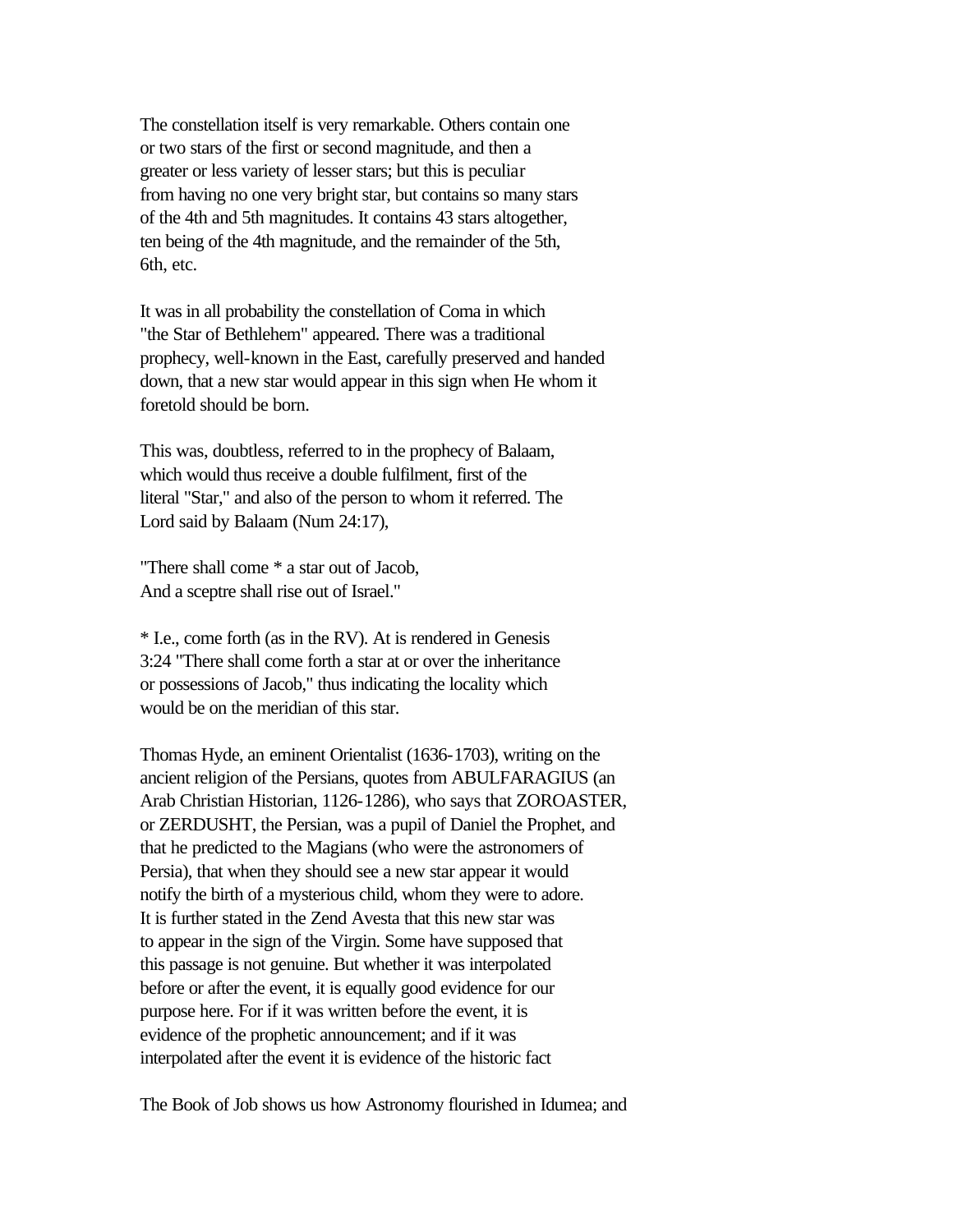the Gospel according to Matthew shows that the Persian Magi, as well as others, were looking for "the Desire of all nations."

New stars have appeared again and again. It was in 125 BC that a star, so bright as to be seen in the day-time, suddenly appeared. It was this that caused HIPPARCHUS to draw up his catalogue of stars, which has been handed down to us by PTOLEMY (150 AD).

This new star would show the latitude, passing at that time immediately overhead at midnight, every twenty-four hours; while the prophecy would give the longitude as the land of Jacob. Having these two factors, it would be only a matter of observation, and easy for the Magi to find the place where it would be vertical, and thus to locate the very spot of the birth of Him of whom it was the sign, for they emphatically called it "His Star." There is a beautiful tradition which relates how, in their difficulty, on their way from Jerusalem to find the actual spot under the Zenith of this star, these Magi sat down beside David's "Well of Bethlehem" to refresh themselves. There they saw the star reflected in the clear water of the well. Hence it is written that "when they saw the star they rejoiced with exceeding joy," for they knew they were at the very spot and place of His appearing whence He was to "come forth."

There can be little doubt that it was a new star. In the first place a new star is no unusual phenomenon. In the second place the tradition is well supported by ancient Christian writers. One speaks of its "surpassing brightness." Another (IGNATIUS, Bishop of Antioch, AD 69) says, "At the appearance of the Lord a star shone forth brighter than all the other stars." IGNATIUS, doubtless, had this from those who had actually seen it! PRUDENTIUS (4th century AD) says that not even the morning star was so fair. Archbishop TRENCH, who quotes these authorities, says "This star, I conceive, as so many ancients and moderns have done, to have been a new star in the heavens."

One step more places this new star in the constellation of COMA, and with new force makes it indeed "His star"--the "Sign" of His "coming forth from Bethlehem." will it be "the sign of the Son of Man in heaven" (Matt 24:30) when He shall "come unto" this world again to complete the wondrous prophecies written of Him in the heavenly and earthly Revelations? \*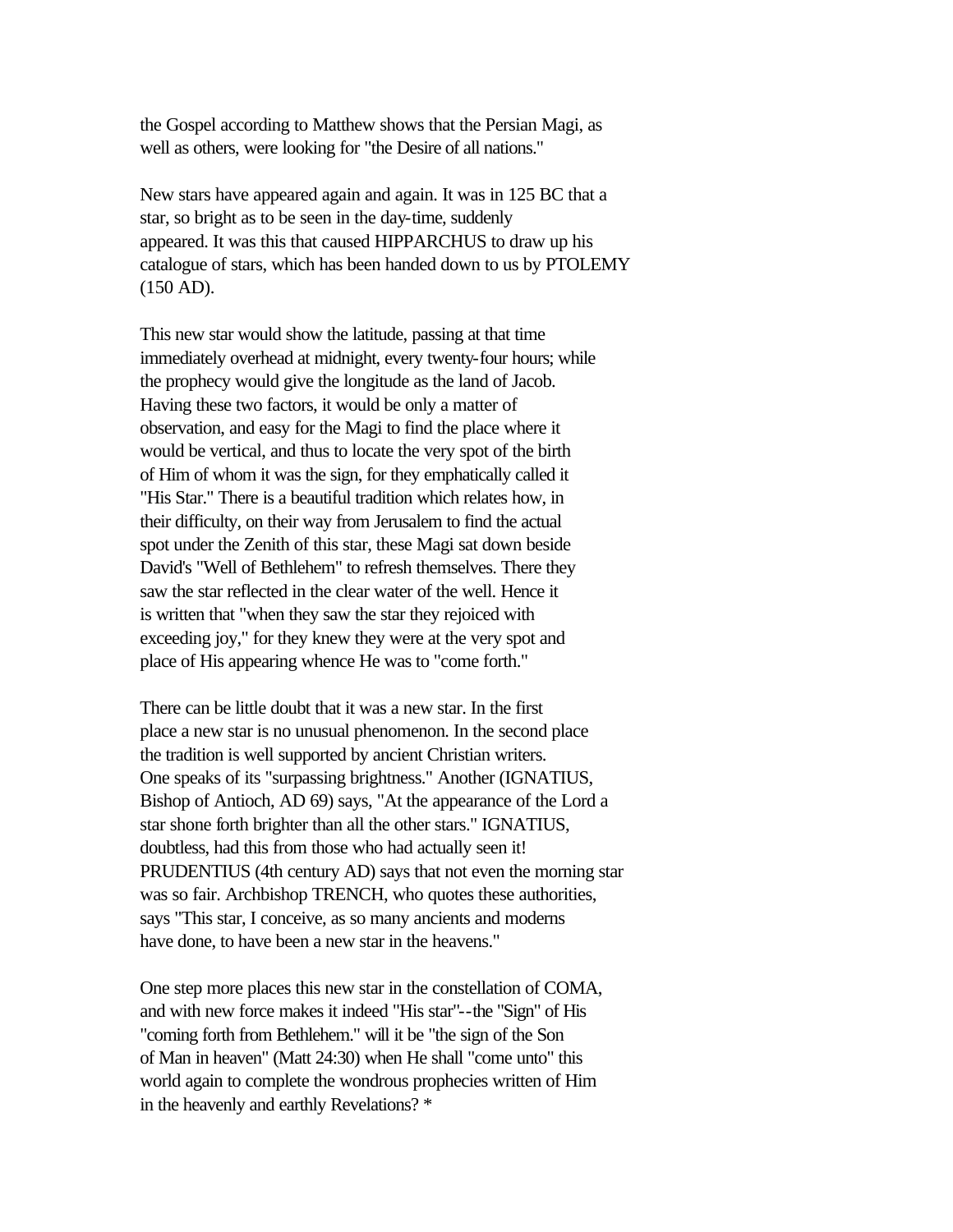\* It ought also to be noted that in the preceding year there were three conjunctions of the planets Jupiter and Saturn, at the end of May and October, and at the beginning of December. Kepler (1571-1631) was the first to point this out, and his calculations have been confirmed by the highest authorities. These conjunctions occurred in the sign of PISCES: and this sign, according to all the ancient Jewish authorities (Josephus, Abarbanel, Eliezer, and others), has special reference to Israel. The conjunction of Jupiter and Saturn, they hold, always marked the occurrence of some even favourable to Israel; while Kepler, calculating backwards, found that this astronomical phenomenon always coincided with some great historical crisis, viz.: the Revelation to Adam, the birth of Enoch, the Revelation to Noah, the birth of Moses, the birth of Cyrus, the birth of Christ, the birth of Charlemagne, and the birth of Luther.

Thus does the constellation of COMA reveal that the coming "Seed of the woman" was to be a child born, a son given.

But He was to be more: He was to be God and man--two natures in one person! This is the lesson of the next picture. 2. CENTAURUS (The Centaur) The despised sin-offering

It is the figure of a being with two natures. Jamieson, in his Celestial Atlas, 1822, says, "On the authority of the most accomplished Orientalist of our own times, the Arabic and Chaldaic name of this constellation is Bezeh." Now this Hebrew word Bezeh (and the Arabic Al Beze) means the despised. It is the very word used of this Divine sufferer in Isaiah 53:3, "He is DESPISED and rejected of men."

The constellation contains thirty-five stars. Two of the 1st magnitude, one of the 2nd, six of the 3rd, nine of the 4th, etc., which, together with the four bright stars in the CROSS make a brilliant show in southern latitudes.

The brightest star, a (in the horse's fore-foot), has come down to us with the ancient name of Toliman, which means the heretofore and hereafter, marking Him as the one "which is, and which was, and which is to come--the Almighty" (Rev 1:8). Sir John Herschell observed this star to be growing rapidly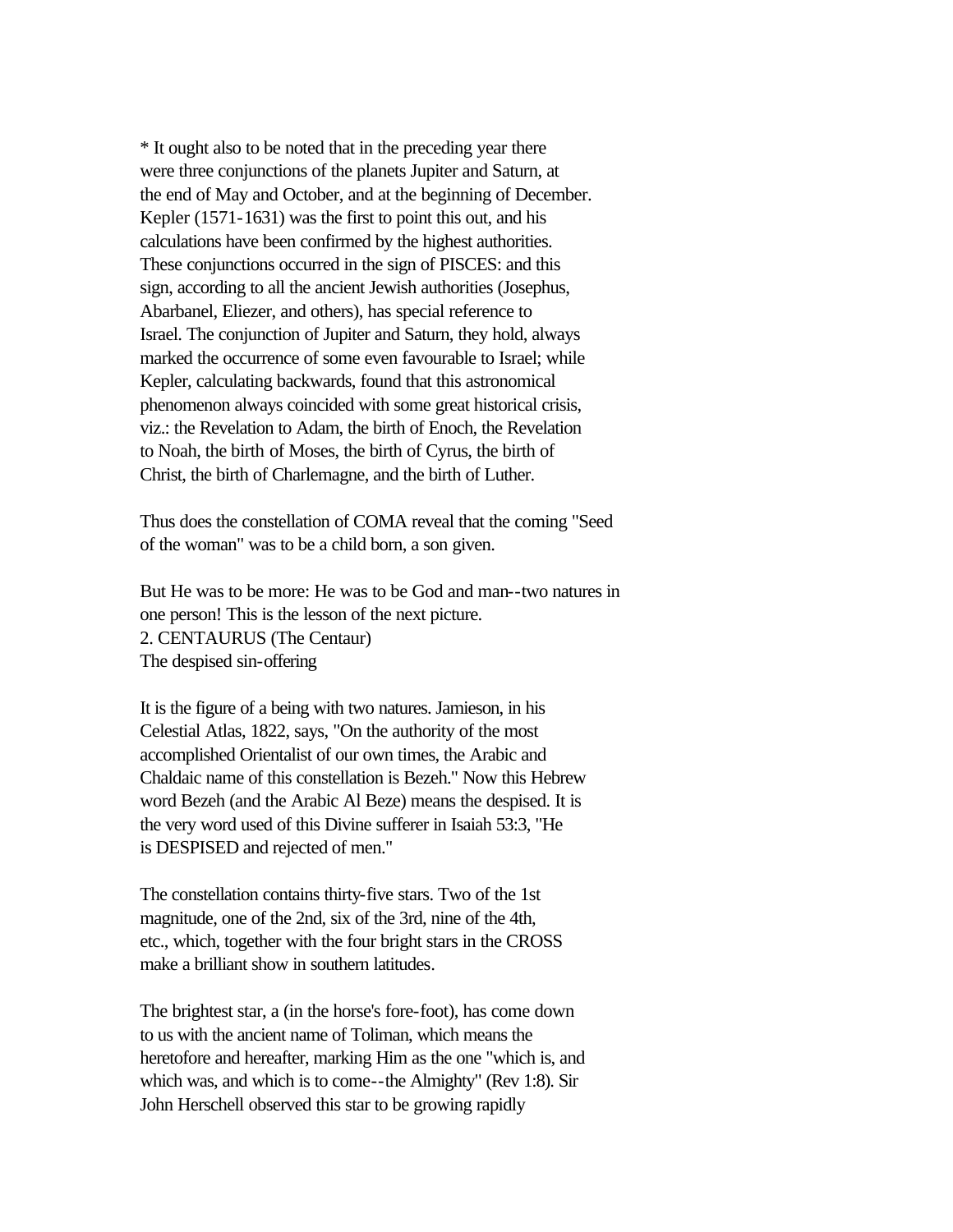brighter. It may be, therefore, one of the changeable stars, and its name may be taken as an indication of the fact that it was known to the ancients.

Another name for the constellation was in Hebrew, Asmeath, which means a sin-offering (as in Isaiah 53:10).

The Greek name was Cheiron, which means the pierced, or who pierces. In the Greek fables Cheiron was renowned for his skill in hunting, medicine, music, athletics, and prophecy. All the most distinguished heroes of Greece are described as his pupils. He was supposed to be immortal, but he voluntarily agreed to die; and, wounded by a poisoned arrow (not intended for him) while in conflict with a wild boar, he transferred his immortality to Prometheus; whereupon he was placed amongst the stars.

We can easily see how this fable is the ignorant perversion of the primitive Revelation. The true tradition can be seen dimly through it, and we can discern Him of whom it spoke,--the all-wise, all-powerful Teacher and Prophet, who "went about doing good," yet "despised and rejected of men," laying down His life that others might live.

It is one of the lowest of the constellations, i.e. the farthest south from the northern centre. It is situated immediately over the CROSS, which bespeaks His own death; He is seen in the act of destroying the enemy.

Thus these star-pictures tell us that it would be as a child that the Promised Seed should come forth and grow and wax strong in spirit and be filled with wisdom (Luke 2:40); and that as a man having two natures He should suffer and die. Then the third and last section in this first chapter of this First Book goes on to tell of His second coming in glory. 3. BOOTES (The Coming One) He cometh

This constellation still further develops this wondrous personage.

He is pictured as a man walking rapidly, with a spear in his right hand and a sickle in his left hand.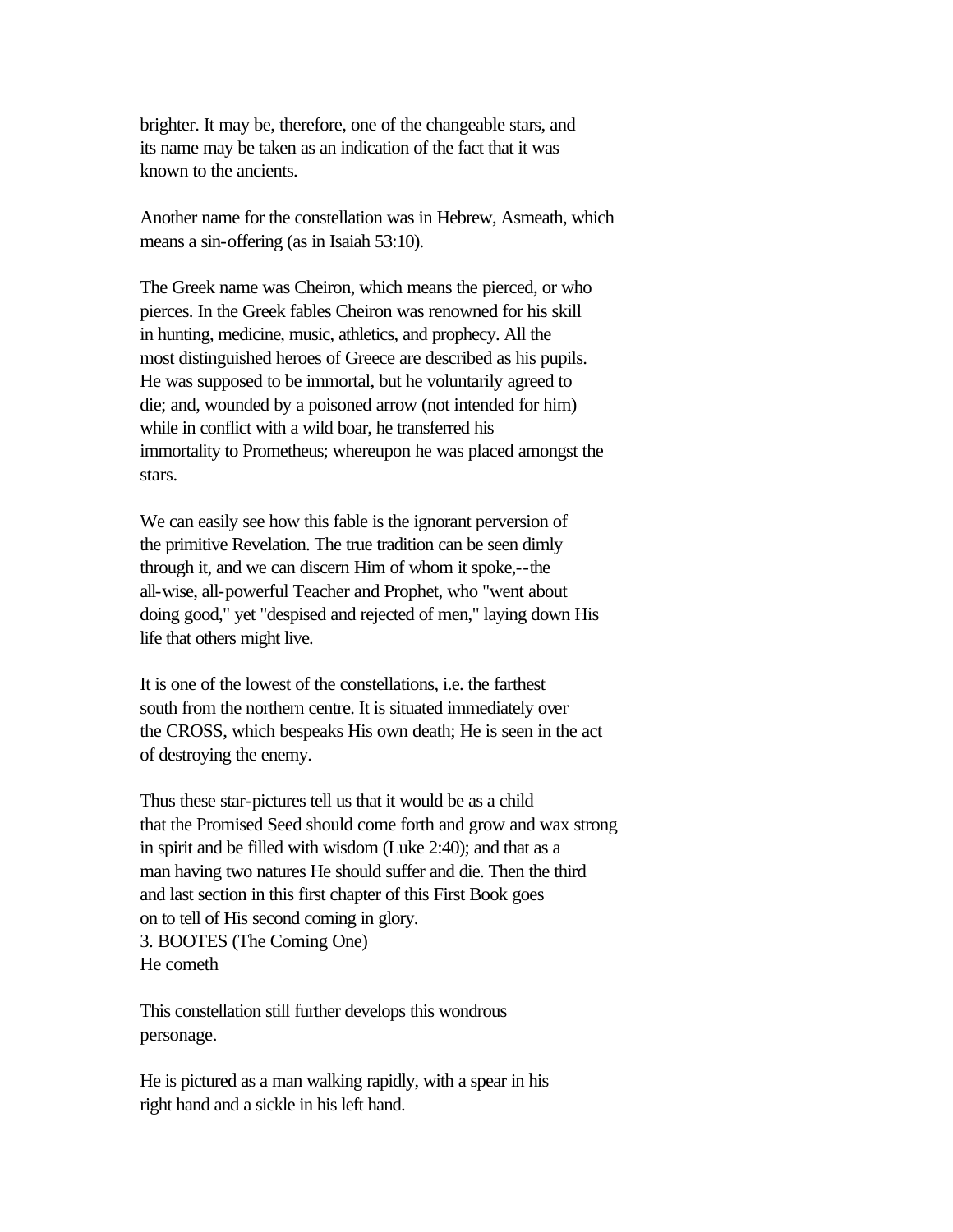The Greeks called him Bo-o-tes, which is from the Hebrew root Bo (to come), meaning the coming. It is referred to in Psalm 96:13:

"For He cometh, For He cometh to judge the earth; He shall judge the world in righteousness, And the people with His truth."

It is probable that his ancient name was Arcturus \* (as referred to in Job 9:9), for this is the name of the brightest star, a (in the left knee). Arcturus means He cometh. \*\*

\* The ancient name could not have been Bootes! though it is derived from, and may be a reminiscence of the Hebrew.

\*\* ARATUS calls him Arctophylax, i.e., the guardian of Arctos, the flock of the greater fold, called today the Great Bear:

"Behind, and seeming to urge on the Bear, Arctophylax, on earth Bootes named, Sheds o'er the Arctic car his silver light."

By some moderns he is mistakenly called The Waggoner. Hence the allusion of Thompson:

"Wide o'er the spacious regions of the North, Bootes urges on his tardy wain."

This perversion scarecely does justice even to human common sense, as waggoneers do not use a sickle for a whip!

The ancient Egyptians called him Smat, which means one who rules, subdues, and governs. They also called him Bau (a reminiscence of the more ancient Bo), which means also the coming one.

The star m (in the spear-head) is named Al Katurops, which means the branch, treading under foot.

The star e (just below the waist on his right side) is called Mirac, or Mizar, or Izar. Mirac means the coming forth as an arrow; Mizar, or Izar, means the preserver, guarding.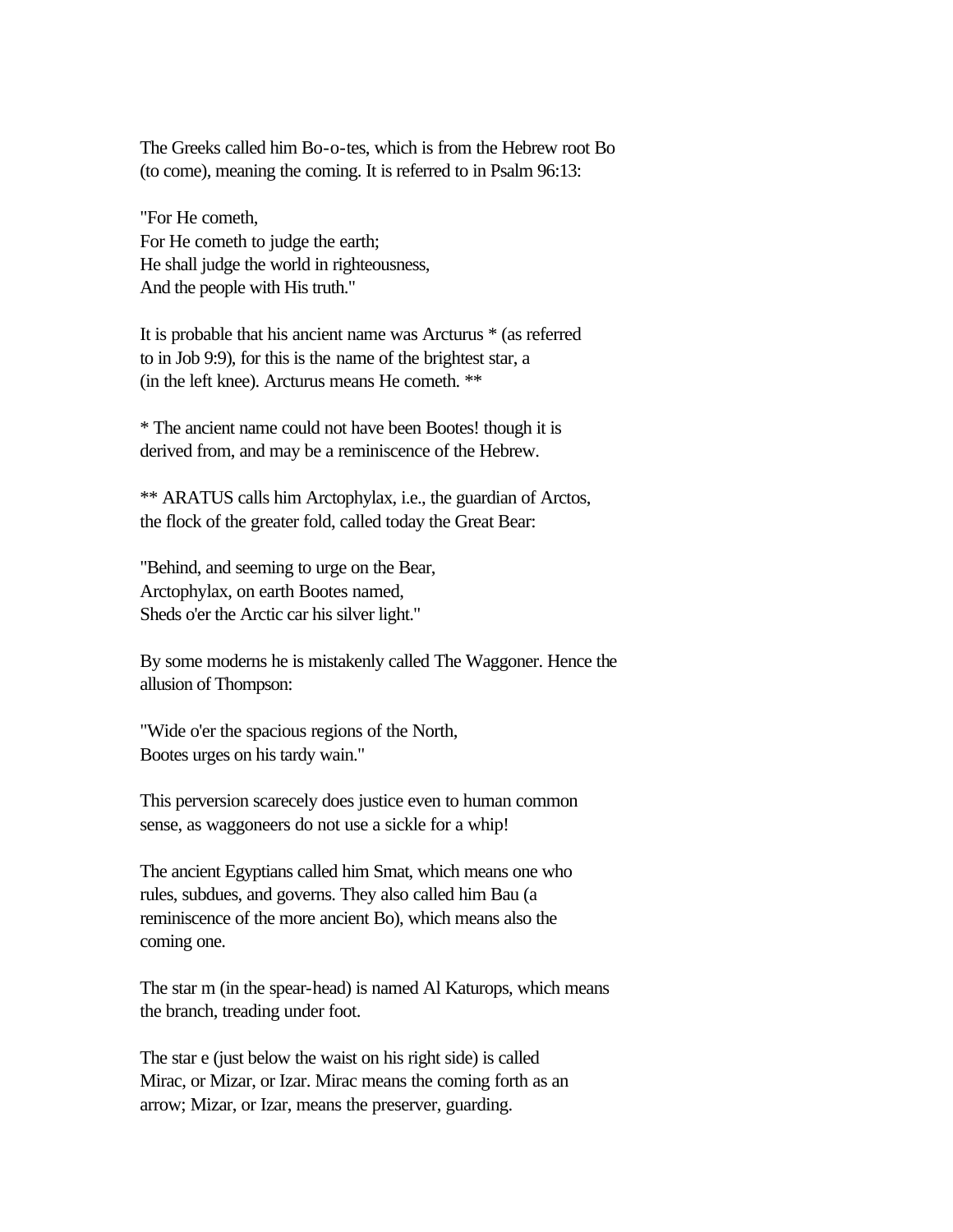The star h is called Muphride, i.e. who separates.

The star b (in the head) is named Nekkar, i.e. the pierced (Zech 12:10), which tells us that this coming judge is the One who was pierced. Another Hebrew name is Merga, who bruises. \*

\* The constellation is a very brilliant one, having 54 stars, viz., one of the 1st magnitude, six of the 3rd, eleven of the 4th, etc.

The constellation of the Canes Venatici (the Greyhounds), i.e., the two dogs (Asterion and Chara), which Bootes holds by a leash, is quite a modern invention, being added by Hevelius (1611-1687). The bright star of the 3rd magnitude in the neck of Chara, was named "Cor Caroli" (the heart of Charles) by Sir Charles Scarborough, physician to Charles II, in honour of Charles I, in 1649. This is a good example of the almost infinite distance between the ancient and modern names. The former are full of mysterious significance and grandeur, while the latter are puerile in the extreme, almost approaching to the comic! e.g., the Air Pump, the Painter's Easel, the Telescope, the Triangle, the Fly, the Microscope, the Indian, the Fox and Goose, the Balloon, the Toucan (or American Goose), the Compasses, Charles' Oak, the Cat, the Clock, the Unicorn, &c. The vast difference can be at once seen between those designed by the ancients and those added by astronomers in more recent times.

These new constellations were added, 22 by Hevelius; and 15 by Halley (1656-1742). They were formed for the purpose of embracing those stars which were not included in the ancient constellations. This shows that the old constellations were not designed, like the modern ones, merely for the sake of enabling astronomers to identify the positions of particular stars. In this case all the stars would have been included. The object was exactly the opposite! Instead of the pictures being designed to serve to identify the stars, only certain stars were used for the purpose of helping to identify the pictures!

This is another important proof of the truth of our whole argument.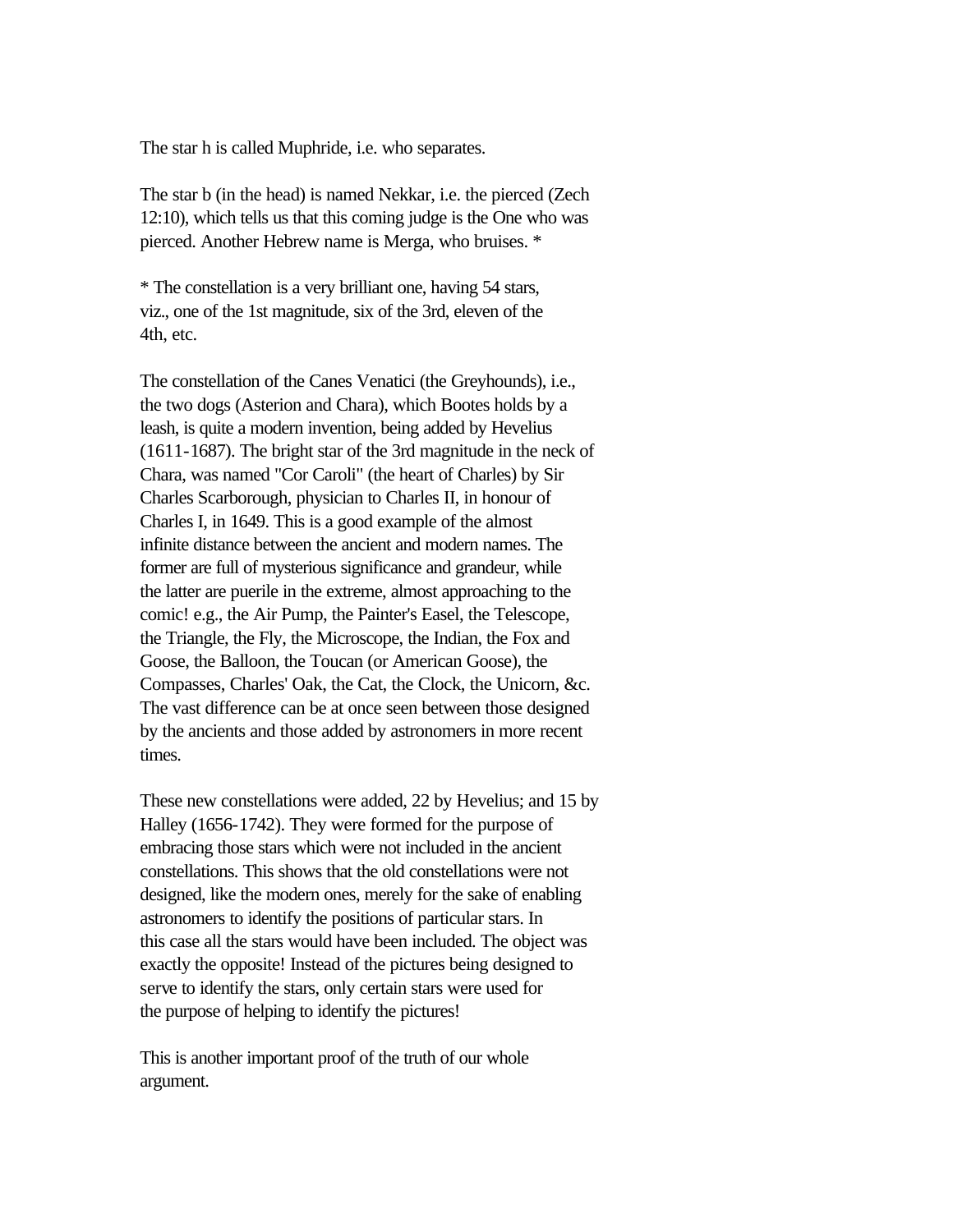This brings us back again to Genesis 3:15, and closes up this first chapter of the First Book (VIRGO). It shows us the Person of the Promised Seed from the beginning to the end, from the first promise of the birth of the Child in Bethlehem, to the final coming of the great Judge and Harvester to reap the harvest of the earth. This was the vision which was afterwards shown to John (Rev 14:15,16), when he says, "I looked; and behold a white cloud, and upon the cloud one sat like unto the Son of Man, having on His head a golden crown, and in His hand a sharp sickle. And another angel came out of the temple, crying with a loud voice to Him that sat on the cloud, Thrust in thy sickle and reap; for the time is come for Thee to reap; for the harvest of the earth is ripe. And He that sat on the cloud thrust in His sickle on the earth; and the earth was reaped."

This is the conclusion of the first chapter of this First Book. Here we see the woman whose Seed is to bruise the serpent's head, the Virgin-Born, the Branch of Jehovah, perfect man and perfect God, Immanuel, "God with us," yet despised and rejected of men, and yielding up His life that others may have life for evermore. But we see Him coming afterwards in triumphant power to judge the earth.

This is only one chapter of this First Book, but it contains the outline of the whole volume, complete in itself, so far as it regards the Person of the Coming One. Like the Book of Genesis, it is the seed-plot which contains the whole, all the rest being merely the development of the many grand details which are included and shut up within it. It is only one chapter out of twelve, but it distinctly foreshadows the end--even "the sufferings of Christ and the glory which should follow."

**The Witness of the Stars, The First Book, Chapter II**

**The First Book The Redeemer**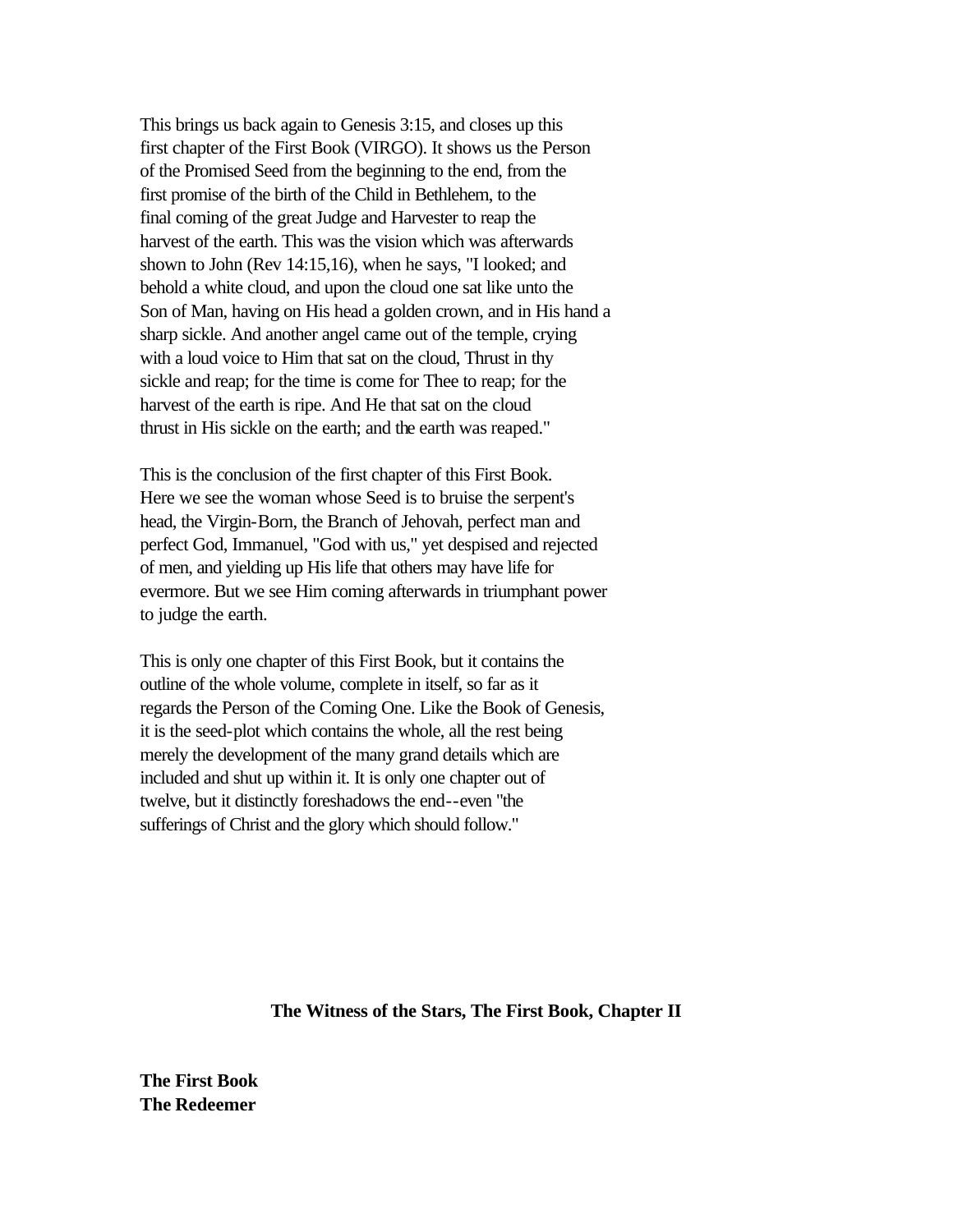**(His First Coming) "The sufferings of Christ"** 

# **Chapter II The Sign Libra The Redeemer's atoning work, or the price deficient balanced by the price which covers**

In the first chapter of this book we saw that this Coming Seed of the woman was, among other things, to give up His life for others.

The second chapter is going to define and develop the manner and object of this death.

The name of the Sign, together with its three constellations and the names of the stars composing them, give the complete picture of this Redemption.

The Sign contains 51 stars, two of which are of the 2nd magnitude, one of the 3rd, eight of the 4th, etc.

The Hebrew name is Mozanaim, the Scales, weighing. Its name in Arabic is Al Zubena, pruchase, or redemption. In Coptic, it is Lambadia, station of propitiation (from Lam, graciousness, and badia, branch). The name by which it has come down to us is the Latin, Libra, which means weighing, as used in the Vulgate (Isa 40:12).

Libra contains three bright stars whose names supply us with the whole matter. The brightest a (in the lower scale), is named Zuben al Genubi, which means the purchase, or price which is deficient. This points to the fact that man has been utterly ruined. He is "weighed in the balances and found wanting."

"None of them can by any means redeem his brother, Nor give to God a ransom for him; For the redemption of their soul is costly, And must be let alone for ever." Psalm 49:7, RV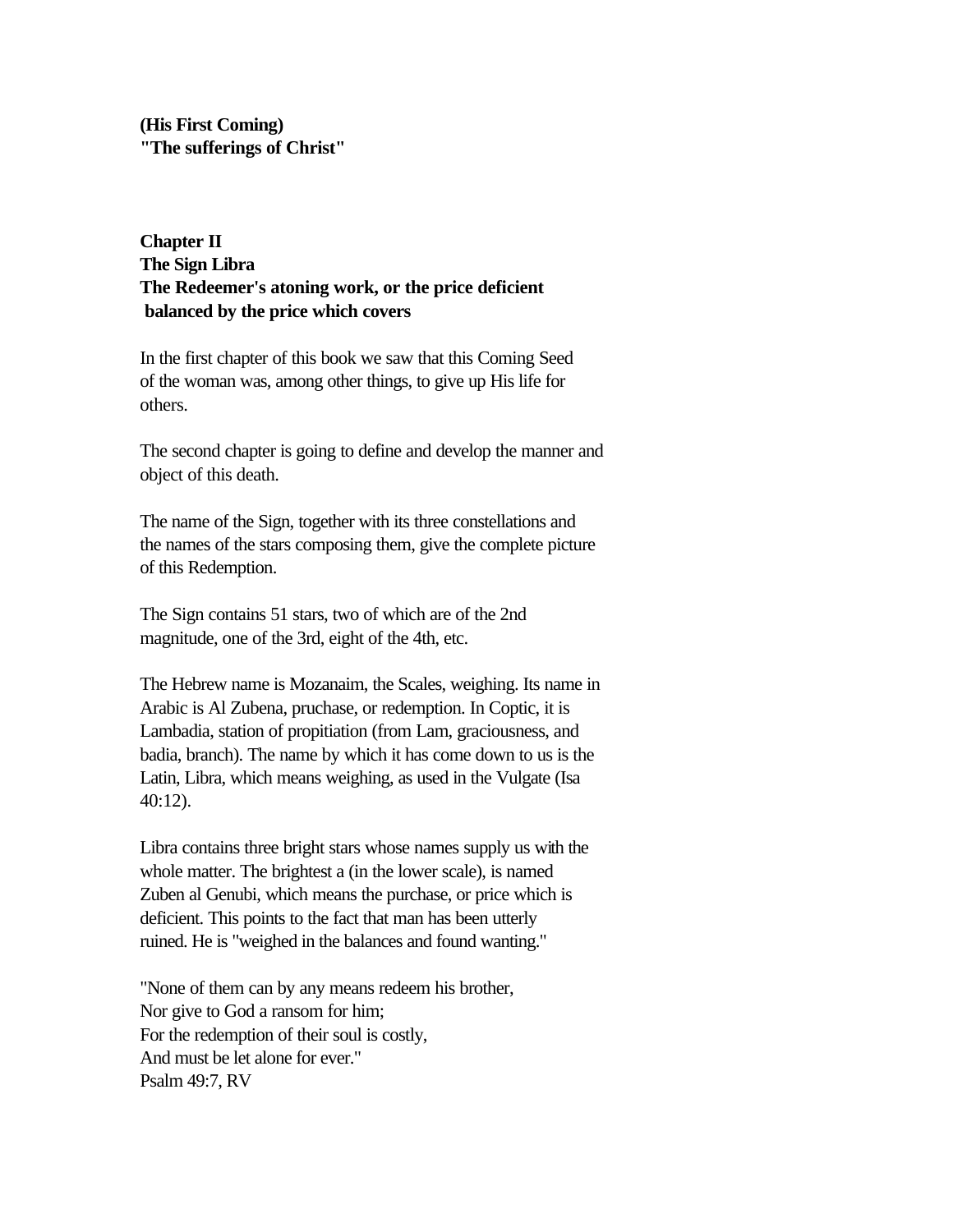"Surely men of low degree are vanity (Heb. a breath), And men of high degree are a lie; In the balances they go up; They are altogether lighter than vanity" (Heb. a breath). Psalm 42:9, RV

This is the verdict pronounced and recorded by this star Zuben al Genubi.

Is there then no hope? Is there no one who can pay the price?

Yes; there is "the Seed of the woman." He is not merely coming as a child, but He is coming as an atoning sacrifice.

He is coming for the purpose of Redemption! He can pay the price which covers! Hence in the upper scale we have another bright star with this very name Zuben al Chemali--THE PRICE WHICH COVERS! Praised be God! "They sang a new song, saying, Thou art worthy...for Thou wast slain, and hast redeemed...to God by thy blood" (Rev 5:9). This is the testimony of b, the second brightest star! It has another name, al Gubi, heaped up, or high, telling of the infinite value of this redemption price. But there is a third star, g, below, towards Centaurus and the Victim slain, telling, by that and by its name, of the conflict by which that redemption would be accomplished. It is called Zuben Akrabi or Zuben al Akrab, which means the price of the conflict!

There is, however, some reason to suppose that Libra is a very ancient Egyptian corruption, bringing in human merit instead of Divine righteousness; "the way of Cain" instead of the way of God. In the more ancient Akkadian the months were called after the names of the signs, and the sign of the seventh month is the sign that we now call Libra. The Akkadian name for it was Tulku. Tul means mound (like dhul and dul), and ku means sacred; hence, Tulku means the sacred mound, or the holy altar.

Not only is the name and its meaning different, but the teaching is infinitely greater and more important, if we may believe that the original picture of this sign was not a pair of scales, but the representation of an holy altar. This would agree still better with the three constellations which follow.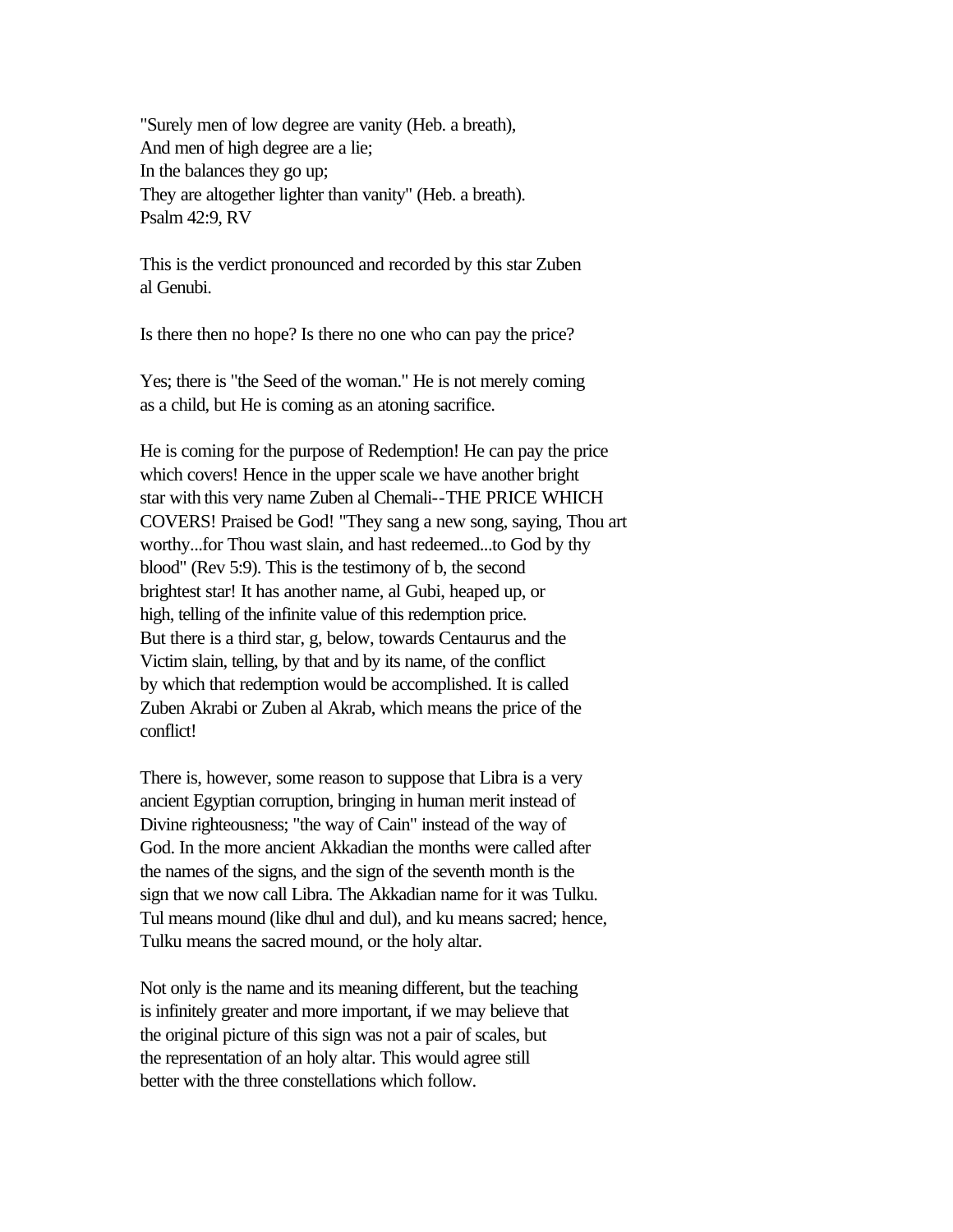The names of the stars would also be more appropriate, for it is the Sacrifice of Christ which they foreshadowed, and here it was that the price which covered was paid, and outweighed the price which was deficient. What that price was to be, and how it was to be paid, and what was to be the result in the Person of the Redeemer, is set forth in detail in the three sections of this chapter by the constellations of The Cross endured, The Victim slain, and The Crown bestowed.

1. CRUX (The Cross) The cross endured

The Hebrew name was Adom, which means cutting off, as in Daniel 9:26 "After threescore and two weeks shall Messiah be cut off." The last letter of the Hebrew alphabet was called Tau, which was anciently made in the form of a cross. This letter is called Tau, and means a mark; especially a boundary mark, a limit or finish. And it is the last letter, which finishes the Hebrew alphabet to this day.

The Southern Cross was just visible in the latitude of Jerusalem at the time of the first coming of our Lord to die. Since then, through the gradual recession of the Polar Star, it has not been seen in northern latitudes. It gradually disappeared and became invisible at Jerusalem when the Real Sacrifice was offered there; and tradition, which preserved its memory, assured travellers that if they could go far enough south it would be again seen. Dante sang of "the four stars never beheld but by the early race of men." It was not until the sixteenth century had dawned that missionaries and voyagers, doubling the Cape for the first time, and visiting the tropics and southern seas, brought back the news of "a wonderful cross more glorious than all the constellations of the heavens."

It is a small asterism, containing only about five stars, viz., one of the 1st magnitude, two of the 2nd, one of the 3rd, and one of the 4th. Four of these are in the form of a cross.

Long before the Christian Era this sign of the Cross had lost its true meaning, and had been perverted in Babylon and Egypt as it has since been desecrated by Rome. The Persians and Egyptians worshipped it. The cakes made and eaten in honour of the Queen of Heaven were marked with it. This heathen custom Rome has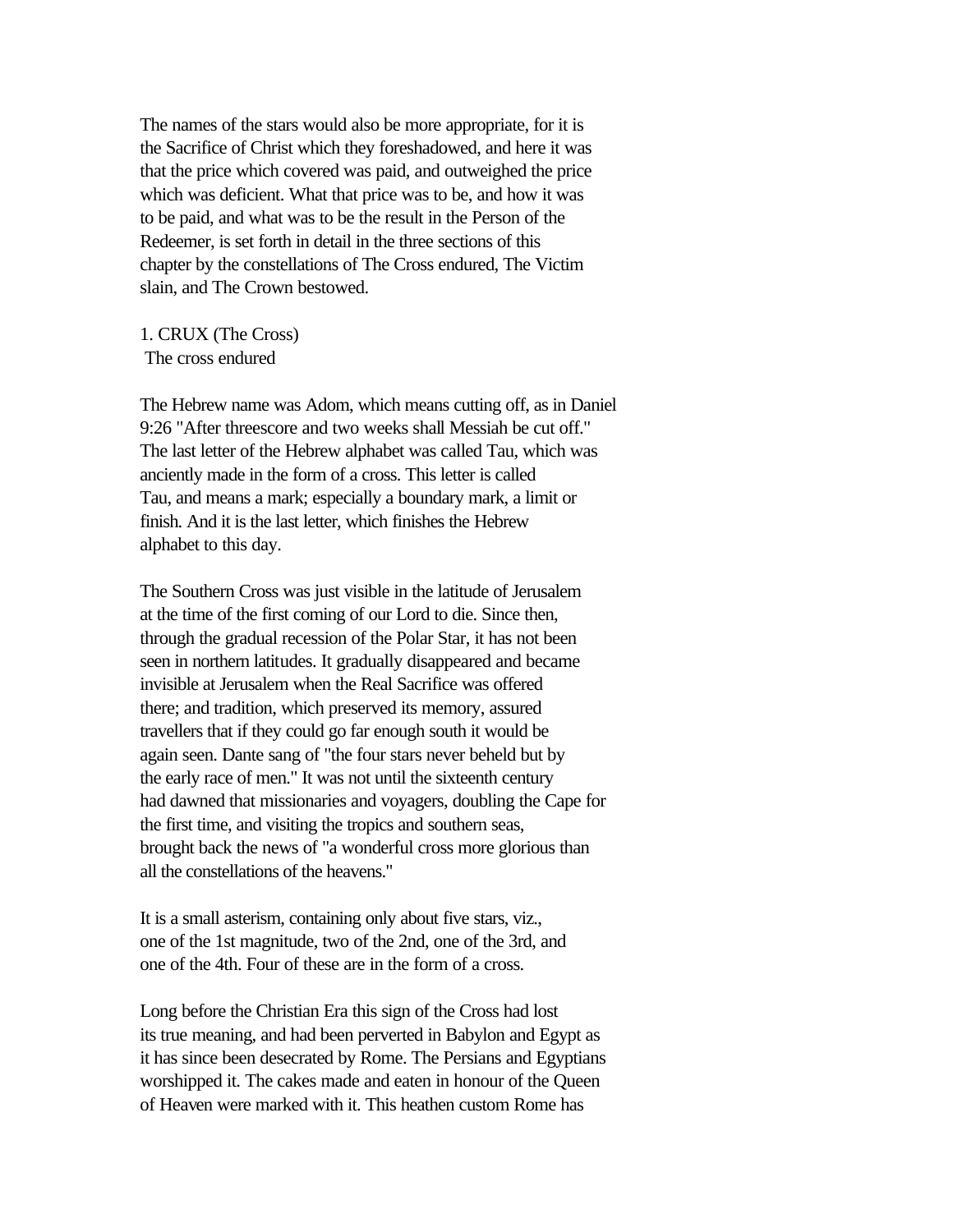adopted and adapted in her Good Friday cakes, which are thus stamped. But all are alike ignorant of what it means, viz., "IT IS FINISHED."

In Egypt, and in the earliest times, it was the sign and symbol of life. Today, Romanists use it as the symbol of death! But it means life! Natural life given up, and eternal life procured. Atonement, finished, perfect, and complete; never to be repeated, or added to. All who partake of its benefits in Christ now, in grace, by faith "ARE made nigh by the blood of Christ" (Eph 2:13), and of them Jesus says, "He that heareth my voice, and believeth on Him that sent me HATH everlasting life, and shall not come into judgment; but IS PASSED from death unto life" (John 5:24). So perfect and complete is the work which Jesus finished on the Cross that we cannot seek to add even our repentance, faith, tears, or prayers, without practically asserting that the work of Christ is not finished, and is not sufficient!

The Hebrew names of this constellation--Adom and Tau--rebuke our Pharisaic spirit, which is the relic and essence of all false religions, and points to the blessed fact that the Sacrifice was offered "once for all," and the atoning work of Redemption completely finished on Calvary.

"Tis finished! the Messiah dies! Cut off for sins, but not His own; Accomplished is the sacrifice, The great redeeming work is done."

In the ancient Egyptian Zodiac of Denderah this first Decan of LIBRA is represented as a lion with his tongue hanging out of his mouth, as if in thirst, and a female figure holding a cup out to him. Under his fore feet is the hieroglyphic symbol of running water. What is all this but "the Lion of the tribe of Judah" brought down "into the dust of death," and saying "I am poured out like water...my strength is dried up" (Psa 22:13-18) "I thirst" (John 19:28) "and in my thirst they gave me vinegar to drink" (Psa 69:21)?

The Egyptian name of this Lion, however, points to his ultimate triumph, for it is called Sera, that is, victory!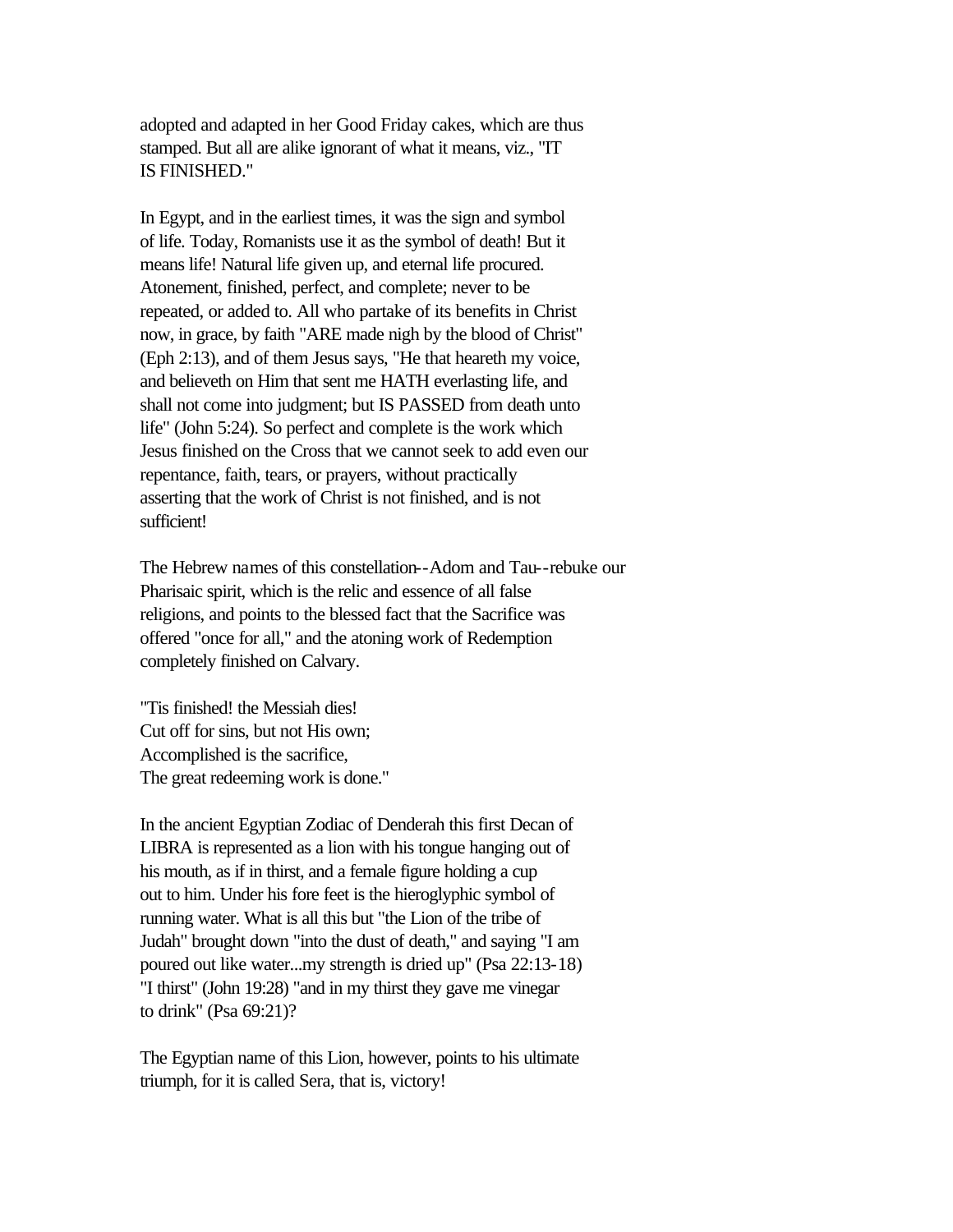This brings us to-- 2. LUPUS or VICTIMA (The Victim) The victim slain

Its modern name is Lupus (a wolf), because it looks like one. It may be any animal. The great point of this ancient constellation is that the animal has been slain, and is in the act of falling down dead.

Its Greek name is Thera, a beast, and Lycos, a wolf. Its Latin name is Victima, or Bestia (Vulg. Gen 8:17), which sufficiently indicates the great lesson. This is confirmed by its ancient Hebrew name, Asedah, and Arabic Asedaton, which both mean to be slain.

More than 22 of its stars have been catalogued. None of them are higher than the 4th magnitude; most of them are of the 5th or 6th.

True, He was "by wicked hands crucified and slain," but He is slain here by the Centaur, i.e. by Himself! To make it perfectly clear that it was His own act (without which His death would lose all merit), He uttered those solemn words "I lay down my life for the sheep...No man taketh it from me, but I lay it down of myself. I have power to lay it down, and I have power to take it again" (John 10:15-18). He "offered Himself without spot to God." "He put away sin by the sacrifice of Himself" (Heb 9:11,26).

In the ancient Zodiac of Denderah He is pictured as a little child with its finger on its lips, and He is called Sura, a lamb! In other pictures He has, besides, the horn of a goat on one side of His head. All this pointed to one and the same great fact, viz., the development and explanation of what was meant by the bruising of His heel! It meant that this Promised Seed of the woman should come as a child, that He should suffer, and die upon the Cross, for

"He was brought as a lamb to the slaughter; And as a sheep before her shearers is dumb; SO HE opened not his mouth." Isaiah 53:7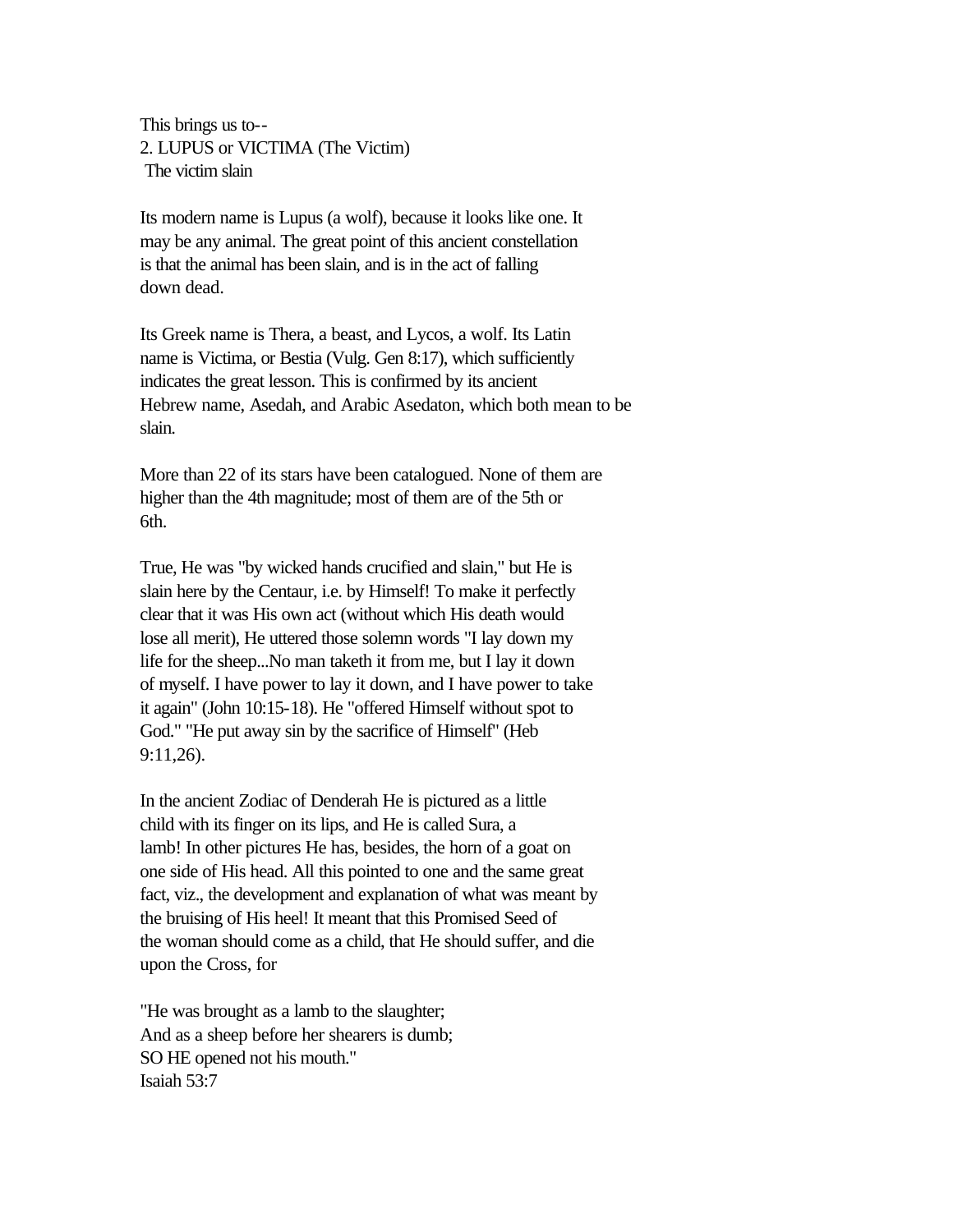Hence, the constellation prefigures a silent, willing sacrifice--Christ Jesus, who, "being found in fashion as a man, humbled Himself, and became obedient unto death, even the death of the Cross" (Phil 2:5-8). 3. CORONA (The Crown) The crown bestowed

"Wherefore God also hath highly exalted Him, and given Him a name which is above every name, that at the name of Jesus every knee should bow."

This is what is foreshown by this concluding section of the second chapter. Each chapter ends with glory. As in the written Word of God, we frequently have the glory of the Second Coming mentioned without any allusions to the sufferings of the First Coming, but we never have the First Coming in humiliaton mentioned without an immediate reference to the glory of the Second Coming.

So here, the CROSS is closely followed by the CROWN! True, "we see not yet all things put under Him, but we see Jesus...for the suffering of death crowned with glory and honour" (Heb 2:9).

Yes, "the crowning day is coming," and all heaven shall soon resound with the triumphant song, "Thou art worthy...for Thou wast slain and hast redeemed us to God by Thy blood" (Rev 5:9).

The shameful Cross will be followed by a glorious crown, and "every tongue shall confess that Jesus Christ is Lord, to the glory of God the Father."

"Mighty Victor, reign for ever, Wear the crown so dearly won; Never shall Thy people, never Cease to sing what Thou hast done. Thou hast fought Thy people's foes; Thou wilt heal Thy people's woes!"

The Hebrew name for the constellation is Atarah, a royal crown, and its stars are known today in the East by the plural, Ataroth!

Its Arabic name is Al Iclil, an ornament, or jewel.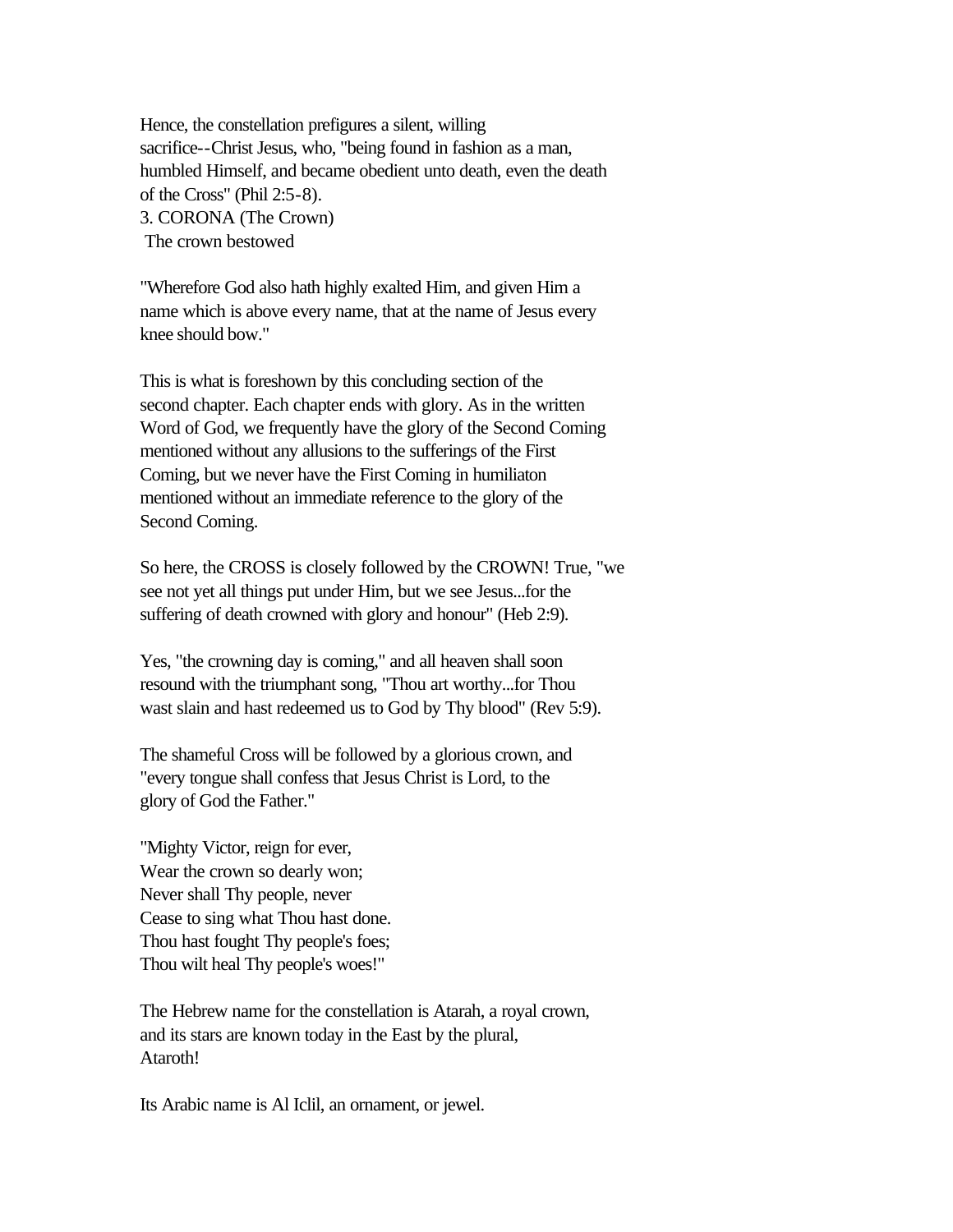It has 21 stars: one of the 2nd magnitude and six of the 4th. It is easily known by the stars J, b, a, g, d and e, which form a crescent.

Its brightest star, a, has the Arabic name of Al Phecca, the shining.

Thus ends this solemn chapter of LIBRA, which describes the great work of Redemption, beginning with the Cross and ending with the Crown. The Redeemer's work of Atonement is most blessedly set forth, and He alone is seen as the substitute for lost sinners.

"What wondrous love, what mysteries In this appointment shine! My breaches of the law are His, And His obedience mine."

### **The Witness of the Stars, The First Book, Chapter III**

**The First Book The Redeemer (His First Coming) "The sufferings of Christ"** 

**Chapter III The Sign Scorpio The Redeemer's conflict** 

We come now right into the heart of the conflict. The star-picture brings before us a gigantic scorpion endeavouring to sting in the heel a mighty man who is struggling with a serpent, but is crushed by the man, who has his foot placed right on the scorpion's heart.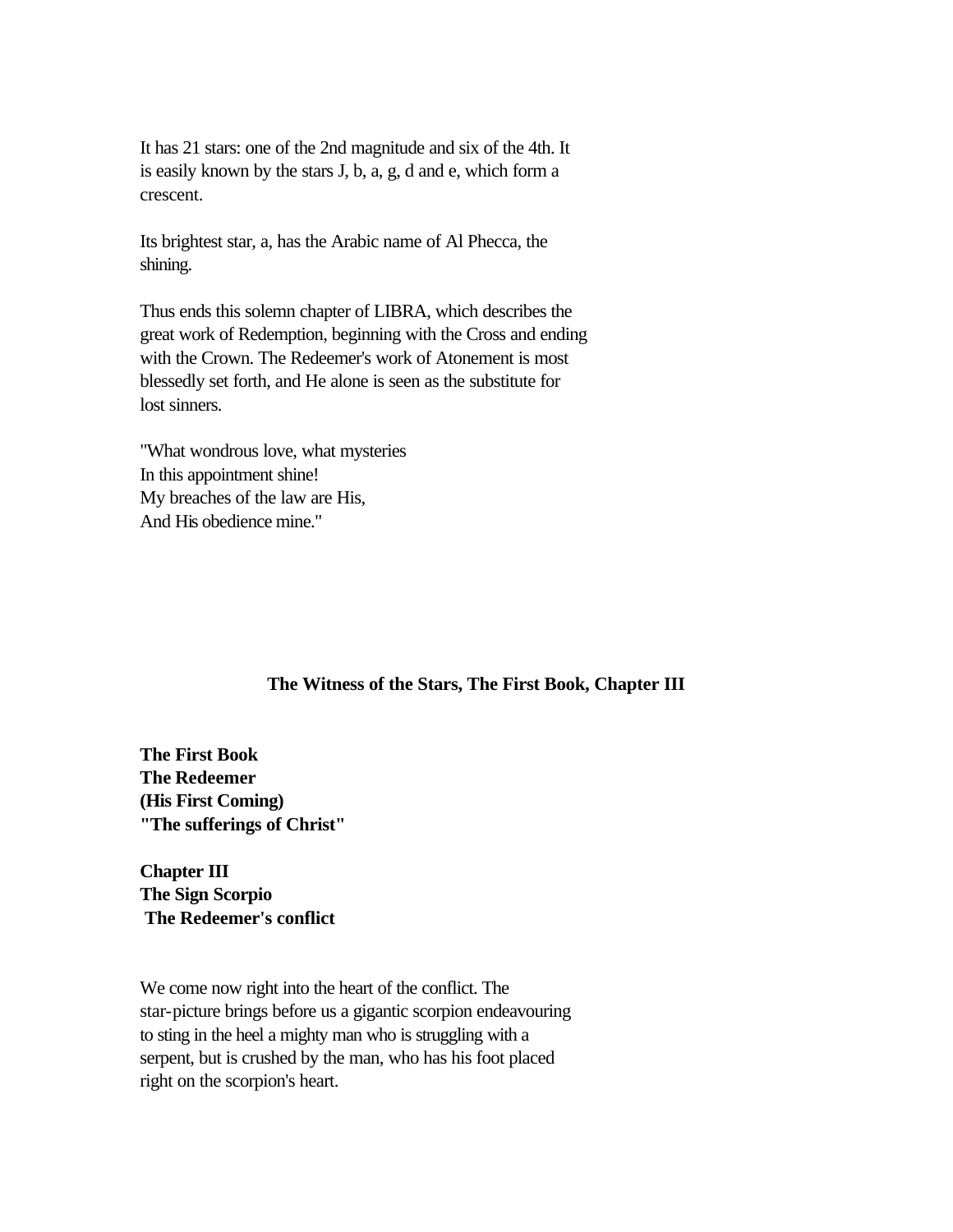The Hebrew name is Akrab, which is the name of a scorpion, but also means the conflict, or war. It is this that is referred to in Psalm 91:13--

"Thou shalt tread upon the lion and adder. The young lion and the dragon shalt thou trample under feet."

David uses the very word in Psalm 144:1, where he blesses God for teaching his hands to war.

The Coptic name is Isidis, which means the attack of the enemy, or oppression: referring to "the wicked that oppress me, my deadly enemies who compass me about" (Psa 17:9).

The Arabic name is Al Akrab, which means wounding him that cometh.

There are 44 stars altogether in this sign. One is of the 1st magnitude, one of the 2nd, eleven of the 3rd, eight of the 4th, etc.

The brightest star, a (in the heart), bears the ancient Arabic name of Antares, which means the wounding. It is called by the Latins Cor Scorpii, because it marks the scorpion's heart. It shines ominously with a deep red light. The sting is called in Hebrew Lesath (Chaldee, Lesha), which means the perverse. The stars in the tail are also known as Leshaa, or Leshat. (Antares seems also to have been known as Lesath).

The scorpion is a deadly enemy (as we learn from Revelation 9), with poison in its sting, and all the names associated with the sign combine to set forth the malignant enmity which is "set" between the serpent and the woman's Seed.

That enmity is shown more fully in the written Word, where we see the attempt of the enemy (in Exodus 1) to destroy every male of the seed of Abraham, and how it was defeated.

We see his effort repeated when he used Athaliah to destroy "all the seed royal" (2 Kings 11), and how "the king's son" was rescued "from among" the slain.

We see his hand again instigating Haman, "the Jews' enemy," to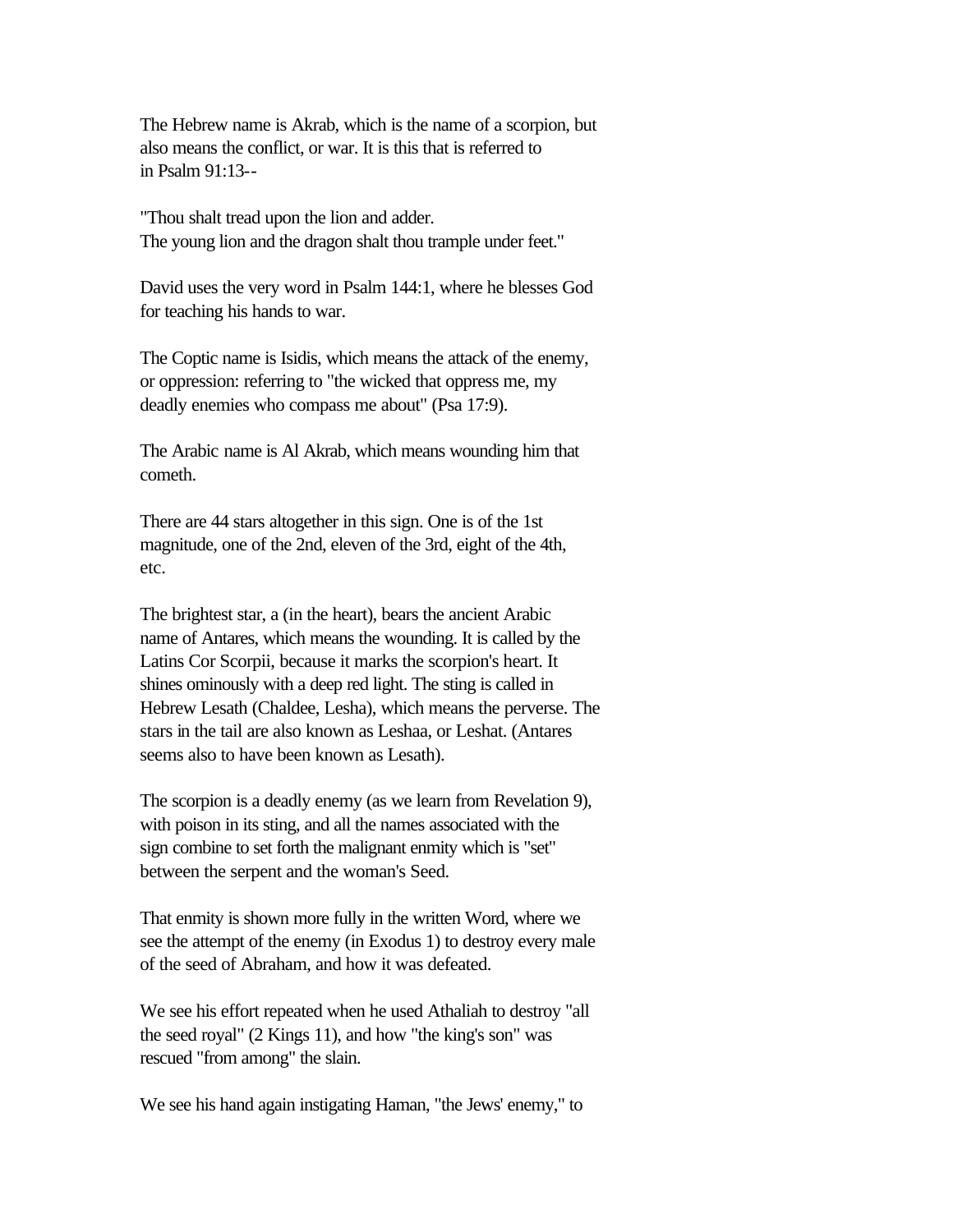compass the destruction of the whole nation, but defeated in his designs.

When the woman's Seed, the virgin's Son, was born, we are shown the same great enemy inciting Herod to slay all the babes in Bethlehem (Matt 2), but again he is defeated.

In the wilderness of Judea, and in the Garden of Gethsemane the great conflict is renewed. "This is your hour and the power of darkness," He said to His enemies.

The real wounding in the heel was received at the Cross. It was there the scorpion struck the woman's seed. He died, but was raised again from the dead "to destroy the works of the devil."

To show us this; to prevent any mistake; to set forth the fact that this conflict only apparently ended in defeat, and that it did not really so end, we have the first two constellations belonging to this sign presented in one picture! Indeed, the picture is threefold, for it includes the sign itself!

If these pictures had been separated, then the conflict would have been separated from the victory; the deadly wound of the serpent's head from the temporary wound in the Victor's heel. Hence, three pictures are required, in which the scorpion, the serpent, and the man, are all involved, in order to present at the same time the triumphant issue of the conflict.

Hence, we must present, and consider together, the first two sections of this mysterious chapter. 1. and 2. SERPENS and OPHIUCHUS The struggle with the enemy

Here, Serpens, the serpent, is seen struggling vainly in the powerful grasp of the man who is named O-phi-u-chus. In Latin he is called Serpentarius. He is at one and the same moment shown to be seizing the serpent with his two hands, and treading on the very heart of the scorpion, marked by the deep red star Antares (wounding).

Just as we read the first constellation of the woman and child Coma, as expounding the first sign VIRGO, so we have to read this first constellation as expounding the second sign LIBRA.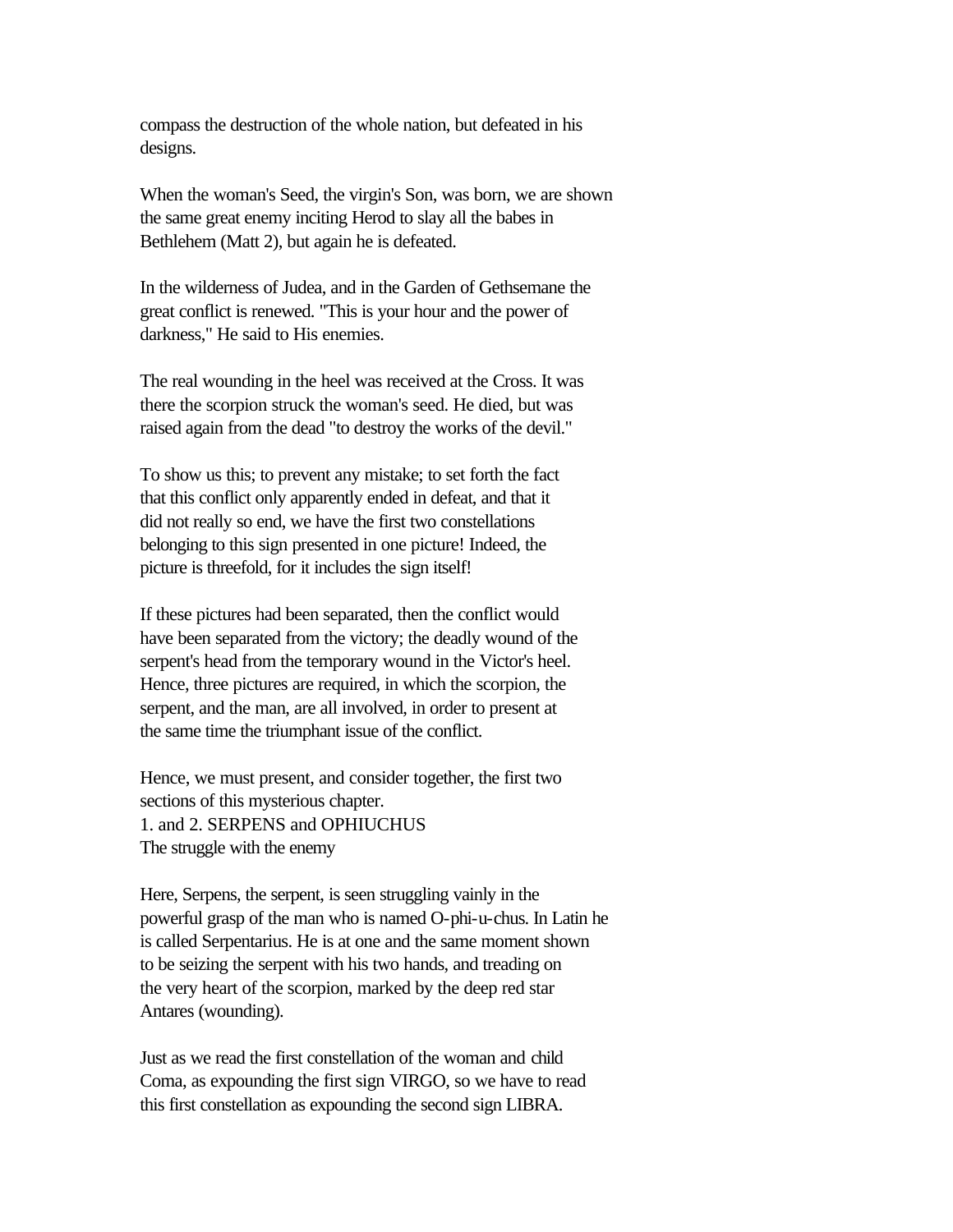Hence, we have here a further picture, showing the object of this conflict on the part of the scorpion.

In Scorpio we see merely the effort to wound Ophiuchus in the heel; but here we see the effort of the serpent to seize THE CROWN, which is situated immediately over the serpent's head, and to which he is looking up and reaching forth.

The contest is for Dominion! It was the Devil, in the form of a serpent, that robbed the first man of his crown; but in vain he struggled to wrest it from the sure possession of the Second Man. Not only does he fail in the attempt, but is himself utterly defeated and trodden under foot.

There are no less than 134 stars in these two constellations. Two are of the 2nd magnitude, fourteen of the 3rd, thirteen of the 4th, etc.

The brightest star in the Serpent, a (in the neck), is named Unuk, which means encompassing. another Hebrew name is Alyah, the accursed. From this is Al Hay (Arabic), the reptile. The next brightest star is b (in the jaw), named, in Arabic, Cheleb, or Chelbalrai, the serpent enfolding. The Greek name, Ophiuchus, is itself from the Hebrew and Arabic name Afeichus, which means the serpent held. The brightest star in Ophiuchus, a (in the head), is called Ras al Hagus (Arabic), the head of him who holds.

Other Hebrew names of stars, not identified, are Triophas, treading under foot; Saiph (in the foot \* of Ophiuchus), bruised; Carnebus, the wounding; Megeros, contending. \*\* In the Zodiac of Denderah we have a throned human figure, called Api-bau, the chief who cometh. He has a hawk's head to show that he is the enemy of the serpent, which is called Khu, and means ruled or enemy.

\* In 1604 a new star appeared in the eastern foot of Ophiuchus, but disappeared again in 1605.

\*\* There is an ancient Greek fable which calls Ophiuchus Aesculapius, the son of Apollo. Having restored Hippolytus to life, he was everywhere worshipped as the god of health, and hence the serpent entwined around him is, to this day, the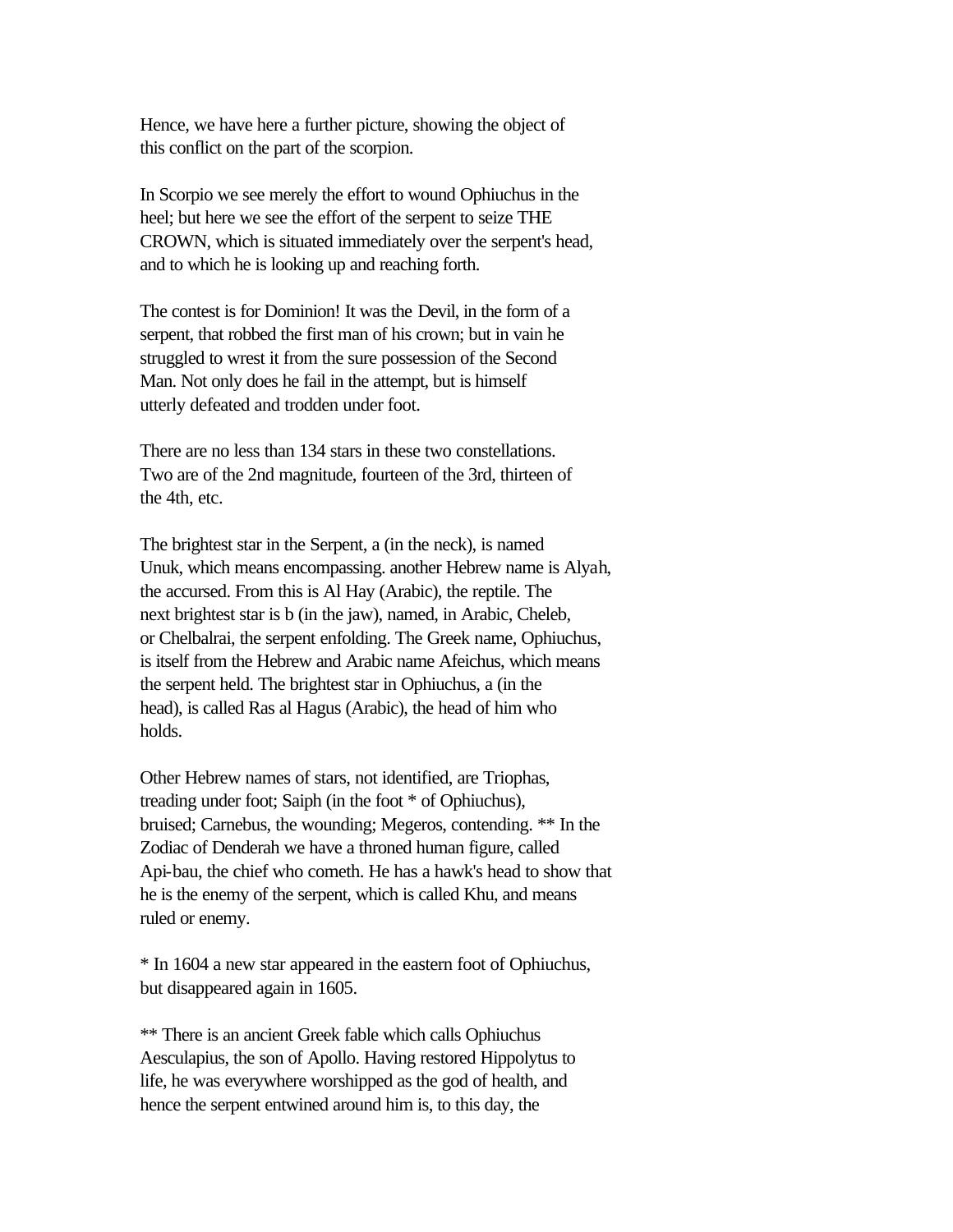symbol of the medical art! This, however, is, doubtless, another perversion of the primitive truth that the Coming One in overcoming the serpent, should become the great healer of all the sorrows of the world, and cause all its groanings to cease.

All these combine to set before us in detail the nature of the conflict and its final issue. That final issue is, however, exhibited by the last of the three constellations of this chapter. The Victor Himself requires a whole picture to fully set forth the glorious victory. This brings us to-- 3. HERCULES (The Mighty One) The mighty vanquisher

Here the mighty one, who occupies a large portion of the heavens, is seen bending on one knee, with his right heel lifted up as if it had been wounded, while his left foot is set directly over the head of the great dragon. In his right hand he wields a great club, and in his left hand he grasps a triple-headed monster (Cerberus). And he has the skin of a lion, which he has slain, thrown around him.  $*$ 

\* Cerberus, or the serpent with three heads, was placed by Hevelius (1611-1687) by the side of Hercules. Bayer had previously placed the apple branch in his hand. This was symbolical of the golden apples of Hesperides, which he obtained by killing this three-headed hydra, by whom they were guarded. In our picture these are combined, and a bow and quiver added from other ancient authorities.

In the Zodiac of Denderah we have a human figure, likewise with a club. His name is Bau, which means who cometh, and is evidently intended for Him who cometh to crush the serpent's head, and "destroy the works of the devil."

In Arabic he is called Al Giscale, the strong one.

There are 113 stars in this constellation. Seven are of the 3rd magnitude, seventeen of the 4th, etc.

The brightest star, a (in his head), is named Ras al Gethi, and means the head of him who bruises.

The next, b (in the right arm-pit, is named Kornephorus, and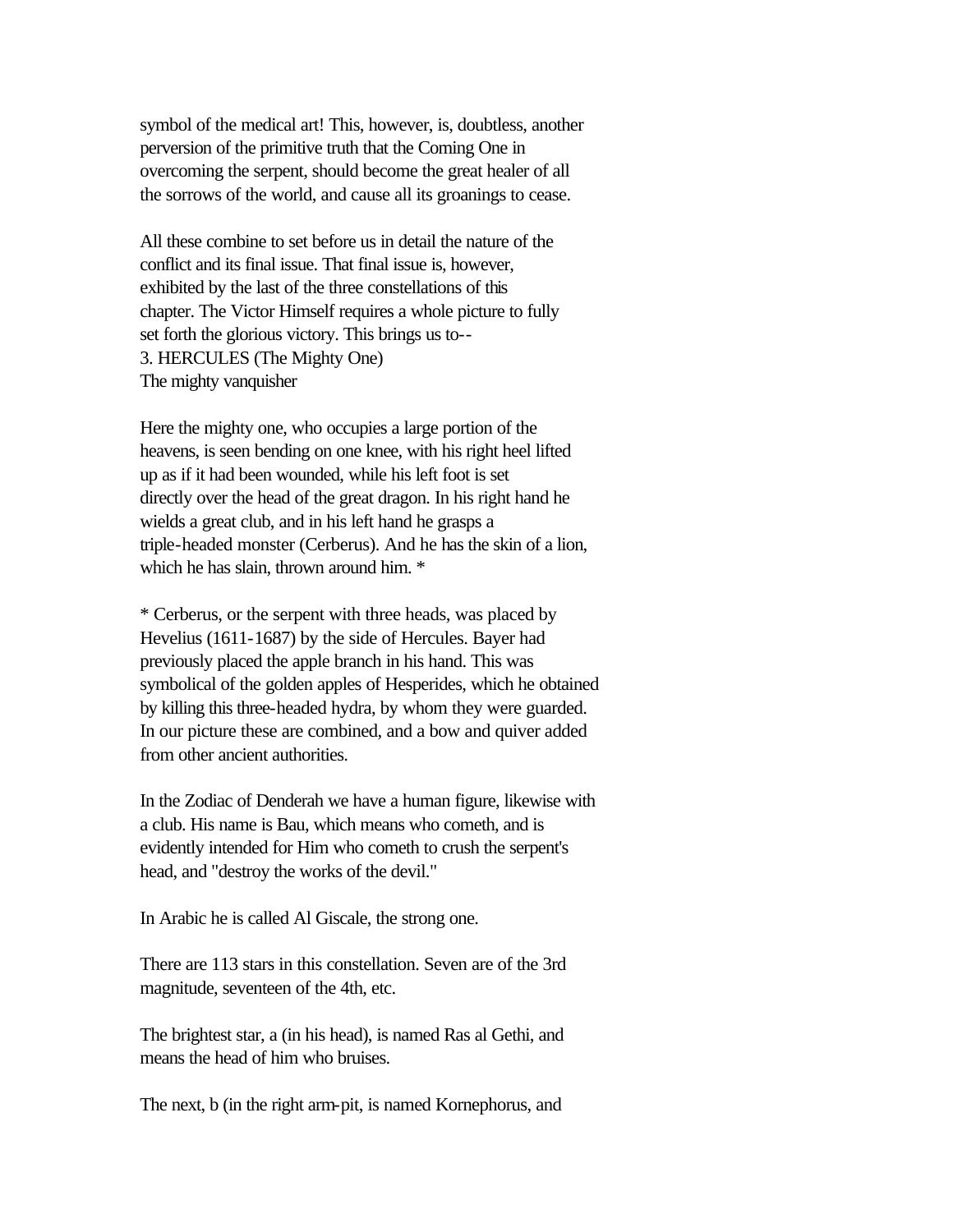means the branch, kneeling.

The star k (in the right elbow) is called Marsic, the wounding.

The star l (in the upper part of the left arm) is named Ma'asyn, the sin-offering.

While w (in the lower part of the right arm) is Caiam, or Guiam, punishing; and in Arabic, treading under foot.

Thus does everything in the picture combine to set forth the mighty works of this stronger than the strong man armed!

We can easily see how the perversion of the truth by the Greeks came about, and how, when the true foreshadowings of this Mighty One had been lost, the many fables were invented to supply their place. The wiser sort of Greeks knew this perfectly well. ARISTOTLE (in his Metaphysics, x. 8) admits, with regard to Greek mythology, that religion and philosophy had been lost, and that much had been "added after the mythical style," while much had come down, and "may have been preserved to our times as the remains of ancient wisdom." Religion, such as it was (POLYBIUS confesses), was recognised as a "necessary means to political ends." NEANDER says that it was "the fragments of a tradition, which transmitted the knowledge of divine things possessed in the earliest times."

ARATUS shows the same uncertainty as to the meaning of this constellation of Hercules. He says:

"Near this, and like a toiling man, revolves A form. Of it can no one clearly speak, Nor what he labours at. They call him simply 'The man upon his knees': In desperate struggle Like one who sinks, he seems. From both his shoulders His arms are high-uplifted and out-stretched As far as he can reach; and his right foot Is planted on the coiled Dragon's head."

Ancient authorities differ as to the personality of Hercules, and they disagree as to the number, nature, and order of what are sometimes called "the twelve labours of Hercules." But there is no doubt as to the mighty foretold works which the woman's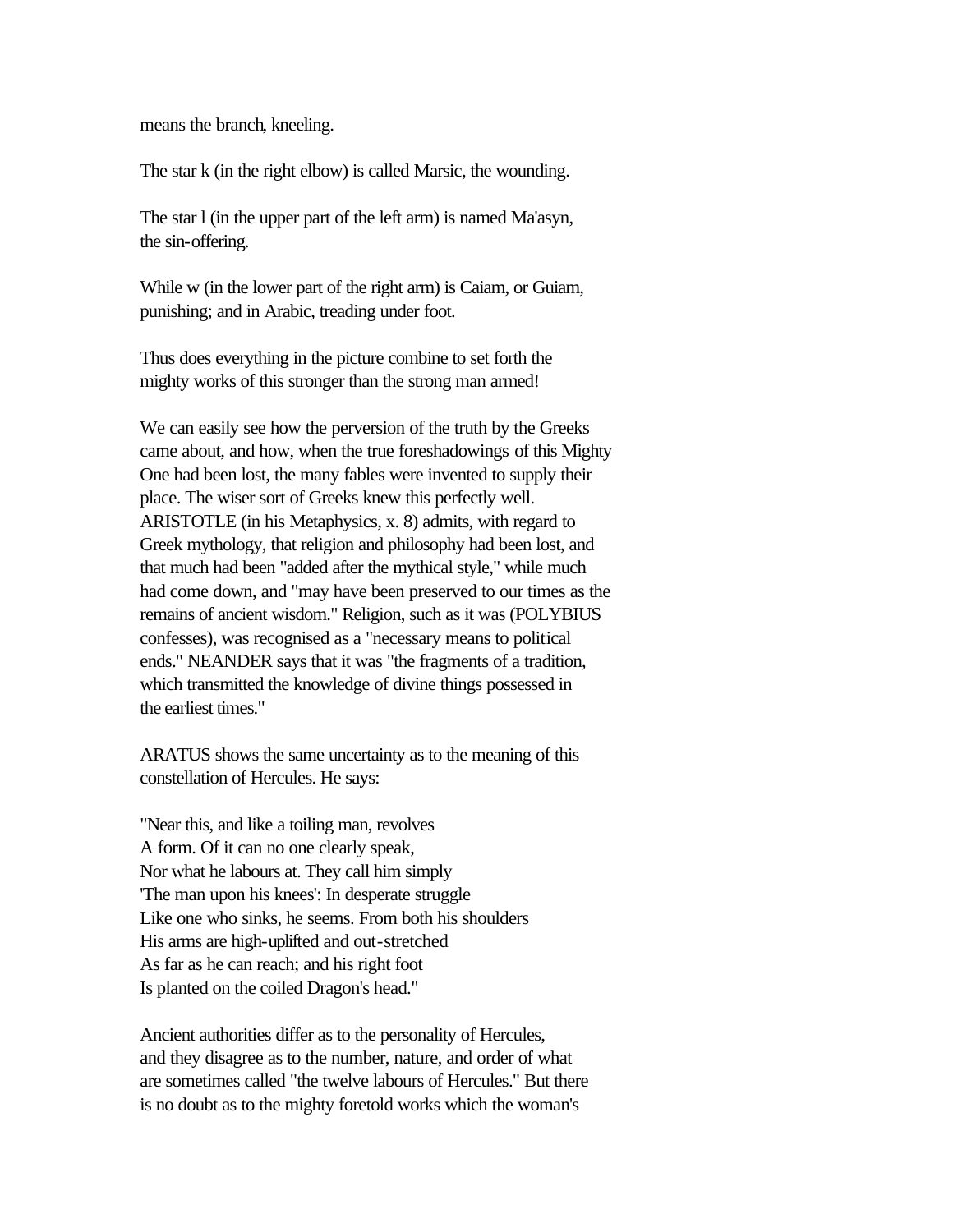#### Seed should perform.

From first to last Hercules is seen engaged in destroying some malignant foe: now it is the Nemean lion; then it is the slaying of the boar of Erymanthus; again, it is the conquest of the bull of Crete; then the killing of the three-headed hydra, by whose venom Hercules afterwards died. In the belly of the sea monster he is said to have remained "three days and three nights." This was, doubtless a perversion of the type of Jonah, introduced by LYCOPHRON, who (living at the court of PTOLEMY PHILADELPHUS, under whose auspices the Hebrew Scriptures were translated into Greek) would have known of that Divine miracle, and of its applicaiton to the Coming One. Bishop Horsley believed that the fables of the Greek mythology could be traced back to the prophecies of the Messiah, of which they were a perversion from ignorance or design. This is specially true of Hercules. In his apparently impossible tasks of overthrowing gigantic enemies and delivering captives, we can see through the shadow, and discern the pure light of the truth. We can understand how the original star-picture must have been a prophetic representation of Him who shall destroy the Old Serpent and open the way again, not to fabled "apples of gold," but to the "tree of life" itself. He it is who though suffering in the mighty conflict, and brought to His knee, going down even to "the dust of death," shall yet, in resurrection and advent glory, wield His victorious club, subdue all His enemies, and plant His foot on the Dragon's head. For of Him it is written--

"Thou shalt tread upon the lion and adder; The young lion and the dragon shalt thou trample under foot." Psalm 91:13

"Come, Lord and burst the captives' chains, And set the prisoners free; Come, cleanse this earth from all its stains, And make it meet for Thee!

Oh, come and end Creation's groans-- Its sighs, its tears, its blood, And make this blighted world again The dwelling-place of God."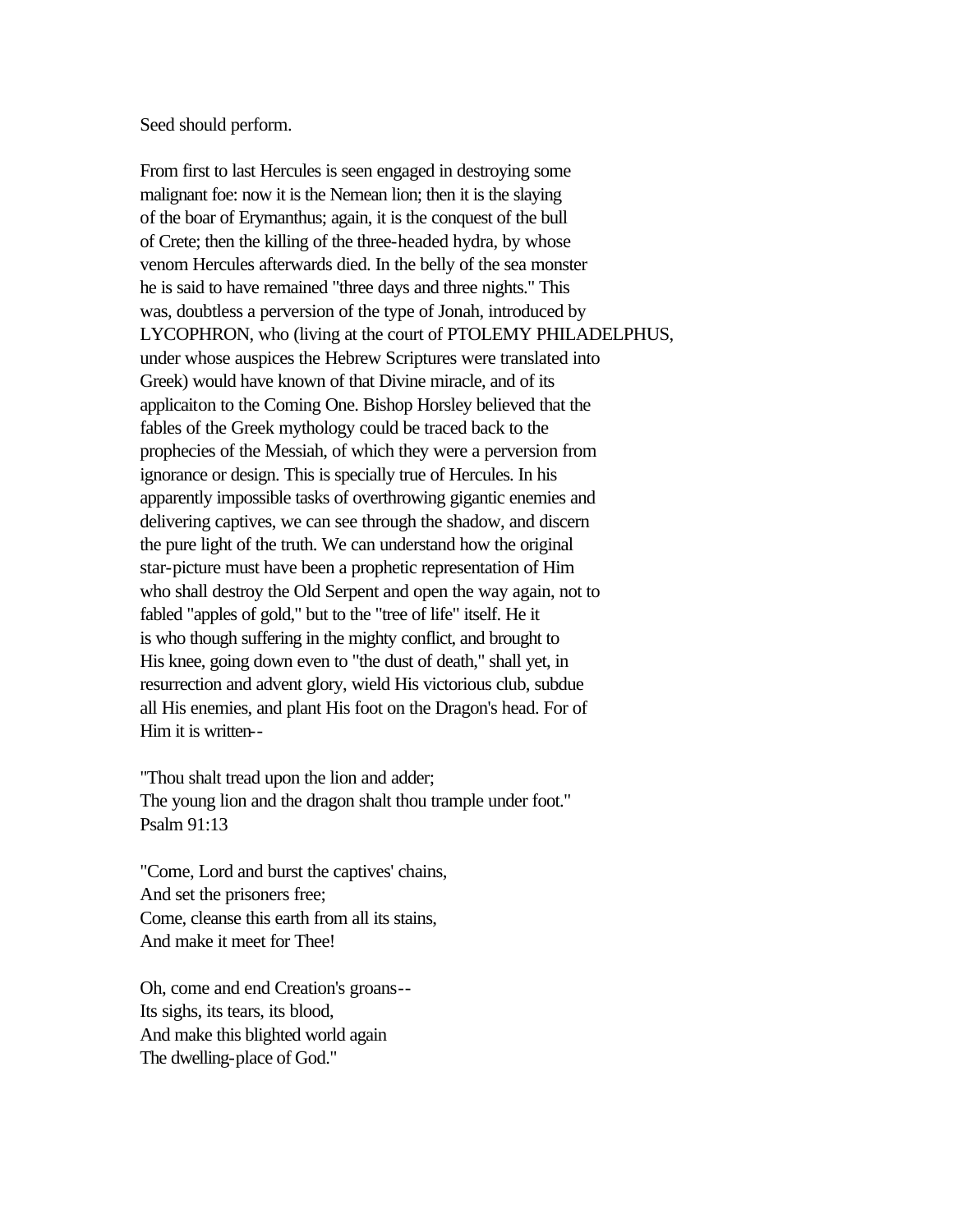**The Witness of the Stars, The First Book, Chapter IV**

**The First Book The Redeemer (His First Coming) "The sufferings of Christ"** 

**Chapter IV The Sign Sagittarius The Redeemer's triumph** 

This is the concluding chapter of the first great book of this Heavenly Revelation; and it is occupied wholly with the triumph of the Coming One, who is represented as going forth "conquering and to conquer."

The subject is beautifully set forth in the written Word (Psa 45:3-5)--

"Gird Thy sword upon Thy thigh, O most mighty, [Gird Thyself] with Thy glory and Thy majesty, And in Thy majesty ride propserously, Because of truth, and meekness, and righteousness; And Thy right hand shall teach Thee terrible things. Thine arrows are sharp in the heart of the King's enemies; Whereby the people fall under Thee."

John, in his apocalyptic vision, sees the same mighty Conqueror going forth. "I saw (he says) a white horse, and He that sat on him had a bow,...and He went forth conquering and to conquer"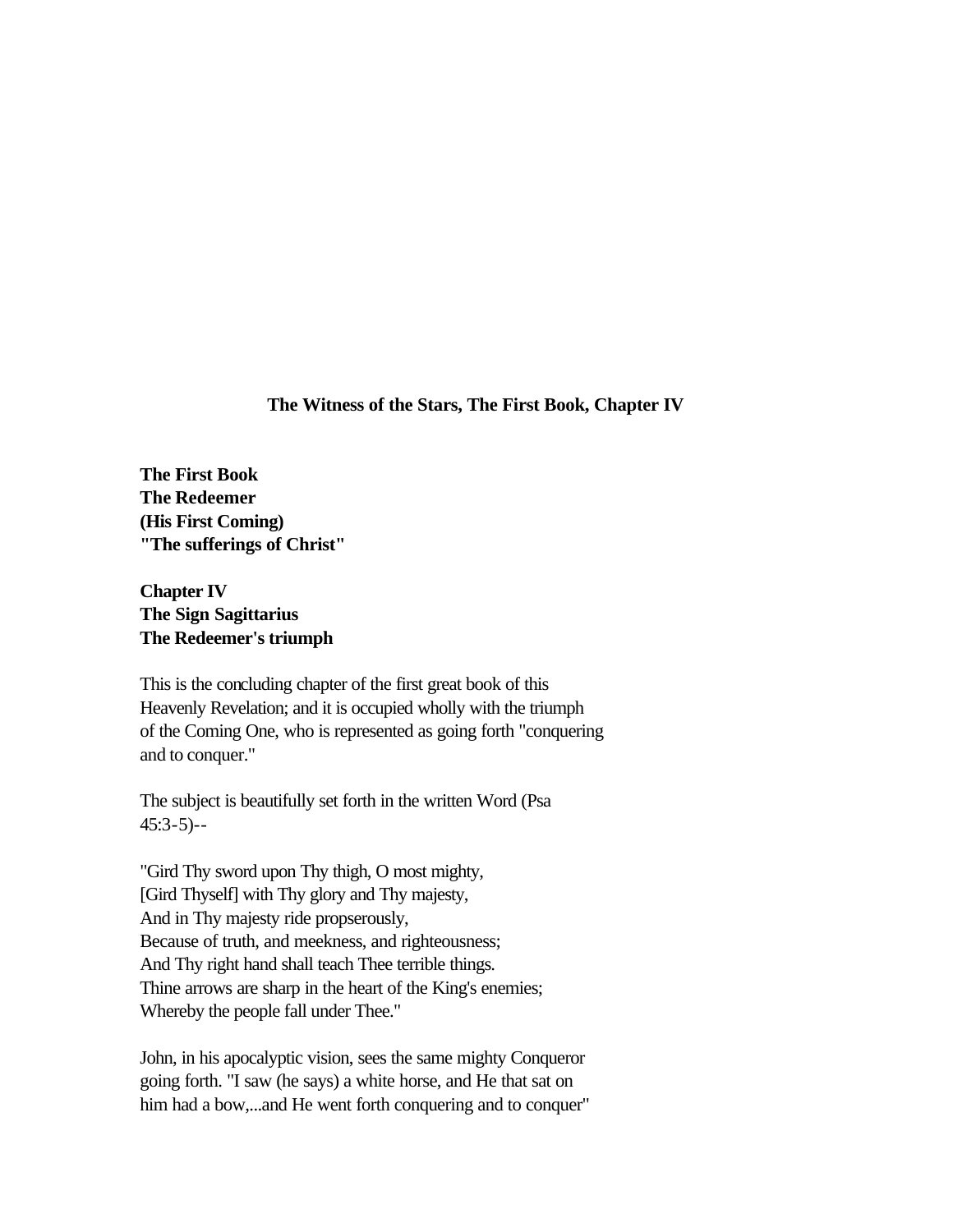(Rev 6:2).

This is precisely what is foreshadowed in the star-pictured sign now called by the modern Latin name Sagittarius, which means the Archer.

The Hebrew and Syriac name of the sign is Kesith, which means the Archer (as in Genesis 21:20). The Arabic name is Al Kaus, the arrow. In Coptic it is Pimacre, the graciousness, or beauty of the coming forth. In Greek it is Toxotes, the archer, and in Latin Sagittarius.

There are 69 stars in the sign, viz., five of the 3rd magnitude (all in the bow), nine of the 4th, etc.

The names of the brightest stars are significant:

Hebrew, Naim, which means the gracious one. This is exactly what is said of this Victor in the same Psalm (45), in the words immediately preceding the quotation above:

"GRACE is poured into Thy lips; Therefore God hath blessed Thee for ever."

Hebrew, Nehushta, the going or sending forth.

We see the same in the Arabic names which have come down to us: Al Naim, the gracious one; Al Shaula, the dart; Al Warida, who comes forth; Ruchba or rami, the riding of the bowman.

An ancient Akkadian name in the sign is Nun-ki, which means Prince of the Earth.

Again we have the picture of a Centaur as to his outward form, i.e. a being with two natures. Not now far down in the south, or connected with His sufferings and sacrifice as man; but high up, as a sign of the Zodiac itself, on the ecliptic, i.e. in the very path in which the sun "rejoiceth in his going forth as a strong man."

According to Grecian fable, this Sagittarius is Cheiron, the chief Centaur; noble in character, righteous in his dealings, divine in his power.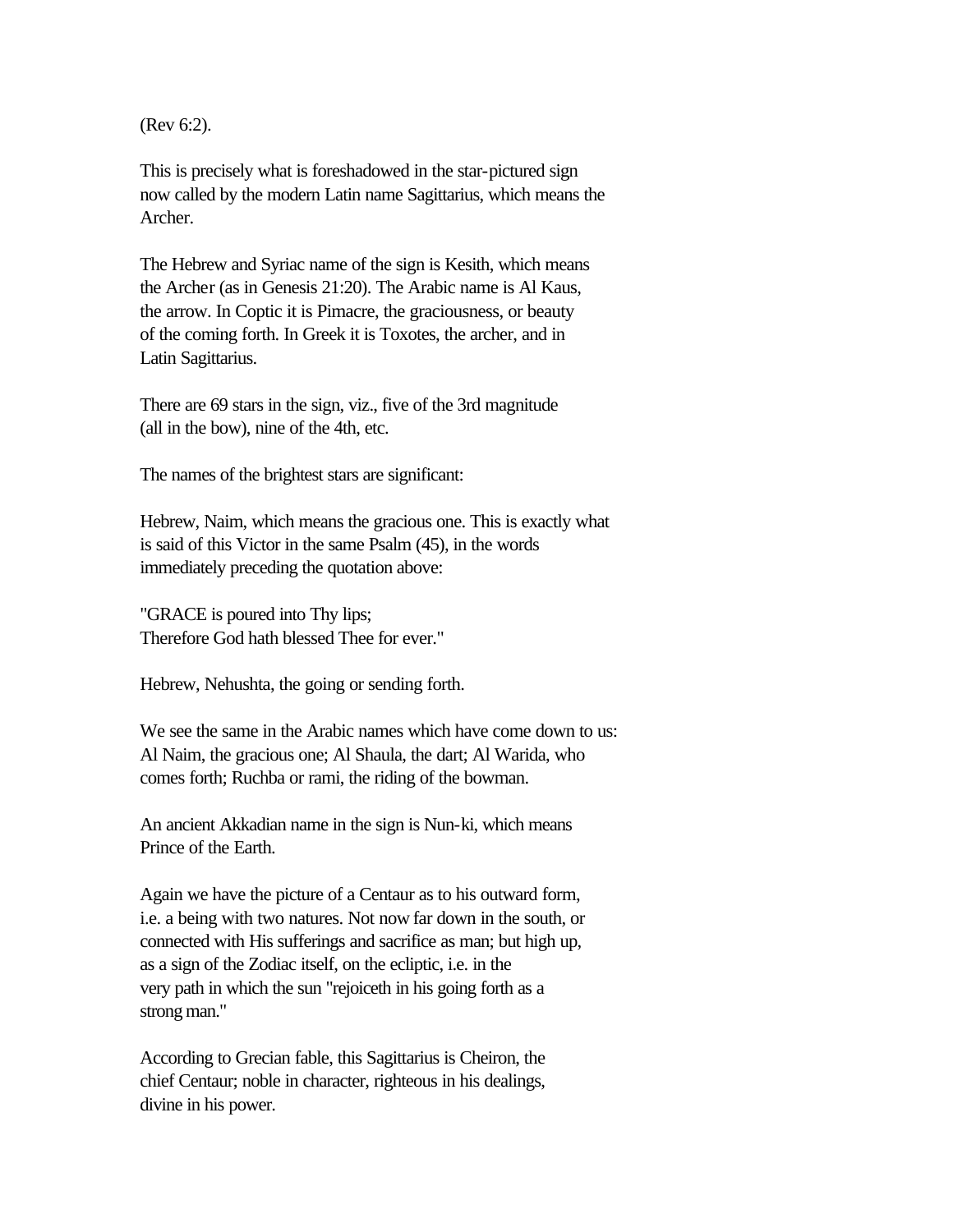Such will be the coming Seed of the woman in His power and glory:

"The sceptre of Thy kingdom is a right sceptre. Thou lovest righteousness, and hatest wickedness; Therefore God, Thy God, hath anointed Thee with the oil of gladness above thy fellows." Psalm 45:6, 7

In the ancient Zodiac of Denderah he is called (as in Coptic) Pi-maere, i.e. graciousness, beauty of the appearing or coming forth. The characters under the hind foot read Knem, which means He conquers.

This is He who shall come forth like as an arrow from the bow, "full of grace," but "conquering and to conquer."

In all the pictures he is similarly represented, and the arrow in his bow is aimed directly at the heart of the Scorpion.

Thus ARATUS said of Cheiron:

"'Midst golden stars he stands refulgent now, And thrusts the scorpion with his bended bow."

In this Archer we see a faint reflection of Him who shall presently come forth, all gracious, all wise, all powerful; whose arrows shall be "sharp in the heart of the King's enemies."

"God shall shoot at them with an arrow; Suddenly shall they be wounded. So they shall make their own tongue to fall upon themselves; All that see them shall flee away. And all men shall fear, and shall declare the work of God; For they shall wisely consider of His doing. The righteous shall be glad in the LORD, and shall trust in Him; And all the upright in heart shall glory." Psalm 64:7-10

"Christ is coming! let Creation From her groans and travail cease; Let the glorious proclamation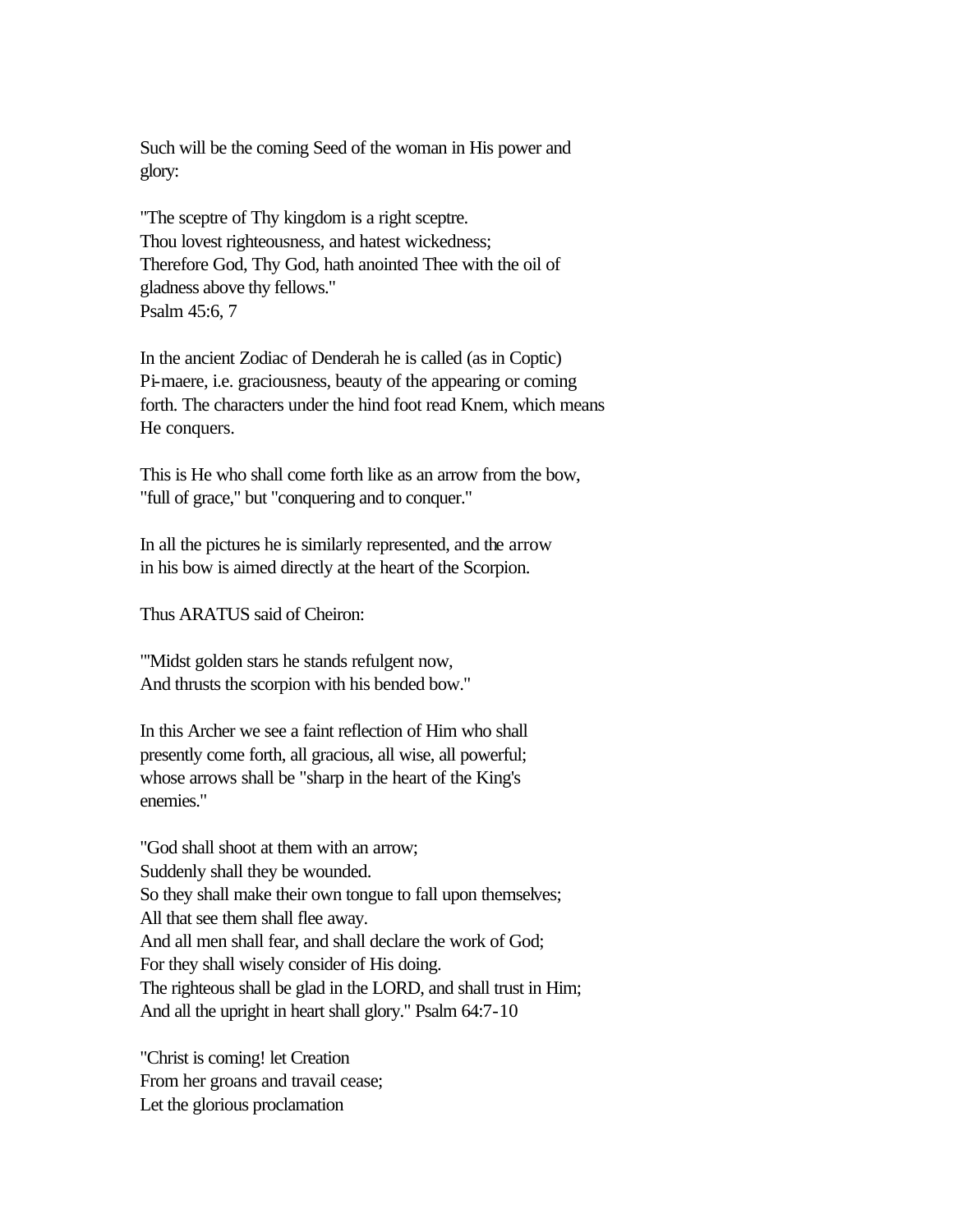Hope restore, and faith increase. Christ is coming, Come, thou blessed Prince of peace."

This brings us to the first of the three constellations or sections of this chapter, which takes up this subject of praise to the Conqueror. 1. LYRA (The Harp) Praise prepared for the conqueror

"Praise waiteth for thee, O God, in Zion" (Psa 65:1). And when the waiting time is over, and the Redeemer comes forth, then the praise shall be given. "We give Thee thanks, O Lord God, the Almighty, which art, and which wast, because thou hast taken to Thee Thy great power, and didst reign" (Rev 11:17, RV). "Let us be glad and rejoice and give honour unto Him" (Rev 19:7). The Twenty-first Psalm should be read here, as it tells of the bursting forth of praise on the going forth of this all-gracious Conqueror.

"The King shall rejoice in Thy strength, O LORD; And in Thy salvation how greatly shall He rejoice!... Thine hand shall find out all Thine enemies; Thy right hand shall find out all that hate thee... Their fruit shalt Thou destroy from the earth; And their seed from among the children of men. For they intended evil against Thee; They imagined a mischievous device which they are not able to perform, Therefore shalt thou make them turn their back (Heb. Margin, "set them as a butt"), When Thou shalt make ready Thine arrows upon Thy strings [And shoot them] against the face of them. Be thou exalted, LORD, in thine own strength; SO WILL WE SING AND PRAISE THY POWER." Psalm 21:1, 8, 10-13

Beautifully, then, does the harp come in here, following upon the going forth of this victorious Horseman. This Song of the Lamb follows as naturally as does the Song of Moses in Exodus 15:1--"I will sing unto the LORD, for He hath triumphed gloriously."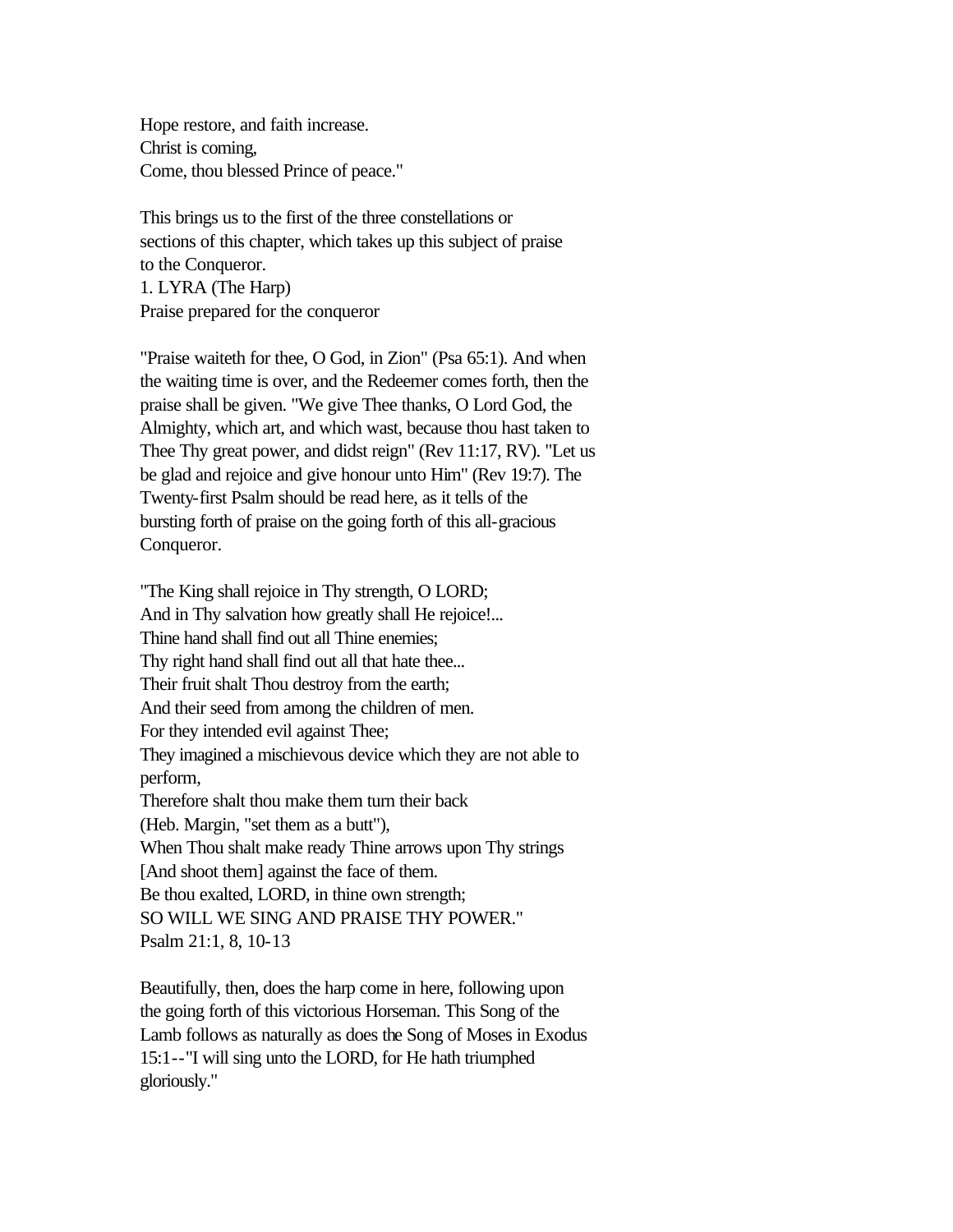Its brightest star, a, is one of the most glorious in the heavens, and by it this constellation may be easily known. It shines with a splendid white lustre. It is called Vega, which means He shall be exalted. Its root occurs in the opening of the Song of Moses, quoted above. Is not this wonderfully expressive?

Its other stars, b and g, are also conspicuous stars, of the 2nd and 4th magnitude. b is called Shelyuk, which means an eagle (as does the Arabic Al Nesr); g is called Sulaphat, springing up, or ascending, as praise.

In the Zodiac of Denderah, this constellation is figured as a hawk or an eagle (the enemy of the serpent) in triumph. Its name is Fent-kar, which means the serpent ruled.

There may be some confusion between the Hebrew Nesher, an eagle, and Gnasor, a harp; but there can be no doubt about the grand central truth, that praise shall ascend up "as an eagle toward heaven," when "every creature which is in heaven, and on the earth, and such as are in the sea, and all that is in them," shall send up their universal song of praise: "Blessing, and honour, and glory, and power, be unto Him that sitteth upon the throne and unto the Lamb for ever and ever. Amen" (Rev 5:13,14).

And for what is all this wondrous anthem of praise? Listen once again. "Alleluia \*: Salvation, and glory, and honour, and power, unto the Lord our God; for TRUE AND RIGHTEOUS ARE HIS JUDGMENTS...And again they said Alleluia" (Rev 19:1-3).

With "that blessed hope" before us, Let no HARP remain unstrung; Let the coming advent chorus Onward roll from tongue to tongue, Hallelujah, "Come, Lord Jesus," quickly come.

\* This is the first time that the word "Alleluia" occurs in the New Testament, and it is praise for judgment executed.

Where is its first occurrence in the Old Testament? In Psalm 104:35, where we have the very same solemn and significant connection: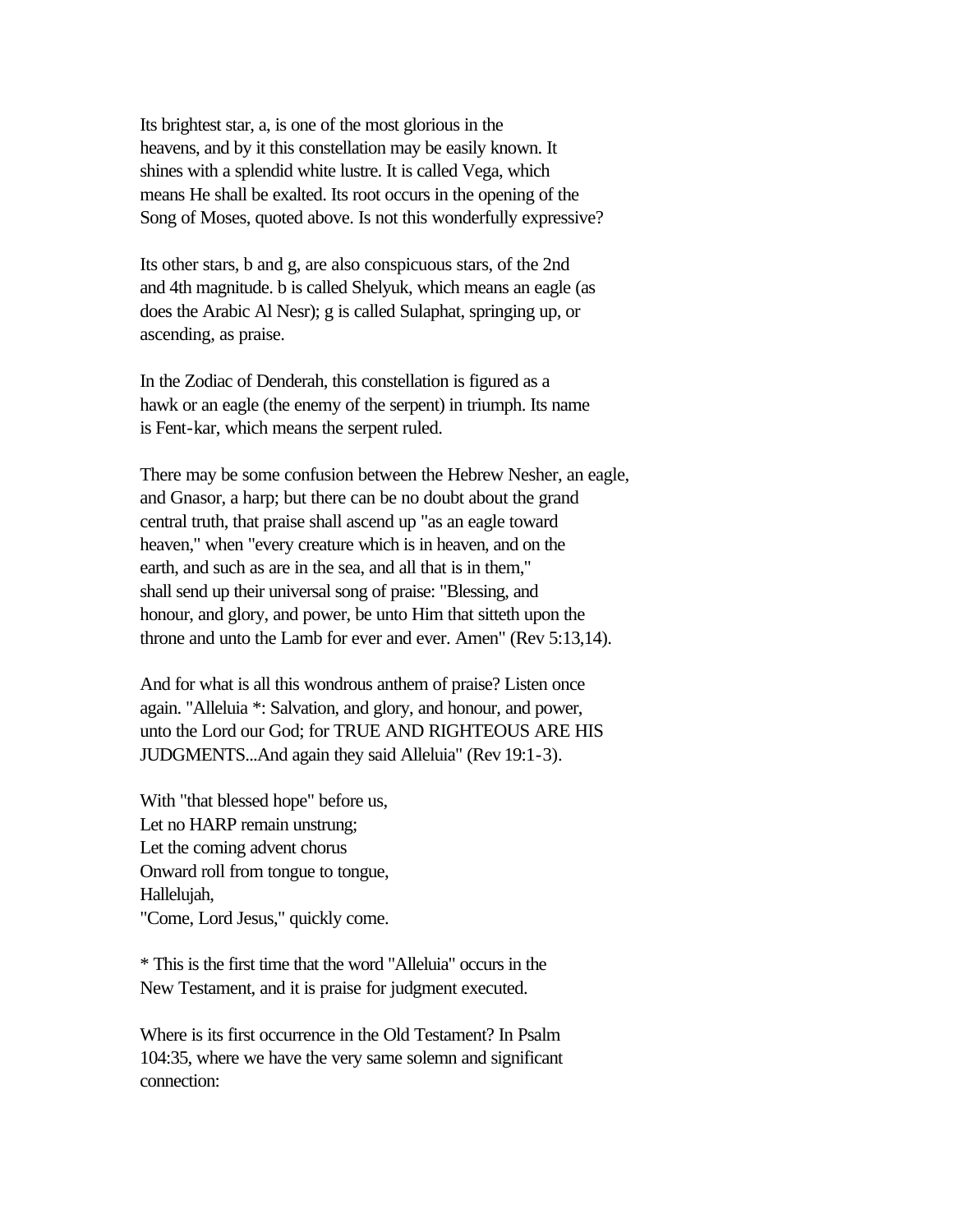"Let the sinners be consumed out of the earth, And let the wicked be no more. Bless thou the LORD, O my soul, HALLELUJAH (Praise ye the LORD)."

This brings us to-- 2. ARA (The Altar) Consuming fire prepared for his enemies

Here we have an altar or burning pyre, placed significantly and ominously upside down! with its fires burning and pointing downwards towards the lower regions, called Tartarus, or the abyss, or "outer-darkness."

It is an asterism with nine stars, of which three are of the 3rd magnitude, four of the 4th, etc. It is south of the Scorpion's tail, and when these constellations were first formed it was visible only on the very lowest horizon of the south, pointing to the completion of all judgment in the lake of fire.

In the Zodiac of Denderah we have a different picture, giving us another aspect of the same judgment. It is a man enthroned, with a flail in his hand. His name is Bau, the same name as Hercules has, and means He cometh. It is from the Hebrew Boh, to come, as in Isaiah 63:1--

"Who is this that cometh from Edom, With dyed garments from Bozrah."

This is a coming in judgment, as is clear from the reason given in verse 4--

"For the day of vengeance is in Mine heart, And the year of My redeemed is come. And I looked, and there was none to help; And I wondered that there was none to uphold; Therefore Mine own arm brought salvation, And My fury, it upheld Me." Isaiah 63:4, 5

The completion of judgment, therefore, is what is pictured both by the burning pyre and the Coming One enthroned, with his threshing instrument.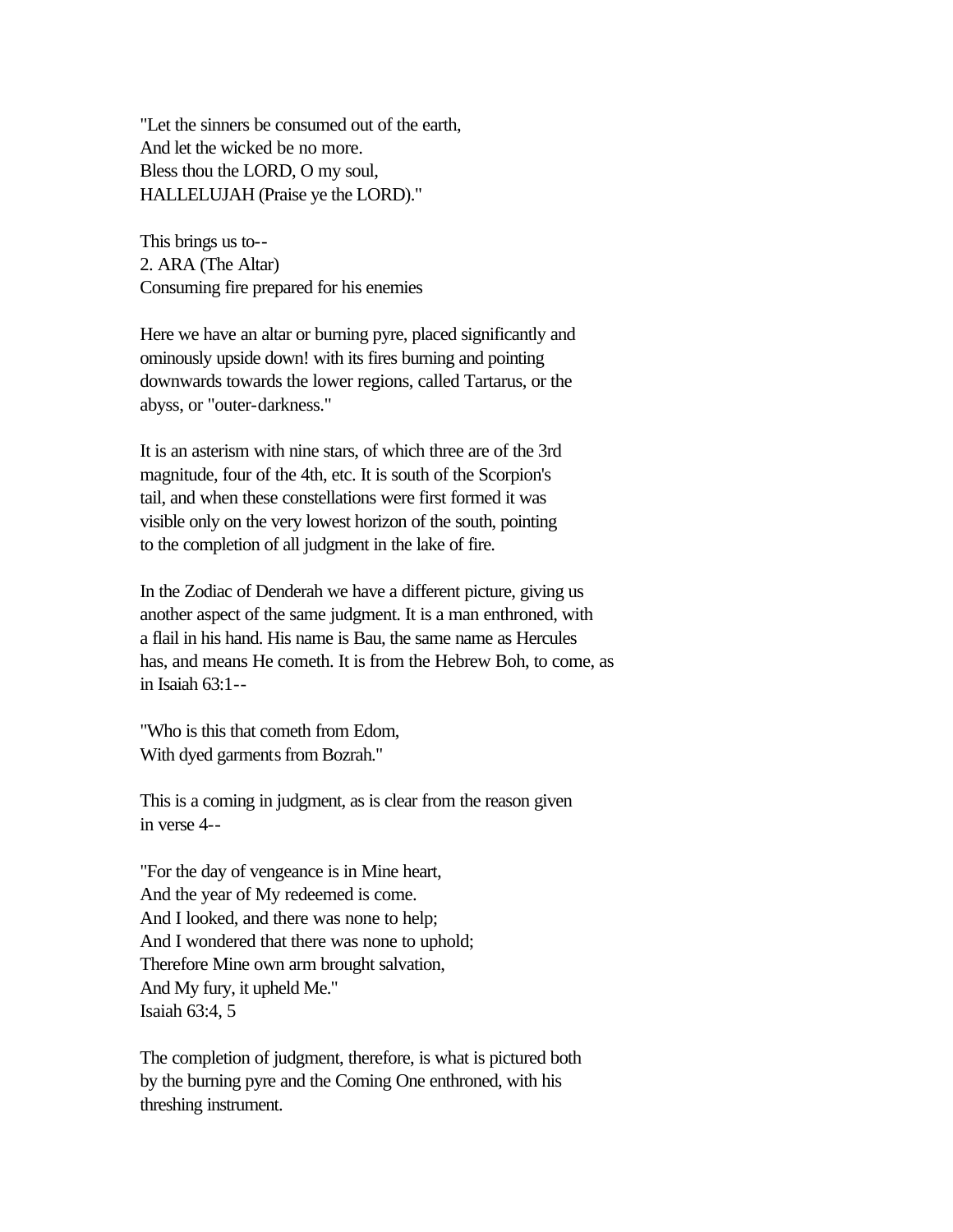In Arabic it is called Al Mugamra, which means the completing, or finishing. The Greeks used the word Ara sometimes in the sense of praying, but more frequently in the sense of imprecation or cursing.

This is the curse pronounced against the great enemy. This is the burning fire, pointing to the completion of that curse, when he shall be cast into that everlasting fire "prepared for the devil and his angels." This is the allusion to it written in the midst of the very Scripture from which we have already quoted, Psalm 21, where we read in verse 9 (which we then omitted)--

"Thou shalt make them as a fiery oven in the time of Thine anger: The LORD shall swallow them up in His wrath; And the fire shall devour them."

This brings us to the final scene, closing up this first great book of the Heavens. 3. DRACO (The Dragon) The old serpent, or the Devil, cast down from Heaven

Each of the three great books concludes with this same foreshowing of Apocalyptic truth. The same great enemy is referred to in all these pictures. He is the Serpent; he is the Dragon; "the great dragon, that old serpent, called the Devil and Satan" (Rev 12:9). The Serpent represents him as the Deceiver; the Dragon, as the Destroyer.

This First Book concludes with the Dragon being cast down from heaven.

The Second Book concludes with Cetus, the Sea Monster, Leviathan, bound.

The Third Book concludes with Hydra, the Old Serpent, destroyed.

Here, at the close of the First Book, we see not merely a dragon, but the Dragon cast down! That is the point of this great star-picture.

No one has ever seen a dragon; but among all nations (especially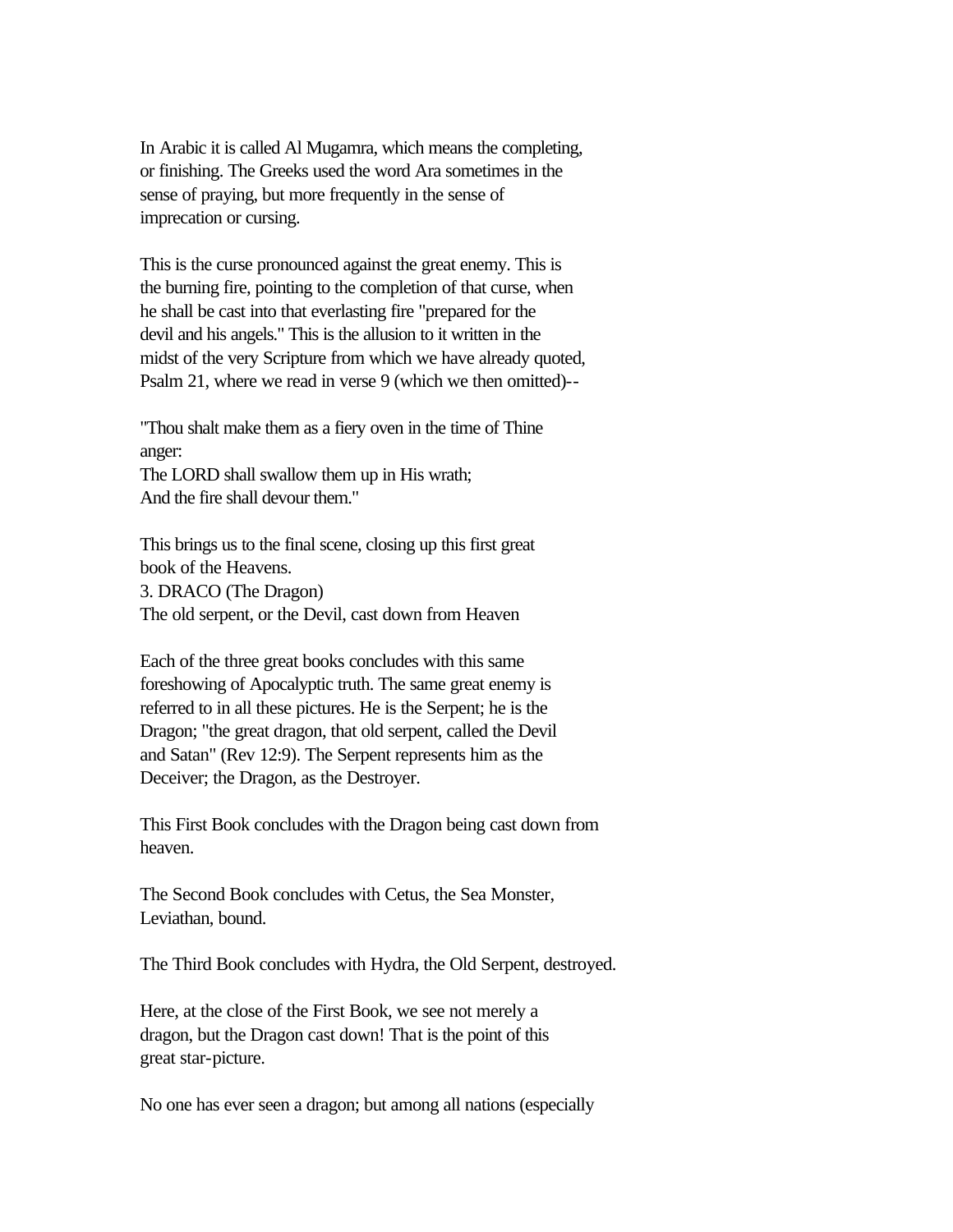in China and Japan), and in all ages, we find it described and depicted in legend and in art. Both Old and New Testaments refer to it, and all unite in connecting with it one and the same great enemy of God and man.

It is against him that the God-Man--"the Son of God--goes forth to war." It is for him that the eternal fires are prepared. It is he who shall shortly be cast down from the heavens preparatory to his completed judgment. It is of him we read, "The great dragon was cast out, that old serpent, called the Devil, and Satan, which deceiveth the whole world: he was cast out and his angels with him. And I heard a loud voice saying in heaven, Now is come salvation, and strength, and the kingdom of our God, and the power of His Christ; for the accuser of our brethren is cast down" (Rev 12:9,10).

It is of him that David sings--

"God is my king of old, Working salvation in the midst of the earth... Thou brakest the heads of the dragons in the waters. Thou brakest the heads of leviathan in pieces." Psalm 74:12-14

Of him also the Spirit causes Isaiah to say, "In that day, shall this song be sung in the land of Judah";

"In that day the LORD, with his sore, and great, and strong sword, Shall punish leviathan the piercing (RV, swift) serpent, Even leviathan that crooked serpent; And he shall slay the dragon that is in the sea." Isiah 26:1; 27:1

This is exactly what is foreshadowed by this constellation of Draco. Its name is from the Greek, and means trodden on, as in the Septuagint of Psalm 91:13--"The dragon shalt thou trample under feet," from the Hebrew Dahrach, to tread.

In the Zodiac of Denderah it is shown as a serpent under the fore-feet of Sagittarius, and is named Her-fent, which means the serpent accursed!

There are 80 stars in the constellation; four of the 2nd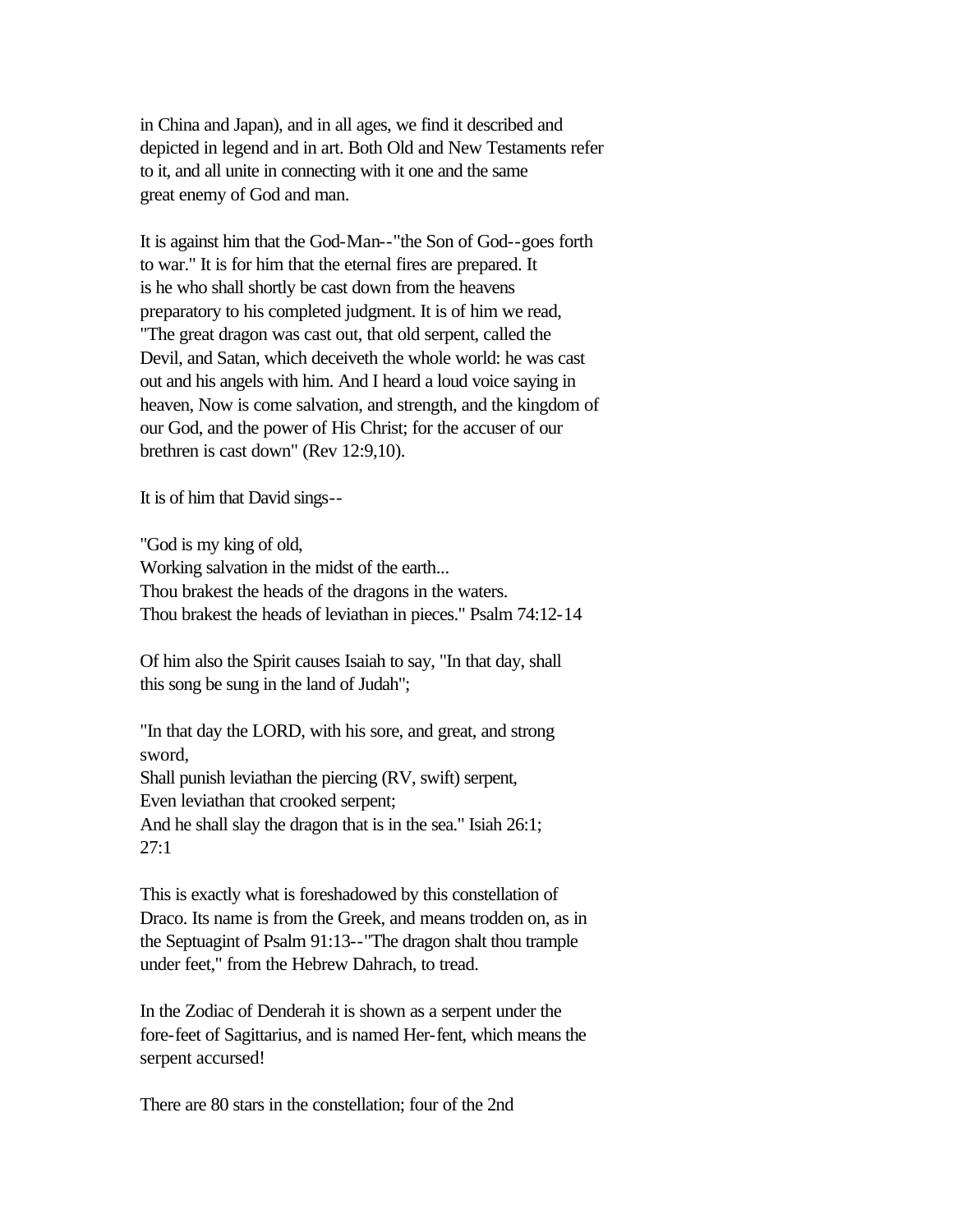magnitude, seven of the 3rd magnitude, ten of the 4th, etc.

The brightest star a (in one of the latter coils), is named Thuban (Heb.), the subtle. Some 4,620 years ago it was the Polar Star. It is manifest, therefore, that the Greeks could not have invented this constellation, as is confessed by all modern astronomers. It is still a very important star in nautical reckonings, guiding the commerce of the seas, and thus "the god of this world" is represented as winding in his contortions round the pole of the world, as if to indicate his subtle influence in all worldly affairs.

The next star, b (in the head), is called by the Hebrew name Rastaban, and means the head of the subtle (serpent). In the Arabic it is still called Al Waid, which means who is to be destroyed.

The next star, g (also in the head), is called Ethanin, i.e., the long serpent, or dragon.

The Hebrew names of other stars are Grumian, the subtle; Giansar, the punished enemy. Other (Arabic) names are Al Dib, the reptile; El Athik, the fraudful; El Asieh, the bowed down.

And thus the combined testimony of every star (without a single exception) of each constellation, and the constellations of each sign, accords with the testimony of the Word of God concerning the coming Seed of the woman, the bruising of His heel, the crushing of the serpent's head, "the sufferings of Christ, and the glory which should follow."

"From far I see the glorious day, When He who bore our sins away, Will all His majesty display.

A Man of Sorrows one He was, No friend was found to plead His cause, As all preferred the world's applause.

He groaned beneath sin's awful load, For in the sinner's place He stood, And died to bring him back to God.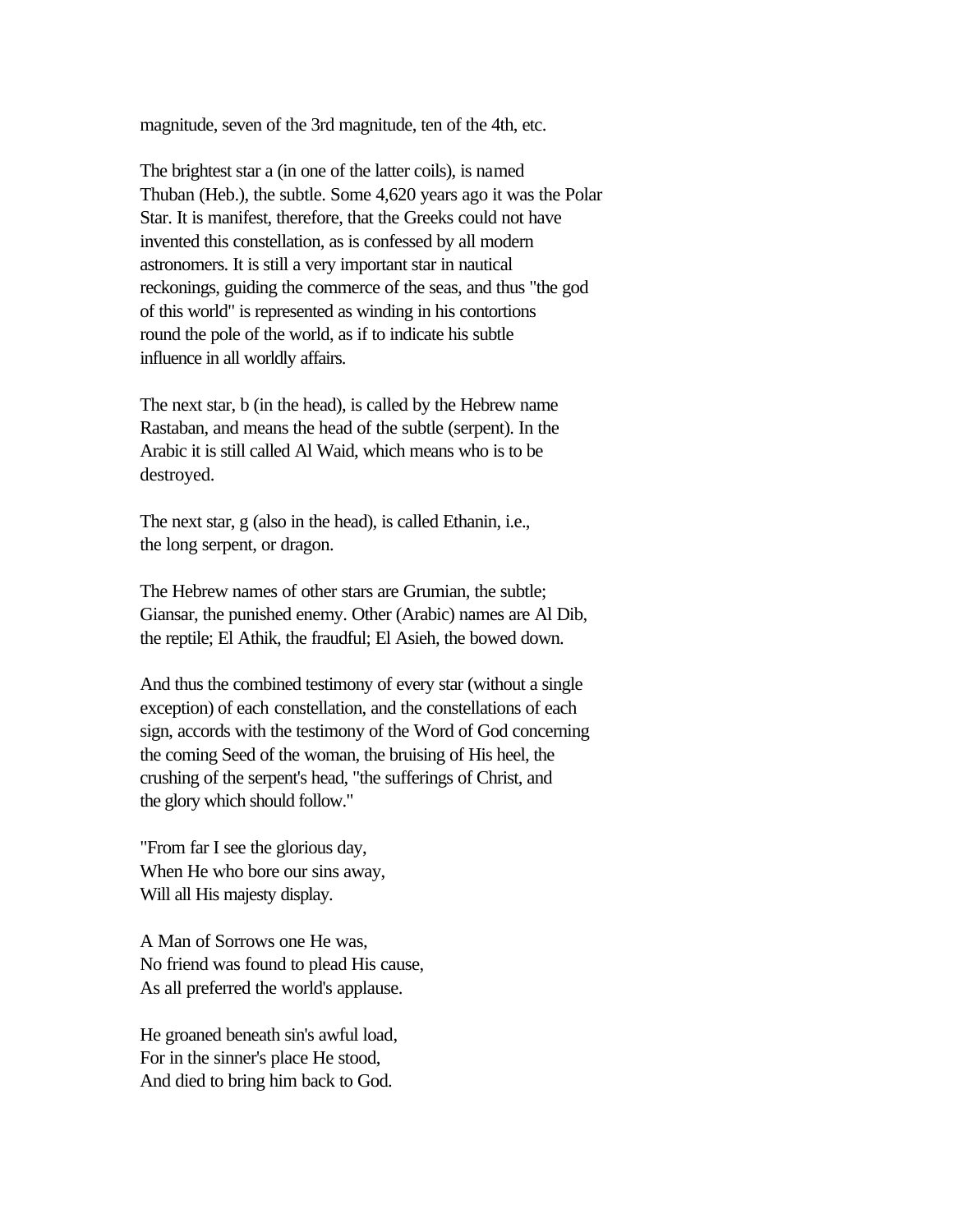But now He waits, with glory crowned, While angel hosts His throne surround, And still His lofty praises sound.

To few on earth His name is dear, And they who in His cause appear, The world's reproach and scorn must bear.

Jesus, Thy name is all my boast, And though by waves of trouble tossed, Thou wilt not let my soul be lost.

Come then, come quickly from above, My soul impatient longs to prove, The depths of everlasting love."

#### **The Witness of the Stars, Book Two, Chapter I**

**The Second Book The Redeemed "The result of the Redeemer's sufferings"**

In the First Book we have had before us the work of the Redeemer set forth as it concerned His own glorious person. In this Second Book it is presented to us as it affects others. Here we see the results of His humiliation, and conflict, and victory--"The sufferings of Christ" and the blessings they procured for His redeemed people.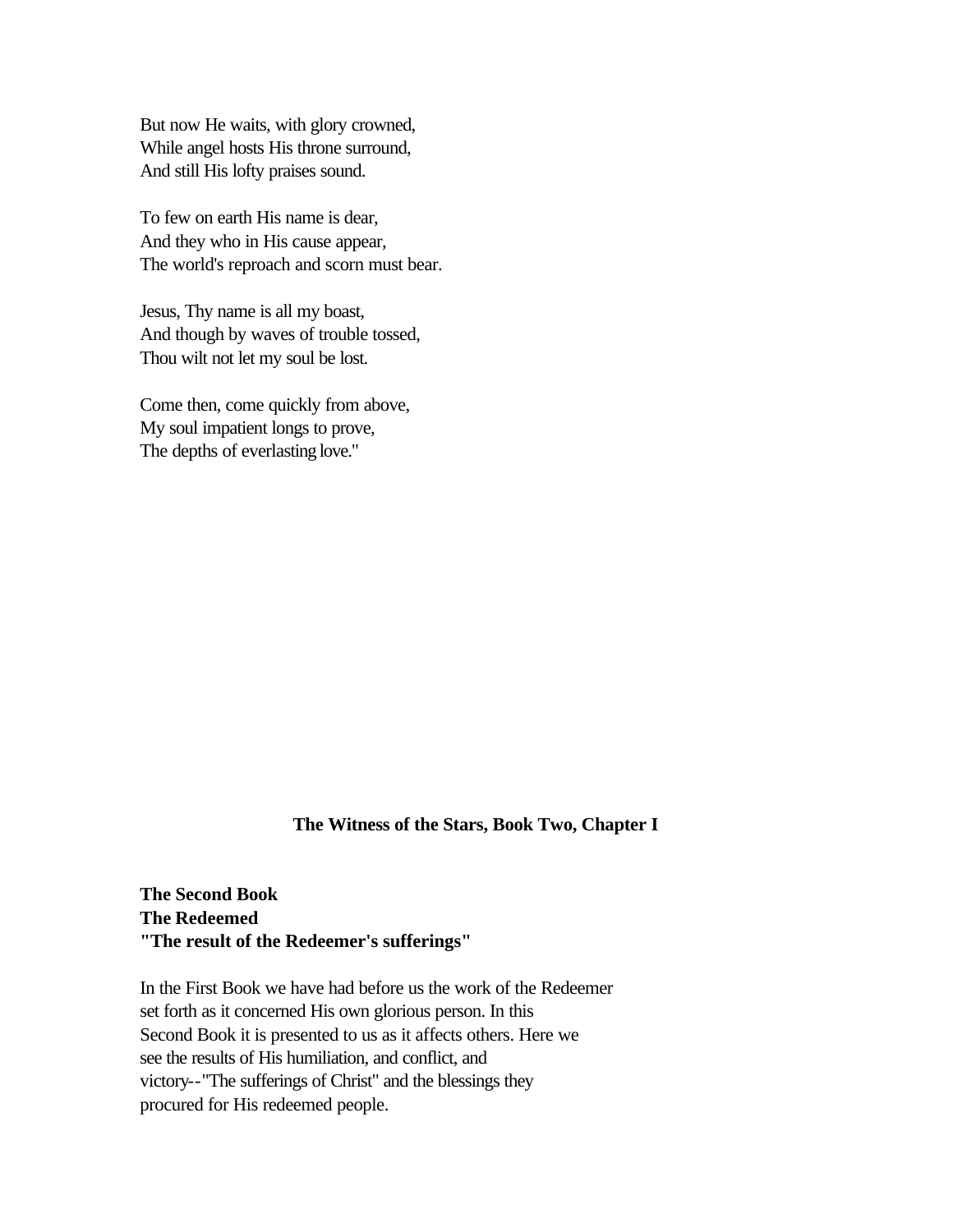In Chapter I, we have the Blessings procured. In Chapter II, their Blessings ensured. In Chapter III, their Blessings in abeyance. In Chapter IV, their Blessings enjoyed.

# **Chapter I The Sign Capricornus (The Sea Goat) The goat of atonement slain for the redeemed**

It is most noteworthy that this Second Book opens with the Goat, and closes with the Ram: two animals of sacrifice; while the two middle chapters are both connected with fishes. \* The reason for this we shall see as we proceed.

\* There is a fish tail here. The third Decan of CAPRICORNUS is a fish (Delphinus). There is again a fish (Piscis Australis) in the next sign (AQUARIUS), and then the following sign is PISCES, or the Fishes. So that the Redeemed Multitudes are presented throughout this Second Book.

Both are combined in the first chapter, or "Sign" of Capricornus.

In all the ancient Zodiacs, or Planispheres, we find a goat with a fish's tail. In the Zodiacs of Denderah and Esneh, in Egypt, it is half-goat and half-fish, and it is there called Hu-penius, which means the place of the sacrifice.

In the Indian Zodiac it is a goat passant traversed by a fish.

There can be no doubt as to the significance of this sign.

In the Goat we have the Atoning Sacrifice, in the Fish we have the people for whom the atonement is made. When we come to the sign PISCES we shall see more clearly that it points to the multitudes of the redeemed host.

The Goat is bowing its head as though falling down in death. The right leg is folded underneath the body, and he seems unable to rise with the left. The tail of the fish, on the other hand, seems to be full of vigour and life.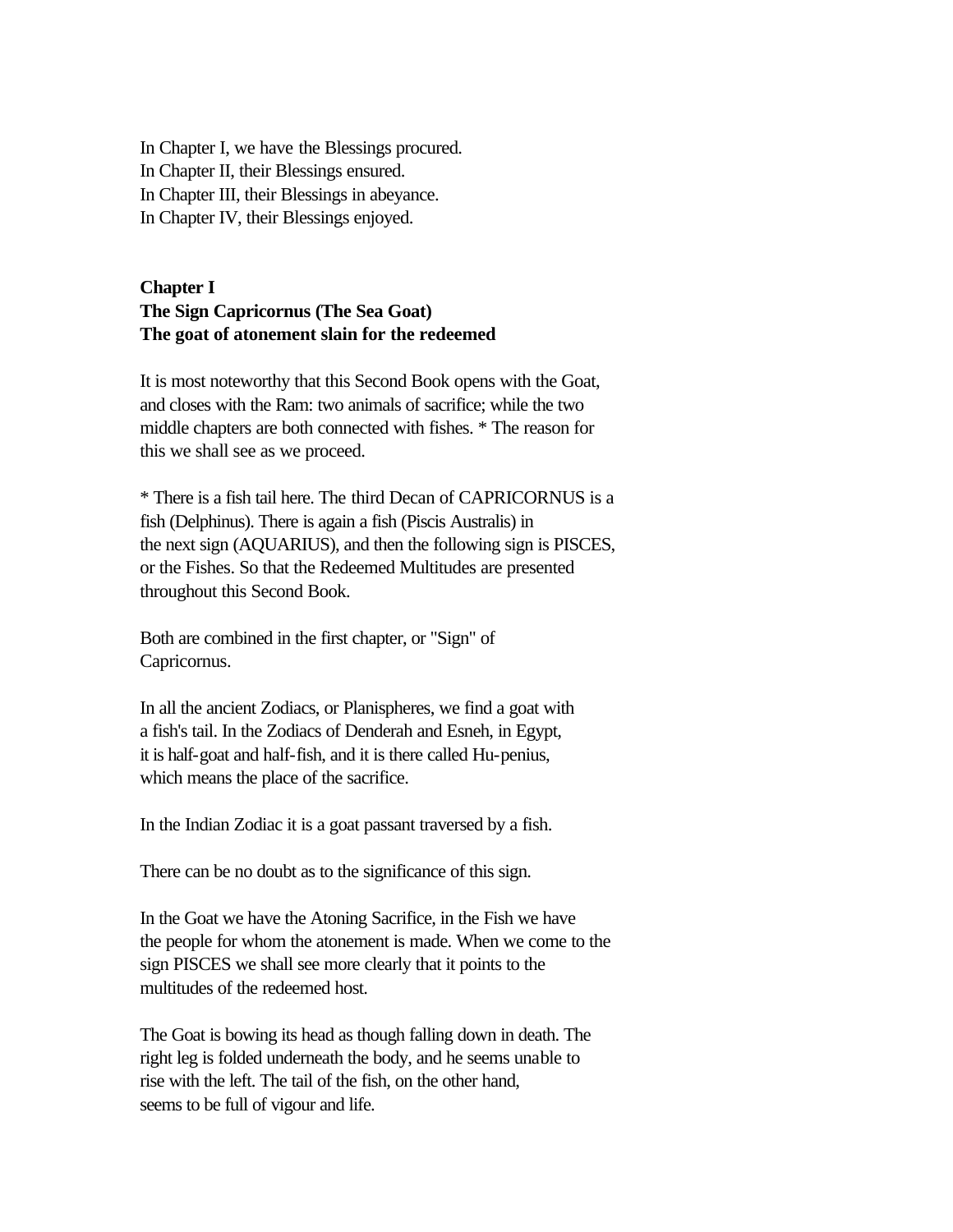The Hebrew name of the sign is Gedi, the kid or cut off, the same as the Arabic Al Gedi. CAPRICORNUS is merely the modern (Latin) name of the sign, and means goat.

There are 51 stars in the sign, three of which are of the 3rd magnitude, three of the 4th, etc. Five are remarkable stars, a and b in the horn and head, and the remaining three g, d and e, in the fishy tail. The star a is named Al Gedi, the kid or goat, while the star d is called Deneb Al Gedi, the sacrifice cometh.

Other star-names in the sign are Dabih (Syriac), the sacrifice slain; Al Dabik and Al Dehabeh (Arabic) have the same meaning; Ma'asad, the slaying; Sa'ad al Naschira, the record of the cutting off.

Is not this exactly in accord with the Scriptures of truth? There were two goats! Of "the goat of the sin-offering" it is written, "God hath given it to you to bear the iniquity of the congregation, to make atonement for them before the LORD" (Lev 10:16,17): of the other goat, which was not slain, "he shall let it go into the wilderness" (Lev 16:22). Here is death and resurrection. Christ was "wounded for our transgressions, and bruised for our iniquities." "For the transgression of MY PEOPLE was He stricken" (Isa 53). He laid down His life for the sheep.

In the first chapter of the First Book we had the same Blessed One presented as "a corn of wheat." Here we see Him come to "die," and hence not abiding alone, but bringing forth "much fruit" (John 12:24). The living fish proceeds from the dying goat, and yet they form only one body. That picture, which has no parallel in nature, has a perfectly true coutnerpart in grace; and "a great multitude, which no man can number," have been redeemed and shall obtain eternal life through the death of their Redeemer.

Astronomers confess that the perverted legends of the Greeks give but "a lame account" of this sign, "and it offers no illustration of its ancient origin."

Its ancient origin reveals a prophetic knowledge, which only He possessed who knew that in "the fulness of time" He would send forth His Son.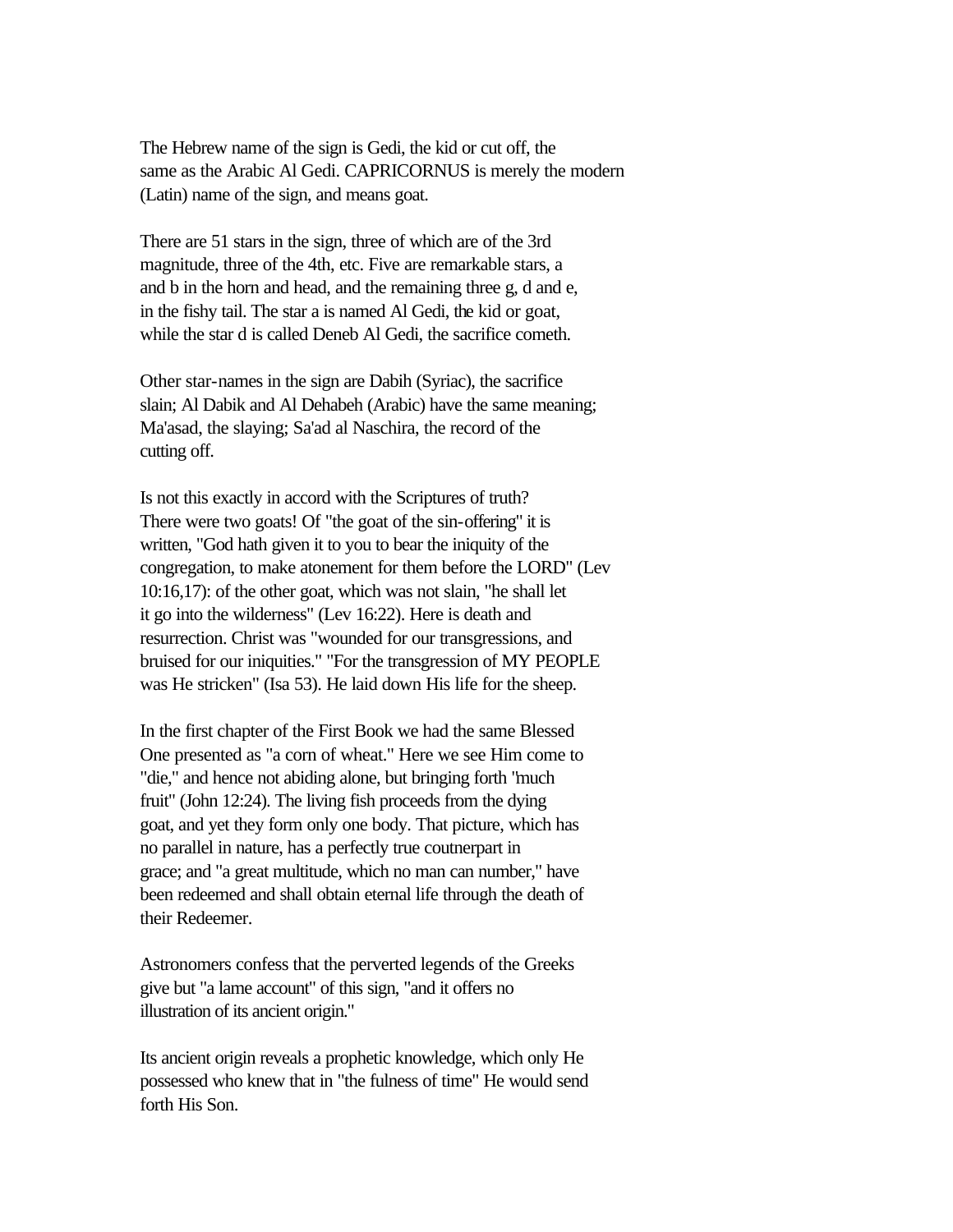We now come to the three constellations which give us three pictures setting forth the death of this Sacrifice and of His living again.

1. SAGITTA (The Arrow) The arrow of God sent forth

It is not the Arrow of Sagittarius, for that has not left his bow. That arrow is for the enemies of God. This is for the Son of God. It was of this that He spoke when He said, in Psalm 38:2--

"Thine arrows stick fast in me, And Thy hand presseth me sore."

He was "stricken, smitten of God, and afflicted, He was wounded for our transgressions" (Isa 53:4,5). He was "pierced," when He could say with Job, "The arrows of the Almighty are within me"  $(6:4)$ .

Here the arrow is pictured to us in mid-heaven, alone, as having been shot forth by an invisible hand. It is seen in its flight through the heavens. It is the arrow of God, showing that Redemption is all of God. It was "the will of God" which Jesus came to do. Not a mere work of mercy for miserable sinners, but a work ordained in eternity past, for the glory of God in eternity future.

This is the record of the Word, and this is what is pictured for us here. The work which the arrow accomplishes is seen in the dying Goat, and in the falling Eagle.

There are many other stars in the heavens in a straighter line, which would better serve for an arrow. Why are these stars chosen? Why is the arrow placed here? What explanation can be given, except that the Revelation in the stars and in the Book are both from the inspiration of the same Spirit?

There are about 18 stars of which four are of the 4th magnitude. Only g and d are in the same line, while the shaft passes between a and b.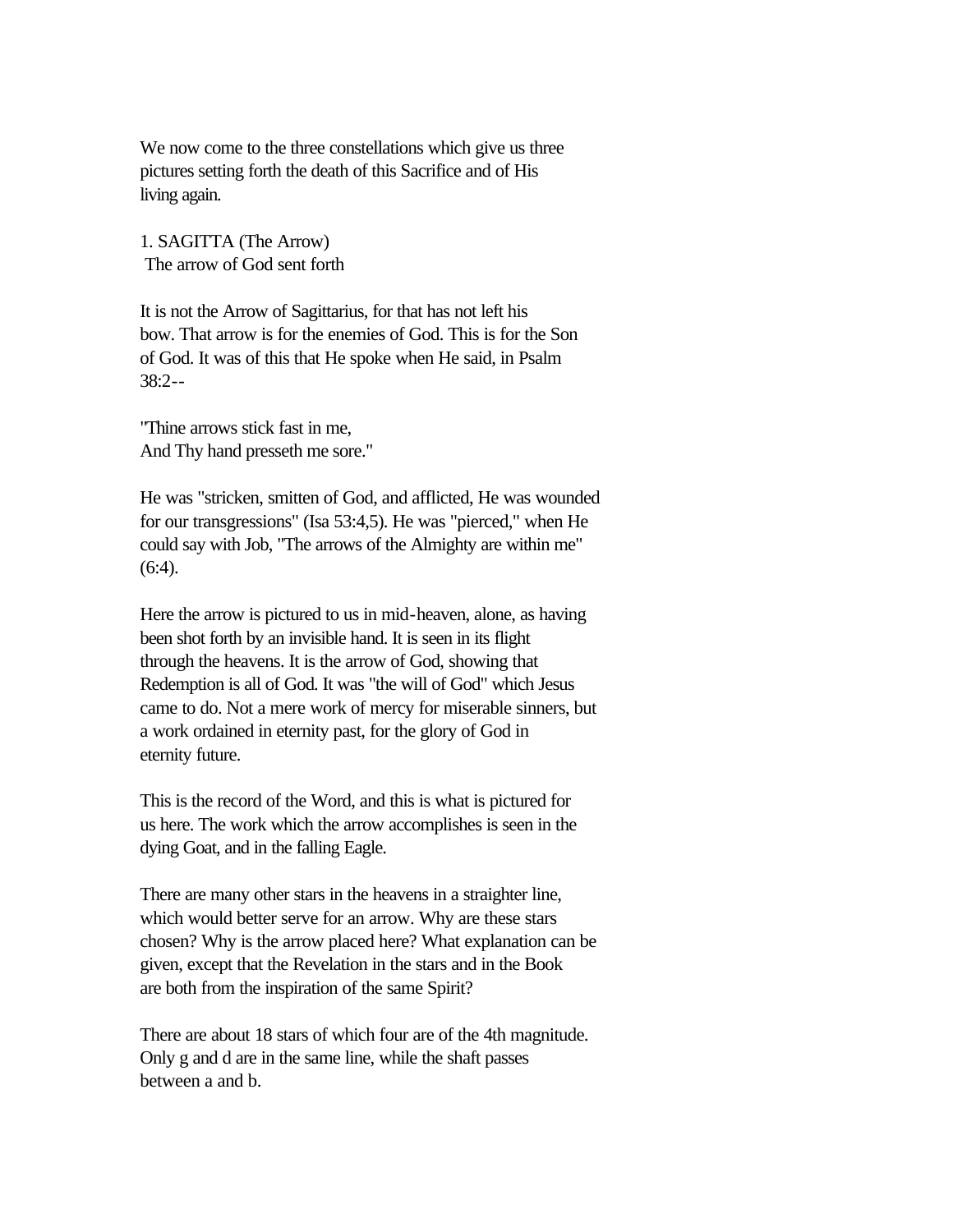The Hebrew name is Sham, destroying, or desolate.

2. AQUILA (The Eagle) The smitten one falling

Here we have an additional picture of the effect of this arrow, in the pierced, wounded, and falling Eagle, gasping in its dying struggle. And that pierced, wounded, and dying Saviour whom it represents, after saying, in Psalm 38:2 "Thine arrows stick fast in Me," added, in verse 10--

"My heart panteth, My strength faileth Me, As for the light of Mine eyes it is gone from Me." (see also Zechariah 13:6)

The names of the stars, all of them, bear out this representation. The constellation contains 74 stars. The brightest of them, a (in the Eagle's neck), is a notable star of the 1st magnitude, called Al Tair (Arabic), the wounding. The star b (in the throat) is called Al Shain (Arabic), the bright, from a Hebrew root meaning scarlet coloured, as in Joshua 2:18. The star g (in the back) is called Tarared, wounded, or torn. d (in the lower wing) is named Alcair, which means the piercing, and e (in the tail), Al Okal, has the significant meaning wounded in the heel.

How can the united testimony of these names be explained except by acknowledging a Divine origin? even that of Him who afterwards foretold of the bruising of the Virgin's Son in the written Word; yea, of Him "who telleth the number of the stars and giveth them all their names."

3. DELPHINUS (The Dolphin) The dead one rising again

This is a bright cluster of 18 stars, five of which are of the 3rd magnitude. It is easily distinguished by the four brightest, which are in the head.

It is always figured as a fish full of life, and always with the head upwards, just as the eagle is always with the head downwards. The great peculiar characteristic of the dolphin is its rising up, leaping, and springing out of the sea.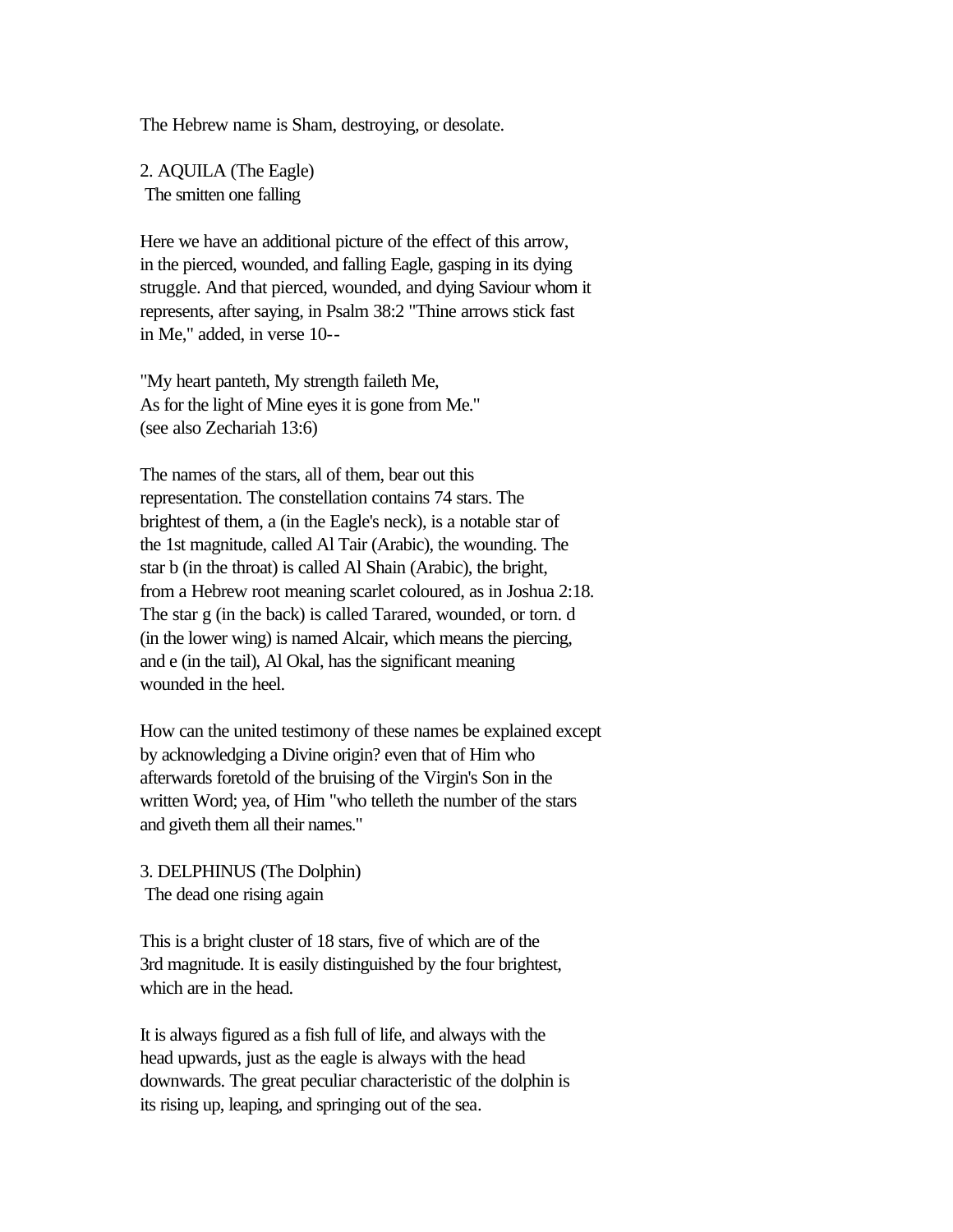When we compare this with the dying goat and falling eagle, what conclusion can we come to but that we have here the filling in of the picture, and the completion of the whole truth set forth in CAPRICORNUS?

Jesus "died and rose again." Apart from His resurrection His death is without result. In His conflict with the enemy it is only His coming again in glory which is shown forth. But here, in connection with His people, with the multitudes of His redeemed, Resurrection is the great and important truth. He is "the first-fruits of them that slept"; then He, too, is here represented as a fish. He who went down into the waters of death for His people; He who could say "All thy waves and thy billows are gone over me" (Psa 42:7), He it is who rises up again from the dead, having died on account of the sins of His redeemed, and risen again on account of their justification (Rom 4:25).

This is the picture here. In the Persian planisphere there seems to be a fish and a stream of water. The Egyptian has a vessel pouring out water.

The ancient names connected with this constellation are Dalaph (Hebrew), pouring out of water; Dalaph (Arabic), coming quickly; Scalooin (Arabic), swift (as the flow of water); Rotaneb or Rotaneu (Syriac and Chaldee), swiftly running.

Thus, in this first chapter of the Second Book we see the great truth of Revelation set forth; and we learn how the great Blessings of Redemption were procured. This truth cannot be more eloquently or powerfully presented than in the language of Dr. Seiss (Joseph A. Seiss, The Gospel in the Stars):

This strange goat-fish, dying in its head, but living in its afterpart--falling as an eagle pierced and wounded by the arrow of death, but springing up from the dark waves with the matchless vigour and beauty of the dolphin--sinking under sin's condemnation, but rising again as sin's conqueror--developing new life out of death, and hearlding a new springtime out of December's long drear nights--was framed by no blind chance of man. The story which it tells is the old, old story on which hangs the only availing hope that ever came, or ever can come, to Adam's race. To what it signifies we are for ever shut up as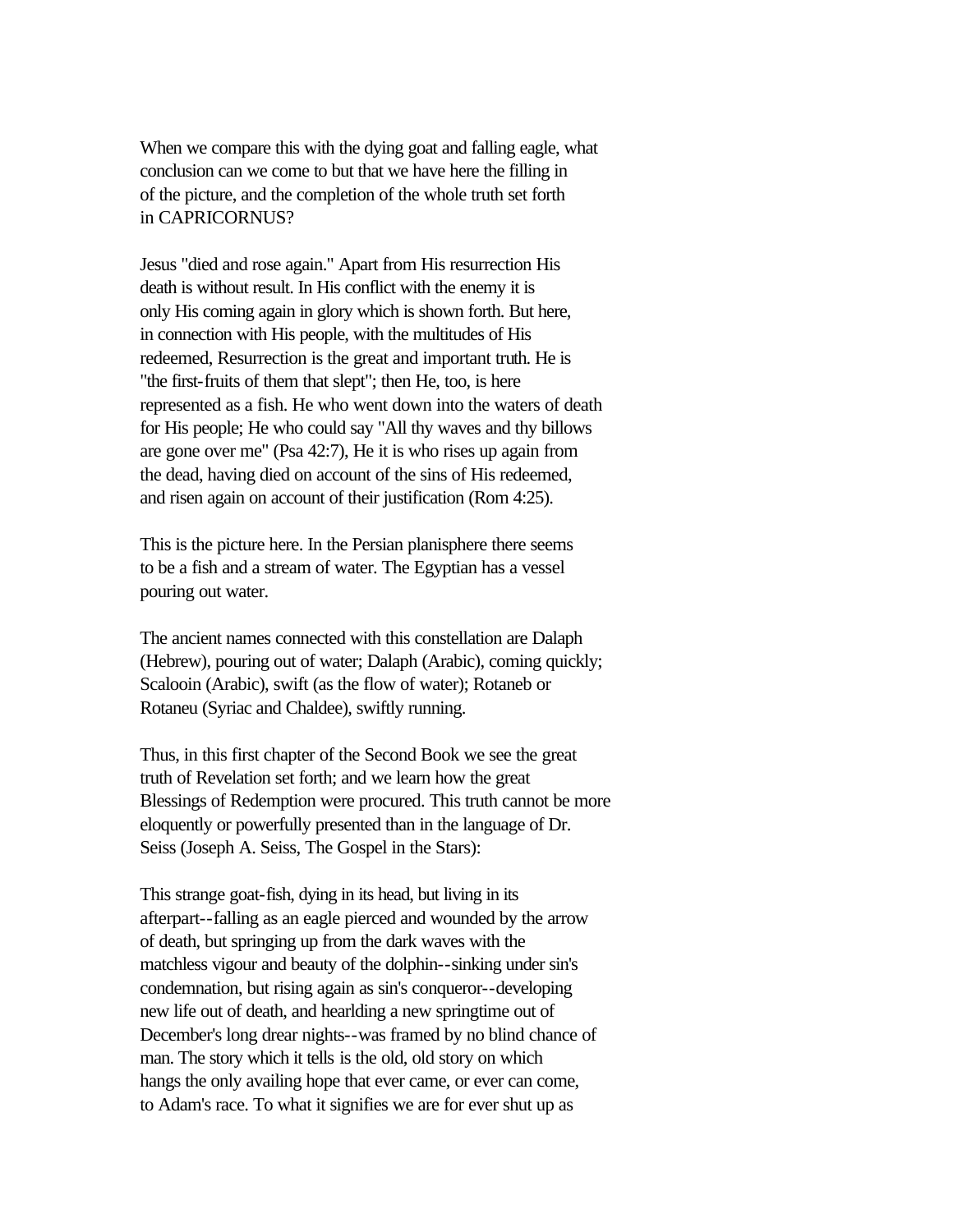the only saving faith. In that dying Seed of the woman we must see our sin-bearer and the atonement for our guilt, or die ourselves unpardoned and unsanctified. Through His death and bloodshedding we must find our life, or the true life, which alone is life, we never can have."

"Complete atonement Thou hast made, And to the utmost farthing paid Whate'er Thy people owed: Nor can His wrath on me take place, If sheltered in His righteousness, And sprinkled with the blood.

If my discharge Thou hast procured, And freely in my room endured The whole of wrath divine, Payment God cannot twice demand, First at my bleeding Surety's hand, And then again at mine.

Turn, then, my soul, unto Thy rest; The merits of Thy great High Priest Have bought thy liberty; Trust in His efficacious blood, Nor fear thy banishment from God, Since Jesus died for thee."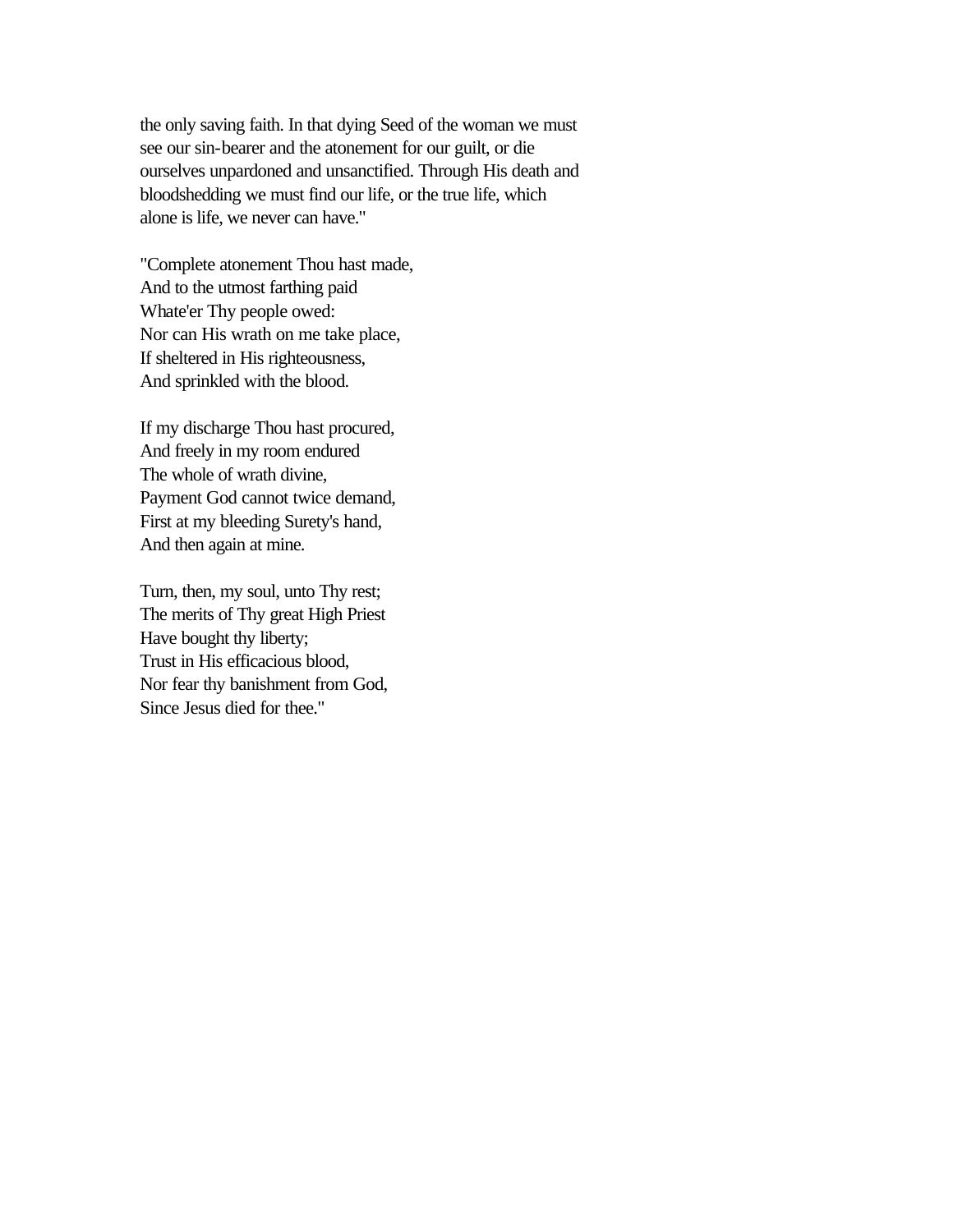### **The Witness of the Stars, Book II, Chapter II**

**The Second Book The Redeemed "The result of the Redeemer's sufferings"** 

# **The Sign Aquarius (The Water Bearer) Their blessings ensured, or the living waters of blessing poured forth for the redeemed**

The Atonement being made, the blessings have been procured, and now they can be bestowed and poured forth upon the Redeemed. This is the truth, whether we think of Abel's lamb, of patriarchal sacrifices, the offerings under the Law, or of that great Sacrifice of which they all testified. They all with one voice tell us that atonement made is the only foundation of blessing.

This was pictured and foreshown in the heavens from the beginning, by a man pouring forth water from an urn which seems to have an inexhaustible supply, and which flows forth downwards into the mouth of a fish, which receives it and drinks it all up.

In the ancient Zodiac of Denderah it is the same idea, though the man holds two urns, and the fish below seems to have come out of the urn. The man is called Hupei Tirion, which means the place of him coming down or poured forth.

In some eastern Zodiacs the urn alone appears.

This agrees with its other names--Hebrew, Deli, the water-urn, or bucket (as in Numbers 24:7); the Arabic Delu is the same.

There are 108 stars in this Sign, four of which are of the 3rd magnitude. Their names, as far as they have come down to us, are significant.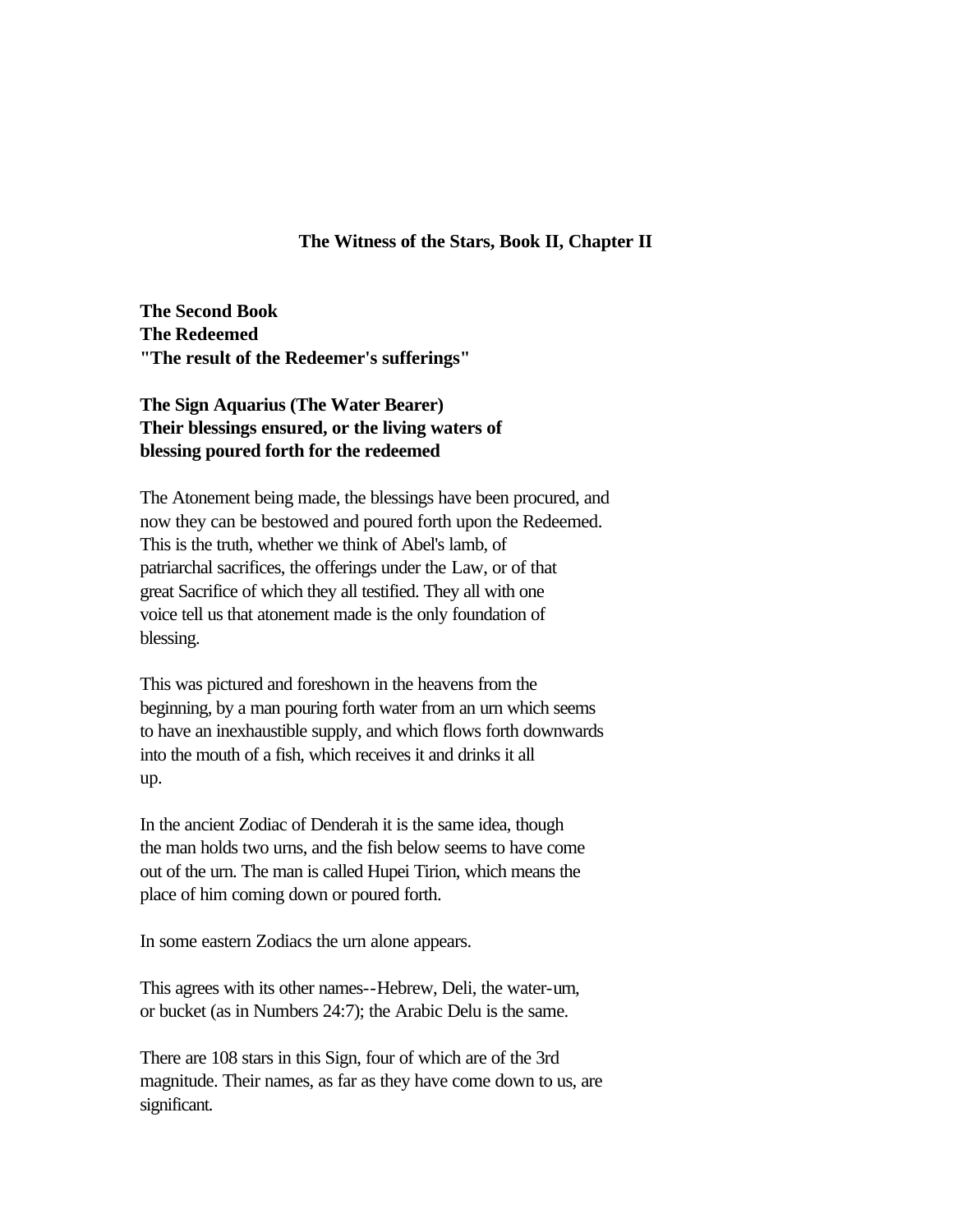The star a (in the right shoulder) is called Sa'ad al Melik, which means The record of the pouring forth.

The star b (in the other shoulder) is called Saad al Sund, who goeth and returneth, or the pourer out.

The bright star d (in the lower part of the right leg) is well-known today by its Hebrew name Scheat, which means who goeth and returneth.

The bright star in the urn has an Egyptian name--Mon or Meon, which means simply an urn.

Aquarius is the modern Latin name by which the sign is known. It has the same meaning, the pourer forth of water.

Can we doubt what is the interpretation of this sign? The Greeks, not knowing Him of whom it testified, were, like the woman of Samaria, destitute of that living water which He alone can give. They therefore invented some story about Deucalion, the son of Prometheus; and another, saying he is Ganymede, Jove's cup-bearer! But, as an astronomer says, "We must account otherwise for the origin of this name; for it is not possible to reconcile the symbols of the eleventh sign (because everyone begins to reckon from Aries, and not as we have done from Virgo) with Grecian mythology." No! we must go further back than that, and not cramp our vision, and distort the Scriptures, by confining our thoughts to "the Church." The Church is nowhere seen in these Signs, as it is nowhere revealed in the Old Testament. This we shall enlarge on when we come to the sign Pisces. Meanwhile we must read the witness of the stars as if there had been no Church!

Christ is first. Yea, He is all in all. The Scriptures testify of Him; and the very stars in this Sign tell of His going away and His coming again. These prophetic signs have to do with Him, with the Atonement He wrought, with the conflict He endured, with the blessings He secured, with the victory He shall win, and the triumph He shall have. For it is written:

"He shall pour the water out of His buckets, And His seed shall be in many waters,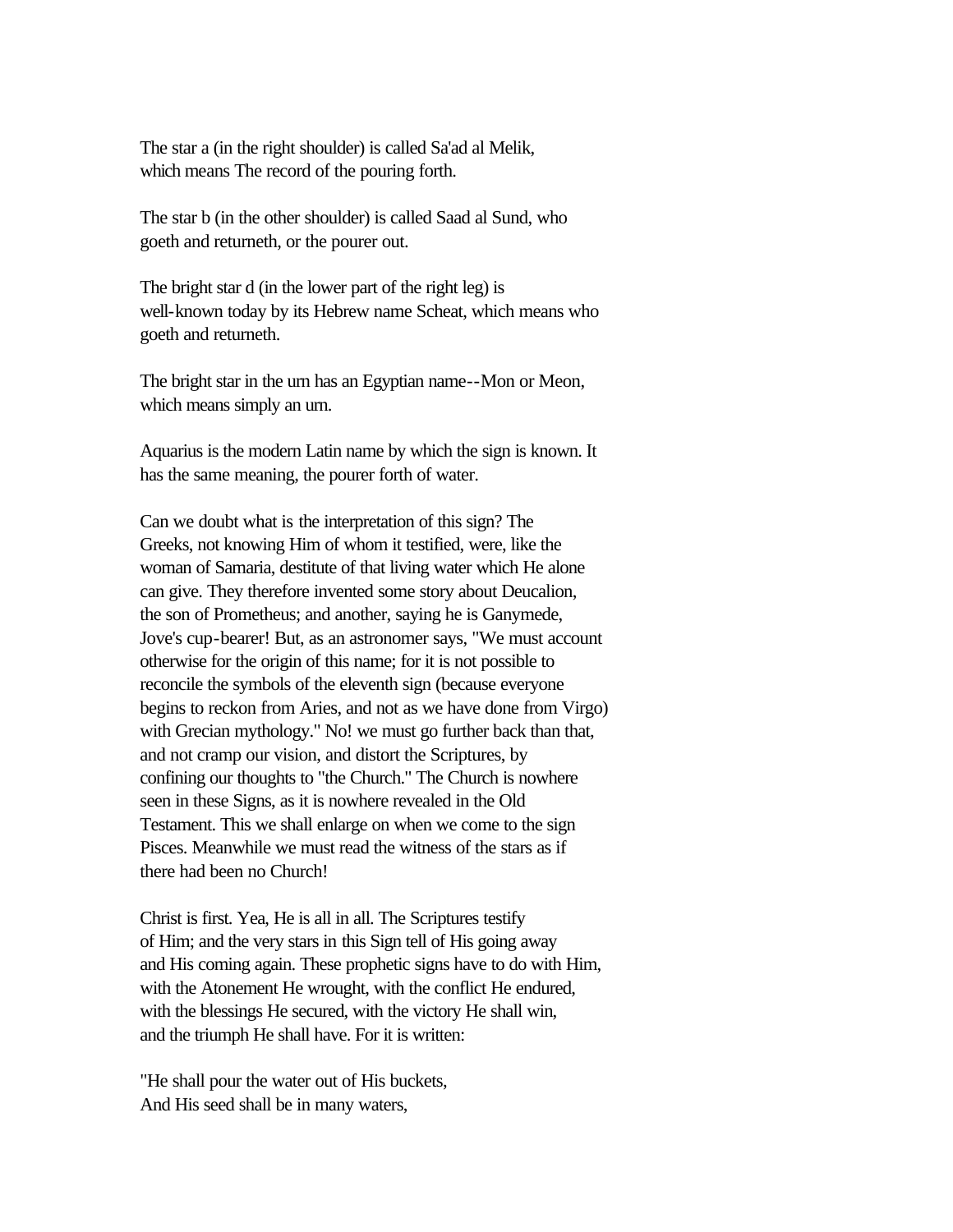And His king shall be higher than Agag, And His knogdom shall be exalted." Numbers 24:7

It tells of that glorious day when

"A King shall reign in righteousness; And princes shall rule in judgment; And a MAN shall be as an hiding place from the wind, And a covert from the tempest; As RIVERS of WATER in a dry place." Isaiah 32:1, 2

It speaks of that glorious time when Israel shall be restored, and their "eyes shall see the King in His beauty"; when the peace of Zion shall be no more disturbed, "but there the glorious LORD will be unto us a place of broad rivers and streams" (Isaiah 33:17,20,21). Then

"The wilderness and the solitary place shall be glad for them; And the desert shall rejoice, and blossom as the rose, For in the wilderness shall waters break out, And streams in the desert." Isaiah 35:1, 6

"I will open rivers in high places, And fountains in the midst of the valleys; I will make the wilderness a pool of water, And the dry land springs of water." Isaiah 41:18

"Fear not, O Jacob, My servant; And thou, Jesurun, whom I have chosen, For I will POUR WATER upon him that is thirsty, And floods upon the dry ground; I will pour My Spirit upon thy seed, And My blessing upon thy offspring. Thus saith the LORD the King of Israel, And his Redeemer the LORD of hosts." Isaiah 44:2, 3, 6

This is the meaning of the Sign. The MAN Christ Jesus, who was humbled in death will yet be seen to be the pourer forth of every blessing. Physically pouring forth literal waters, removing the curse, and turning this world into a paradise:

"Making her wilderness like Eden, And her desert like the garden of the LORD." Isaiah 51:3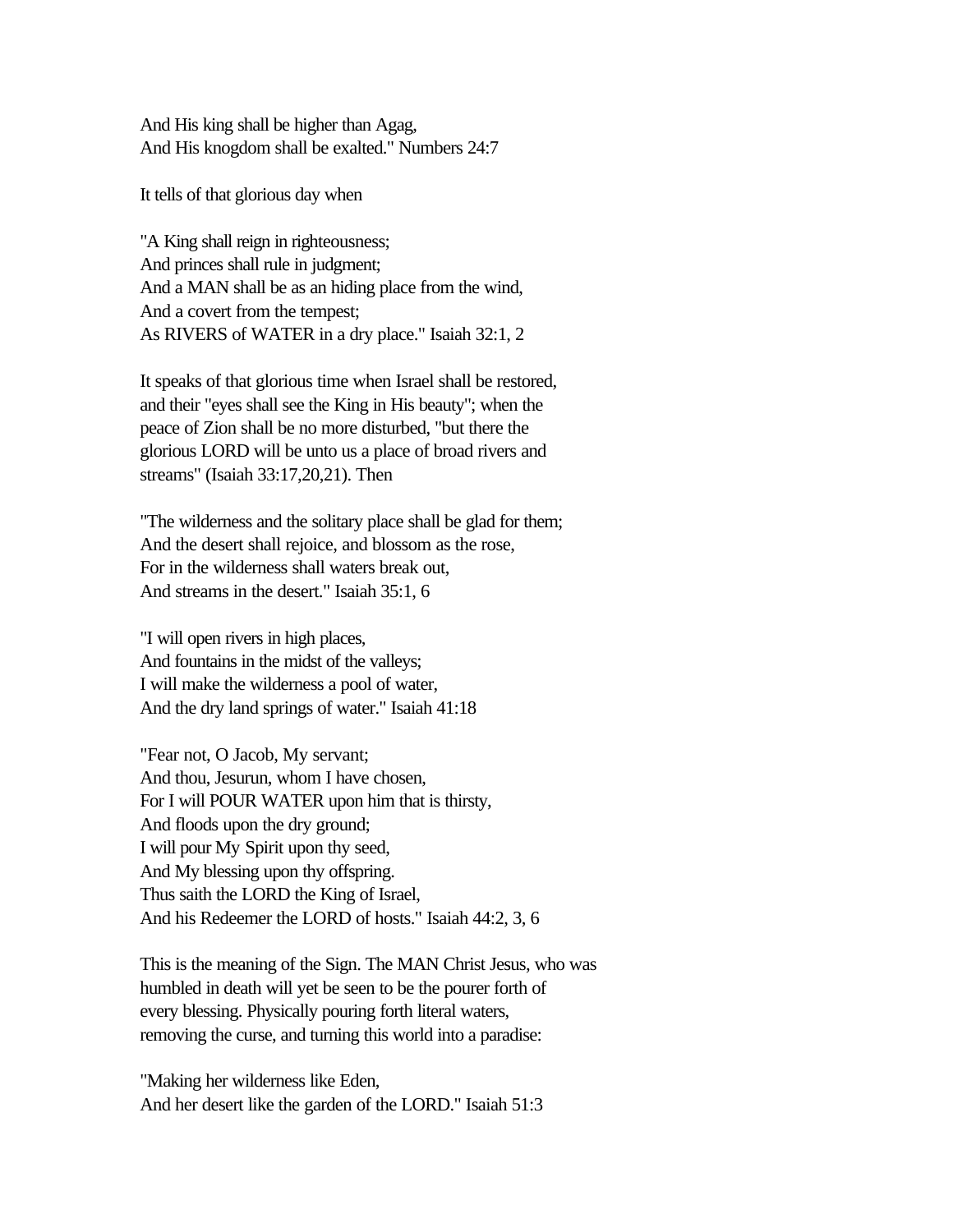And morally pouring forth His Spirit in such abundance as to fill the whole earth with peace, and blessing, and glory, "as the waters cover the sea."

Upon Israel restored He will pour out His blessing. They will be sprinkled with clean water, and possess a new heart and a new spirit (Eze 36:24-28; Joel 2:28-32).

Such are some of the Scriptures which tell of this glorious Water-pourer. We need not rob Christ of His glory, or Israel of her blessing, in order to see in all this Pentecost or the Church. These are quite independent of the great line of prophetic truth. They are parenthetical, and distinct, and true, quite apart from the glorious prophecies of Israel's scattering and gathering. The physical marvels referred to in the texts above can never be satisfied or exhausted by any spiritual fulfilment. We may make an application of them as far as is consistent with the teaching of the epistles; but the interpretation of them belongs to the Person of Christ, and the nation of Israel. That interpretation is pictured for us in the Sign, and in its three constellations.

1. PISCIS AUSTRALIS (The Southern Fish) The blessings bestowed

This first constellation is one of high antiquity, and its brilliant star of the first magnitude was a subject of great study by the Egyptians and Ethiopians. It is named in Arabic Fom al Haut, the mouth of the fish There are 22 other stars.

The constellation is inseparable from AQUARIUS. In the Denderah Zodiac it is called Aar, a stream.

It sets forth the simple truth that the blessings procured by the MAN--the coming Seed of the woman, will be surely bestowed and received by those for whom they are intended. There will be no failure in their communication, or in their reception. What has been purchased shall be secured and possessed.

2. PEGASUS (The Winged Horse) The blessings quickly coming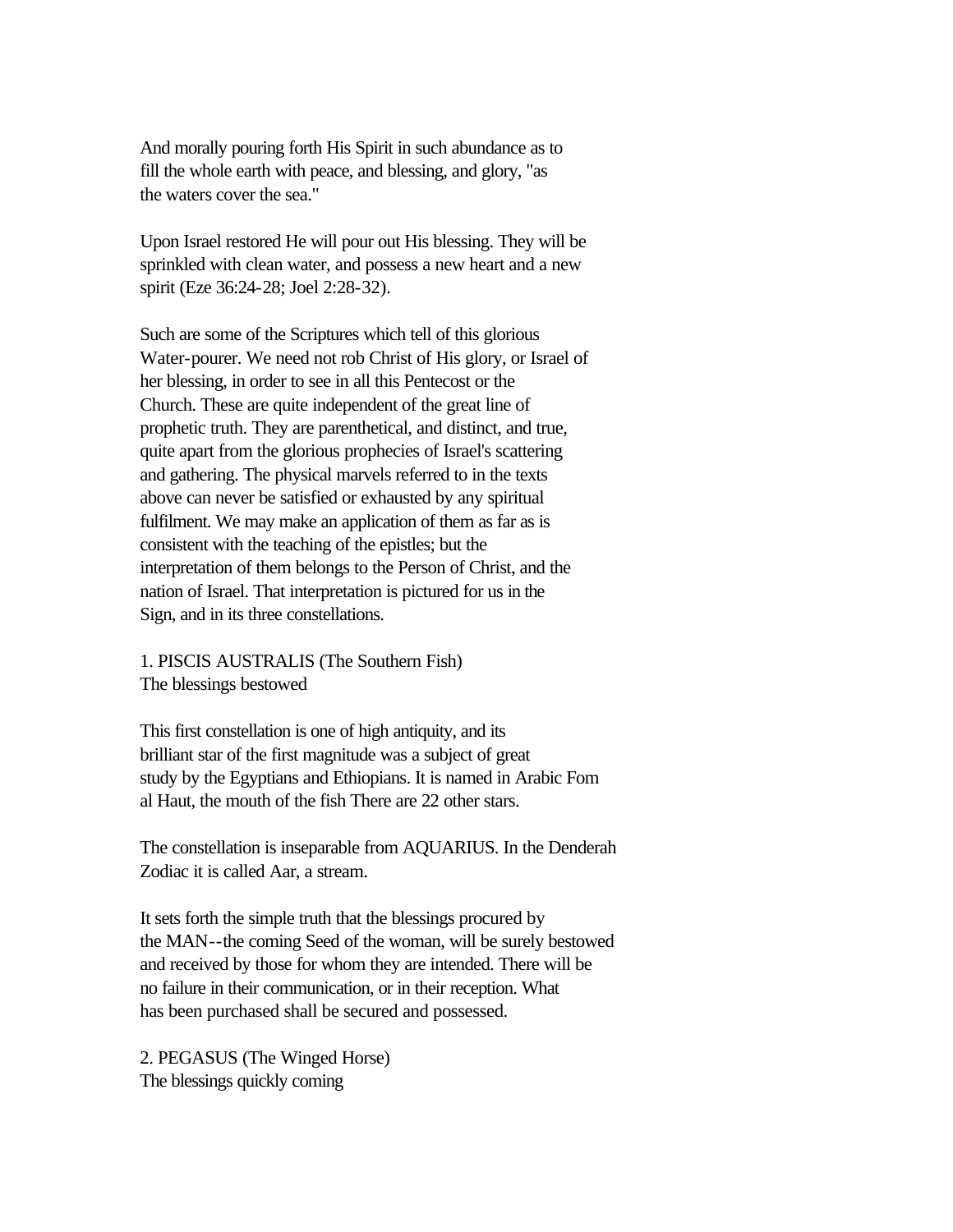Not only shall they be received, but they shall be brought near. They will not have to be fetched, but they will be caused to come to those for whom they are procured, and will yet be brought by Him who has procured them.

In the Denderah Zodiac there are two characters immediately below the horse, Pe and ka. Peka or Pega, is in Hebrew the chief, and Sus is horse. So that the very word (Pegasus) has come down to us and has been preserved through all the languages.

The names of the stars in this constellation declare to us its meaning. There are 89 altogether; one of the 1st magnitude, two of the 2nd, three of the 3rd, nine of the 4th, etc. And, as astronomers testify, "they render Pegasus peculiarly remarkable."

The brightest a (on the neck of the horse at the junction of the wing), comes down to us with the ancient Hebrew name of Markab, which means returning from afar. The star b (in the near shoulder) is called Scheat, i.e., who goeth and returneth The star g (at the tip of the wing) bears an Arabic name--Al Genib, who carries. The star e (in the nostril) is called Enif (Arabic), the water The star h (in the near leg) is called Matar (Arabic), who causes to flow.

These names show us that we have to do with no mere horse. A winged horse is unknown to nature. It must therefore be used as a figure; and it can be a figure only of a person, even of Him who is "the Branch," as the star Enif shows, who said, "If I go away I will come again," as the star Scheat testifies.

He who procured these blessings for the redeemed by His Atonement, is quickly coming to bring them; and is soon returning to pour them forth upon a groaning creation. This is the lesson of Pegasus.

"Come, blessed Lord, bid every shore And answering island sing The praises of Thy royal Name, And own Thee as their King.

Lord, Lord! thy fair creation groans--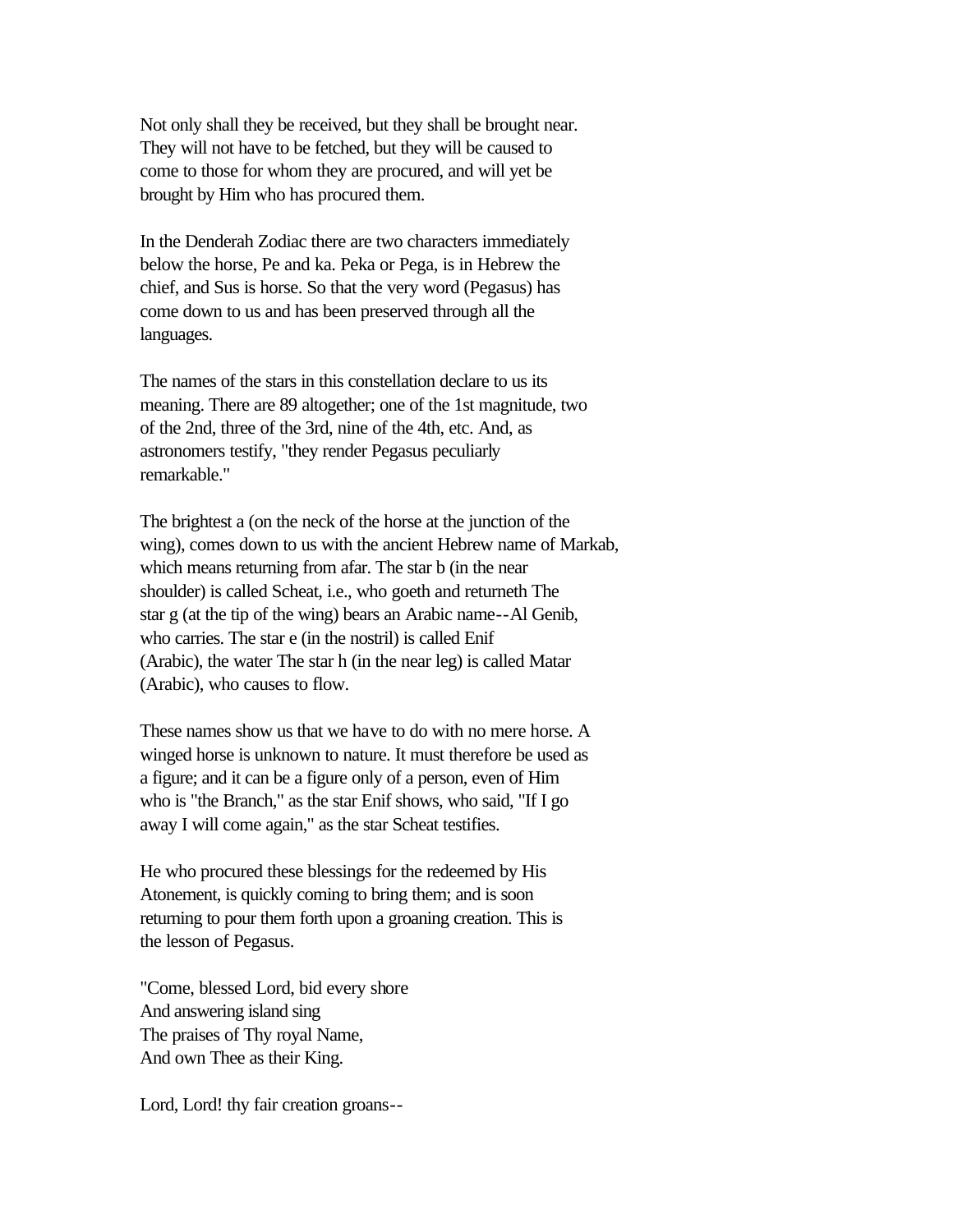The earth, the air, the sea-- In unison with all our hearts, And calls aloud for Thee.

Thine was the Cross with all its fruits Of grace and peace divine: Be Thine the Crown of glory now, The palm of victory Thine."

3. CYGNUS (The Swan) The Blesser surely returning

This constellation repeats, emphasises, and affirms this glorious truth. It has to do with the Great Blesser and His speedy return, as is testified by all the ancient names connected with it.

In the Denderah Zodiac it is named Tes-ark, which means this from afar.

It is a most brilliant and gorgeous asterism of 81 stars; one of the 1st or 2nd, six of the 3rd, twelve of the 4th magnitude, etc. It contains variable stars, five double stars, and one quadruple. The star marekd "61 Cygni" is known as one of the most wonderful in the whole heavens. It consists of two stars which revolve about each other, and yet have a progressive motion common to each!

This mighty bird is not falling dead, like Aquila, but it is flying swiftly in mid-heaven. It is coming to the earth, for it is not so much a bird of the air, but a bird peculiarly belonging to both the earth and the waters.

Its brightest star a (between the body and the tail), is called Deneb (like another in CAPRICORNUS), and means the judge. It is also called Adige, flying swiftly, and thus at once it is connected with Him who cometh to judge the earth in righteousness.

The star b (in the beak) is named Al Bireo (Arabic), flying quickly.

The star g (in the body) is called Sadr (Hebrew), who returns as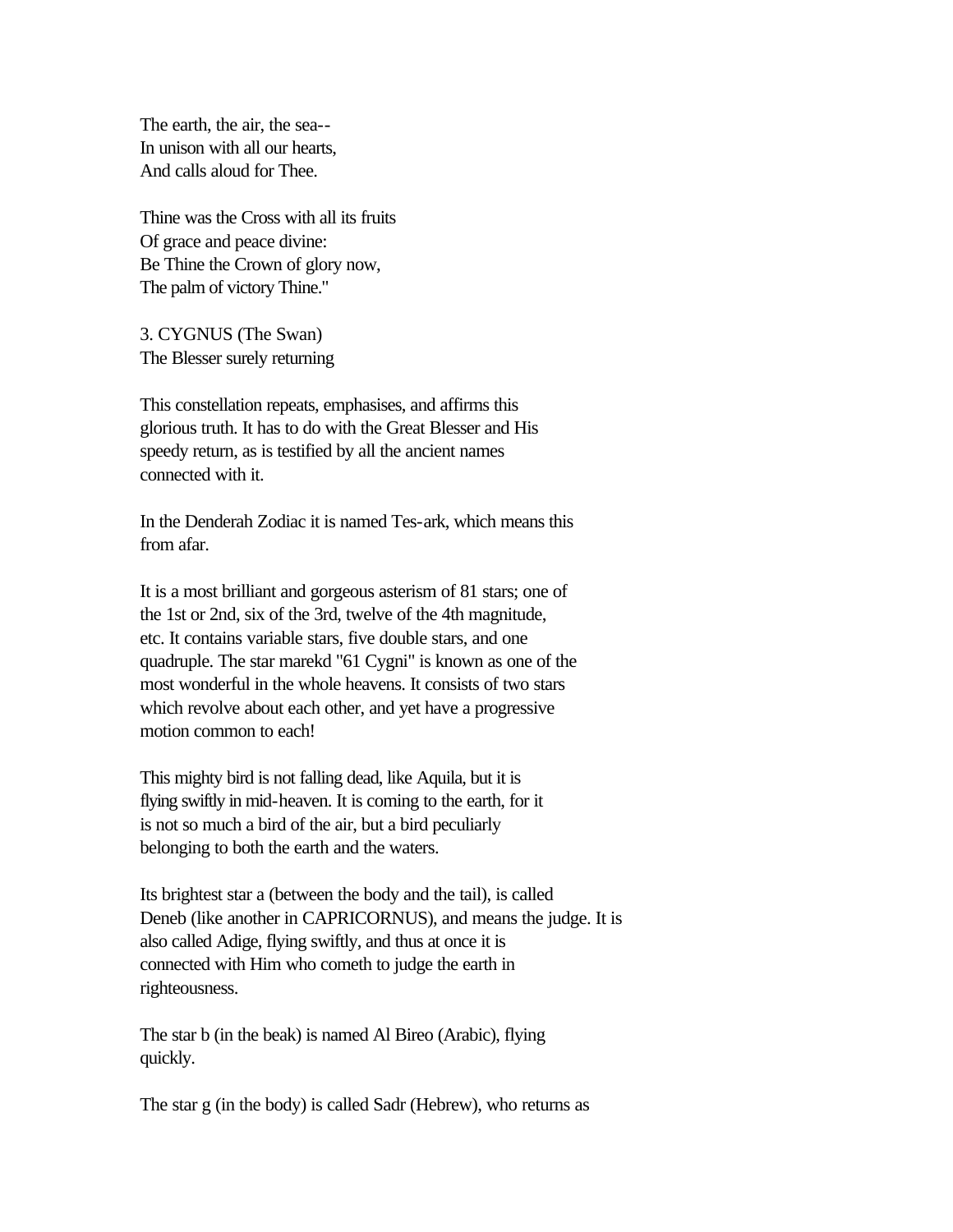in a circle.

The two stars in the tail, now marked in the maps as p I and p II, are named Azel, who goes and returns quickly; and Fafage, gloriously shining forth.

The teaching, then, of the whole sign of AQUARIUS is clear and complete. The names of the stars explain the constellations, and the names of the constellations explain the sign, so that we are left in no doubt.

By His atoning death (as set forth in CAPRICORNUS) He has purchased and procured unspeakable blessings for His redeemed. This sign (AQUARIUS) tells of those blessings being poured forth, and of the speedy return of Him who is to bring "rivers of blessing," and to fill this earth with blessing and glory "as the waters cover the sea."

"Then take, LORD, thy kingdom, and come in Thy glory; Make the scene of Thy sorrows the place of Thy throne, Complete all the blessing which ages in story Have told of the triumphs so justly Thine own."

## **The Witness of the Stars, Book II, Chapter III**

**The Second Book The Redeemed "The result of the Redeemer's sufferings"** 

**Chapter III The Sign Pisces (The Fishes) The blessings of the redeemed in abeyance** 

In this third chapter of the Second Book we come to the results of the Redeemer's work enjoyed, but in connection with conflict, as is seen in the last of the three sections (the constelation of Andromeda, the chained woman), which leads up to the last chapter of the book, and ends it in triumph over every enemy.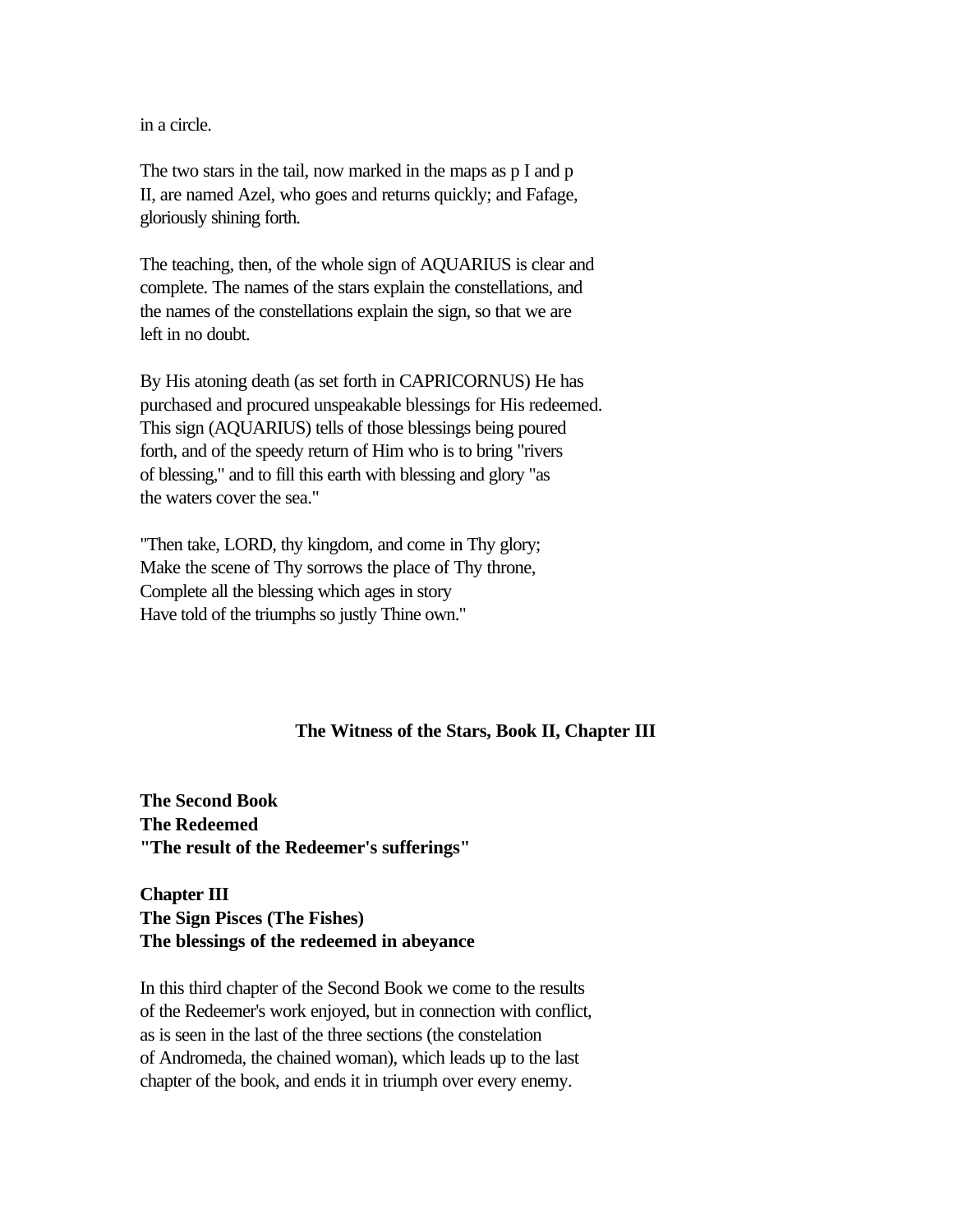The Sign is pictured as two large fishes bound together by a Band, the ends of which are fastened separately to their tails. One fish is represented with its head pointing upwards towards the North Polar Star, the other is shown at right angles, swimming along the line of the ecliptic, or path of the sun.

The ancient Egyptian name, as shown on the Denderah Zodiac, is Pi-cot Orion, or Pisces Hori, which means the fishes of Him that cometh.

The Hebrew name is Dagim, the Fishes, which is closely connected with multitudes, as in Genesis 48:26, where Jacob blesses Joseph's sons, and says, "Let them grow into a multitude in the midst of the earth." The margin says, "Let them grow as fishes do increase." It refers to the fulfilment of Genesis 1:28, "Be fruitful and multiply." The multitude of Abraham's seed is prominent in the pronouncement of the blessings, where God compared his future posterity to the stars of the sky, and the sand upon the sea shore. "A very great multitude of fish," as in Ezekiel 47:9.

The Syriac name is Nuno, the fish, lengthened out (as in posterity).

The sign, then, speaks of the multitudes who should enjoy the blessings of the Redeemer's work.

And here we must maintain that "the Church," which is "the Body of Christ," was a subject that was never revealed to man until it was made known to the Apostle Paul by a special revelation. The Holy Spirit declares (Rom 16:25) that it "was kept secret since the world began." In Ephesians 3:9 he declares that it "from the beginning of the world hath been hid in God"; and in Colossians 1:26, that it "hath been hid from ages and from generations, but now is made manifest to His saints." In each scripture which speaks of it as "now made manifest," or "now made known," it is distinctly stated that it was "a mystery," i.e. a secret, and had, up to that moment, been hidden from mankind, hidden "in God." How, then, we ask, can "the Church," which was a subsequent revelation, be read into the previous prophecies, whether written in the Old Testament Scriptures, or made known in the Heavens? If the Church was revealed in prophecy, then it could not have been said to be hidden or kept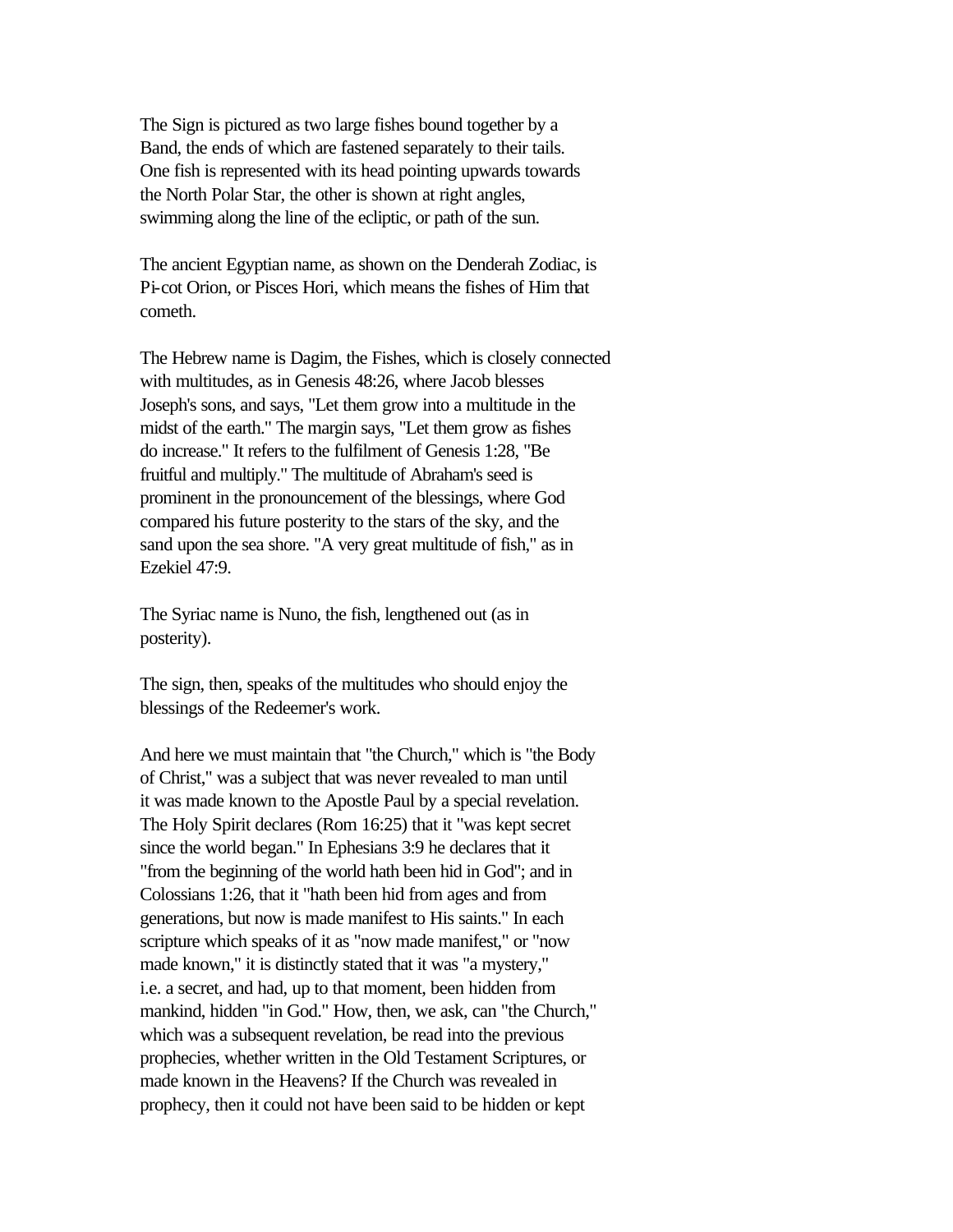secret. If the first revelation of it was made known to Paul, as he distinctly affirms it was, then it could not have been revealed before. Unless we see this very clearly, we cannot "rightly divide the word of truth" (2 Tim 2:15). And if we do not rightly divide the word of truth, in its subjects, and times, and dispensations, we must inevitably be landed in confusion and darkness, interpreting of the Church, scriptures which belong only to Israel.

The Church, or Body of Christ, is totally distinct from every class of persons who are made the subject of prophecy. Not that the Church of God was an after-thought. No, it waws a Divine secret, kept as only God Himself could keep it. The Bible therefore would have been complete (so far as the Old Testament prophecies are concerned) if the Epistles (which belong only to the Church) were taken out. The Old Testament would then give us the kingdom prophesied; the Gospels and Acts, the King and the kingdom offered and rejected; then the Apocalypse would follow, showing how that promised kingdom will yet be set up with Divine judgment, power and glory.

If these Signs and these star-pictures be the results of inspired patriarchs, then this Sign of PISCES can refer to "His seed," prophesied of in Isaiah 53 "He shall see His seed." It must refer to

"The nation whose God is the LORD, And the people whom He hath chosen for His own inheritance." Psalm 33:12

"Such as be blessed of Him shall inherit the earth." Psalm 37:22

"The LORD shall increase you more and more, You and your children, Ye are blessed of the LORD." Psalm 115:14, 15

"Their seed shall be known among the Gentiles. And their offspring among the people; All that see them shall acknowledge them, That they are the seed which the LORD hath blessed." Isaiah 61:9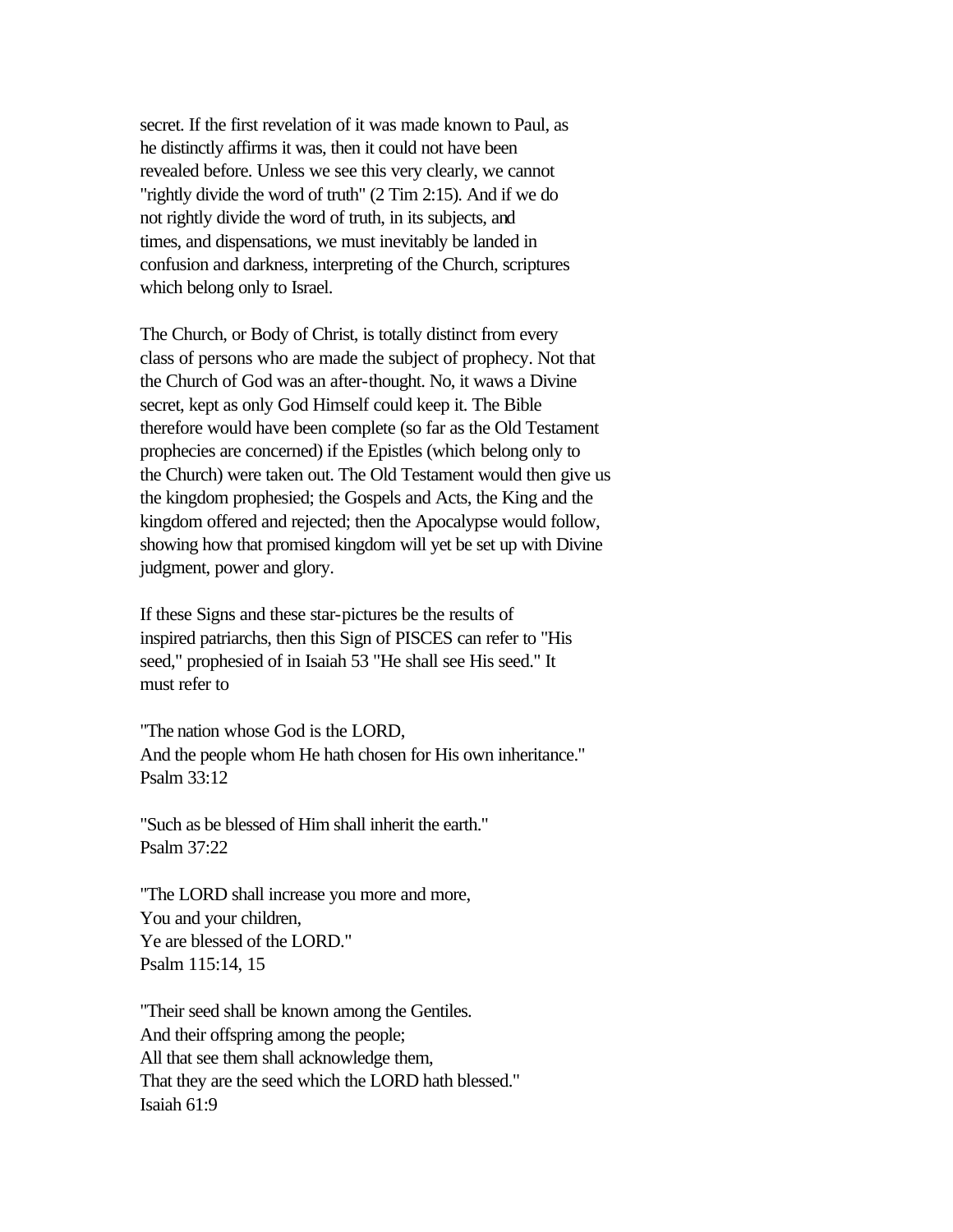"They are the seed of the blessed of the LORD, And their offspring with them." Isaiah 65:23

The prophecy of this Sign was afterwards written in the words of Isaiah 26:15--the song which shall yet be sung in the land of Judah:

"Thou hast increased the nation, O LORD, Thou hast increased the nation."

And in Isaiah 9:3 (RV), speaking of the glorious time when the government shall be upon the shoulder of the coming King:

"Thou hast multiplied the nation, Thou hast increased their joy."

Of that longed-for day Jeremiah sings (30:19):

"I will multiply them And they shall not be few; I will also glorify them, And they shall not be small."

Ezekiel also is inspired to say:

"I will multiply men upon you, All the house of Israel, even all of it: And the cities shall be inhabited, And the wastes shall be builded; And I will multiply upon you man and beast, And they shall increase and bring fruit." Ezekiel 36:10, 11

"Moreover I will make a covenant of peace with them; It shall be an everlasting covenant with them! And I will place them, and multiply them, And will see My sanctuary in the midst of them for evermore." Ezekiel 37:26

Indeed, this sign of PISCES has always been interpreted of Israel. Both Jews and Gentiles have agreed in this. ABARBANEL, a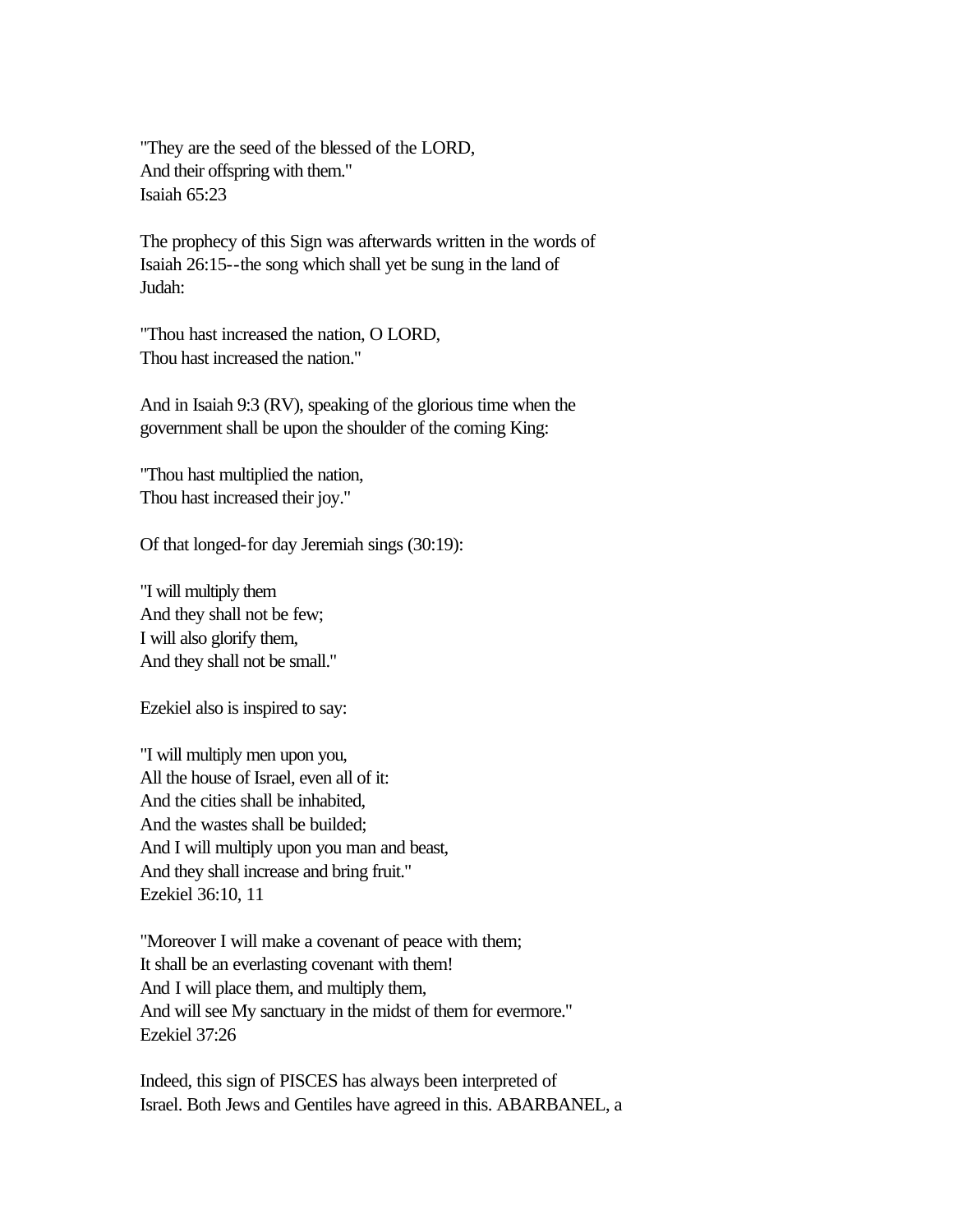Jewish commentator, writing on Daniel, affirms that the Sign PISCES always refers to the people of Israel. He gives five reasons for this belief, and also affirms that a conjunciton of the planets Jupiter and Saturn always betokens a crisis in the affairs of Israel. Because such a conjunction took place in his day (about 1480 AD) he looked for the coming of Messiah.

Certain it is, that when the sun is in PISCES all the constellations which are considered noxious, are seen above the horizon. What is true in astronomical observation is true also in historical fact. When God's favour is shown to Israel, "the Jew's enemy" puts forth his malignant powers. When they increased and multiplied in Egypt, he endeavoured to compass the destruction of the nation by destroying the male children; but their great Deliverer remembered His covenant, defeated the designs of the enemy, and brought the counsel of the heathen to nought. So it was in Persia; and so it will yet be again when the hour of Israel's final deliverance has come.

There can be no doubt that we have in this Sign the foreshowing of the multiplication and blessing of the children of promise, and a token of their coming deliverance from all the power of the enemy.

But why two fishes? and why is one horizontal and the other perpendicular? The answer is, that not only in Israel, but in the seed of Seth and Shem there were always those who looked for a heavenly portion, and were "partakers of a heavenly calling." In Hebrews 11 we are distinctly told that Abraham "looked for a city which hath foundaitons, whose builder and maker is God" (v 10). They were "strangers and pilgrims on the earth" (v 13). Strangers are those without a home, and pilgrims are those who are journeying home: "they seek a country" (v 14). They desired "a better country, that is, an HEAVENLY: wherefore God is not ashamed to be called their God; for He hath prepared for them a city" (v 16). It is clear, therefore, that what are called the "Old Testament Saints" were "partakers of THE HEAVENLY CALLING" (Heb 3:1), which included a heavenly portion and a heavenly home; and all through the ages there have been "partakers of the heavenly calling." This is quite distinct from the calling of the Church, which is from both Jews and Gentiles to form "one body," a "new man" in Christ (Eph 2:15). It must be distinct, for it is expressly stated at the end of that chapter (Heb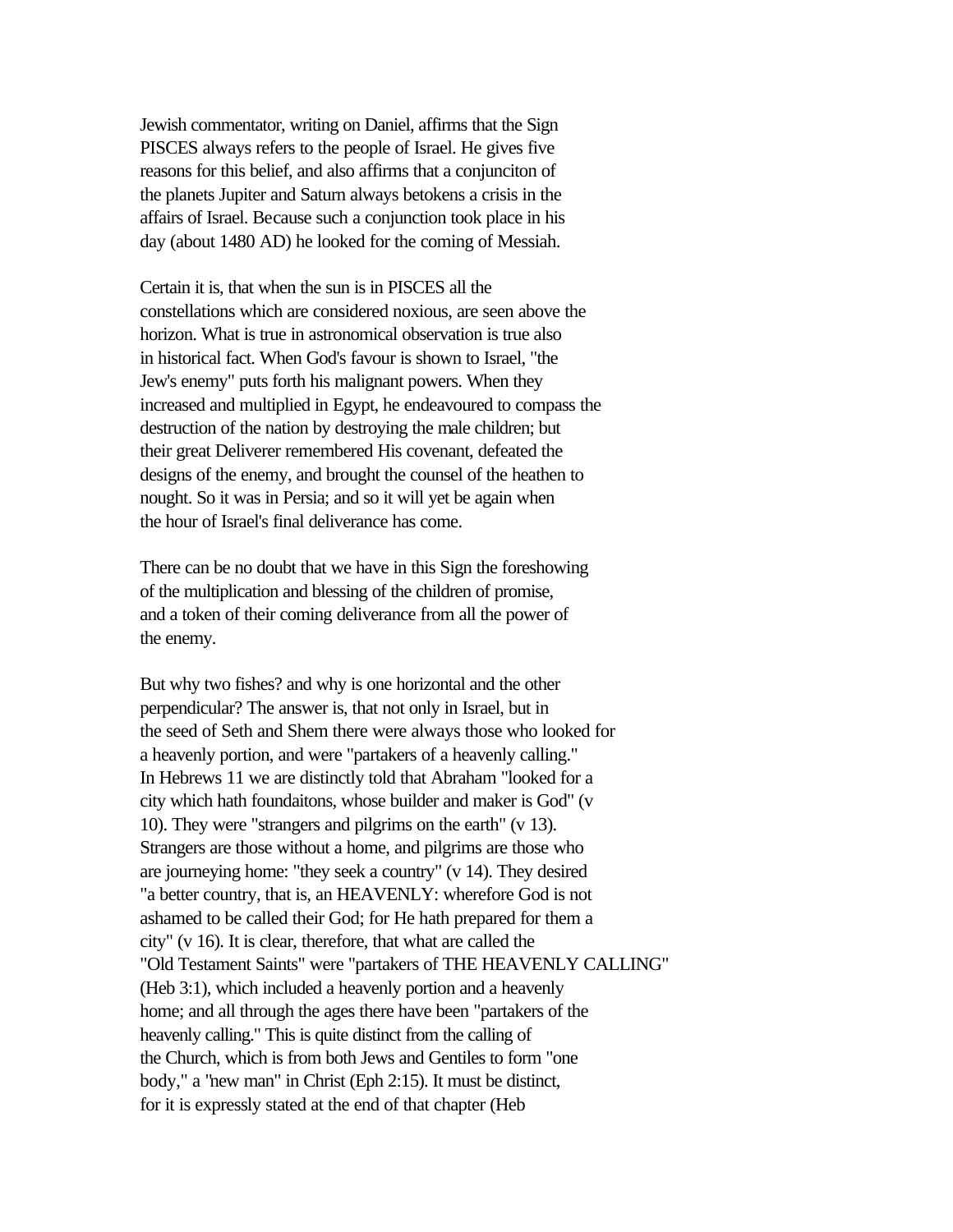11:40) that God has "PROVIDED (marg. foreseen) SOME BETTER THING FOR US." How can this be a "better thing," if it is the same thing? There must be two separate things if one is "better" than the other! Our calling in Christ is the "beter thing." The Old Testament saints had, and will have, a good thing. They will have a heavenly blessing, and a heavenly portion, for God has "prepared for them a city," and we see that prepared city, even "the holy city, new Jerusalem, coming down from God out of HEAVEN, prepared as a bride adorned for her husband" (Rev 21:2). This is the "heavenly" portion of the Old Testament saints, the Bride of Christ. The Church will have a still "better" portion, for "they without us should not be made perfect" (Heb 11:40).

The fish, shooting upwards to the Polar Star, exquisitely pictures this "heavenly calling"; while the other fish, keeping on the horizontal line, answers to those who were content with an earthly portion.

But both alike were divinely called, and chosen, and upheld. The names of two of the stars in the sign are Okda (Hebrew), the united, and Al Samaca (Arabic), the upheld. These again speak of the redeemed seed, of whom, and to whom, Jehovah speaks in that coming day of glory in Isaiah 41:8-10 (RV):

"But thou, Israel, My servant, Jacob, whom I have chosen, The seed of Abraham My friend; Thou whom I have taken hold of from the ends of the earth, And called thee from the corners thereof, And said unto thee, Thou art My servant; I have chosen thee, and not cast thee away; Fear thou not, for I am with thee; Be not dismayed, for I am thy God! I will strengthen thee; Yea, I will help thee; Yea, I will UPHOLD thee with the right hand of My righteousness."

This is the teaching of the Sign; and the first constellation takes up this thought and emphasises it.

1. THE BAND The redeemed bound, but binding their enemy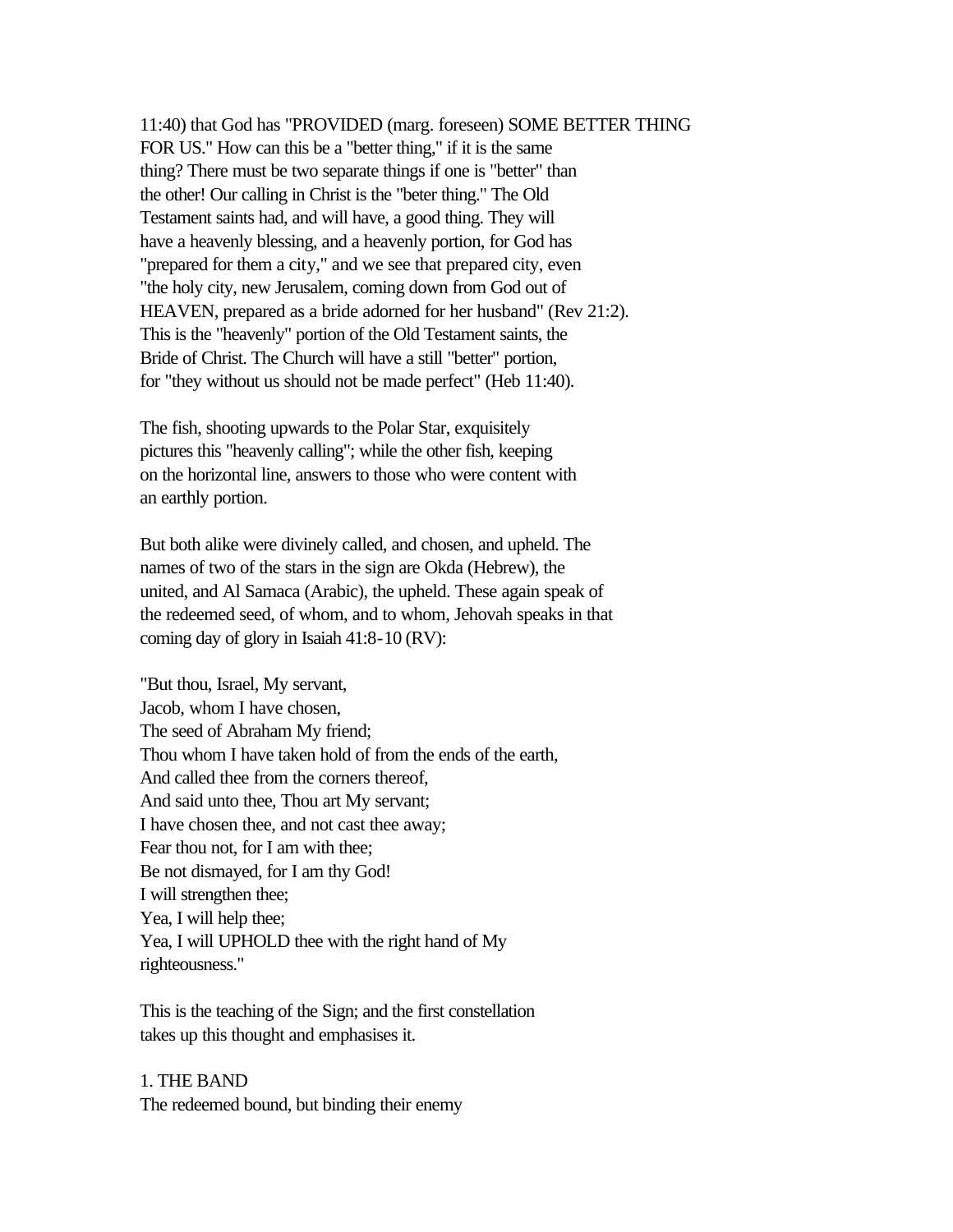The band that unites these two fishes has always formed a separate constellation. The Arabian poems of ANTARAH frequently mention it as distinct from the Sign with which it is so closely connected. ANTARAH was an Arabian poet of the sixth century.

Its ancient Egyptian name was U-or, which means He cometh. Its Arabic name is Al Risha, the band, or bridle.

It speaks of the Coming One, not in His relation to Himself, or to His enemies, but in His relation to the Redeemed. It speaks of Him who says:

"I drew them with cords of a man, With bands of love; And I was to them as they that take off the yoke on their jaws." Hosea 11:4, RV

But it speaks also of His unloosing the bands with which they have been so long bound.

One end of the band is fastened securely round the tail of one fish, and it is the same with the other. Moreover, this band is fastened to the neck of Cetus, the sea monster, while immediately above is seen a woman chained as a captive. These both tell the same story, and, indeed, all are required to set forth the whole truth. The fishes are bound to Cetus; the woman (Andromeda) is chained; but the Deliverer of both is near. Cepheus, the Crowned King, the Redeemer, "the Breaker," the Branch, is seen coming quickly for the deliverance of His redeemed. These are the three constellations of this sign, and all three are required to set forth the story.

Israel now is bound. The great enemy still oppresses, but deliverance is sure. ARIES, the Ram, is seen with his paws on this band, as though about to loosen the bands and set the captives free, and to fast bind their great oppressor.

2. ANDROMEDA (The Chained Woman) The redeemed in their bondage and affliction

This is a peculiar picture to set in the heavens. A woman with chains fastened to her feet and arms, in misery and trouble; and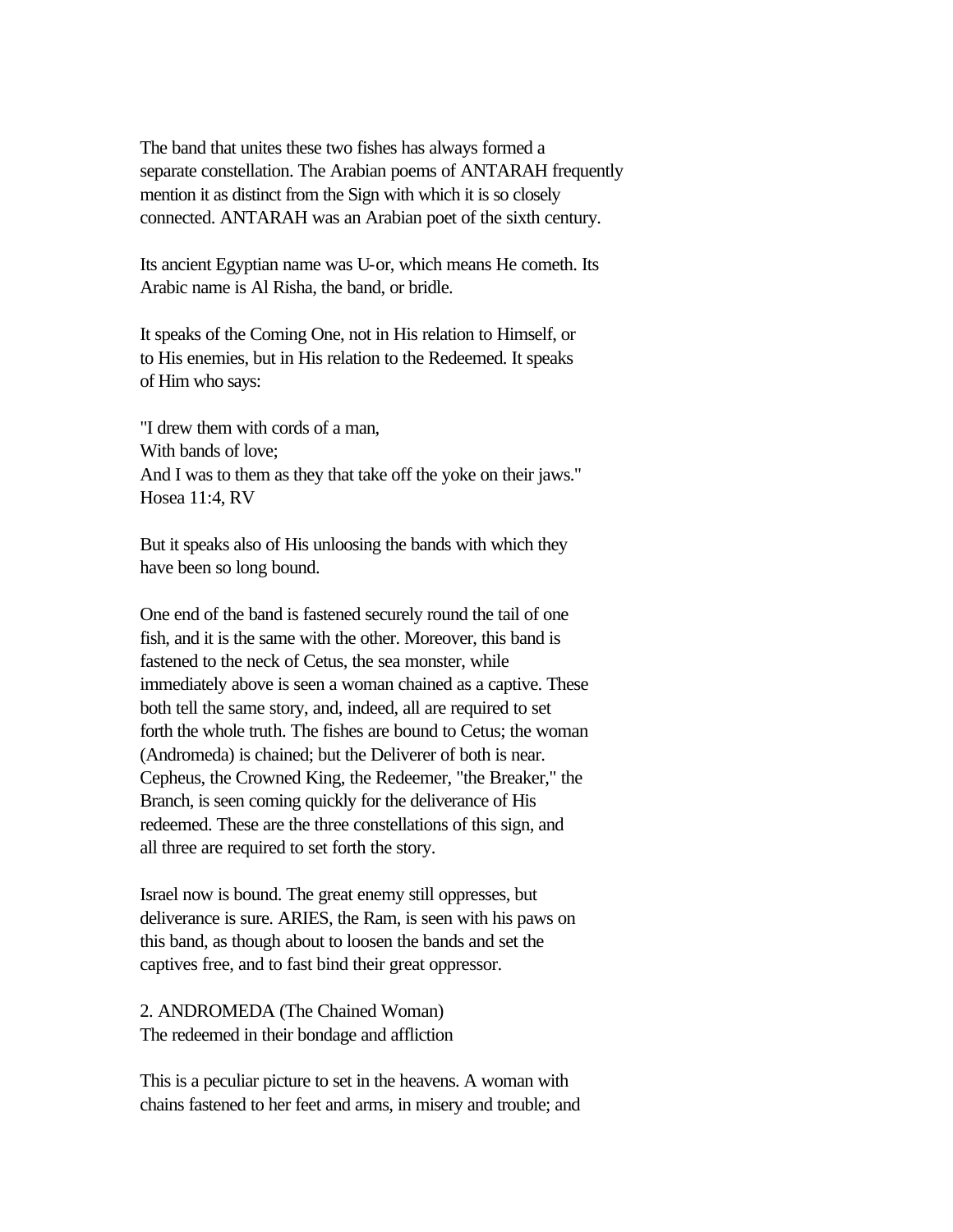bound, helpless, to the sky. Yet this is the ancient foreshowing of the truth.

In the Denderah Zodiac her name is Set, which means set, set up as a queen. In Hebrew it is Sirra, the chained, and Persea, the stretched out.

There are 63 stars in this constellation, three of which are of the 2nd magnitude, two of the 3rd, twelve of the 4th, etc.

The brightest star, a (in the head), is called Al Phiratz (Arabic), the broken down. The star b (in the body) is called Mirach (Hebrew), the weak. The star g (in the left foot) is called Al Maach, or Al Amak (Arabic), struck down.

The names of other stars are Adhil, the afflicted; Mizar, the weak; Al Mara (Arabic), the afflicted. ARATUS speaks of Desma, which means the bound, and says--

"Her feet point to her bridegroom Perseus, on whose shoulder they rest."

Thus, with one voice, the stars of Andromeda speak to us of the captive daughter of Zion. And her coming Deliverer thus addresses her:

"O thou afflicted, tossed with tempest, and not comforted, Behold,...in righteousness shalt thou be established: Thou shalt be far from oppression; for thou shalt not fear: And from terror; for it shall not come nigh thee." Isaiah 54:11-14

"Hear now this, thou afflicted... Awake, awake; put on thy strength, O Zion; Put on thy beautiful garments, O Jerusalem... Shake thyself from the dust; Arise, and sit down, O Jerusalem: Loose thyself from the bands of thy neck, O captive daughter of Zion. For thus saith the LORD, Ye have sold yourselves for nought; And ye shall be redeemed without money." Isaiah 51:21-52:3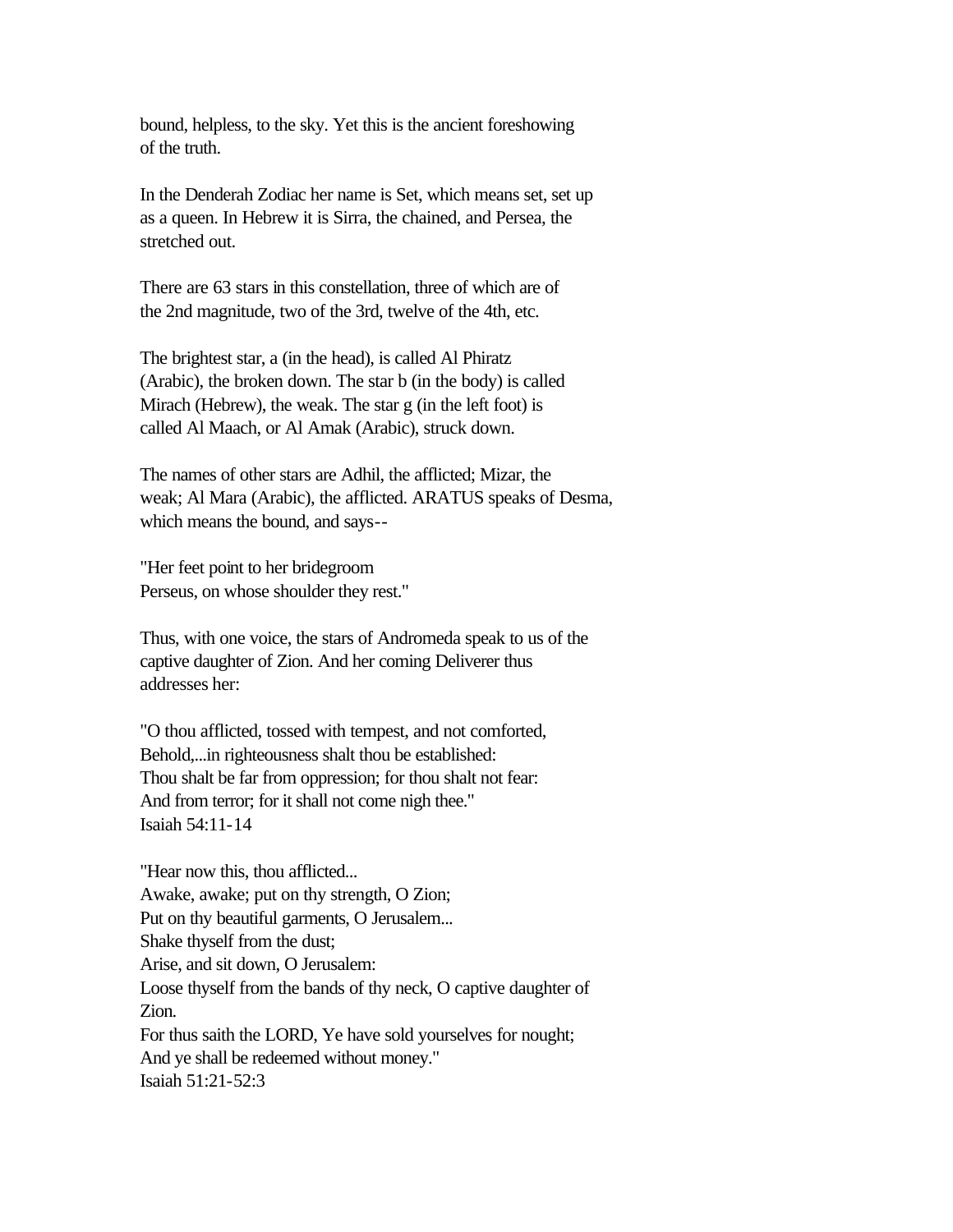"The virgin daughter of My people is broken with a great breach, with a very grievous blow" (Jer 14:17).

The picture which sets forth her deliverance is reserved for the next chapter (or Sign), where it comes in its proper place and order. We are fist shown her glorious Deliverer; for we never, in the heavens or in the Word, have a reference to the sufferings without an immediate reference to the glory.

3. CEPHEUS (The Crowned King) Their Redeemer coming to rule

Here we have the presentation of a glorious king, crowned, and enthroned in the highest heaven, with a sceptre in his hand, and his foot planted on the very Polar Star itself.

His name in the Denderah Zodiac is Pe-ku-hor, which means this one cometh to rule.

The Greek name by which he is now known, Cepheus, is from the Hebrew, and means the branch, and is called by EURIPIDES the king.

An old Ethiopian name was Hyk, a king.

There are 35 stars, viz., three of the 3rd magnitude, seven of the 4th, etc.

The brightest star, a (in the right shoulder), is called Al Deramin, which means coming quickly. The next, b (in the girdle), is named Al Phirk (Arabic), the Redeemer. The next g (in the left knee), is called Al Rai, which means who bruises or breaks.

It is impossible to mistake the truth which these names teach. The Greeks, though they had lost it, yet preserved a trace of it, even in their perversion of it; for they held that Cepheus was the father of Andromeda, and that Perseus was her husband.

Yes; this is the glorious King of Israel, the "King of kings, and Lord of lords." It is He who calls Israel His "son," and will yet manifest it to all the world.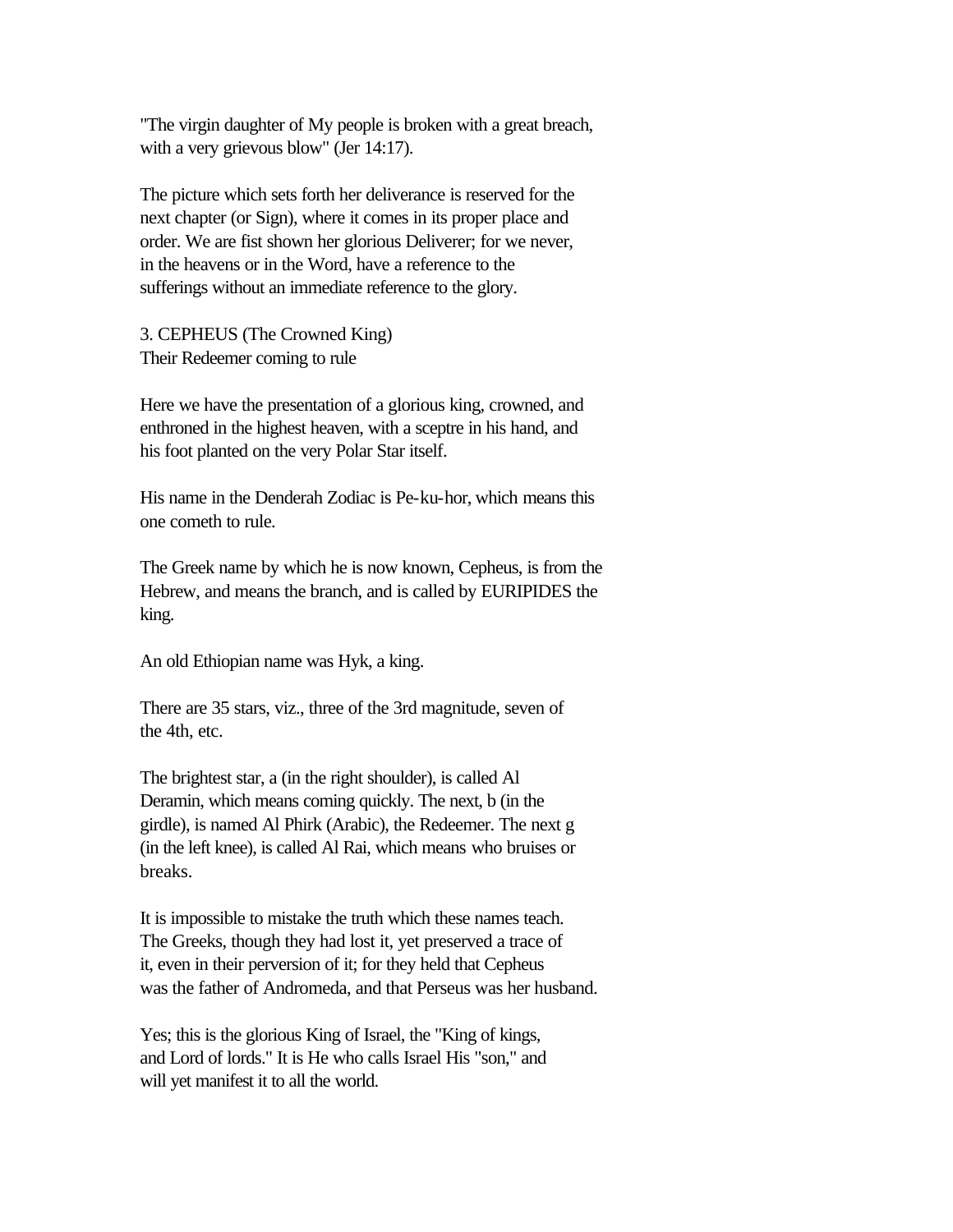In Jeremiah 21, after speaking of Israel's restoration, Jehovah says:

"At the same time, saith the LORD, will I be the God of all the families of Israel, And they shall be My people... For I am a father to Israel, And Ephraim is My firstborn."

As He said to Moses: "Thus saith the LORD, Israel is my son, even my firstborn" (Exo 4:22).

Here is the foundation of Israel's blessing. True, it is now in abeyance, but "the LORD reigneth," and will in due time make good His Word, for

"The counsel of the LORD standeth for ever. The thoughts of His heart to all generations." Psalm 33:11

This leads us up to the last chapter of the Second Book, which shows us the fulfilment of all the prophecies concerning the Redeemed and the sure foundation on which their great hope of glory is based.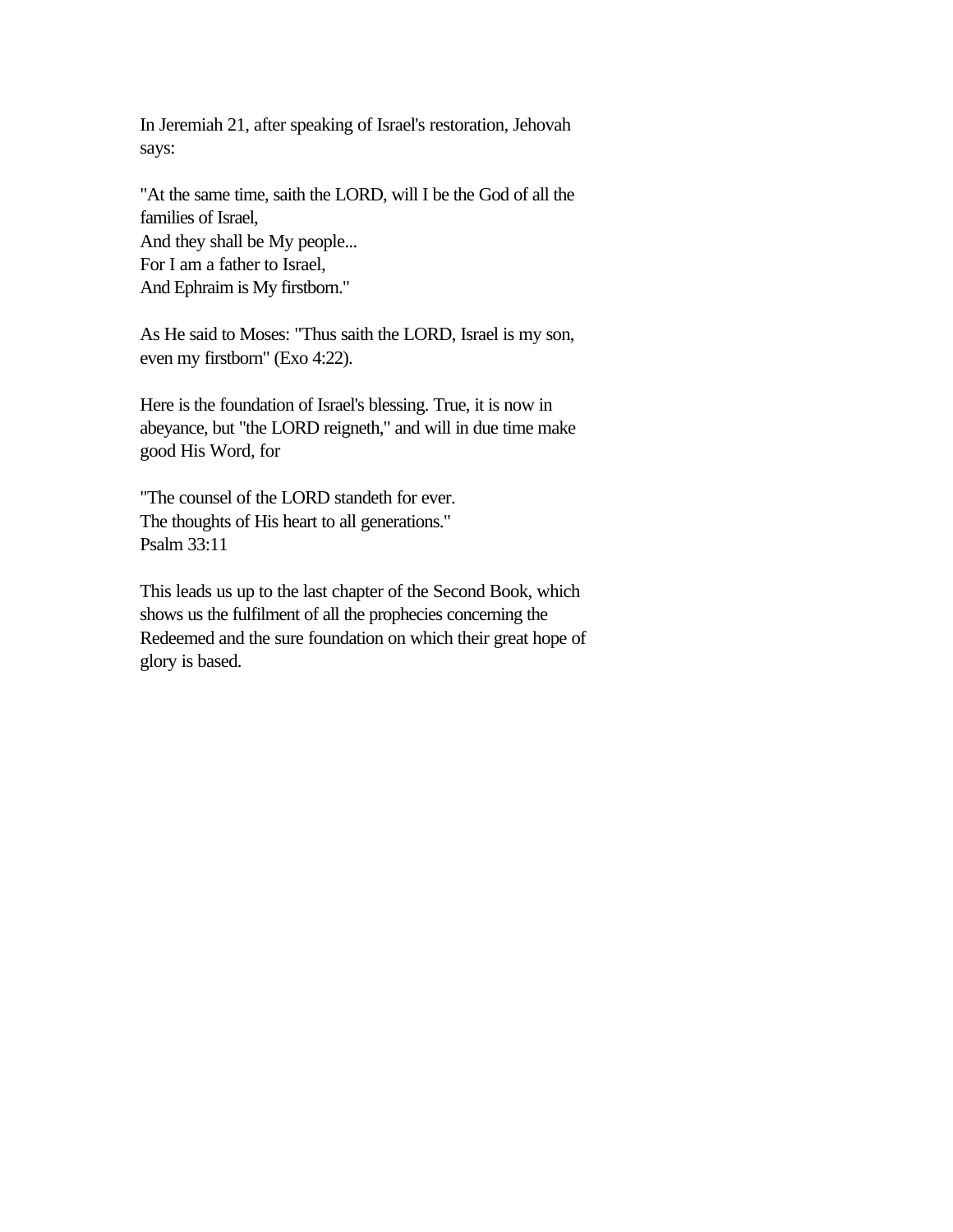### **The Witness of the Stars, Book II, Chapter IV**

**The Second Book The Redeemed "The result of the Redeemer's sufferings"** 

# **Chapter IV The Sign Aries (The Ram or Lamb) The blessings of the redeemed consummated and enjoyed**

This Second Book began with the Goat dying in sacrifice, and it ends with the Lamb living again, "as it had been slain." The goat had the tail of a fish, indicating that his death was for a multitude of the redeemed. In the two middle Signs we have had these fishes presented to us in grace, and in their conflict. We come now to the last chapter of the book: and, as we have seen, like each of the other books, it ends up with victory and triumph. Here we are first shown the foundation on which that victory rests, namely, Atonement. Hence we are taken back and reminded of the "blood of the Lamb."

This is pictured by a ram, or lamb, full of vigour and life; not falling in death as CAPRICORNUS is.

In the Denderah Zodiac its name is Tametouris Ammon, which means the reign, dominion, or government of Ammon. The lamb's head is without horns, and is crowned with a circle.

The Hebrew name is Taleh, the lamb. The Arabic name is Al Hamal, the sheep, gentle, merciful. This name has been mistakenly given by some to the principal star, a. The Syriac name is Amroo, as in the Syriac New Testament in John 1:29 "Behold the Lamb of God which taketh away the sin of the world." The ancient Akkadian name was Bara-ziggar. Bar means altar, or sacrifice; and ziggar means right making; so that the full name would be the sacrifice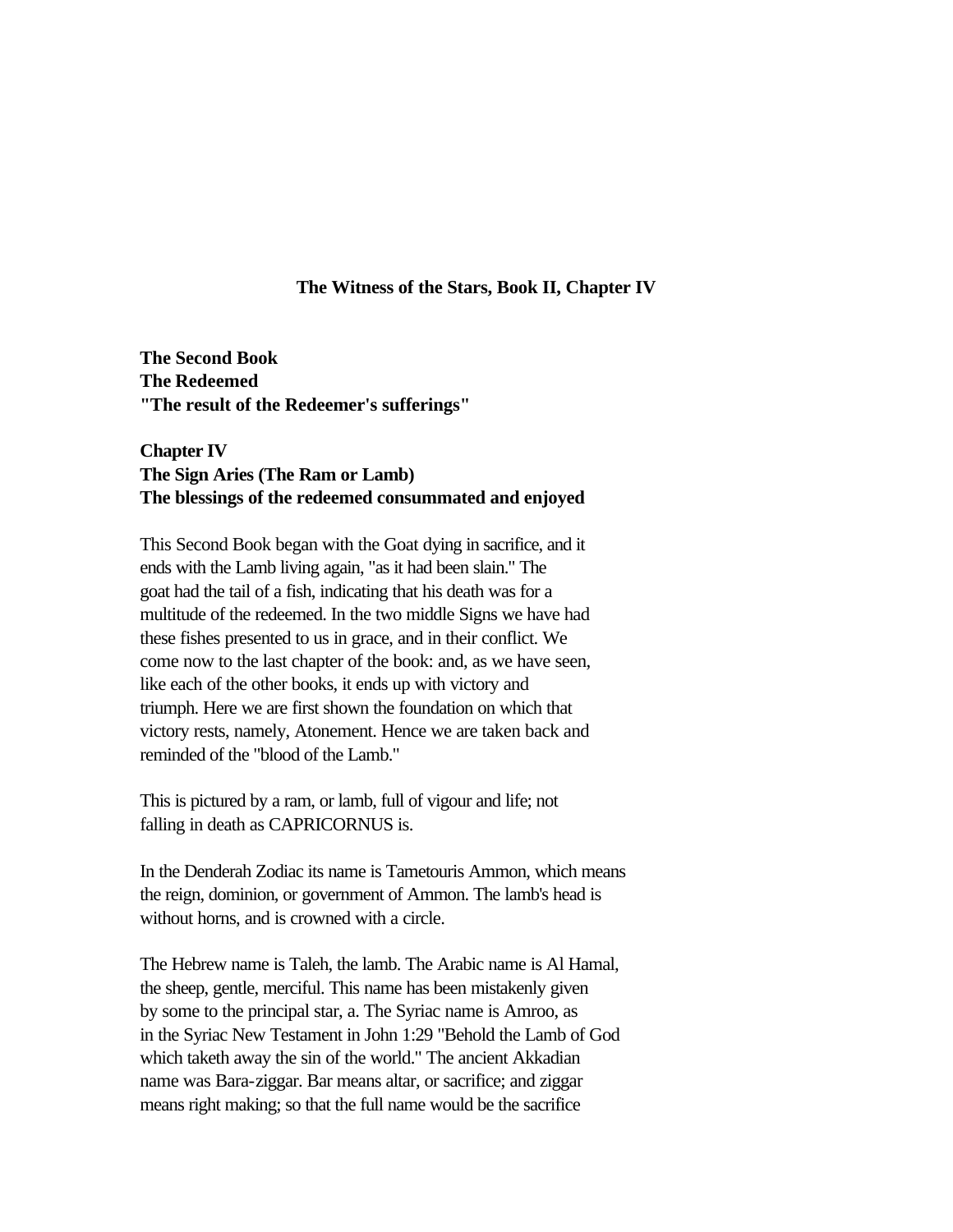of righteousness.

There are 66 stars in this sign, one being of the 2nd magnitude, two of the 4th, etc.

Its chief star, a (in the forehead), is named El Nath, or El Natik, which means wounded, slain. The next, b (in the left horn), is called Al Sheratan, the bruised, the wounded. The next g (near to b ), is called Mesarim (Hebrew), the bound.

How is it there is no conflicting voice? How is it that all the stars unite in one harmonious voice in testifying of the Lamb of God, slain, and bruised, but yet living for evermore, singing together, "Worthy is the Lamb that was slain to receive power and riches, and wisdom, and strength, and honour, and glory, and blessing" (Rev 5:12)?

This rejoicing connected with the Lamb shines faintly through the heathen perversions and myths: for HERODOTUS tells us how the ancient Egyptians, once a year, when it opened by the entrance of the sun into ARIES (TAURUS then marked the Spring Equinox), slew a Ram, at the festival of Jupiter Ammon; branches were placed over the doors, the Ram was garlanded with wreaths of flowers and carried in procession. Now the sun entered ARIES on the 14th of the Jewish month Nisan, and another lamb was then ordered to be slain, even "the LORD's passover"--the type of that Lamb that should in the fulness of time be offered without blemish and without spot. Owing to the precession of the equinoxes, the sun, at the time of the Exodus, had receded into this sign of ARIES, which then marked the Spring Equinox. But by the time that the antitype--the Lamb of God, was slain, the sun had still further receded, and on the 14th of Nisan, in the year of the Crucifixion, stood at the very spot marked by the stars a, El Nath, the pierced, the wounded or slain, and b, Al Sheratan, the bruised or wounded! God so ordained "the times and seasons" that during that noon-day darkness the sun was seen near those stars which had spoken for so many centuries of this bruising of the woman's Seed--the Lamb of God.

Was this design? or was it chance? It is far easier to believe the former. It makes a smaller demand upon our faith; yes, we are compelled to believe that He who created the sun and the stars "for signs and for cycles," ordained also the times and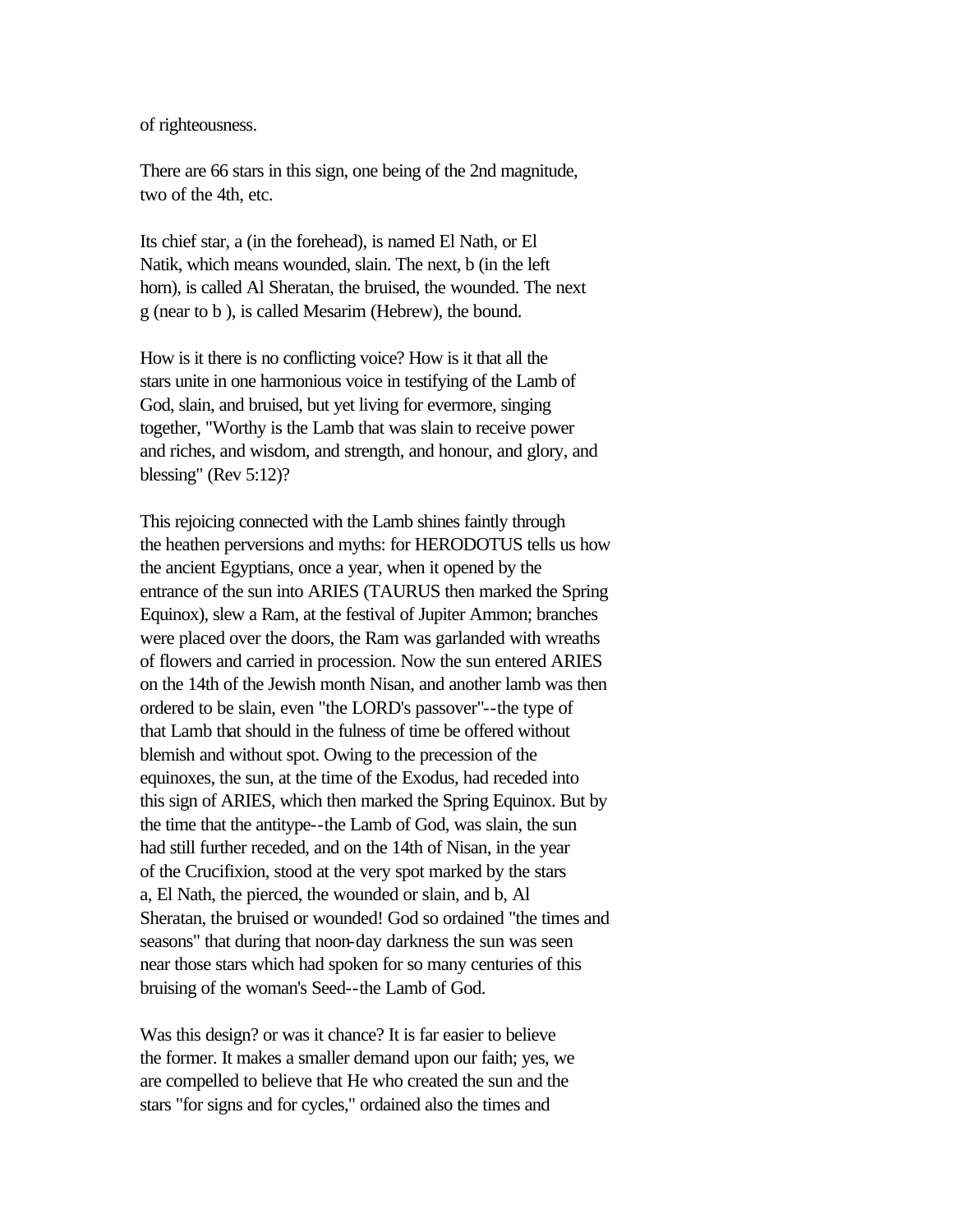the seasons, and it is He who tells us that "WHEN THE FULNESS OF TIME WAS COME, God sent forth His Son" (Gal 4:4), and that "in due time Christ died for the ungodly" (Rom 5:6).

1. CASSIOPEIA (The Enthroned Woman) The captive delivered, and preparing for her Husband, the Redeemer

In the last chapter we saw the woman bound; here we see the same woman freed, delivered, and enthroned.

ULUGH BEY says its Arabic name is El Seder, which means the freed.

In the Denderah Zodiac her name is Set, which means set, set up as Queen. ALBUMAZER says this constellation was anciently called "the daughter of splendour." This appears to be the meaning of the word Cassiopeia, the enthroned, the beautiful. The Arabic name is Ruchba, the enthroned This is also the meaning of its Chaldee name, Dat al cursa.

There are 55 stars in this constellation, of which five are of the 3rd magnitude, five of the 4th, etc.

This beautiful constellation passes vertically over Great Britain every day, and is easily distinguished by its five brightest stars, forming an irregular "W."

This brilliant constellation contains one binary star, a triple star, a double star, a quadruple star, and a large number of nebulae.

In the year 1572 Tycho Brahe discovered in this constellation, and very near the star k (under the arm of the chair), a new star, which shone more brightly than Venus. It was observed for nearly two years, and disappeared entirely in 1574.

The brightest star, a (in the left breast), is named Schedir (Hebrew), which means the freed. The next, b (in the top of the chair), likewise bears a Hebrew name--Caph, which means the branch; it is evidently given on account of the branch of victory which she bears in her hand.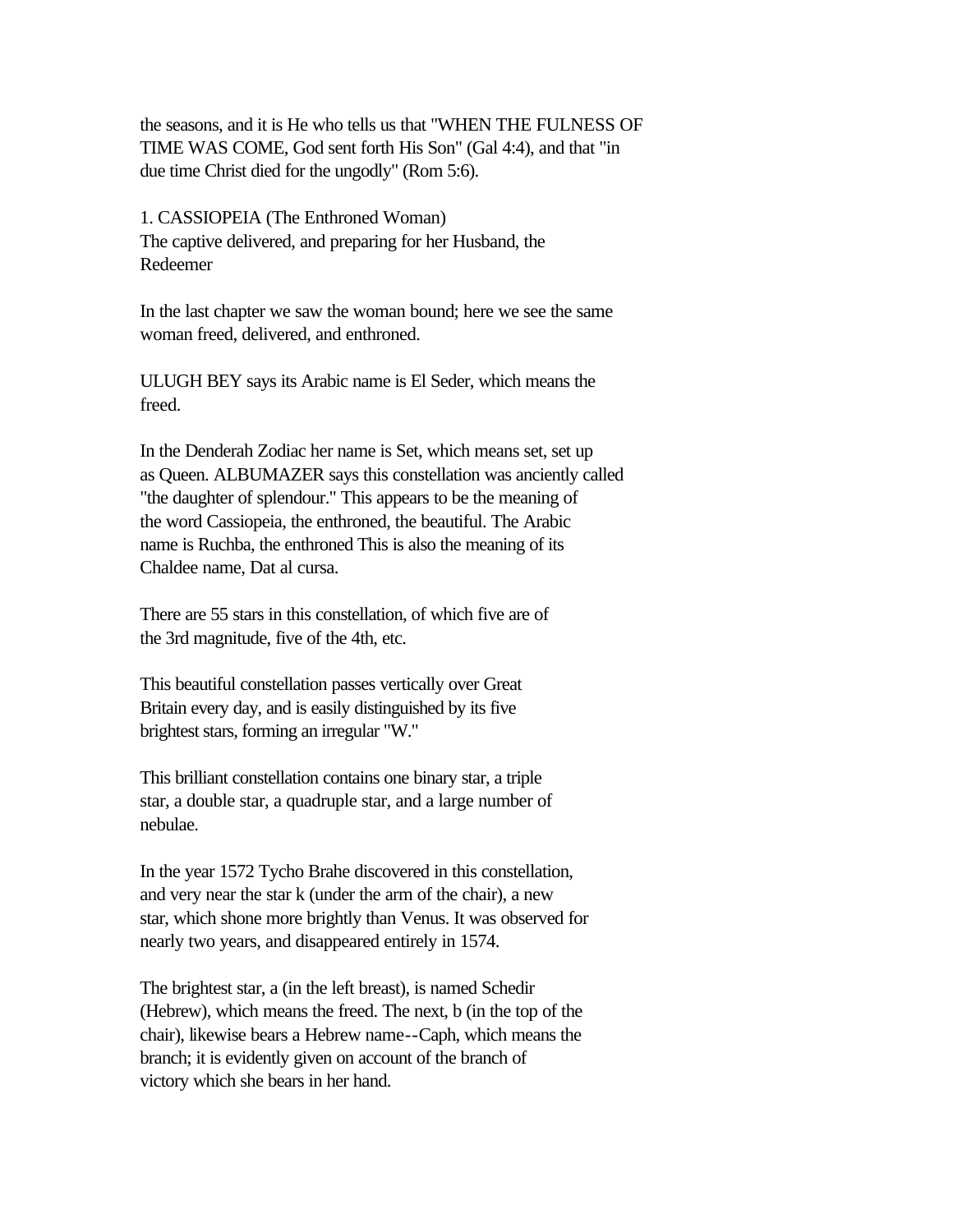She is indeed highly exalted, and making herself ready. Her hands, no longer bound, are engaged in this happy work. With her right hand she is arranging her robes, while with her left she is adorning her hair. She is seated upon the Arctic circle, and close by the side of Cepheus, the King.

This is "the Bride, the Lamb's wife, the heavenly city, the new Jerusalem," the "partakers of the heavenly calling."

He who has redeemed her is "the Lamb that was slain," and He addresses her thus:

"Thy Maker is thine husband; The LORD of Hosts is His name; And the Holy One of Israel is thy Redeemer; The God of the whole earth shall He be called. For the LORD hath called thee as a woman forsaken and grieved in spirit, Even a wife of youth when she is cast off, saith thy God. For a small moment have I forsaken thee; But with great mercies will I gather thee. In overflowing wrath I hid my face from thee for a moment; But with everlasting kindness will I have mercy on thee, saith the LORD thy Redeemer." Isaiah 54:5-8, RV

"Thou shalt be a crown of beauty in the hand of the LORD, And a royal diadem in the hand of thy God, Thou shalt no more be termed Forsaken; Neither shall thy land any more be termed Desolate; But thou shalt be called Hephzi-bah (i.e. my delight is in her), And thy land Beulah (i.e., married); For the LORD delighteth in thee, And thy land shall be married. For as a young man marrieth a virgin, So shall thy sons (Heb. thy Restorer) marry thee: And as the bridegroom rejoiceth over the bride, So shall thy God rejoice over thee." Isaiah 62:3-5, RV

"The LORD hath appeared of old (or from afar) unto me, saying, Yea, I have loved thee with an everlasting love; Therefore with lovingkindness have I drawn thee.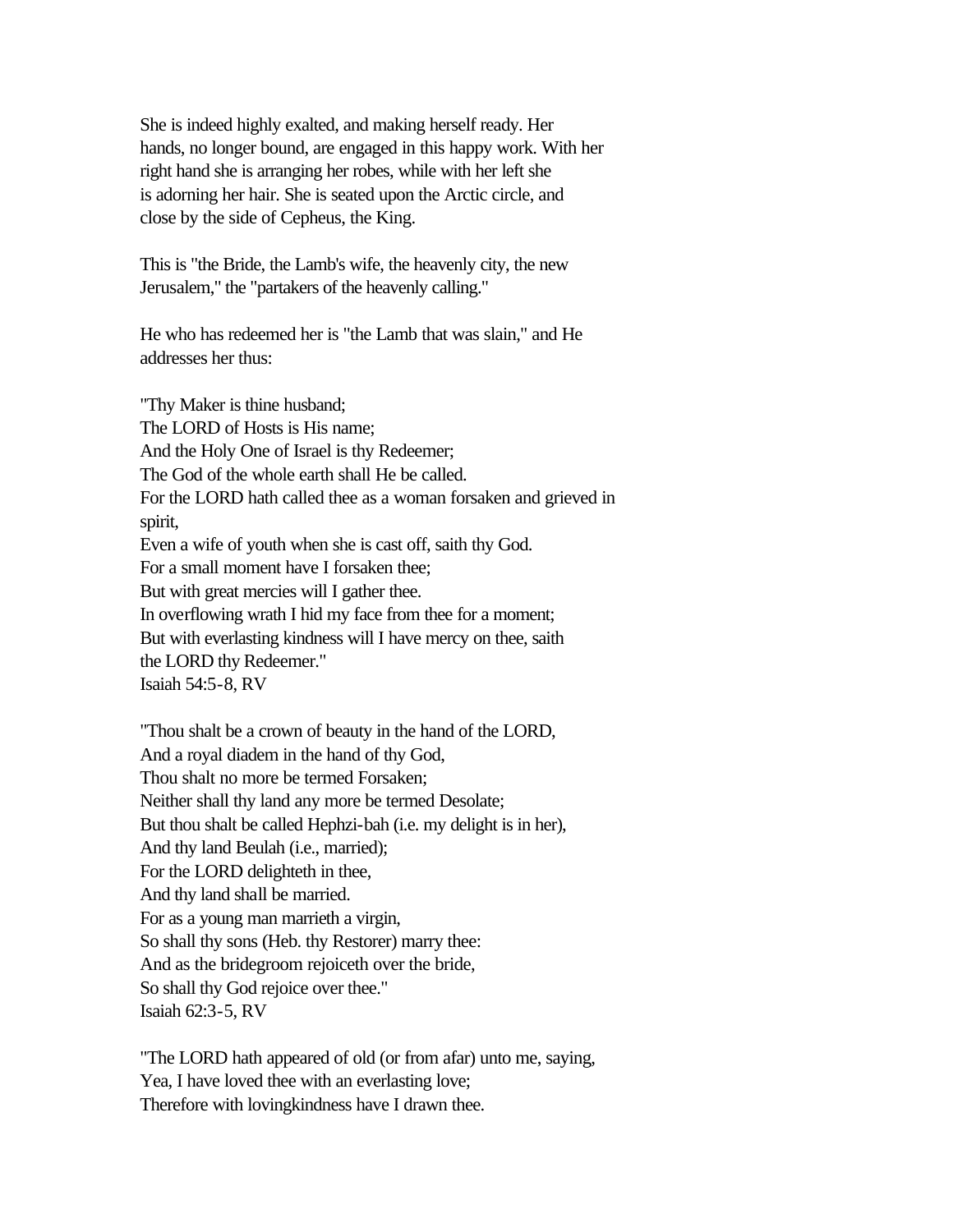Again will I build thee, and thou shalt be built, O Virgin of Israel... He that scattered Israel will gather him, And keep him as a shepherd doth his flock, For the LORD hath ransomed Jacob, And redeemed him from the hand of him that was stronger than he." Jeremiah 31:3-12, RV

Can we close our eyes to the testimony of these scriptures--that Israel is the Bride of the Lamb? When we have all these, and more, why should we read "the Church" into thse ancient prophecies, which was the subject of a long-subsequent revelation, merely because (in Eph 5:25) Christ's love to His Church is compared to a husband's love for his wife? "Husbands, love your wives, even AS Christ also loved the Church." There is not a word here about the Church being His wife. On the contrary, it reveals the secret that the Church of Christ is to be the mystical "Body of Christ," part of the Husband in fact, "One new man" (Eph 2:15)! whereas restored Israel is to be the Bride of this "New Man," the Bride of Christ, the Lamb's wife! Blessed indeed it is to be united to Christ as a wife to a husband, but glorious beyond all description to be "one" with Christ Himself, part of His mystical Body.

If men had only realised the wondrous glory of this mystery, they would never have so wrongly divided the Word of Truth by interpreting Psalm 45 of this Mystical Christ. If we "rightly divide" it, we see at once that this Psalm is in harmony with all the Old Testament scriptures, which must be interpreted alike, and can be interpreted only of Israel however they may be applied.

Having spoken of the Godhead and glory of this King (faintly and in part foreshown by Cepheus), the Holy Spirit goes on in the latter part of the Psalm to speak of the Bride--the Queen:

"At Thy right hand doth stand the Queen in gold of Ophir, Hearken, O daughter, and consdier, incline thine ear; Forget also thine own people, and thy father's house; So shall the King desire thy beauty; \* For He is thy Lord; and worship thou Him... The King's daugher within the palace is all glorious;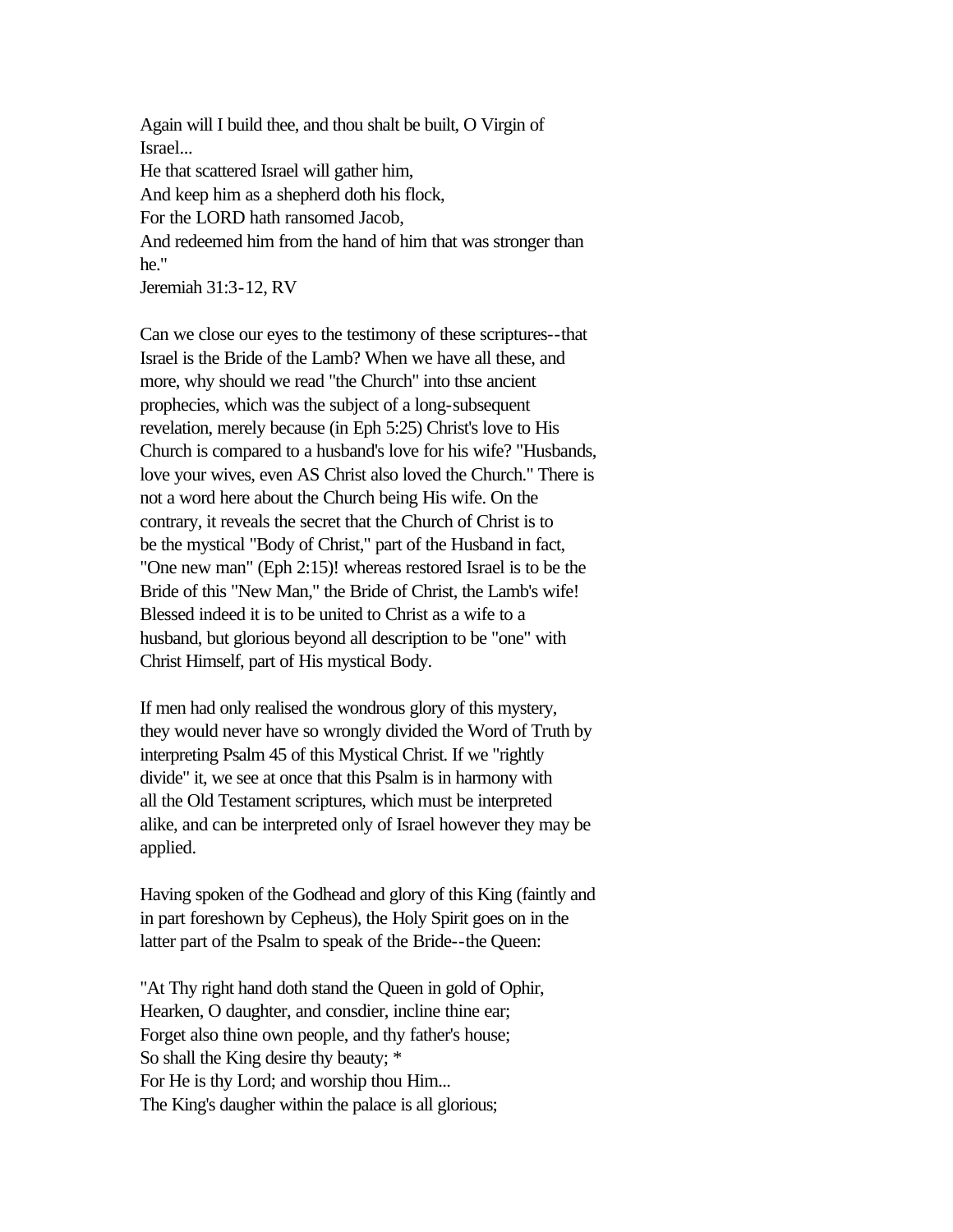Her clothing is inwrought with gold, She shall be led unto the King in broidered work; The virgins her companions \*\* that follow her shall be brought unto thee," etc. Psalm 45:9-17, RV

\* "Thy beauty; for it was perfect through My comeliness, when I put upon thee (Jerusalem), saith the LORD" (Eze 16:14).

\*\* Those who interpret the Queen here of the Church as the Bride, interpret the "Virgins" in Matthew 25 of the Bride also. But how inconsistent! If the "Virgins" be the Church in Matthew 25, then where is the Bride? If the Queen is the Bride (the Church) in Psalm 45, then who are the "virgins her companions"? Both cannot be the correct interpretation. In fact, both are wrong, and hence the confusion. The Bride must be interpreted by the Old Testament scriptures, and the Prophecies which belong to Israel must not be robbed and given to the Church. They cannot be thus diverted without bringing confusion into the Scripture, and causing loss to our souls.

Then shall she sing her Magnificat:

"I will greatly rejoice in the LORD, My soul shall be joyful in my God; For He hath clothed me with the garments of salvation, He hath covered me with the robe of righteousness, As a bridegroom decketh himself with ornaments, And as a bride adorneth herself with her jewels. For as the earth bringeth forth her bud, And as the garden causeth the things that are sown in it to spring forth; So the Lord GOD [Adonai Jehovah] will cause righteousness and praise to spring forth before all the nations." Isaiah 61:10, 11

This, then, is the truth set forth by this enthroned woman. The blessing founded on Atonement, and the Redemption wrought by the Lamb that was slain, result in a glorious answer to Israel's prayer, "Turn our captivity, O LORD" (Psa 126:4): when they that have "sown in tears shall reap in joy," and the LORD shall loosen her bonds, and place her enthroned by His side.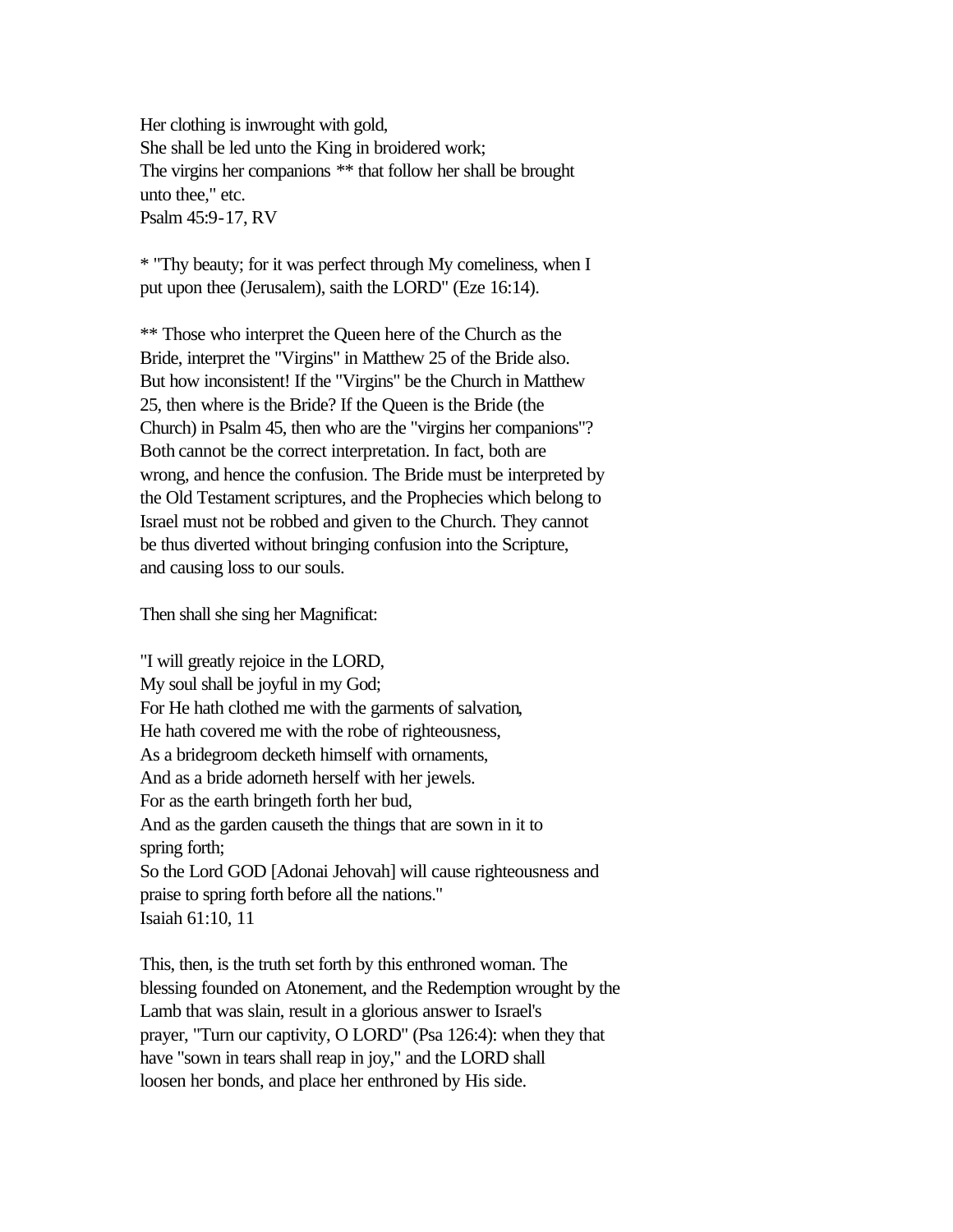This, however, involves the destruction of her enemy, and this is what we see in the next section.

2. CETUS (The Sea Monster) The great enemy bound

When John sees the New Jerusalem, the Bride, the Lamb's wife (Rev 21:10), Satan has been bound already: for we read, a few veses before (20:1-3) "I saw an angel come down from heaven, having the key of the bottomless pit and a great chain in his hand. And he laid hold of the dragon, that Old Serpent, which is the Devil, and Satan, and bound him [and kept him bound] a thousand years, and cast him into the bottomless pit, and shut him up, and set a seal upon him, that he should deceive the nations no more, till the thousand years should be fulfilled."

This is what we see in the second section of the chapter--the second constellation in ARIES.

The picture is that of a great sea-monster, the largest of all the constellations. It is the natural enemy of fishes, hence it is placed here in connection with this last chapter, in which fishes are so prominent.

It is situated very low down among the constellations--far away towards the south or lower regions of the sky.

Its name in the Denderah Zodiac is Knem, which means subdued. It is pictured as a monstrous head, trodden under foot by the swine, the natural enemy of the serpent. The hawk also (another enemy of the serpent) is over this figure, crowned with a mortar, denoting bruising.

It consists of 97 stars, of which two are of the 2nd magnitude, eight of the 3rd, nine of the 4th, etc.

The names of the stars interpret for us infallibly the meaning of the picture.

The brightest star, a (in the upper mandible), is named Menikar, and means the bound or chained enemy. The next, b (in the tail), is called Diphda, or Deneb Kaitos, overthrown, or thrust down. The star o (in the neck) is named Mira, which means THE REBEL.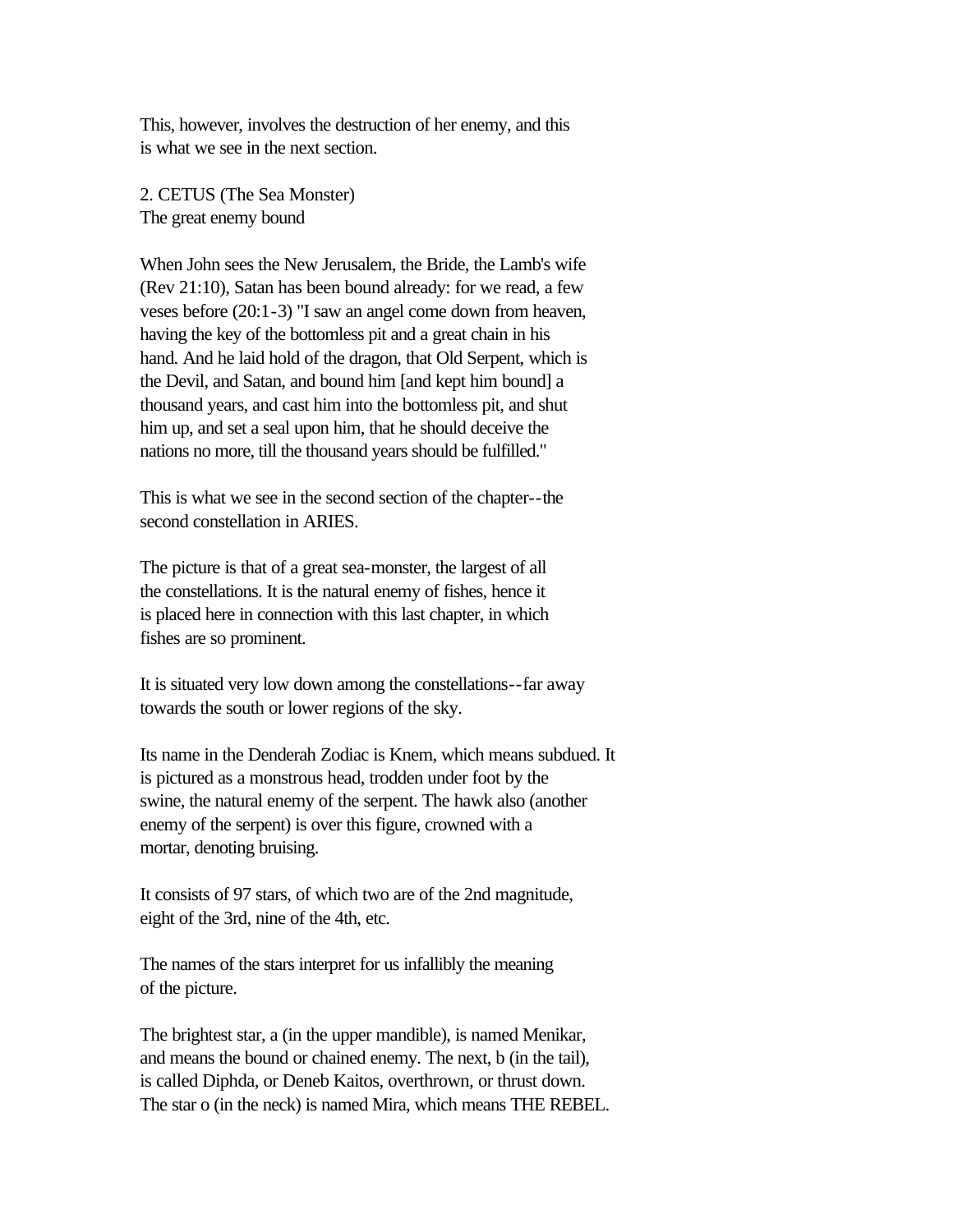Its names is ominous, for the star is one of the most remarkable. It is very bright, but it was not till 1596 that it was discovered to be variable. It disappears periodically seven times in six years! It continues at its brightest for fifteen days together. M. Bade says that during 334 days it shines with its greatest light, then it diminishes, till it entirely disappears for some time (to the naked eye). In fact, during that period it passes through several degrees of magnitude, both increasing and diminishing. Indeed its variableness is so great as to make it appear unsteady!

Here, then, is the picture of the Great Rebel as shown in the heavens. What is it, as written in the Word?

The Almighty asks man:

"Canst thou draw out Leviathan with a fish hook? Or press down his tongue with a cord? Canst thou put a rope into his nose? Or pierce his jaw through with a hook?... Shall not one be cast down even at the sight of him? None is so fierce that he dare stir him up." Job 41:1-10, RV

But he whom man cannot bind can be bound by the Lamb, and He is seen with "the Band" that has bound the fishes, now in His hands, which he has fastened with a bright star to his neck, saying,

"Behold, I have taken out of thine hand the cup of trembling, Even the dregs of the cup of My fury; Thou shalt no more drink it again, But I will put it into the hand of them that afflict thee." Isaiah 51:22, 23

"Behold, the LORD cometh forth out of His place To punish the inhabitants of the earth for their iniquity... In that day the LORD, with His sore, and great, and strong sword, Shall punish Leviathan, the piercing serpent, And Leviathan, the crooked serpent; And He shall slay the dragon that is in the sea." Isaiah 26:21-27:1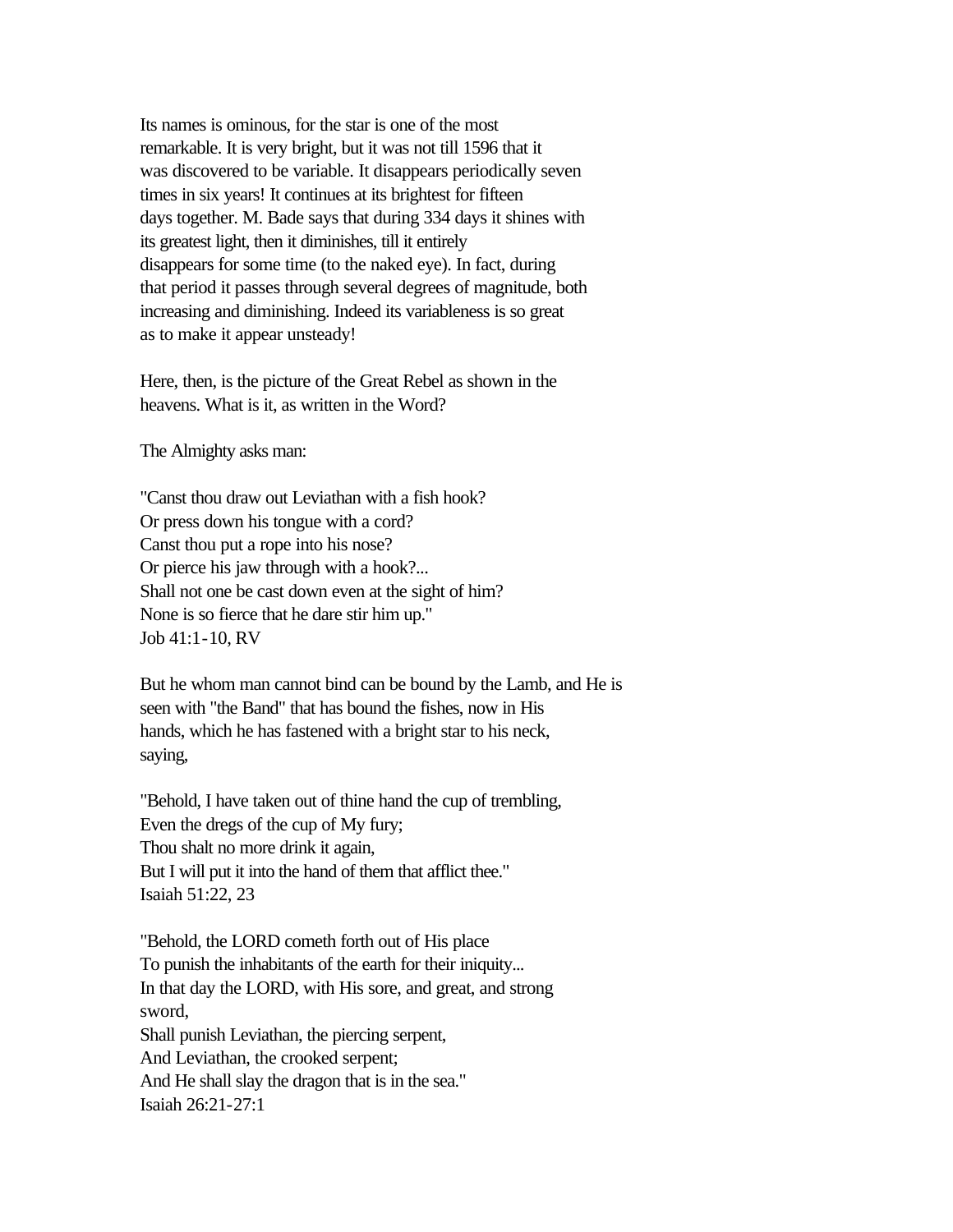"For God is my king of old, Working salvation in the midst of the earth. Thou didst divide (marg. Heb., break) the sea by Thy strength, Thou brakest the heads of the dragons (RV marg., sea monsters) in the waters. Thou brakest the heads of Leviathan in pieces." Psalm 74:12-14

And this Second Book closes by revealing to us this glorious "Breaker."

3. PERSEUS ("The Breaker") "The Breaker" delivering the redeemed

Here we have set before us a mighty man, called in the Hebrew Peretz, from which we have the Greek form Perses, or Perseus (Rom 16:13). It is the same word which is used of Christ in Micah 2:13. When He shall surely "gather the remnant of Israel"  $(v 12)$ , it is written--

"THE BREAKER is gone up before them... Their King is passed on before them, And the LORD at the head of them."

This is what is pictured to us here. We see a glorious "Breaker" taking His place before His redeemed, breaking forth at their head, breaking down all barriers, and breaking the heads of Leviathan and all his hosts. In His right hand He has His "sore, and great, and strong sword" lifted up to smite and break down the enemy. He has wings on His feet, which tell us that He is coming very swiftly. In His left hand He carries the head of the enemy, whom he has slain.

In the Denderah Zodiac His Name is Kar Knem, he who fights and subdues.

It is a beautiful constellation of 59 stars, two of which are of the 2nd magnitude, four of the 3rd, twelve of the 4th, etc.

Their names supply us with the key to the interpretation of the picture.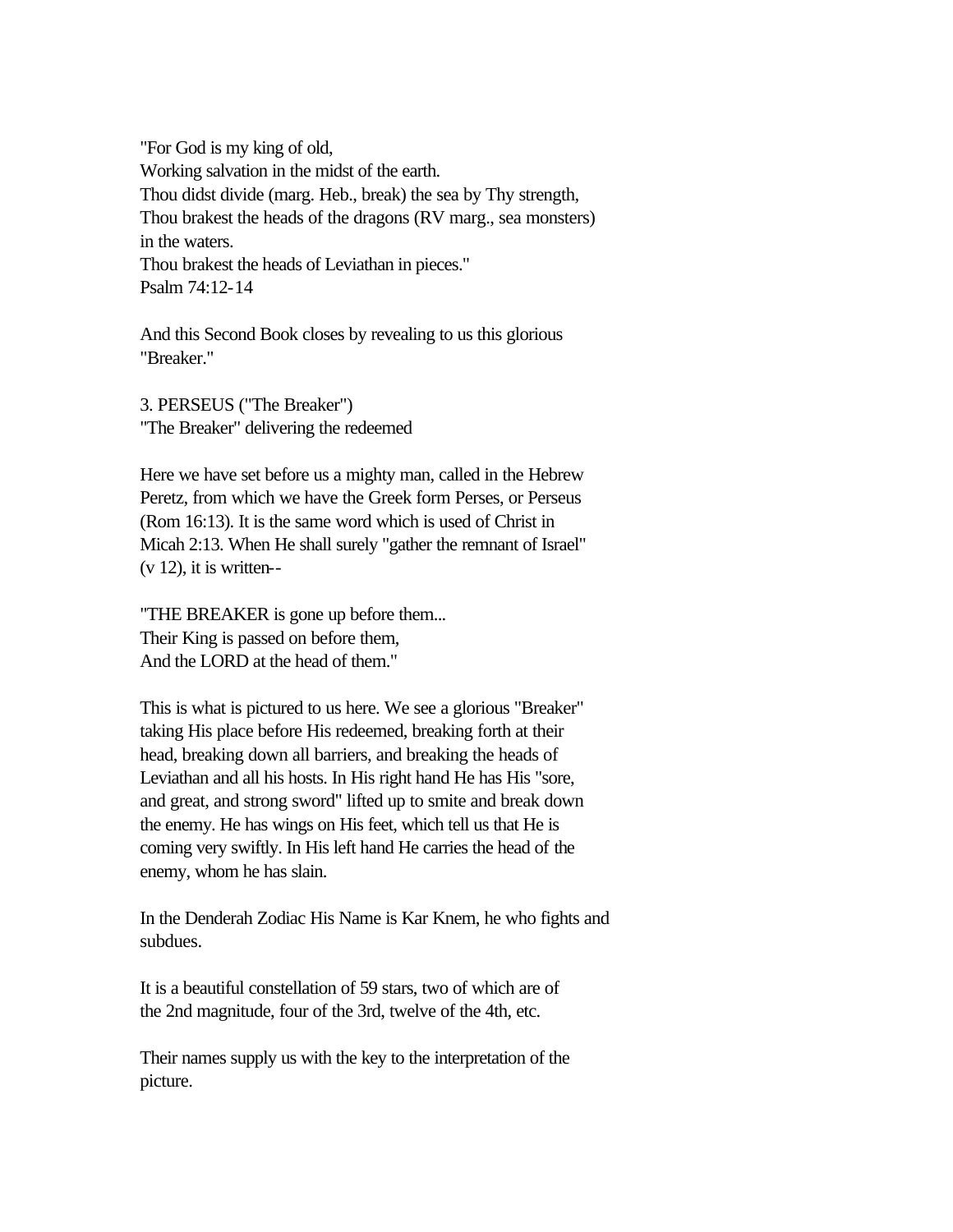The star a (in the waist) is called Mirfak, who helps. The next, g (in the right shoulder), is named Al Genib, which means who carries away. The bright star in the left foot is called Athik, who breaks!

In his left hand he carries a head, which, by perversion, the Greeks called the head of Medusa, being ignorant that its Hebrew root meant the trodden under foot. It is also called Rosh Satan (Hebrew), the head of the adversary, and Al Oneh (Arabic), the subdued, or Al Ghoul, the evil spirit.

The bright star, b (in this head), has come down to us with the name Al Gol, which means rolling round.

It is a most remarkable phenomenon that so many of these enemies should be characterised by variable stars! But this head of Medusa, like the neck of Cetus, has one. Al Gol is continually changing. In about 69 hours it changes from the 4th magnitude to the 2nd. During four hours of this period it gradually diminishes in brightness, which it recovers in the succeeding four hours; and in the remaining part of the time invariably preserves its greatest lustre. After the expiration of this time its brightness begins to decrease again. Fit emblem of our great enemy, who, "like a roaring lion, goeth about seeking whom he may devour" (1 Peter 5:8); then changing into a subtle serpent (Gen 3:8); then changing again into "an angel of light" (2 Cor 11:14). "Transforming himself" continually, to devour, deceive, and destroy.

This brings us to the conclusion of the Second Book, in which we have seen the Redeemed blessed with all blessings, delivered out of all conflict, saved from all enemies. We have seen their Redeemer, "the Lamb slain from the foundation of the world," "the Conqueror," "the King of Kings and Lord of Lords."

This is the Revelation recorded in the heavens. This is the prophetic testimony inspired in the Book. And this is the heart-cry prompted by both:

"Come, Lord, and tarry not, Bring the long-looked-for day; Oh, why these years of waiting here, These ages of delay?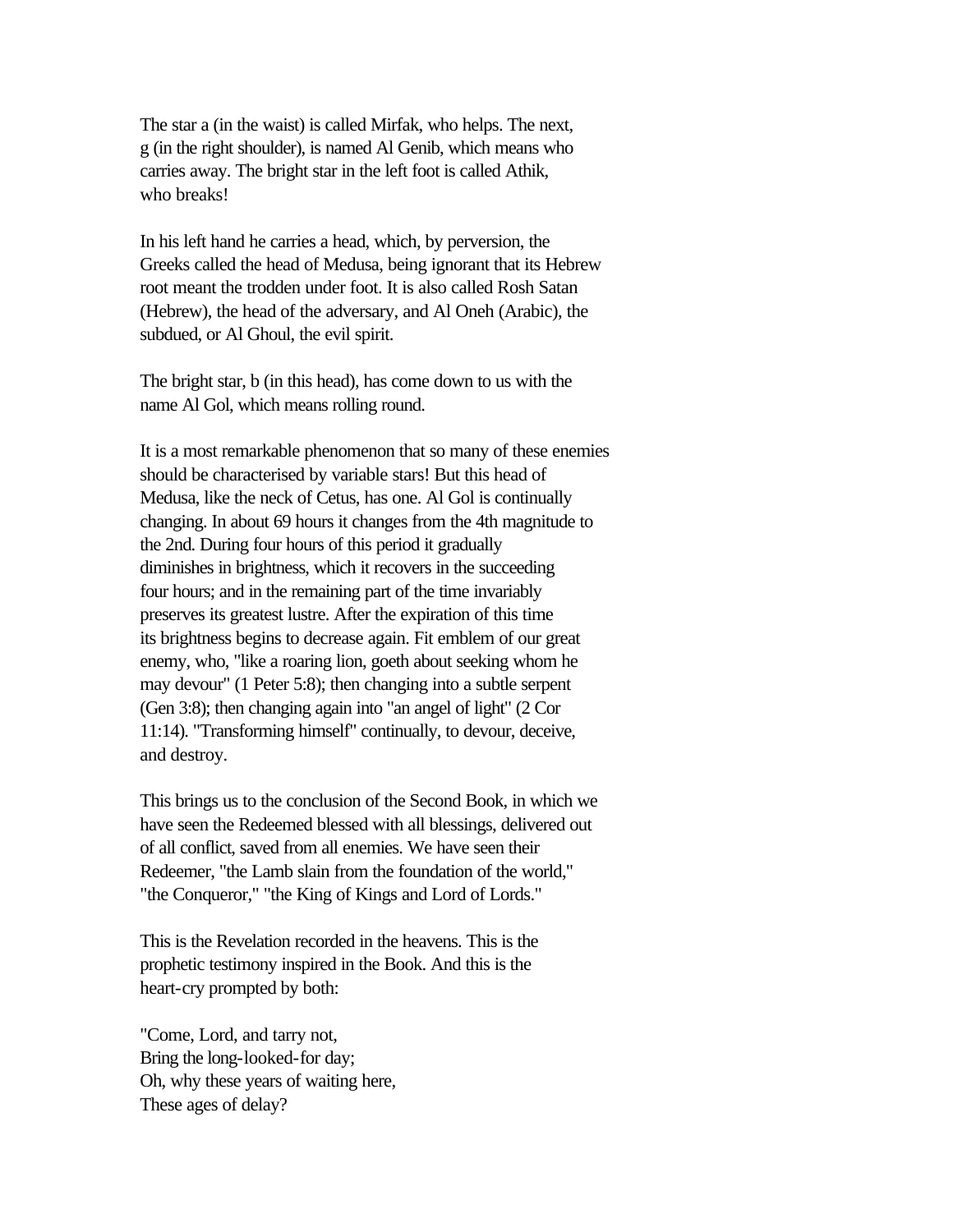Come, for Thy saints still wait; Daily ascends their cry: 'The Spirit and the Bride say, Come'; Dost Thou not hear their cry?

Come, for creation groans, Impatient of Thy stay; Worn out with these long years of ill, These ages of delay.

Come, for Thine Israel pines, An exile from Thy fold; Oh, call to mind Thy faithful word, And bless them as of old.

Come, for thy foes are strong; With taunting lips they say, 'Where is the promised advent now, And where the dreaded day?'

Come, for the good are few; They lift the voice in vain; Faith waxes fainter on the earth, And love is on the wane.

Come, in Thy glorious might; Come, with Thine iron rod; Disperse Thy foes before Thy face, Most mighty Son of God.

Come, and make all things new, Build up this ruined earth; Restore our faded paradise, Creation's second birth.

Come, and begin Thy reign Of everlasting peace; Come, take the kingdom to Thyself, Great King of Righteousness." Dr. Horatius Bonar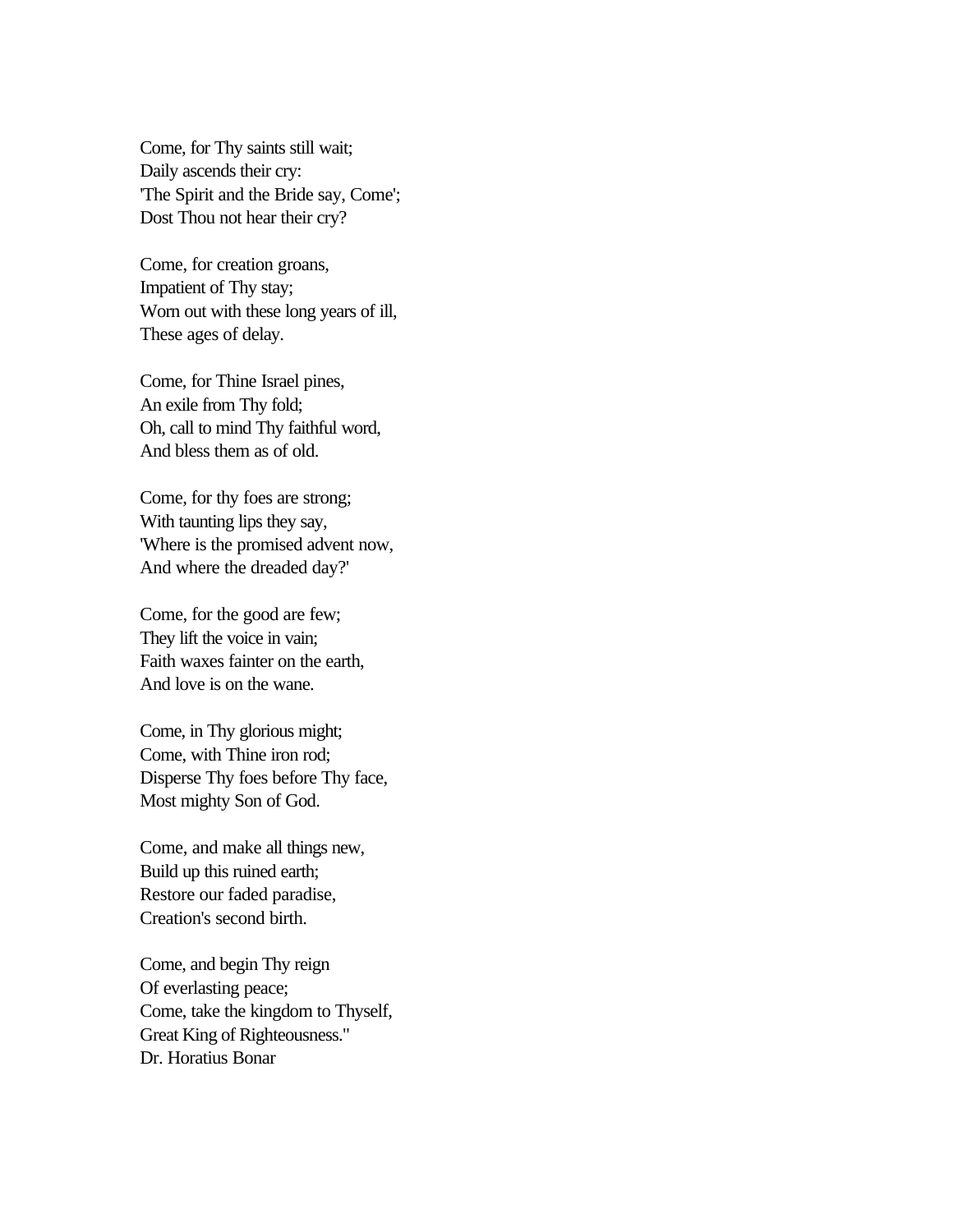### **The Witness of the Stars, Book III, Chapter I**

**The Third Book The Redeemer (His Second Coming) "The glory that should follow"**

In this Third and Last Book we come to the concluding portion of this Heavenly Revelation. Its subject is Redemption completed, and consummated in triumph. No more sorrow, suffering, or conflict; no more the bruising of the heel of the Redeemer. We have now done with the prophecies of "the sufferings of Christ," and have come to those that relate to "the glory that should follow."

No more reference now to His first coming in humiliation. No more coming "forth" to suffer and die, a sacrifice for sins; the reference now is only to His second coming in glory; His coming "unto" this earth is not to suffer for sin (Heb 9:28), but it will be a coming in power to judge the earth in righteousness, and to subdue all enemies under His feet.

Like the other two books, it consists of four chapters.

The first chapter is the prophecy of the coming Judge of all the earth.

The second sets before us the two-fold nature of the coming Ruler.

The third shows us Messiah's redeemed possessions--the Redeemed brought safely home, all conflict over.

The fourth describes Messiah's consummated triumph.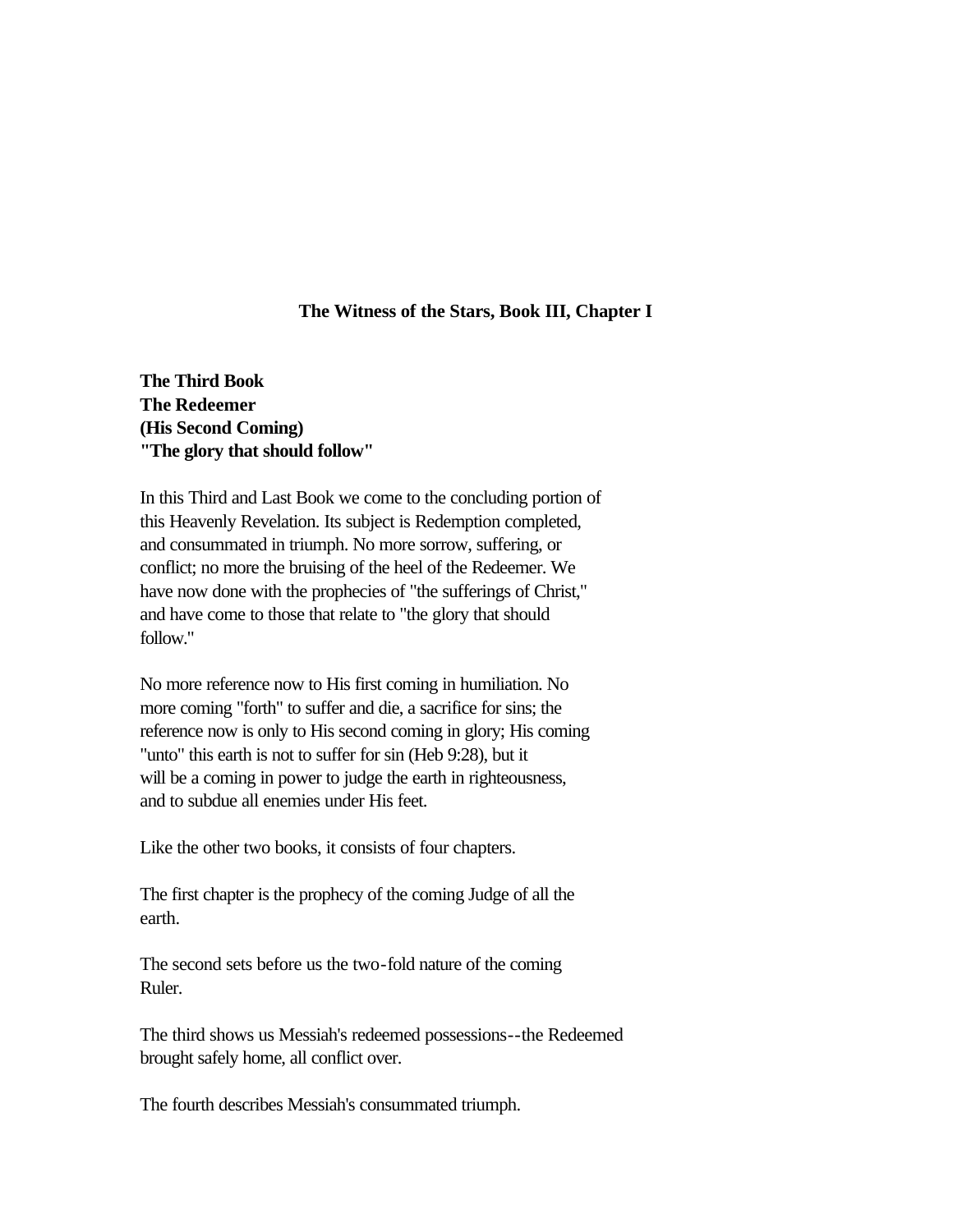The Sign Taurus (The Bull) Messiah, the coming Judge of all the earth

The picture is that of a Bull rushing forward with mighty energy and fierce wrath, his horns set so as to push his enemies, and pierce them through and destroy them.

It is a prophecy of Christ, the coming Judge, and Ruler, and "Lord of all the earth."

The Egyptian Zodiac of Denderah already, 4,000 years ago, had forgotten the truth to which the prophecy had referred, and called him Isis, i.e., who saves or delivers, and Apis, i.e., the head or chief. The Bull is clearly represented, and in all the zodiacs which have come down to us is always in the act of pushing, or rushing.

The name of the sign in Chaldee is Tor. Hence, Arabic, Al Thaur; Greek, Tauros; Latin, Taurus, etc. The more common Hebrew name was Shur, which is from a root which means both coming and ruling. There are several Hebrew words for bulls and oxen, etc. But the common poetical term for all is Reem, conveying the idea of loftiness, exaltation, power, and pre-eminence. We find the root in other kindred languages (Etruscan, Sanscrit, etc.), and it can be traced in the name of Abram, which means pre-eminent or high father; Ramah, high place, etc.

The stars in Taurus present a brilliant sight. There are at least 141 stars, besides two important groups of stars, which both form integral parts of the sign.

The brightest star, a (in the bull's eye), has a Chaldee name--Al Debaran, and means the leader or governor. The star b (at the tip of the left horn) has an Arabic name--El Nath, meaning wounded or slain. Another prophetic intimation that this coming Lord should be first slain as a sacrifice.

Then there is the cluster of stars known as the Pleiades. This word, which means the congregation of the judge or ruler, comes to us through the Greek Septuagint as the translation of the Hebrew kimah, which means the heap or accumulation, and occurs in Job 9:9; 38:31, 32, and Amos 5:8.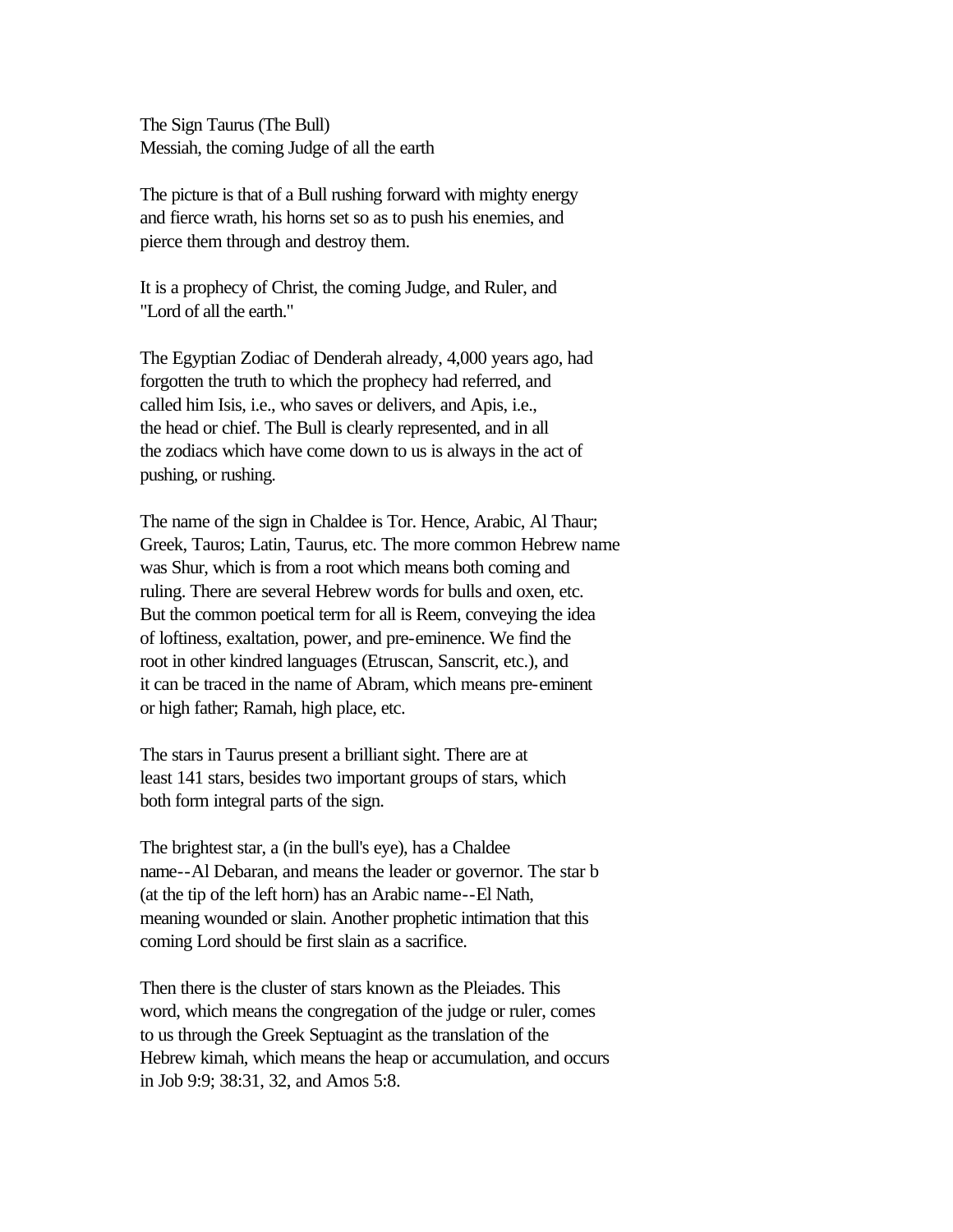It consists of a number of stars (in the neck of Taurus) which appear to be near together. The brightest of them, marked h in all the maps, \* has come down to us with an Arabic name--Al Cyone, which means the centre, and has given the idea to some astronomers that it is the centre of the whole universe. The Syriac name for the Pleiades is Succoth, which means booths.

\* The others have names, but they were given by the Greeks from the names of the seven daughters of Atlas and Pleione. The Hyades were their sisters. Together they tell us that the saints will be secure with this mighty Lord when he comes to rule.

Another group of stars (on the face of the Bull) is known as The Hyades, \* which has the similar meaning of the congregated.

\* The Pleiades and Hyades are sometimes spoken of as constellations, but this is a mistake; they are integral parts of Taurus.

Other stars are named Palilicium (Hebrew), belonging to the judge; Wasat (Arabic), centre or foundation; Al Thuraiya (Arabic), the abundance; Vergiliae (Latin), the centre (Arabic, vertex) turned on, rolled round.

Every thing points to the important truth, and all turns on the fact that the Lord is COMING TO RULE! This is the central truth of all prophecy. "The testimony of Jesus is the spirit of prophecy." All hope for Creation, all hope for the world, all hope for Israel, all hope for the Church, turns on this, that "Jesus is coming again," and that when He comes His saints, "the daughters of the King" (like the Pleiades and Hyades), will be with Him.

There is nothing of "the Church" revealed here. The Church will be caught up to meet the Lord in the air, to be for ever with the Lord (1 Thess 4:17) before He thus comes unto the world in judgment. He will come forth to receive the members of His Body unto Himself, before He thus comes with them to destroy all His enemies and "judge (or rule) the world in righteousness." When we read this Sign of Taurus, therefore, we are to understand that His Church will be with Him, safe from all judgment.

There is very much in the Scripture of the Book, (as there is in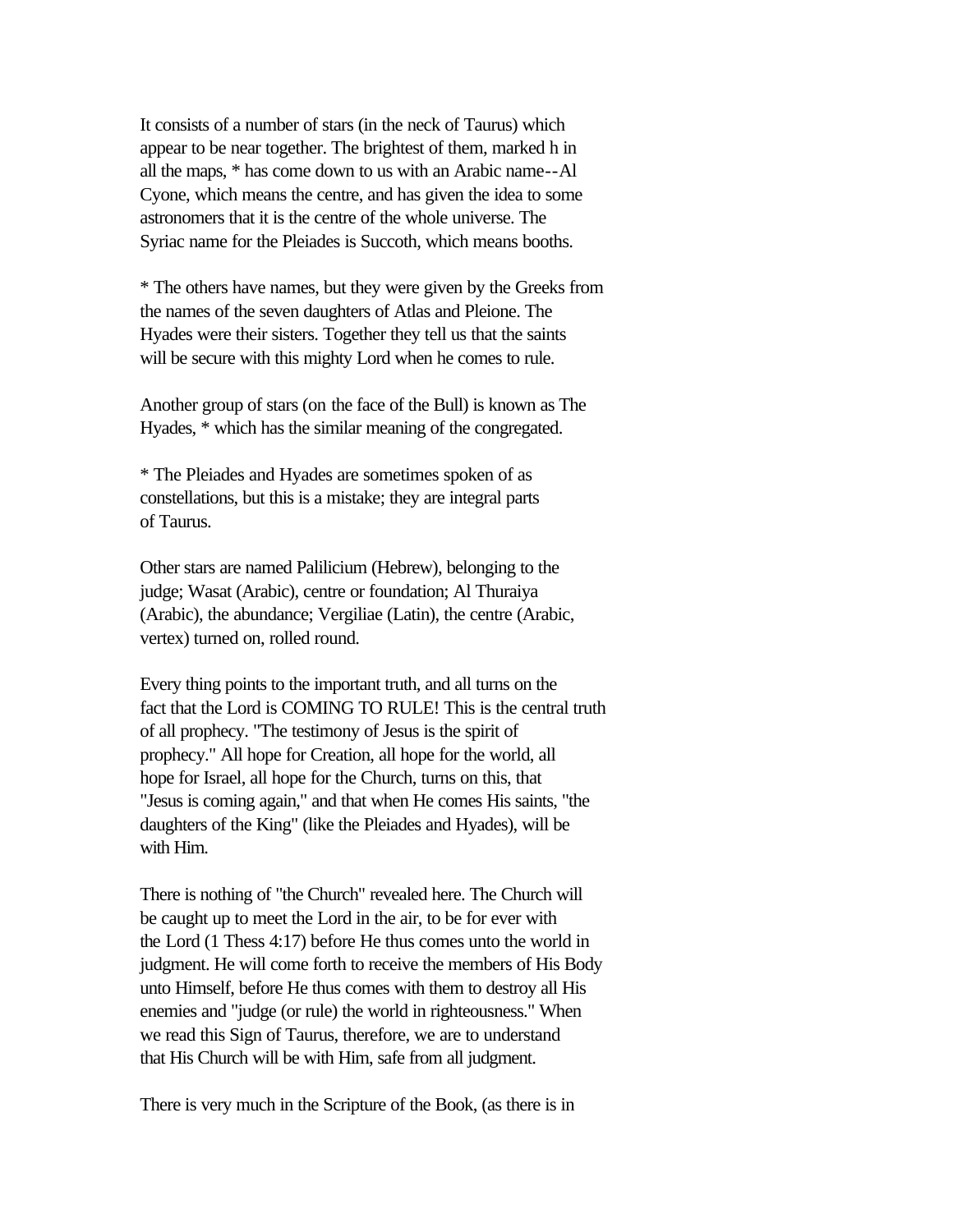the prophecies in the heavens) about the coming of the Lord in judgment; and about this time of His indignation. For Enoch, who doubtless was used in arranging these prophetic signs, uttered the prophetic words, "Behold the Lord cometh with ten thousands of His saints to execute judgment upon all and to convict all that are ungodly" (Jude 14,15).

At a very early period these signs were appropriated to the Twelve Tribes of Israel, and borne upon their "standards." This may be traced in the Blessing of Jacob (Gen 49), and in the Blessing of Moses (Deut 33). Taurus was assigned to Joseph, or rather to his two tribes of Ephraim and Manasseh, like the two powerful horns:

"The firstling of his bulllock (marg. his firstling bullock)--majesty is his, And his horns are the horns of the wild-ox (Reem). With them he shall PUSH (marg. gore) the peoples, all of them, even the ends of the earth. And they are the ten thousands of Ephraim, And they are the thousands of Manasseh." Deuteronomy 33:17, RV

It is not, however, merely by men alone that this will be done, for David sings:

"Thou art my King, O GOD... Through Thee will we PUSH down our enemies; Through Thy Name will we tread them under that rise up against us." Psalm 44:5

"I will punish the world for their evil, And the wicked for their iniquity; I will cause the arrogancy of the proud to cease, And will lay low the haughtiness of the terrible... Every one that is found shall be THRUST THROUGH." Isaiah 13:11-15

Speaking of that day, the Holy Spirit says by Isaiah:

"For the LORD hath indignation against all the nations, And fury against all their host: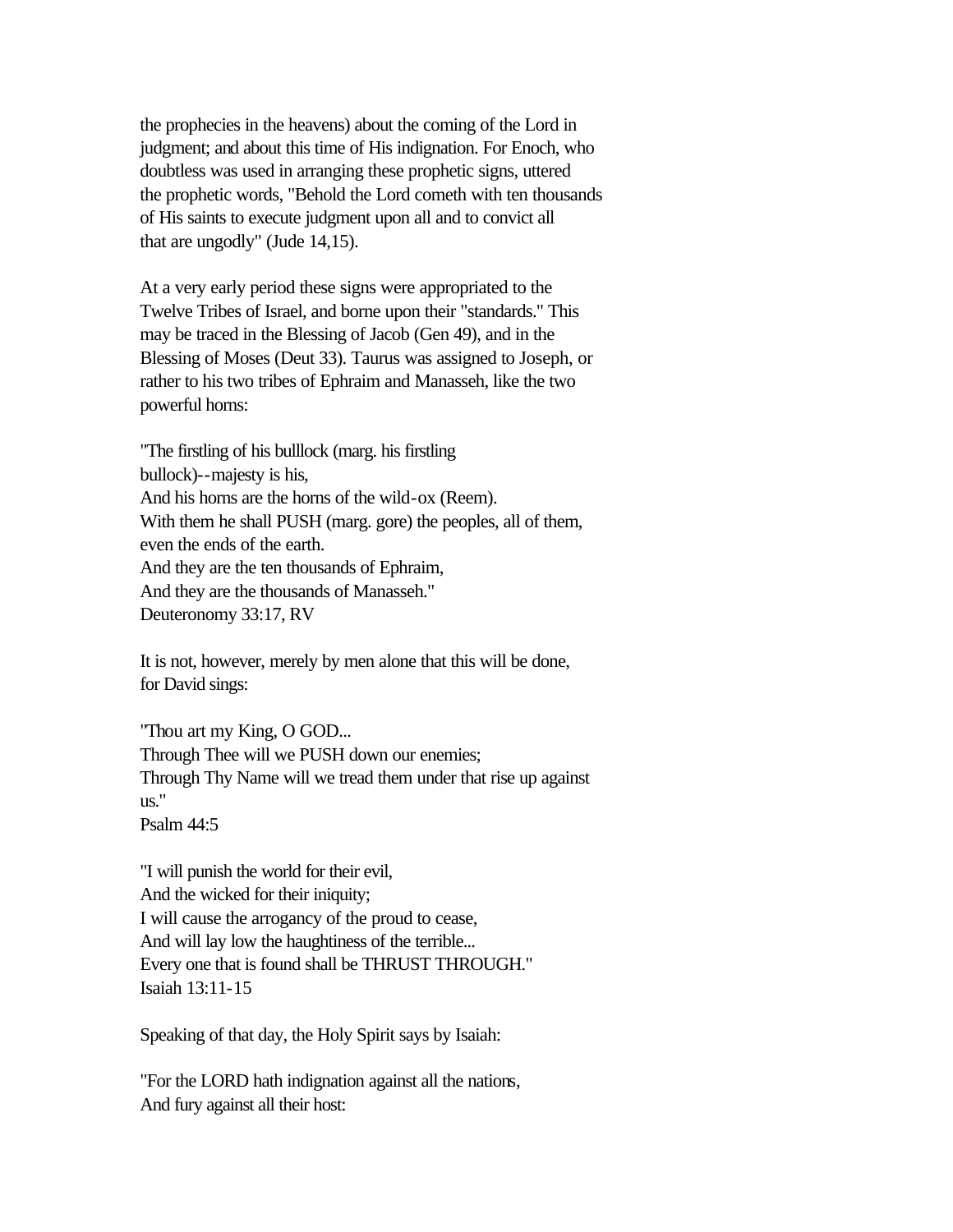He hath utterly destroyed them, He hath delivered them to the slaughter... The LORD hath a sacrifice in Bozrah, And a great slaughter in the land of Edom, And the wild oxen [Reem] shall come down with them, And the bullocks with the bulls; And their land shall be drunken with blood, And their dust made fat with fatness. For it is the day of the LORD's vengeance, The year of recompense in the controversy of Zion." Isaiah 34:2-8, RV

"Behold, the LORD cometh forth out of His place To punish the inhabitants of the earth for their iniquity: The earth also shall disclose her blood, And shall no more cover her slain." Isaiah 26:21

This is the united testimony of the two Revelations. It is pictured in the heavens, and it is written in the Book. It is the prophecy of a coming Judge, and of a coming judgment.

It is, however, no mere Bull that is coming, It is a man, a glorious man, even "the Son of Man." This is the first development, shown in the first of the three constellations belonging to the sign.

1. ORION (The Coming Prince) Light breaking forth in the Redeemer

This picture is to show that the coming one is no mere animal, but a man: a mighty, triumphant, glorious prince.

He is so pictured in the ancient Denderah Zodiac, where we see a man coming forth pointing to the three bright stars (Rigel, Bellatrix, and Betelguez) as his. His name is given as Ha-ga-t, which means this is he who triumphs. The hieroglyphic characters below read Oar. Orion was anciently spelt Oarion, from the Hebrew root, which means light. So that Orion means coming forth as light. The ancient Akkadian was Ur-ana, the light of heaven.

Orion is the most brilliant of all the constellations, and when he comes to the meridian he is accompanied by several adjacent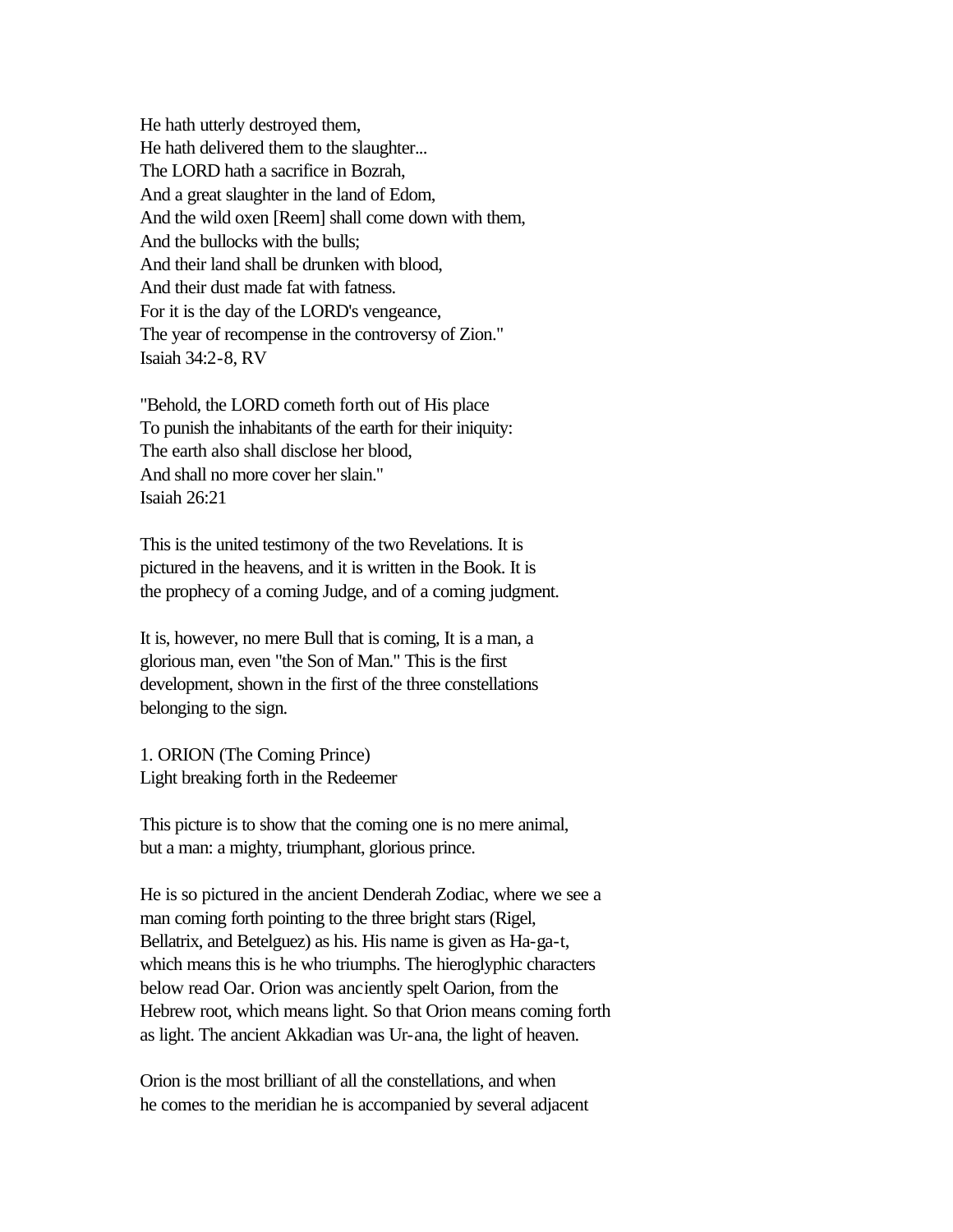constellations of great splendour. There is then above the horizon the most glorious view of the celestial bodies that the starry firmament affords; and this magnificent view is visible to all the habitable world, because the equinoctial line (or solstitial colure) passes nearly through the middle of Orion.

ARATUS thus sings of him:

"Eastward, beyond the region of the Bull, Stands great Orion. And who, when night is clear, Beholds him gleaming bright, shall cast his eyes in vain To find a Sign more glorious in all heaven."

The constellation is mentioned by name, as being perfectly well known both by name and appearance, in the time of Job; and as being an object of familiar knowledge at that early period of the world's history. See Job 9:9; 38:31, and Amos 5:8 (Heb. Chesil, which means a strong one, a hero, or giant).

It contains 78 stars, two being of the 1st magnitude, four of the 2nd, four of the 3rd, sixteen of the 4th, etc.

A little way below i (in the sword) is a very remarkable nebulous star. A common telescope will show that it is a beautiful nebula. A powerful telescope reveals it as consisting of collections of nebulous stars, these again being surrounded by faint luminous points, which still more powerful telescopes would resolve into separate stars.

Thus beautifully is set forth the brilliancy and glory of that Light which shall break forth when the moment comes for it to be said, "Arise, shine, for thy light is come."

The picture presents us with "the Light of the world." His left foot is significantly placed upon the head of the enemy. He is girded with a glorious girdle, studded with three brilliant stars; and upon this girdle is hung a sharp sword. Its handle proves that this mighty Prince is come forth in a new character. He is again proved to be "the Lamb that was slain," for the hilt of this sword is in the form of the head and body of a lamb. In his right hand he lifts on high his mighty club; while in his left he holds forth the token of his victory--the head and skin of the "roaring lion." We ask in wonder, "Who is this?" and the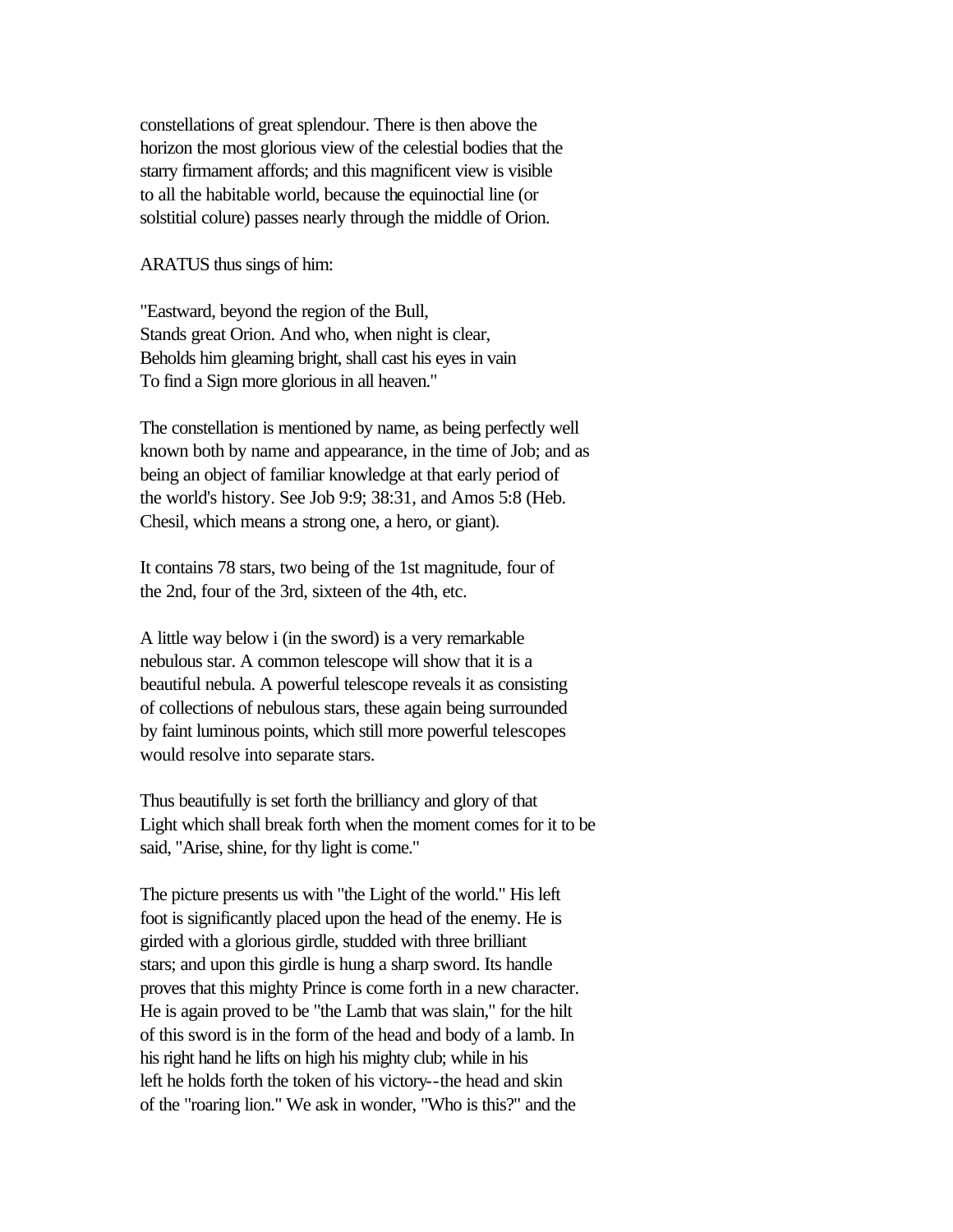names of the stars give us the answer.

The brightest, a (in the right shoulder), is named Betelgeuz, which means the coming (Mal 3:2) of the branch.

The next, b (in the left foot), is named Rigel, or Rigol, which means the foot that crusheth. The foot is lifted up, and placed immediately over the head of the enemy, as though in the very act of crushing it. Thus, the name of the star bespeaks the act.

The next star, g (in the left shoulder), is called Bellatrix, which means quickly coming, or swiftly destroying.

The name of the fourth star, d (one of the three in the belt), carries us back to the old, old story, that this glorious One was once humbled; that His heel was once bruised. Its name is Al Nitak, the wounded One. \* Similarly the star k (in the right leg) is called Saiph, bruised, which is the very word used in Genesis 3:15, thus connecting Orion with the primeval prophecy. Like Ophiuchus, he has one leg bruised; while, with the other, he is crushing the enemy under foot.

\* The star z (in the belt) is called Mintaka, dividing, as a sacrifice (Lev 8:2).

This is betokened by other stars named Al Rai, who bruises, who breaks (as in Cepheus); and Thabit (Hebrew), treading on.

Other (Arabic) names relate to His Person: Al Giauza, the branch; Al Gebor, the mighty; Al Mirzam, the ruler; Al Nagjed, the prince; Niphla (Chaldee), the mighty; Nux (Hebrew), the strong. Some names relate to His coming, as Betelgeuse and Bellatrix, as above; Heka (Chaldee), coming; and Meissa (Hebrew), coming forth.

Such is the cumulative testimony of Orion's stars, which, day after day, and night after night, show forth this knowledge. That testimony was afterwards written in the Book. The Prince of Glory, who was once wounded for the sins of His redeemed, is about to rise up and shine forth for their deliverance. Their redemption draweth nigh; for--

"The LORD shall go forth as a mighty man,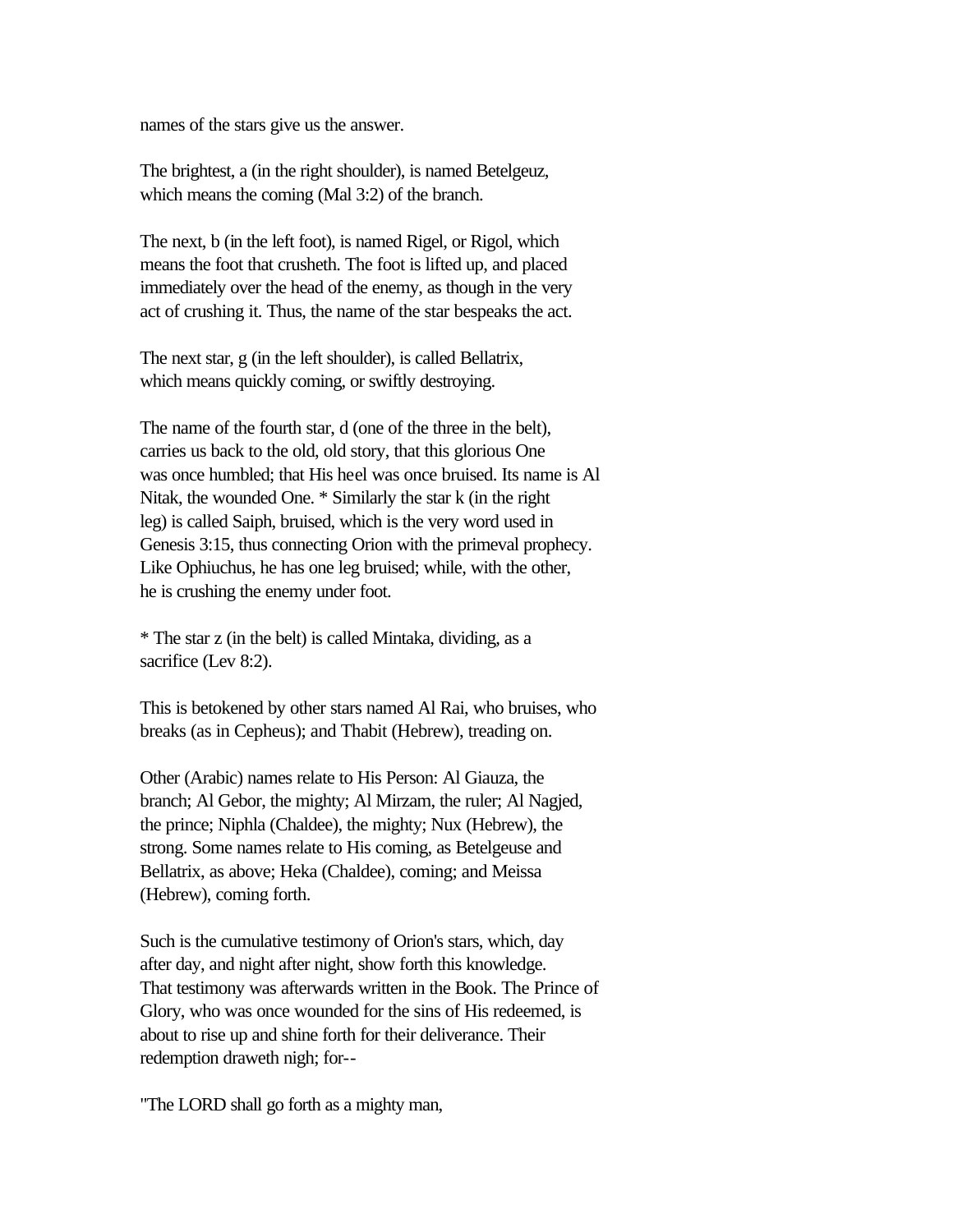He shall stir up jealousy like a man of war; He shall cry, yea, roar; He shall prevail against His enemies. I have [He says] long time holden my peace; I have been still, and refrained myself: Now will I cry like a travailing woman; I will destroy and devour at once." Isaiah 42:13, 14

Then it will be said to His people (and the setting of the prophecy in its beautiful introverted structure shows us the beauty and glory of the truth it reveals): \*

a: Arise,

b: Shine; for thy light is come,

c: And the glory of the LORD is risen upon thee.

d: For, behold, the darkness shall cover the

earth,

d: And gross darkness the people;

 c: But the LORD shall arise upon thee, and His glory shall be seen upon thee.

 b: And the Gentiles shall come to thy light, a: And kings to the brightness of thy rising. (Isaiah 60:1-3)

\* Note that--

In a and a, we have the rising of Israel; In b and b, the light that is come upon her; In c and c, the glory of the LORD; and In d and d, the darkness of the world.

This is "the glory of the God" which the heavens constantly declare (Psalm 19:1). They tell of that blessed time when the whole earth shall be filled with His glory (Num 14:21; Isa 11:9); when "the glory of the LORD shall be revealed, and all flesh shall see it together" (Isa 40:5), as all see now the beauty of Orion's glory.

But side by side with the glory which the coming Light of the world shall bring for His people, there is "that wicked," whom the Lord "shall destroy with the brightness of His coming." Hence, as in the concluding chapter (4) of the First Book (of which this Third Book is the expansion) we had in LYRA (the harp), as 1, Praise prepared for the Conqueror; and in ARA (the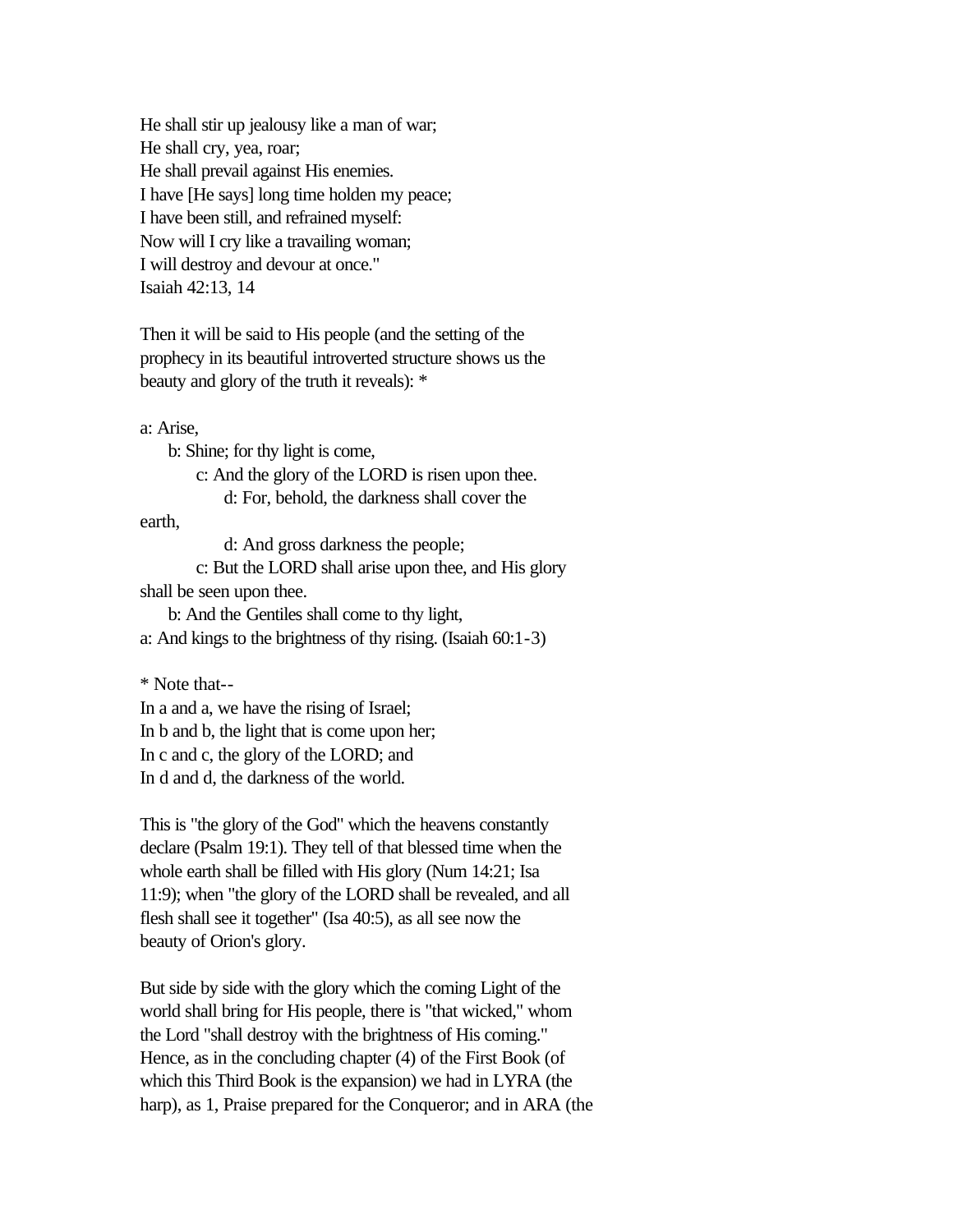burning pyre), as 2, consuming fire prepared for His enemies: so in the first chapter of this book, we have in ORION, as 1, Glory prepared for the Conqueror; and in ERIDANUS, as 2, the River of wrath prepared for His enemies. This brings us to--

2. ERIDANUS (The River of the Judge) The river of wrath breaking forth for His enemies

It issues forth, in all the pictures, from the down-coming foot of Orion. While others see in it, from the ignorance of fabled story, only "the River Po," or the "River Euphrates," we see in it, from the meaning of its name, and from the significance of its positon, the river of the Judge.

In the Denderah Zodiac it is a river under the feet of Orion. It is named Peh-ta-t, which means the mouth of the river.

It is an immense constellation.

According to the Britannic catalogue, it consists of 84 stars; one of the 1st magnitude, one of the 2nd, eight of the 3rd, etc.

The brightest star, a (at the mouth of the river), bears the ancient name of Achernar, which is in, as its name means, the after part of the river.

The next star, b (at the source of the river), is named Cursa, which means bent down. The next, g (at the second bend in the river), is called Zourac (Arabic) flowing. Other stars are Pheat, mouth (of the river); and Ozha, the going forth.

Here, then, we have a river flowing forth from before the glorious Orion. It runs in a serpentine course towards the lower regions, down, down, out of sight. In vain the sea monster, Cetus, strives to stop its flow. It is "the river of the Judge," and speaks of that final judgment in which the wicked will be cast into the lake of fire. It was evidently originally associated with fire; for the Greek myths, though gross perversions, stil so connect it. According to their fables, something went wrong with the chariot of the sun, and a universal conflagration was threatened. In the trouble, Phaeton (probably a reference to the star Pheat) was killed and hurled into this river, in which he was consumed with its fire. The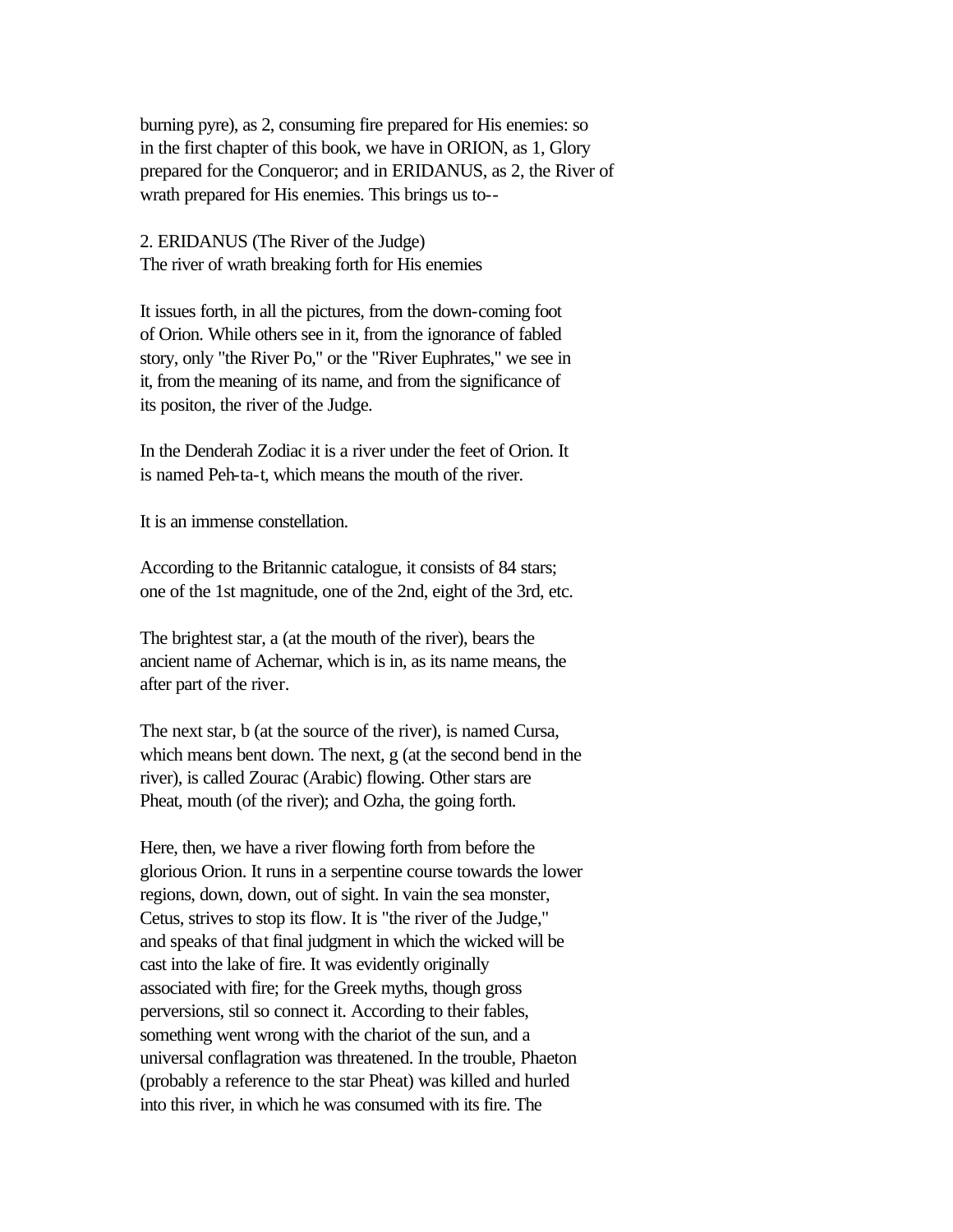whole earth suffered from such a burning heat that great disasters ensued. We see from this myth two great facts preserved in the perverted tradition, viz., judgment and fire.

ARATUS also preserves the connection,

"For yonder, trod by heavenly feet, Wind the scorched waters of Eridanus' tear-swollen flood, Welling beneath Orion's uplifted foot."

Is not this the testimony afterwards written in the Book? Daniel sees this very river in his vision of that coming day, when the true Orion shall come forth in His glory. He says, "I beheld till the thrones were placed, and one that was ancient of days did sit:...His throne was fiery flames, and the wheels thereof burning fire. A FIERY STREAM ISSUED AND CAME FORTH FROM BEFORE HIM." This is the River of the Judge; for he goes on to say, "the judgment was set, and the books were opened" (Dan 7:9-11, RV).

We have the same in Psalm 97:3-5 (RV), which describes the scene when the Lord shall reign:

#### "A FIRE GOETH BEFORE HIM,

And burneth up His adversaries round about. His lightnings lightened the world: The earth saw and trembled, The hills melted like wax at the presence of the LORD, At the presence of the Lord of the whole earth."

So again in Psalm 50:3, we read:

"Our God shall come, and shall not keep silence, A FIRE SHALL DEVOUR BEFORE HIM, And it shall be very tempestuous round about Him."

By Habakkuk the coming of the Lord is described; and it is written:

"His brightness was as the light,... Before Him went the pestilence, And burning coals went forth at His feet." Habakkuk 3:5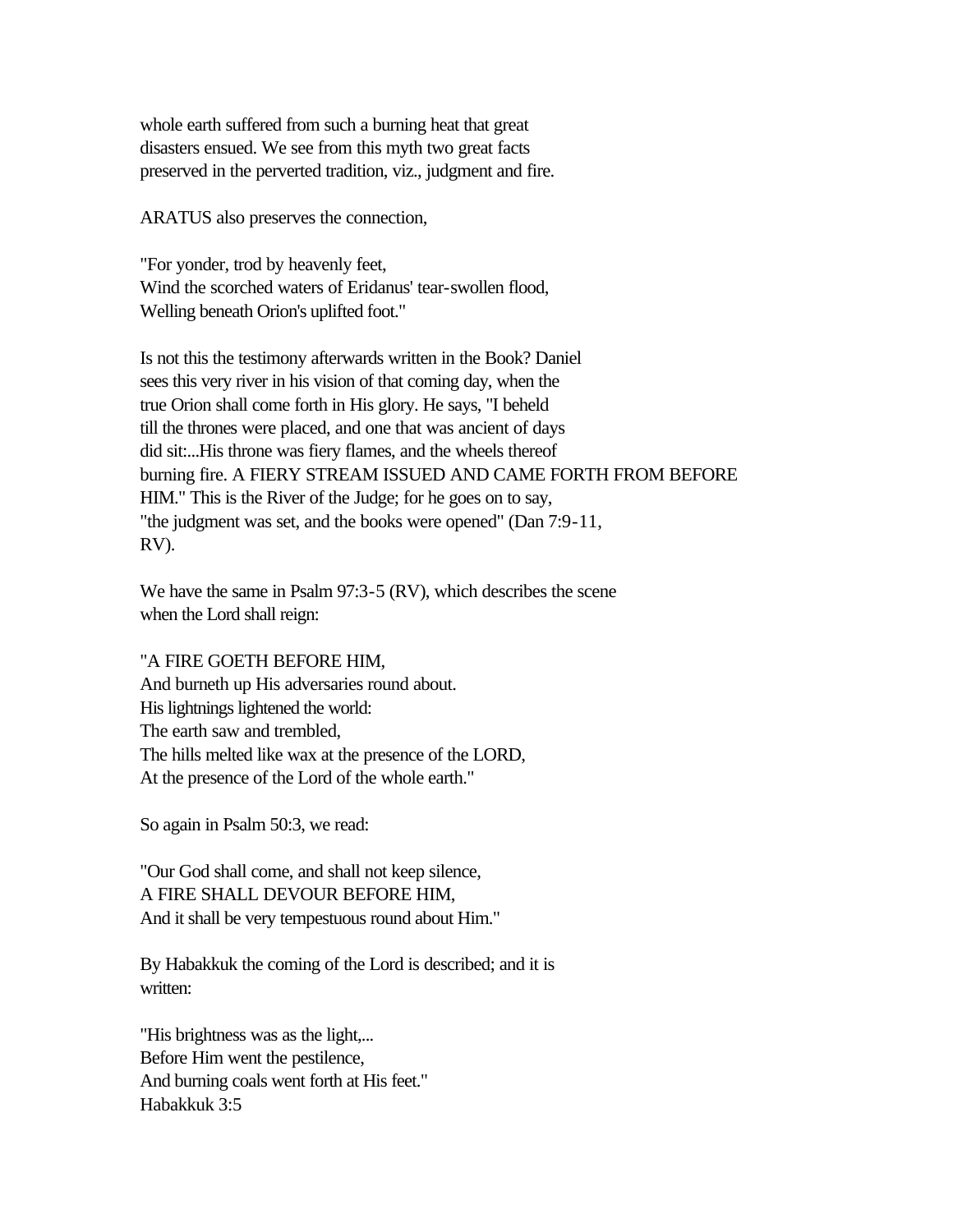What is this but Orion and Eridanus!

Again, it is written in Isaiah 30:27-33 (RV):

"Behold, the name of the LORD cometh from far, Burning with His anger, and in thick rising smoke: His lips are full of indignation, And His tongue is as a DEVOURING FIRE: And His breath is as AN OVERFLOWING STREAM [of fire]... For a Topheth is prepared of old; Yea, for the King [Moloch] it is made ready; He hath made it deep and large; The pile thereof is FIRE and much wood; The breath of the LORD, LIKE A STREAM OF BRIMSTONE, doth kindle it."

So, again, we read in Nahum 1:5, 6:

"The mountains quake at Him, And the hills melt; And the earth is burned up at His presence, Yea, the world and all that dwell therein. Who can stand before His indignation? And who can abide in the fierceness of His anger? His fury is POURED OUT LIKE FIRE."

In Isaiah 66:15, 16, we read:

"For, behold, the LORD will come with fire, And with His chariots like a whirlwind, To render His anger with fury, And His rebuke with FLAMES OF FIRE, For BY FIRE, and by His sword, will the LORD plead with all flesh."

With this agree the New Testament scriptures, which speak of "the Day of the Lord," "when the Lord Jesus shall be revealed from heaven with His mighty angels, IN FLAMING FIRE taking vengeance on them that know not God, and that obey not the Gospel of our Lord Jesus Christ" (2 Thess 1:7,8).

This is the true Eridanus. It is no mere "picture." It is a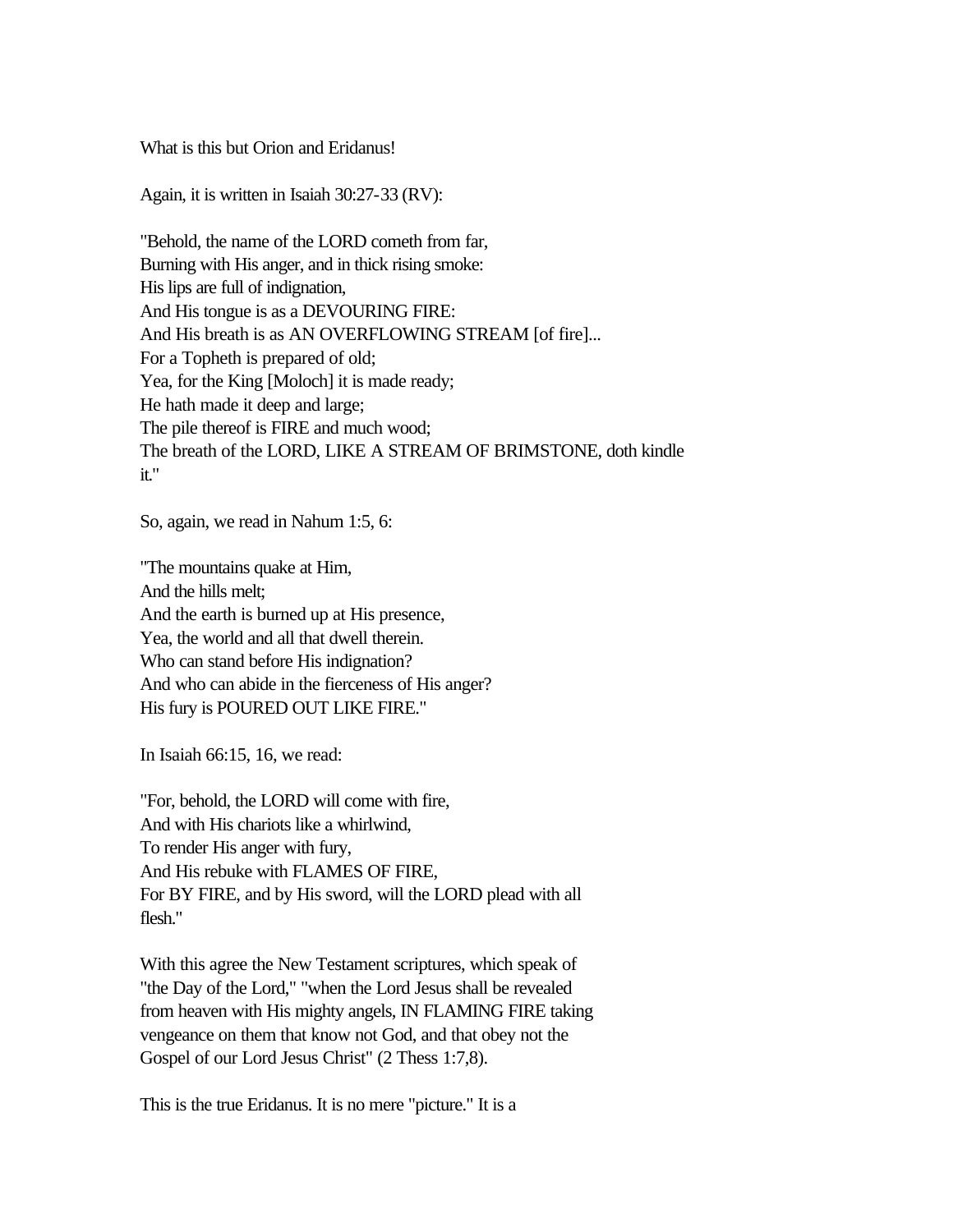dread reality! It is written in stars of fire, and words of truth, that men may heed the solemn warning and "flee from the wrath to come"!

But we ask, "Who may abide the day of His coming? and who shall stand when He appeareth" (Mal 3:2)? "Who can stand before His indignation," when "His fury is poured out like fire" (Nahum 1:6)?

The answer is given in the next picture!

3. AURIGA (The Shepherd) Safety for the redeemed in the day of wrath

Here is presented to us the answer to the question, "Who may abide the day of His coming?"

"Behold, the Lord GOD (Adonai Jehovah) will come as a mighty one, And His arm shall rule for Him: Behold, His reward is with Him, And His recompense before Him. He shall feed His flock like a shepherd, He shall gather the lambs in His arm, And carry them in His bosom, And shall gently lead those that give suck." Isaiah 40:10, 11, RV

This is exactly what is presented before us in this last section of the chapter, which tells of the coming judgment. We have had the picture of a mighty Bull rushing forth; then the fiery river of the Judge; and now we see a Great Shepherd. He is seated upon "the milky way," holding up on his left shoulder a she goat. She clings to his neck, and is looking down affrighted at the terrible on-rushing Bull. In his left hand he supports two little kids, apparently just born, and bleating, and trembling with fear.

ARATUS says,

"She is both large and bright, but they--the kids-- Shine somewhat feebly on Auriga's wrist."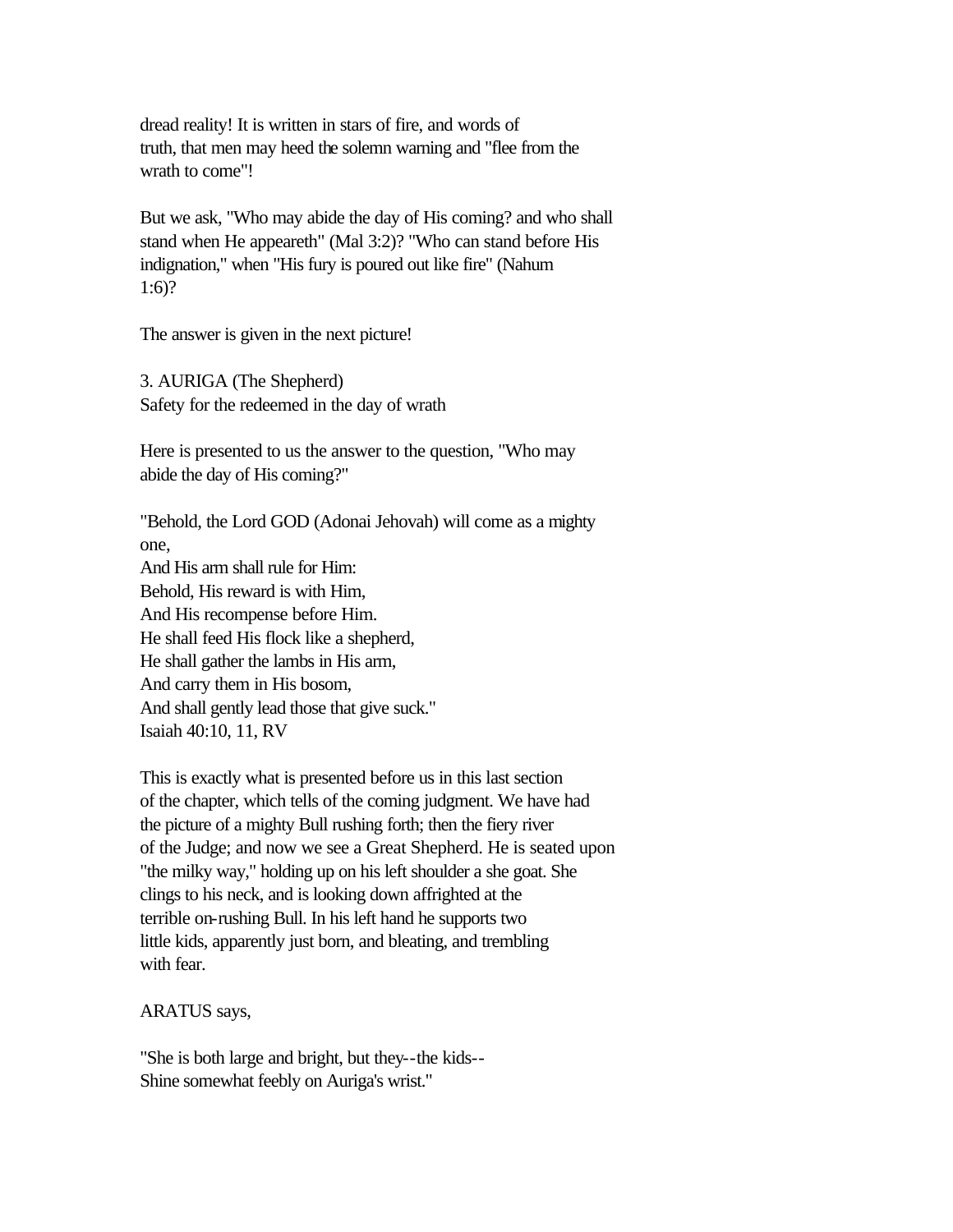Is not this the Great Shepherd gathering the lambs in His arm? and carrying them in His bosom? Is He not saying:

"I will save My flock, And they shall no more be a prey." Ezekiel 34:22

"And David my servant shal be king over them, And they shall have one shepherd." Ezekiel 37:24

"And they shall fear no more, Nor be dismayed, Neither shall they be lacking, saith the LORD." Jeremiah 23:4

AURIGA is from a Hebrew root which means a shepherd. It is a beautiful constellation of 66 stars; one of the 1st magnitude, two of the 2nd, nine of the 4th, etc.

The brightest star, a (in the body of the goat), points her out as the prominent feature of the constellation, for its name Alioth (Hebrew) means a she goat. It is known by the modern Latin name Capella, which has the same meaning.

The next star, b (in the shepherd's right arm), is called Menkilinon, and means the band, or chain of the goats, and points out the truth that they are never more to be lost again, but to be bound, with the bands of love, to the Shepherd for evermore.

The name of another star is Maaz, which means a flock of goats.

Can there be any mistake as to who this Shepherd is? for the bright star in his right foot is called El Nath (like another in ARIES), which means wounded or slain. This is He, then, who was once bruised or wounded in the heel. He is "the GOOD Shepherd," who gave His life for the sheep (John 10:11), but He was "the GREAT Shepherd" brought again from the dead (Heb 13:20); and is now the CHIEF Shepherd (1 Peter 5:4) seen in the day of His coming glory. Another star emphasises this truth, for it is named Aiyuk, which also means wounded in the foot.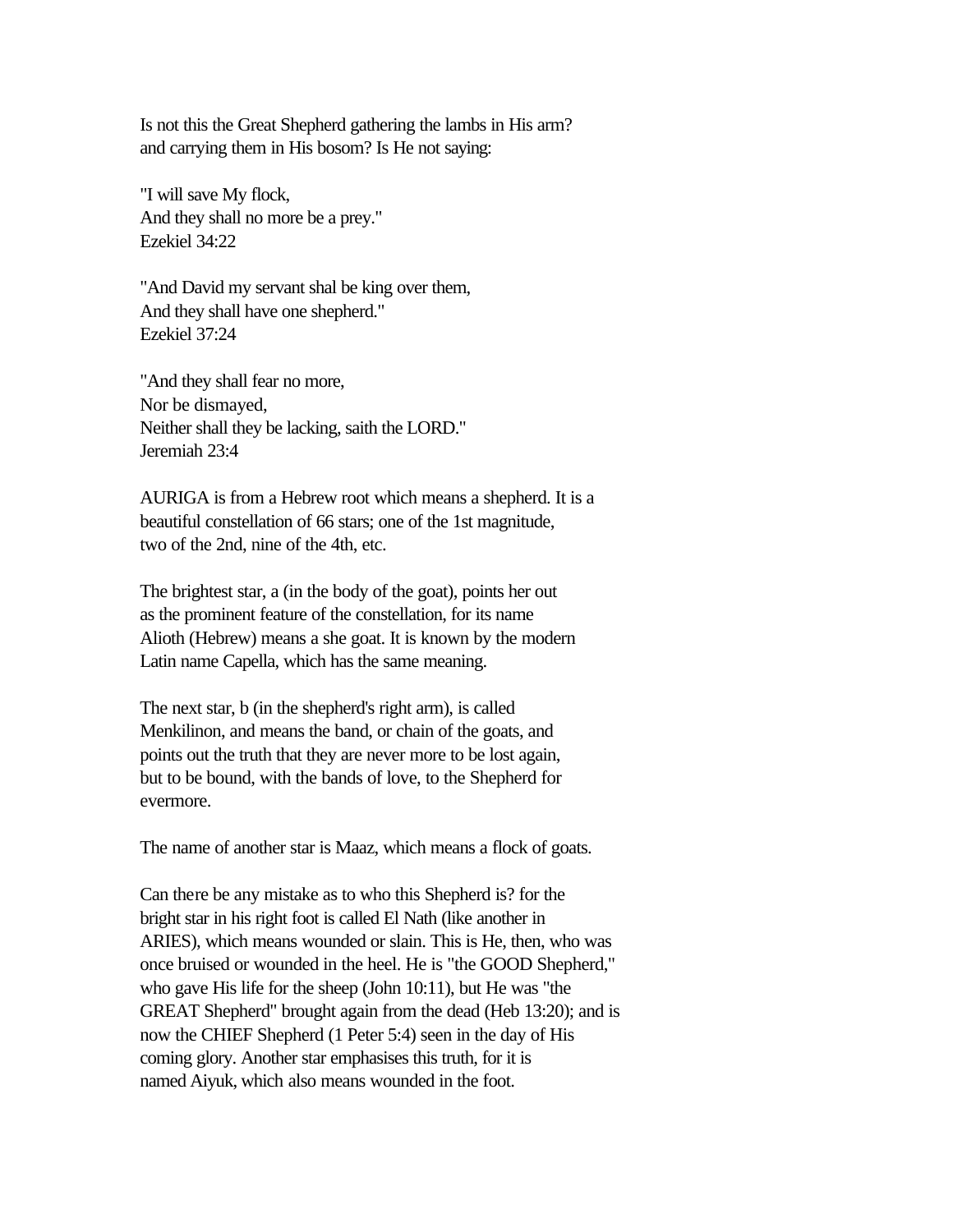The star marking the kids is called Gedi (Hebrew), kids.

In Latin, the word Auriga means a coachman or charioteer, the band in his right hand being taken as his reins. But the incongruity of a charioteer carrying a she-goat, and nursing two little kids, never struck them; nor did the fact that he has no chariot and no horses! When man blunders in the things of God, he does it thoroughly!

In the Zodiac of Denderah the same truth was revealed more than 4,000 years ago; but the Man, instead of carrying the sheep, is carrying a sceptre, and is called Trun, which means sceptre or power. But this is a strange sceptre, for at the top it has the head of a goat, and at the bottom, below the hand that holds it, it ends in a cross! With the Egyptians the cross was a sign of life. they knew nothing of "the death of the cross." Here, then, we see life and salvation for the sheep of His flock when He comes to reign and rule in judgment. The truth is precisely the same, though the presentation of it is somewhat varied.

The connected teaching of the two constellations, Eridanus and Auriga, is solemnly set forth in Malachi 4:1-3 (RV):

"Behold, the day cometh, It burneth as a furnace; And all the proud, and all that work wickedness, shall be stubble: And the day that cometh shall burn them up, saith the LORD of hosts, That it shall leave them neither root nor branch. BUT UNTO YOU that fear My name shall the Sun of Righteousness arise with healing in His wings; And ye shall go forth and gambol as calves of the stall. And ye shall tread down the wicked; For they shall be ashes under the soles of your feet In the day that I do make (marg. do this), saith the LORD of hosts."

In Psalm 37 this day is repeatedly referred to, the day when "the wicked shall be cut off"; and it concludes by summarizing the same great truth (vv 38-40, RV):

"As for transgressors, they shall be destroyed together;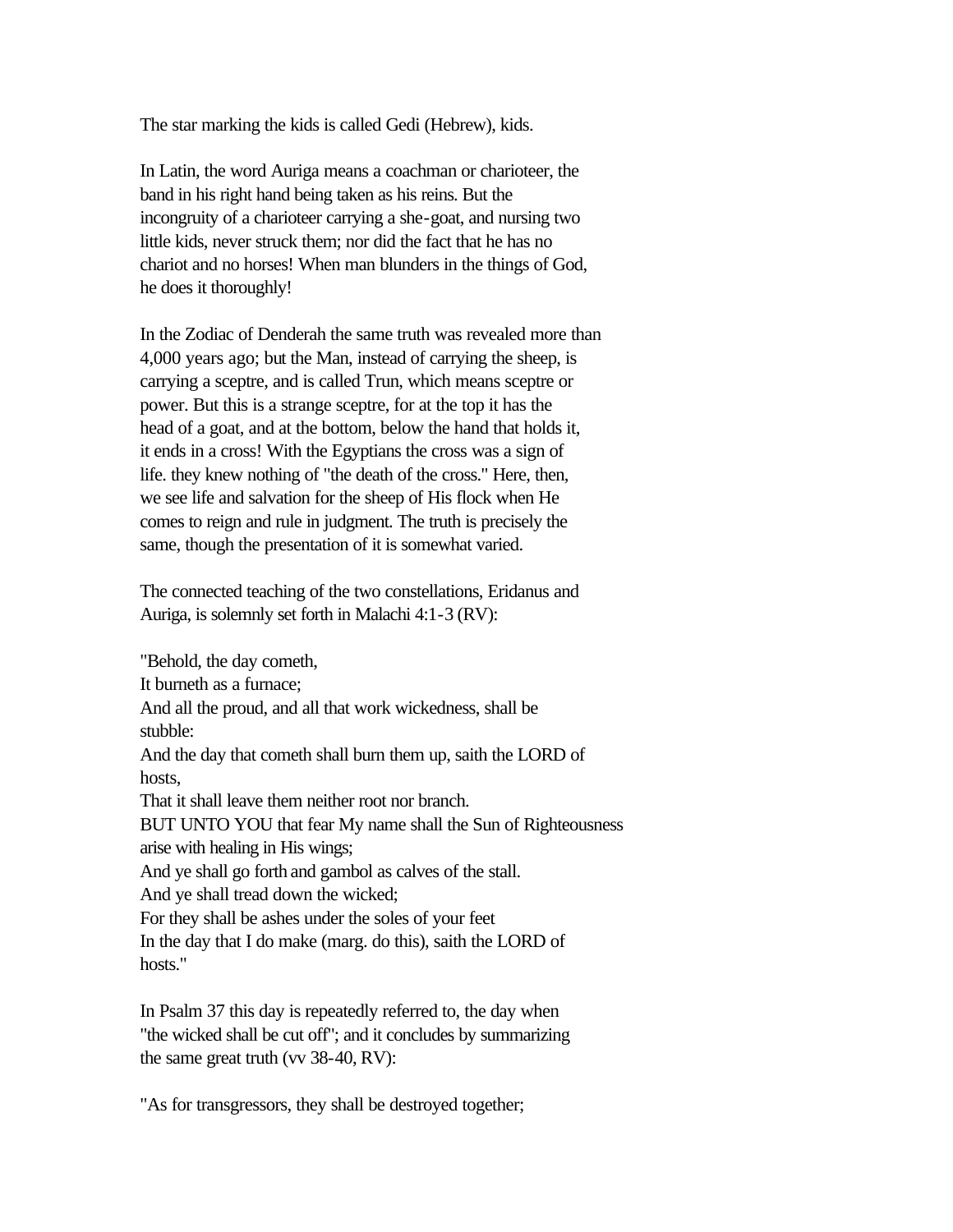The latter end of the wicked shall be cut off, But the salvation of the righteous is of the LORD: He is their stronghold in the time of trouble, And the LORD helpeth them, and rescueth them; He rescueth them from the wicked and saveth them, Because they have taken refuge in Him."

Oh, that all who read these pages may heed the solemn warning, and flee for refuge to Him who now, in this day of grace, is crying, "Look unto me, and be ye saved, O all ye ends of the earth" (Isa 45:22).

#### **The Witness of the Stars, Book III, Chapter II**

**The Third Book The Redeemer (His Second Coming) "The glory that should follow"** 

**Chapter II The Sign Gemini (The Twins) Messiah's reign as Prince of Peace** 

All the pictures of this sign are confused. The Greeks claimed to have invented them, and they called them Apollo and Hercules. The Latins called them Castor and Pollux, and the name of a vessel in which Paul sailed is so called in Acts 28:11.

The name in the ancient Denderah Zodiac is Clusus, or Claustrum Hor, which means the place of Him who cometh. It is represented by two human figures walking, or coming. The second appears to be a woman. The other appears to be a man. It is a tailed figure, the tail signifying He cometh.

The old Coptic name was Pi-Mahi, the united, as in brotherhood.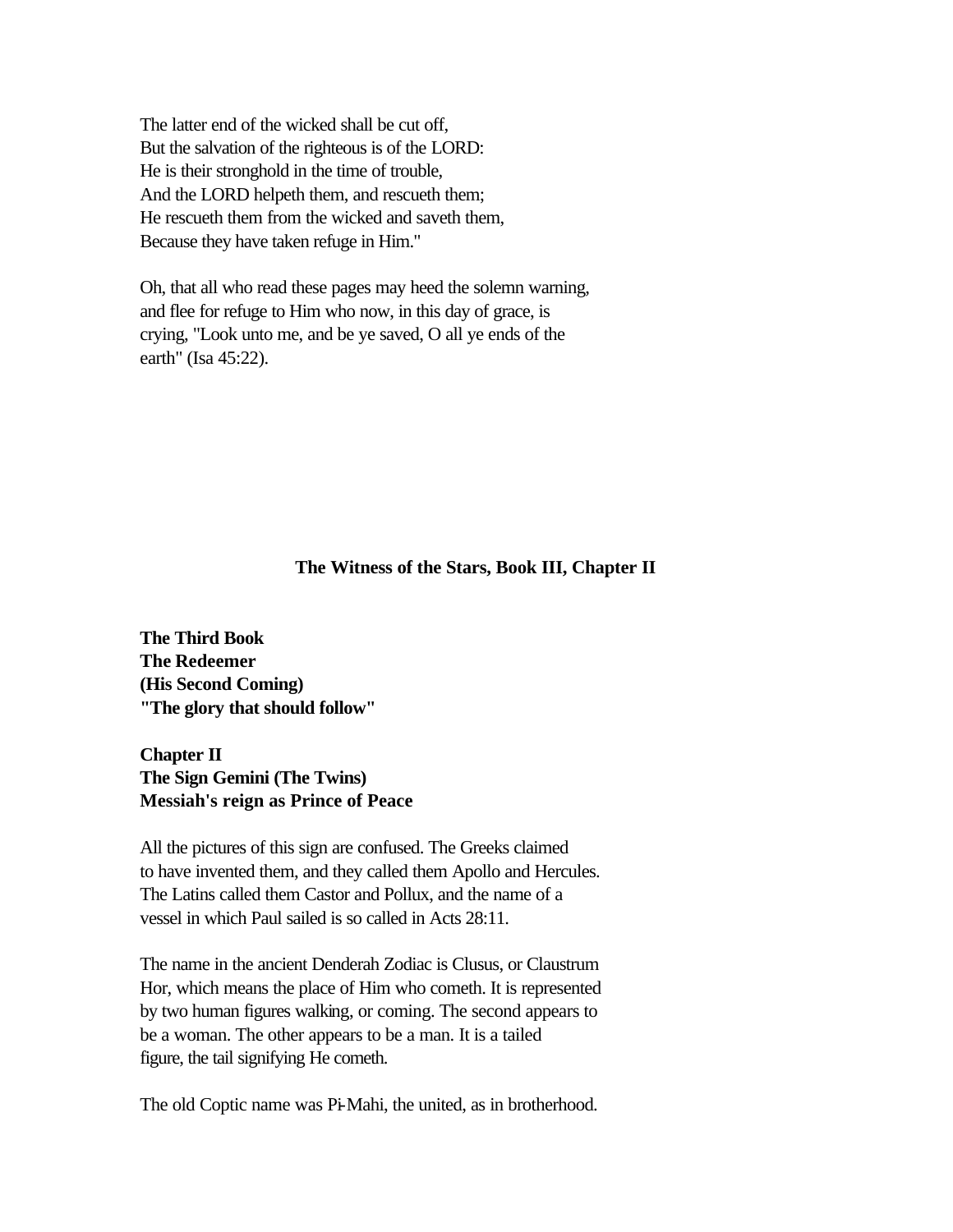Not necessarily united by being born at the same time, but united in one fellowship or brotherhood. The Hebrew name is Thaumim, which means united. The root is used in Exodus 26:24 "They (the two boards) shall be coupled together beneath." In the margin we read, "Heb. twinned" (RV double). The Arabic Al Tauman means the same.

We need not trouble ourselves with the Grecian myths, even though we can see through them the original and ancient truth. The two were both heroes of peculiar and extraordinary birth--sons of Jupiter. They were supposed to appear at the head of armies; and as they had cleared the seas of pirates, they were looked upon as the patron saints of navigation. (Hence the name of the ship in Acts 28:11). They were held in high esteem both by Greeks and Romans; and the common practice of taking oaths and of swearing by their names has descended even to our own day in the still surviving vulgar habit of swearing "By Gemini!"

The more ancient star-names help us to see through all these and many other myths, and to discern Him of whom they testify; even Him in His twofold nature--God and Man--and His twofold work of suffering and glory, and His twofold coming in humiliation and in triumph.

There are 85 stars in the sign: two of the 2nd magnitude, four of the 3rd, six of the 4th, etc.

The name of a (in the head of one) is called Apollo, which means ruler, or judge; while b (in the head of the other) is called Hercules, who cometh to labour, or suffer. Another star, g (in his left foot), is called Al Henah, which means hurt, wounded, or afflicted. Can we have a doubt as to what is the meaning of this double presentation? In Ophiuchus we have the two in one person: the crushed enemy, and the wounded heel. But here the two great primeval truths are presented in two persons; for the two natures were one Person, "God and man in one Christ." As man, suffering for our redemption; as God, glorified for our complete salvation and final triumph. A star, e (in the centre of his body), is called Waset, which means set, and tells of Him who "set His face like a flint" to accomplish this mighty Herculean work; and, when the time was come, "steadfastly set His face to go" to complete it.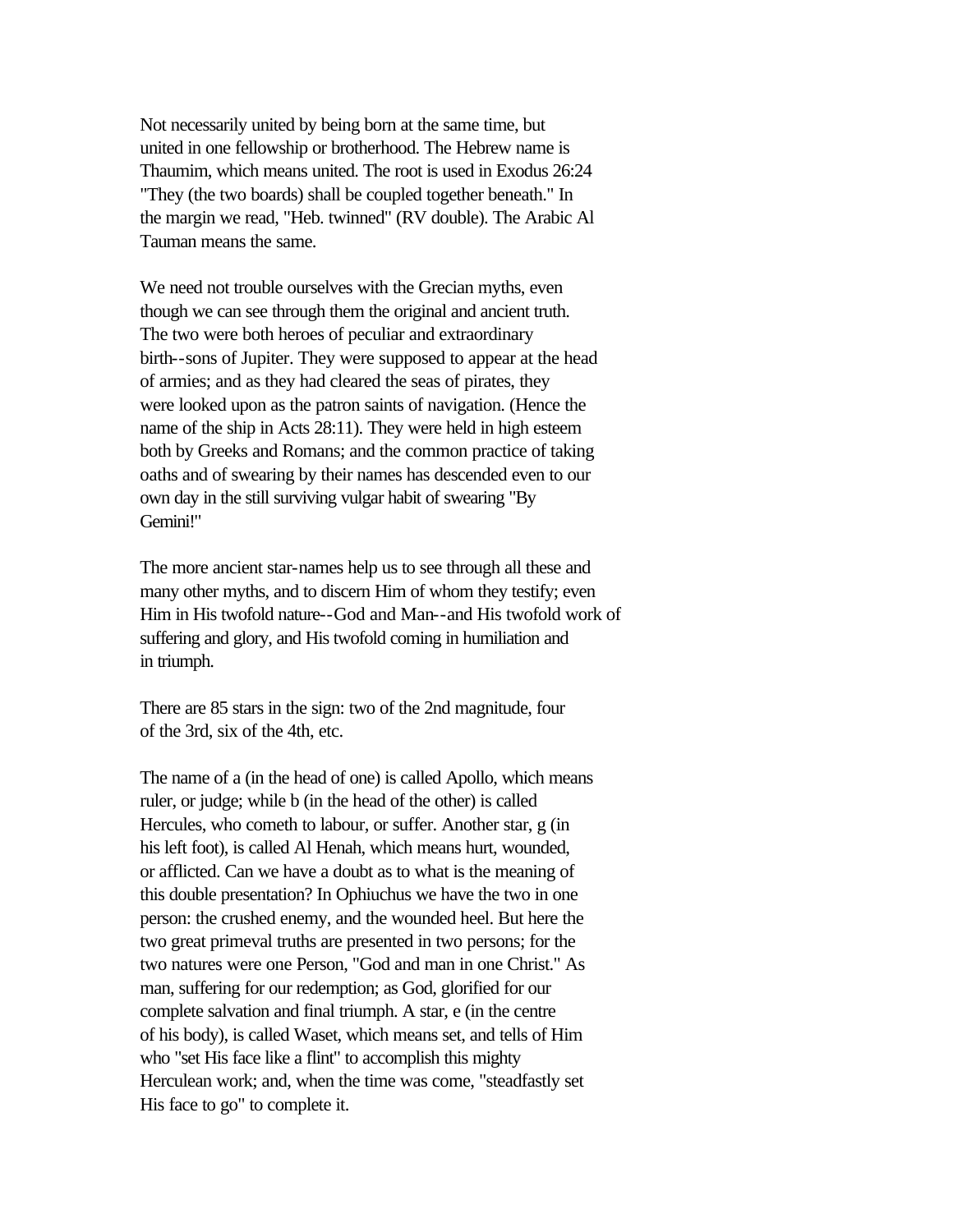He bears in his right hand (in some pictures) a palm branch. Some pictures show a club; but both the club or bow are in repose! These united ones are neither in action nor are they preparing for action, but they are at rest and in peace after victory won. The star e (in the knee of the other, "Apollo") is called Mebsuta, which means treading under feet. The names of other stars have come down to us with the same testimony. One is called Propus (Hebrew), the branch, spreading; another is called Al Giauza (Arabic), the palm branch; another is named Al Dira (Arabic), the seed, or branch.

The day has here come to fulfil the prophecies concerning Him who is "the Branch," "the Branch of Jehovah," "the man whose name is the Branch."

"In that day shall the Branch of Jehovah be beautiful and glorious; And the fruit of the earth shall be excellent and comely For them that are escaped of Israel." Isaiah 4:2

"Behold, a king shall reign in righteousness, And princes shall rule in judgment; And a man shall be as an hiding place from the wind." Isaiah 32:1, 2

"Behold, the days come, saith the LORD, That I will raise unto David a righteous Branch, And He shall reign as King and deal wisely, And shall execute judgment and justice in the land. In His days Judah shall be saved, And Israel shall dwell safely: And this is His name whereby He shall be called, The LORD is our Righteousness." Jeremiah 23:5, 6, RV

"Behold, the days come, saith the LORD, That I will perform that good word which I have spoken Concerning the house of Israel and concerning the house of Judah. In those days, and at that time. Will I cause a Branch of Righteousness to grow up unto David;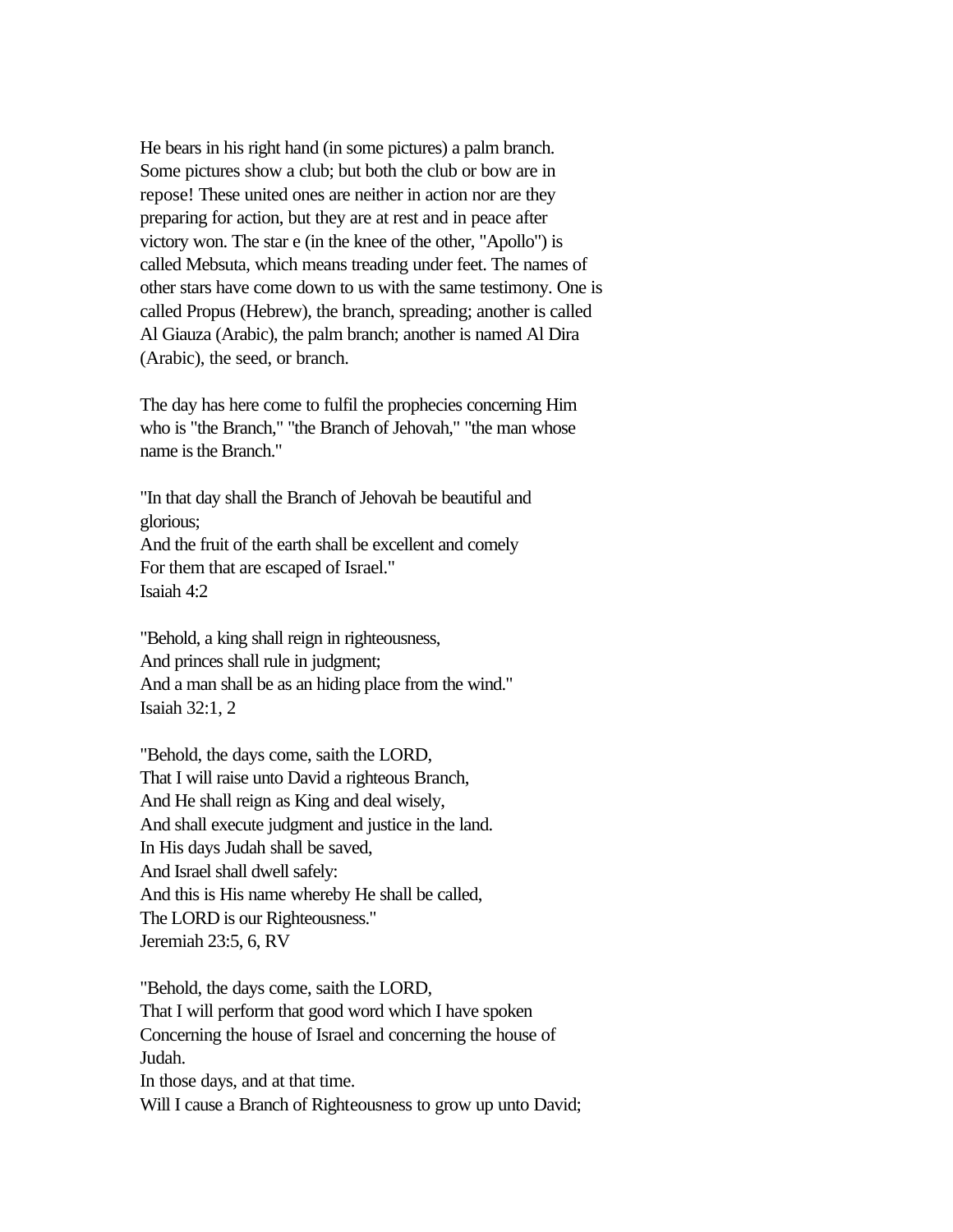And He shall execute judgment and righteousness in the land." Jeremiah 33:14, 15, RV

This is what we see in this sign--Messiah's peaceful reign. All is rest and repose. We see "His days," in which "the righteous shall flourish; and abundance of peace, so long as the moon endureth" (Psa 72).

But, for this blessed time to come, there must be no enemy! All enemies must be subdued.

This brings us to the first section of the book.

1. LEPUS (The Hare), THE ENEMY The enemy trodden under foot

The names of the three constellations of this Sign, as well as the pictures, are all more or less modern, as is manifest from the names being in Latin, and having no relation to the ancient names of their stars. To learn their real meaning, therefore, we must have recourse to the ancient Zodiacs. In the Persian planisphere the first constellation was pictured by a serpent. In the Denderah (Egyptian) Zodiac it is an unclean bird standing on the serpent, which is under the feet of Orion. Its name there is given as Bashti-beki. Bashti means confounded, and Beki means failing.

ARATUS says,

"Below Orion's feet, the Hare Is chased eternally."

It is a small constellation of 19 stars (all small), three of which are of the 3rd magnitude, seven of the 4th, etc.

The brightest, a (in the body), has a Hebrew name, Arnebo, which means the enemy of Him that cometh. The Arabic, Arnebeth, means the same. Other stars are Nibal, the mad; Rakis, the bound (Arabic, with a chain); Sugia, the deceiver.

There can be no mistaking the voice of this united testimony. For this enemy is under the down-coming foot of Orion, and it tells of the blessed fact that when the true Orion, "the Sun of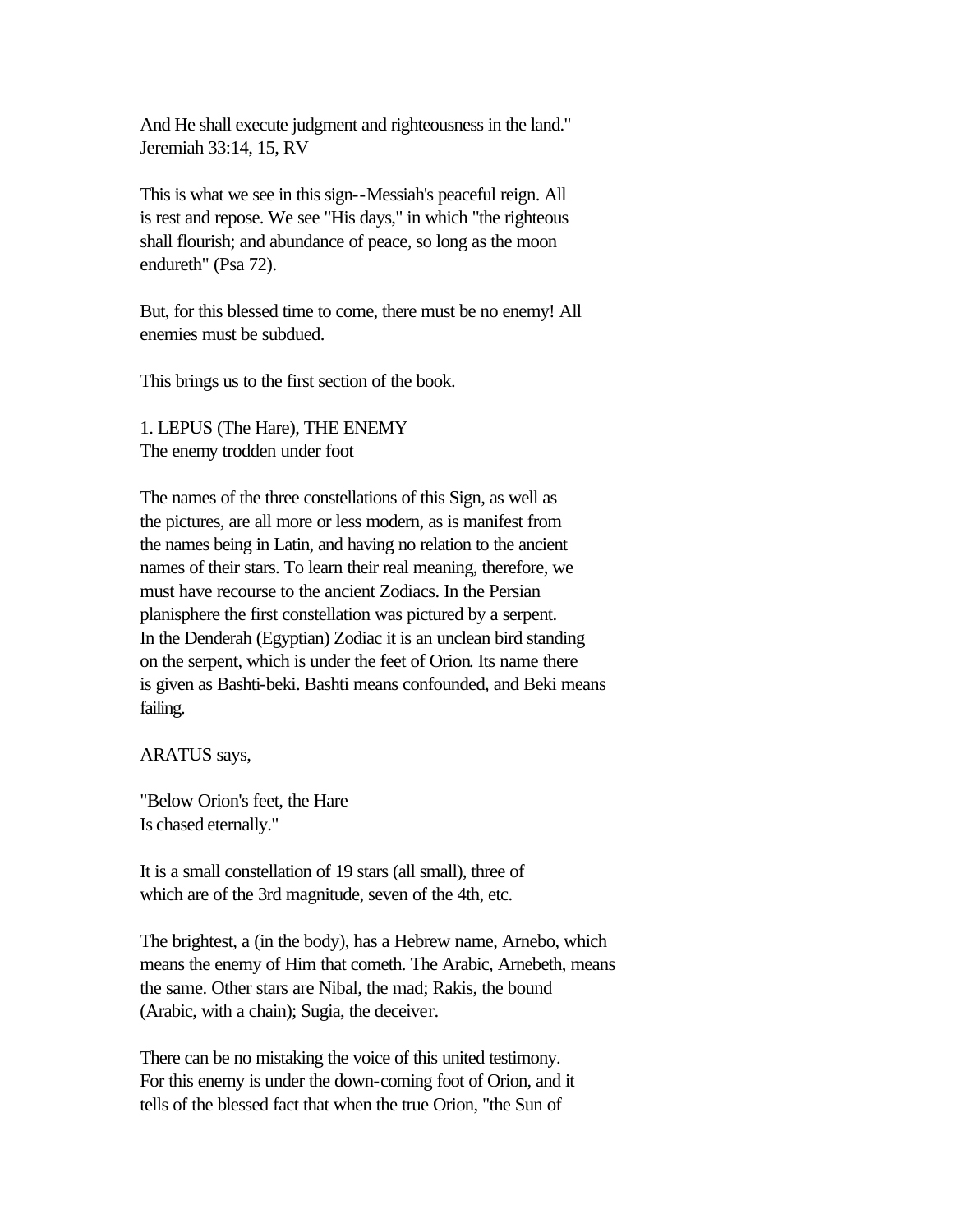Righteousness, shall arise," and "the true light" shall shine over all the earth, He "shall tread down the wicked" (Mal 4), and every enemy will be subdued under His feet. "It is He that shall tread down our enemies" (Psa 60:12), as He has said:

"I will tread them in Mine anger, And trample them in My fury... For the day of vengeance is in Mine heart, And the year of My redeemed is come." Isaiah 63:3, 4

2. CANIS MAJOR (The Dog), or SIRIUS (The Prince) The coming glorious Prince of Princes (Sirius)

This second constellation carries on the teaching, and tells of the glorious Prince who will thus subdue and reign.

In the Denderah Zodiac he is called Apes, which means the head. He is pictured as a hawk (Naz, caused to come forth, coming swiftly down). The hawk is the natural enemy of the serpent, and there it has on its head a pestle and mortar, indicating the fact that he shall crush the head of the enemy.

In the Persian planisphere it is pictured as a wolf, and is called Zeeb, which in Hebrew has the same meaning. Plutarch translates it Leader. In Arabic it means coming quickly.

Its ancient name and meaning must be obtained from the names of its stars which have come down to us. There are 64 altogether. Two are of the 1st magnitude, two of the 2nd, four of the 3rd, four of the 4th, etc. Of these a (in the head) is the brightest in the whole heavens! It is called Sirius, the Prince as in Isaiah 9:6.

Sirius (our English "Sir" is derived from this word) was, by the ancients, always associated with great heat. And the hottest part of the year we still call "the dog days," though, through the variation as observed in different latitudes, and the precession of the equinoxes, its rising has long ceased to have any relation to those days. Virgil says that Sirius

"With pestilential heat infects the sky."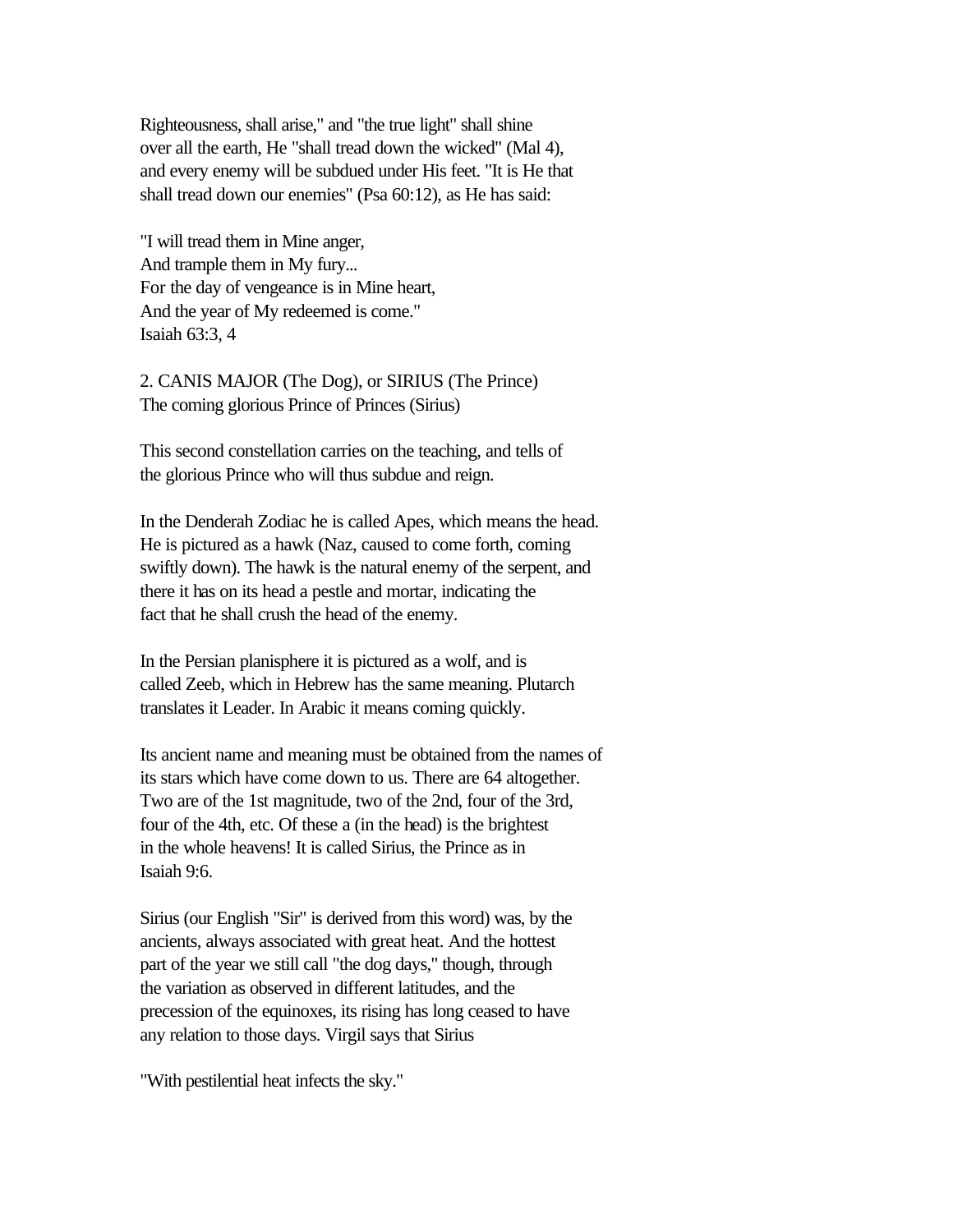Homer spoke of it as a star

"Whose burning breath Taints the red air with fevers, plagues, and death."

It is not, however, of its heat that its name speaks, but of the fact that it is the brightest of all the stars, as He of whom it witnesses is the "Prince of princes," "the Prince of the Kings of the earth."

Though this "Dog-Star" came to have an ill-omened association, it was not so in more ancient times. In the ancient Akkadian it is called Kasista, which means the Leader and Prince of the heavenly host. While (as Mr. Robert Brown, Jr, points out) "the Sacred Books of Persia contain many praises for the star Tistrya or Tistar (Sirius), 'the chieftain of the East.'" (Euphratean Stellar Researches)

The next star, b (in the left fore foot), speaks the same truth. It is named Mirzam, and means the prince or ruler. The star d (in the body) is called Wesen, the bright, the shining. The star e (in the right hind leg) is called Adhara, the glorious.

Other stars, not identified, bear their witness to the same fact. Their names are--Aschere (Hebrew), who shall come; Al Shira Al Jemeniya (Arabic), the Prince or chief of the right hand! Seir (Egyptian), the Prince; Abur (Hebrew), the mighty; Al Habor (Arabic), the mighty; Muliphen (Arabic), the leader, the chief.

Here there is no conflicting voice; no discord in the harmonious testimony to Him whose name is called "Wonderful, Counsellor, the Mighty God...the Prince of Peace" (Isa 9:6).

The names of the stars have no meaning whatever as applied to an Egyptian Hawk, or a Greek Dog. But they are full of significance when we apply them to Him of whom Jehovah says:

"Behold, I have given Him for a witness to the people, A LEADER and commander to the people." Isaiah 55:4

This is "the Prince of princes" (Dan 8:23,25) against whom,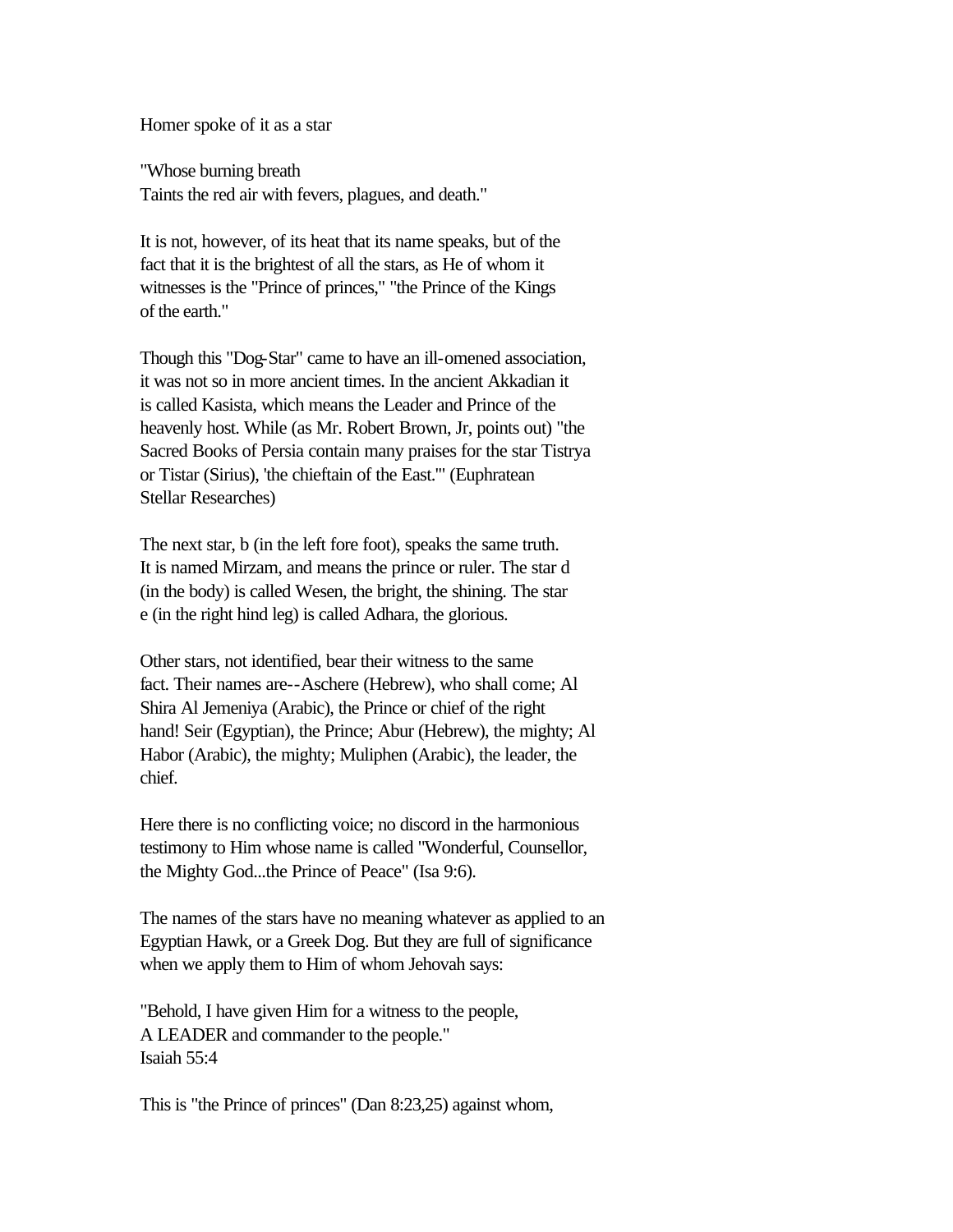"when transgressors are come to the full, a king of fierce countenance...shall stand up," "but he shall be broken without hand," for he shall be destroyed "with the brightness of His coming" (2 Thess 2:8). This is He who shall come forth "King of kings and Lord of Lords" (Rev 19:16).

But Sirius has a companion, and this brings us to--

3. CANIS MINOR (The Second Dog) The exalted Redeemer (Procyon)

The same facts are to be remembered concerning the Greek picture, and Latin name of this constellation.

The Egyptian name in the Denderah Zodiac is Sebak, which means conquering, victorious. It is represented as a human figure with a hawk's head and the appendage of a tail.

This small constellation has only 14 stars according to the Britannic catalogue. One of the 1st magnitude, one of the 2nd, one of the 4th, etc.

The brightest star, a (in the body), is named Procyon, which means REDEEMER, and it tells us that this glorious Prince is none other than the one who was slain. Just as this chapter begins with two persons in one in the Sign (GEMINI), one victorious, the other wounded; so it ends with a representation of two princes, one of whom is seen triumphant and the other as the Redeemer. This is confirmed by the next star, b (in the neck), which is named Al Gomeisa (Arabic), the burthened, loaded, bearing for others. The names of the other stars still further confirm the great truth; viz., Al Shira or Al Shemeliya (Arabic), the prince or chief of the left hand, answering to the star in Sirius. One right, the other left, as the two united youths are placed. Al Mirzam, the prince or ruler; and Al Gomeyra, who completes or perfects.

This does, indeed, complete and perfect the presentation of this chapter: Messiah's reign as Prince of Peace; the enemy trodden under foot by the glorious "Prince of princes," who is none other than the glorified Redeemer.

This is also what is written in the Book: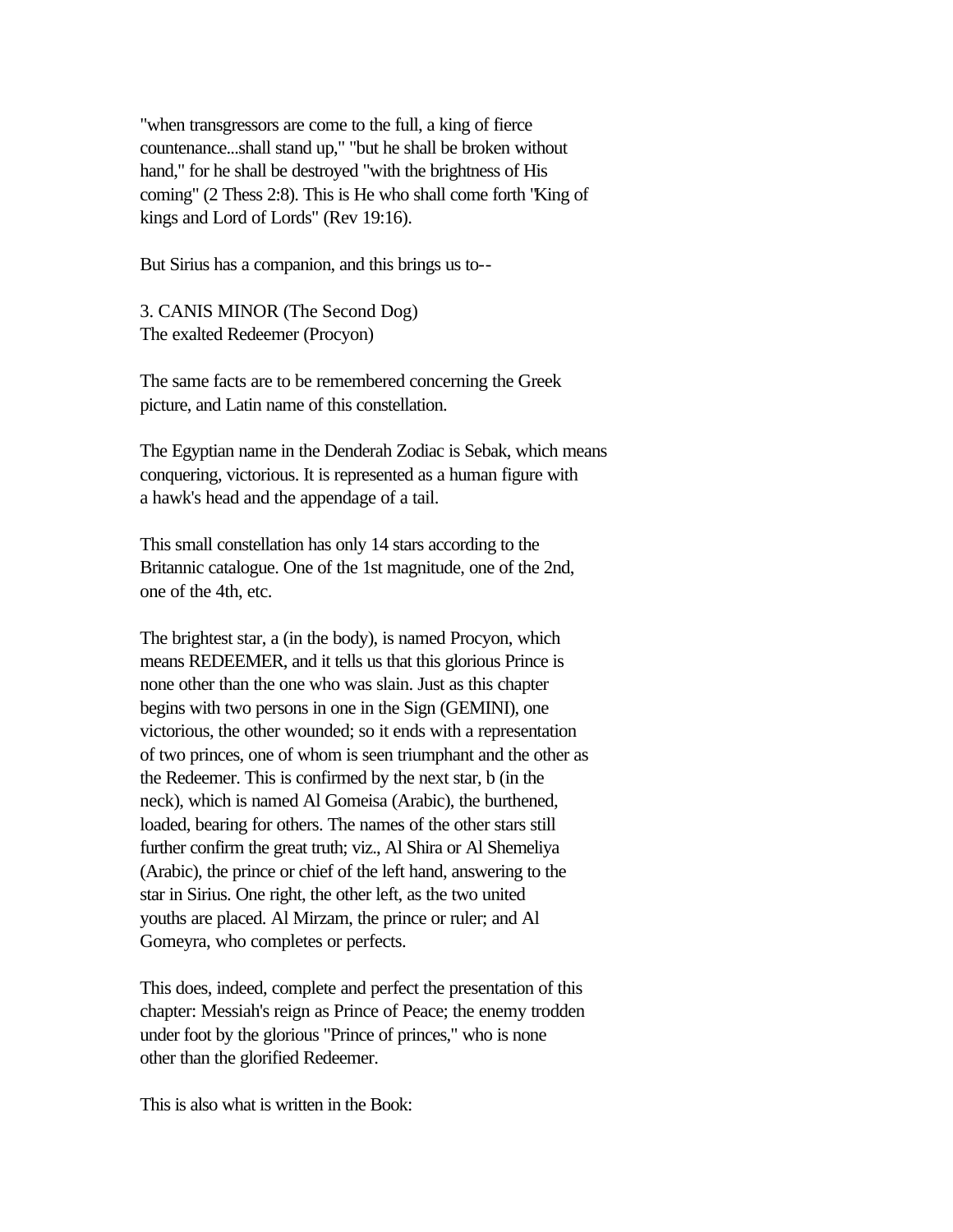"Shall the prey be taken from the mighty, Or the lawful captives be delivered? But thus saith the LORD, Even the captives of the mighty shall be taken away, And the prey of the terrible shall be delivered: For I will contend with him that contendeth with thee, And I will save thy children. And I will feed them that oppress thee with their own flesh; And they shall be drunken with their own blood as with sweet wine; And all flesh shall know that I the LORD am thy Saviour, And thy REDEEMER--the Mighty One of Jacob." Isaiah 49:24-26, RV

"When the enemy shall come in like a flood, The Spirit of the LORD shall lift up a standard against him, And the REDEEMER shall come to Zion." Isaiah 59:19, 20

"And He shall divide the spoil with the strong, Because He hath poured out His soul unto death." Isaiah 53:12

## **The Witness of the Stars, Book III, Chapter III**

**The Third Book The Redeemer (His Second Coming) "The glory that should follow"** 

**Chapter III The Sign Cancer (The Crab) Messiah's redeemed possession held fast**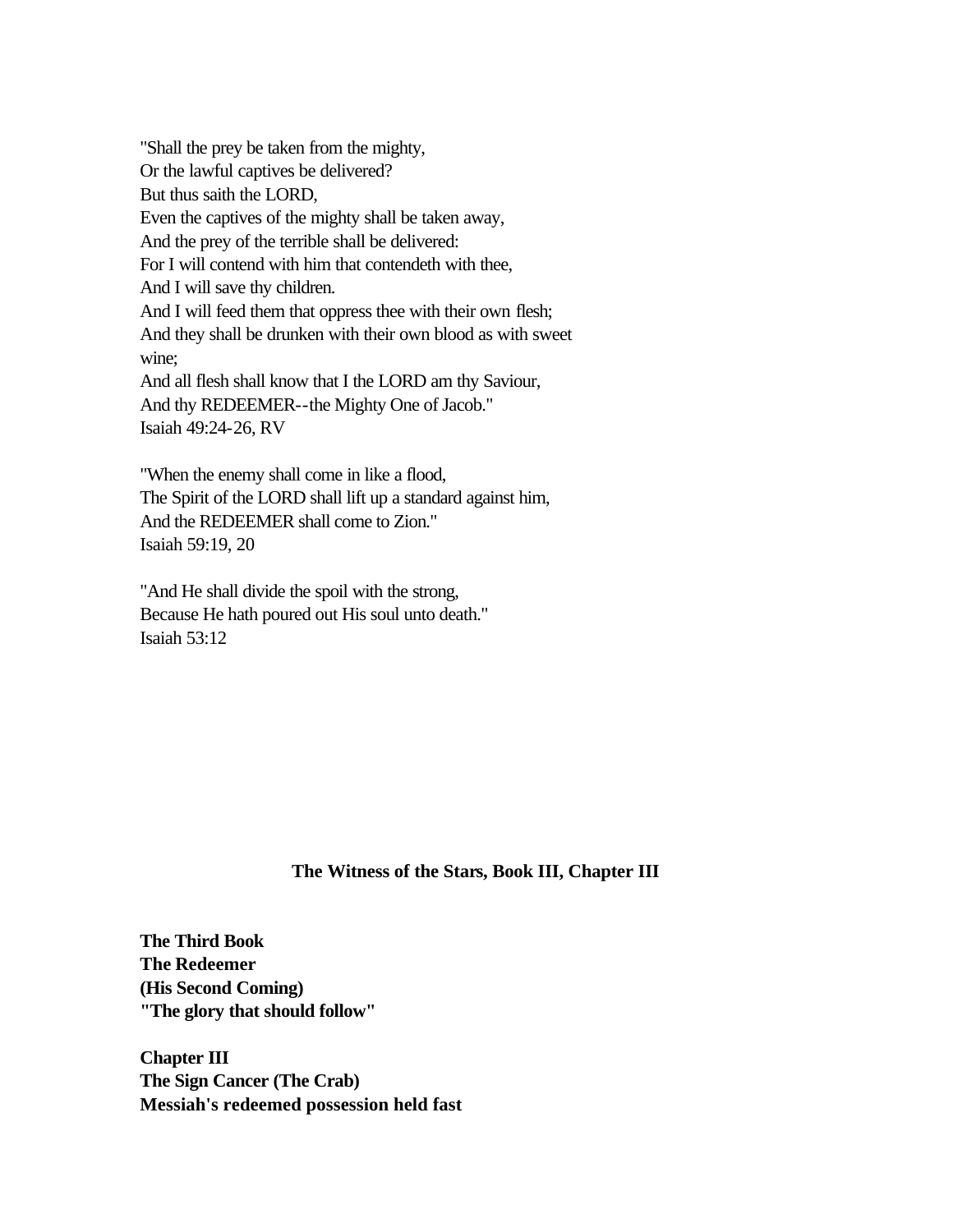With regard to the sign of CANCER, one thing is certain, that we have not got the original picture, or anything like it.

It does not agree with the names either of its three constellations which have come down to us, or of its stars.

In the ancient Denderah Zodiac it is represented as a Scarabaeus, or sacred beetle. \* In the Zodiac of Esneh and in a Hindu Zodiac (400 BC) it is the same.

\* The Scarabaeus, passing its early existence as a worm of the earth, and thence issuing as a winged denizen of heaven, was held sacred by the Egyptians as an emblem of the resurrection of the body.

According to the Greeks, Jupiter placed this Crab amongst the signs of the Zodiac.

In Sir William Jones's Oriental Zodiac we meet with a crab, and an Egyptian Zodiac found at Rome bears also the crab in this sign.

The more ancient Egyptians placed Hermanubis, or Hermes, with the head of an ibis or hawk, as the symbol of the sign now allotted to CANCER.

The Denderah name is Klaria, or the cattle-folds, and in this name we have the key to the meaning of the sign, and to the subject of this chapter.

The Arabic name is Al Sartan, which means who holds or binds, and may be from the Hebrew to bind together (Gen 49:11). There is no ancient Hebrew word known for the crab. It was classed with many other unclean creatues, and would be included in the general term "vermin."

The Syriac, Sartano, means the same. The Greek name is Karkinos, which means holding or encircling, as does the Latin, Cancer, and hence is applied to the crab. In the word Khan, we have the traveller's rest or inn; while Ker or Cer is the Arabic for encircling. The ancient Akkadian name of the month is Su-kul-na, the seizer or possessor of seed.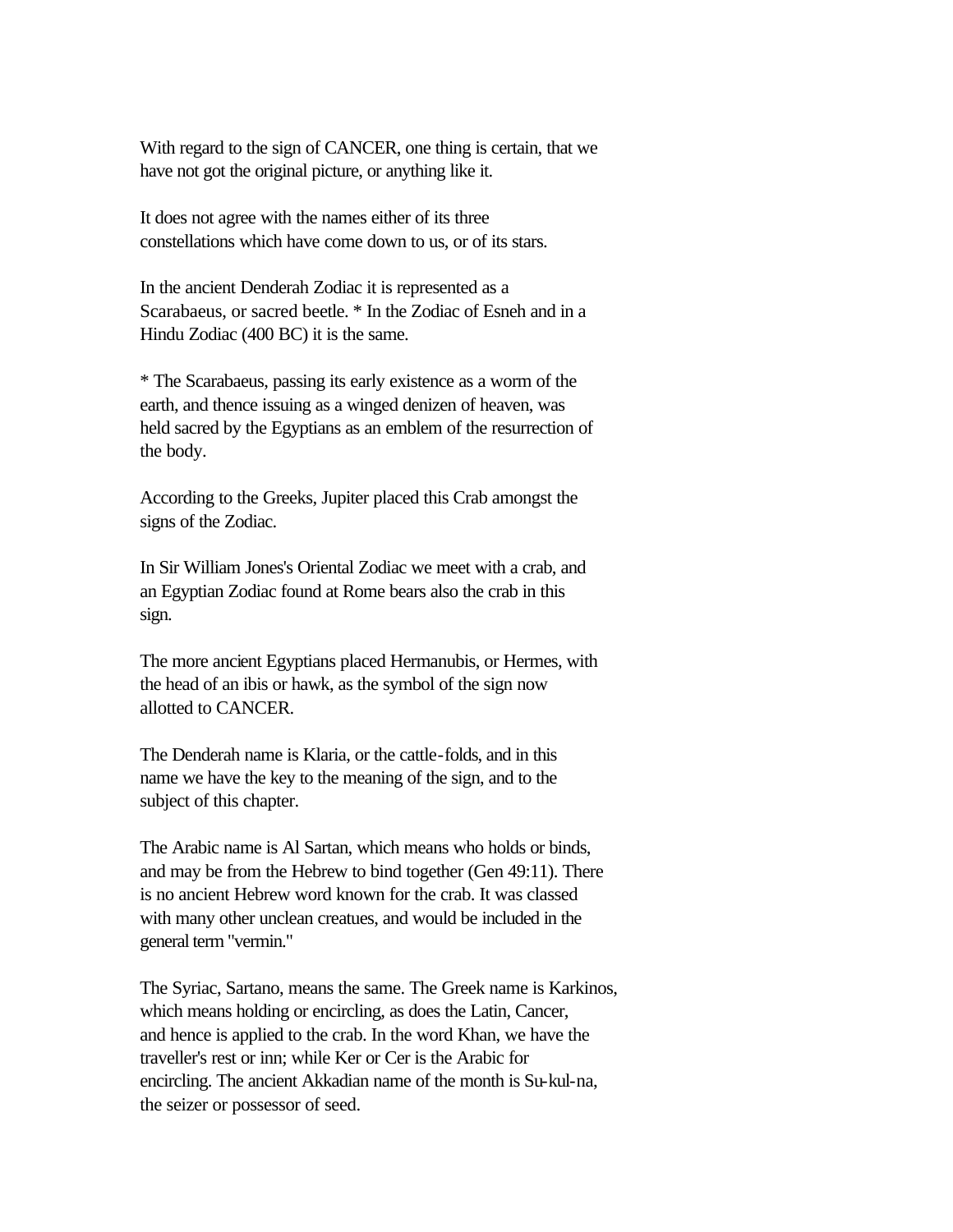The sign contains 83 stars, one of which is of the 3rd magnitude, and seven are of the 4th magnitude, and the remainder of inferior magnitudes.

In the centre of the Sign there is a remarkably bright cluster of stars, so bright that they can be sometimes seen with the naked eye. It looks like a comet, and is made up of a great multitude of stars. Modern astronomers have called it the Beehive. But its ancient name has come down to us as Praesepe, which means a multitude, offspring.

The brightest star, z (in the tail), is called Tegmine, holding. The star a (or a1 and a2), in the lower large claw, is called Acubene, which, in Hebrew and Arabic, means the sheltering or hiding-place. Another is named Ma'alaph (Arabic), assembled thousands; Al Himarein (Arabic), the kids or lambs.

North and south of the nebula Praesepe are two stars, which Orientalists speak of by a name evidently of some antiquity. Asellus means an Ass, and one was called Asellus Boreas, the northern Ass; while the other, Asellus Australis, is the southern Ass. \*

\* The Ass was the emblem of Typhon, the king who smites or is smitten.

This connects it with the Tribe of Issachar, who is said to have borne upon the Tribal standard the sign of two asses.

This is doubtless the reference in Jacob's blessing (Gen 49:11, RV):

"Issachar is a strong ass, Couching down between the sheepfolds; And he saw a resting-place that it was good; And the land that it was pleasant; And he bowed his shoulder to bear, And became a servant under task work."

Have we not here the gathering up of the teaching of this sign--

Messiah's redeemed possessions held fast.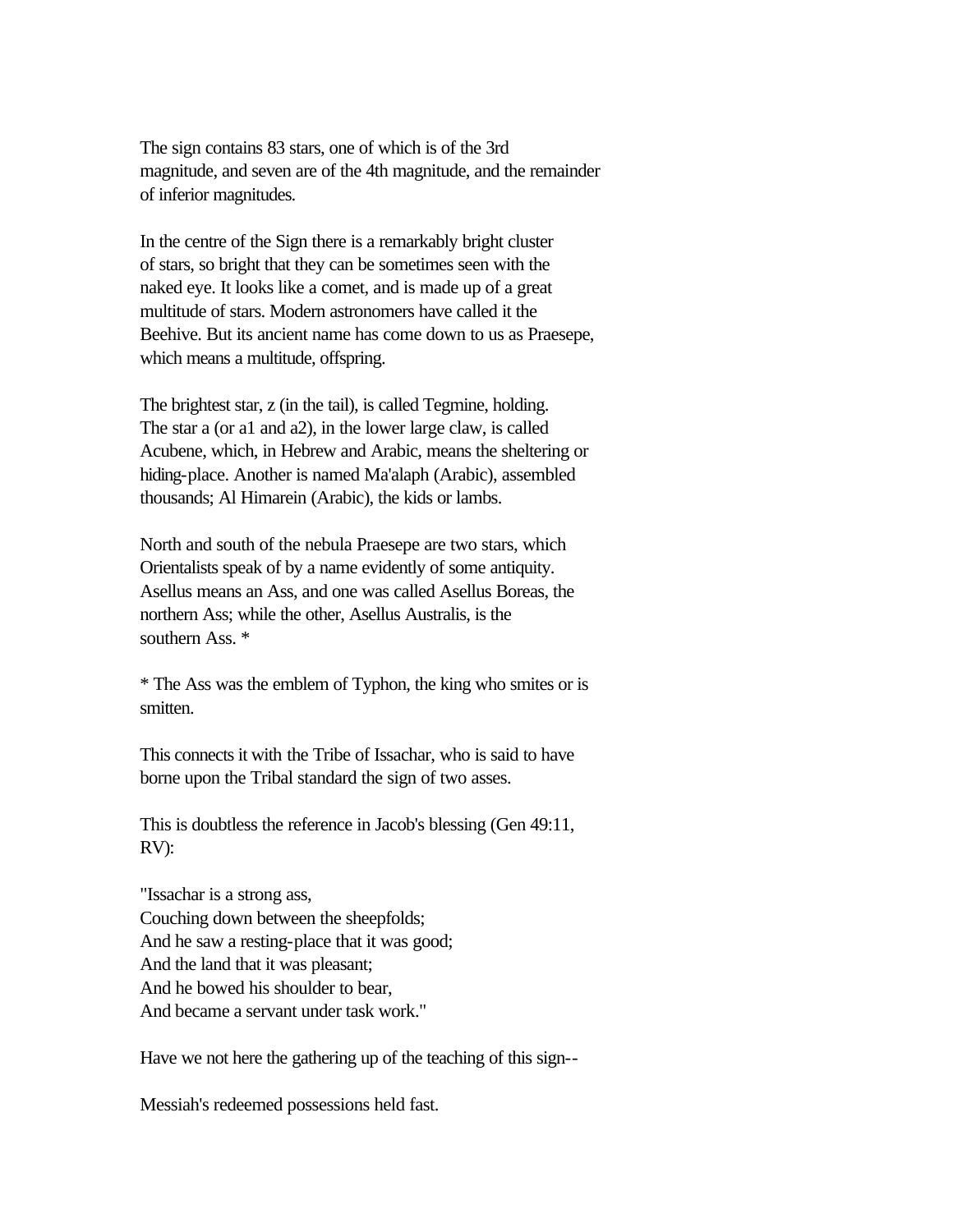Here we come to the completion of His work. In CANCER we see it with reference to His redeemed, and in the next (the last) Sign, LEO, with reference to His enemies.

The three constellations develop the truth. What is now called Ursa Minor is the Lesser Flock; Ursa Major gives us The Sheepfold and the Sheep; while Argo, The Ship, shows the travellers and the pilgrims brought safely home--all conflict over.

To accomplish this, we see the true Issachar bowing his shoulder to bear. He could say, "My soul is bowed down" (Psa 57:6). He became a servant, and humbled Himself to death. He undertook the mighty task of saving His people from their sins. "Their Redeemer is strong" (Jer 50:34); for help was laid on "One that was mighty" (Psa 89:19). And His redeemed shall come to a resting-place that is good, and to a land that is pleasant. No earthly Khan on earth affords them a home. They look for a heavenly home, and in the many mansions of the Father's house they shall find eternal rest.

Here we see that sheltering home to which the names of these stars point; where the assembled thousands (Ma'alaph) shall be received into the true Klaria, even the "everlasting habitations."

These are now to be shown to us.

1. URSA MINOR (The Little Bear) The lesser sheepfold

Here we come to another grievous mistake, or ignorant perversion of primitive truth, as shown in the ancient names of these two constellations.

It is sufficient to point to the fact that no Bear is found in any Chaldean, Egyptian, Pesian, or Indian Zodiacs, and that no bear was ever seen with such a tail! No one who had ever seen a bear would have called attention to a tail, such as no bear ever had, by placing in its very tip the most important, wondrous, and mysterious Polar Star, the central star of the heavens, round which all others revolve. The patriarchal astronomers, we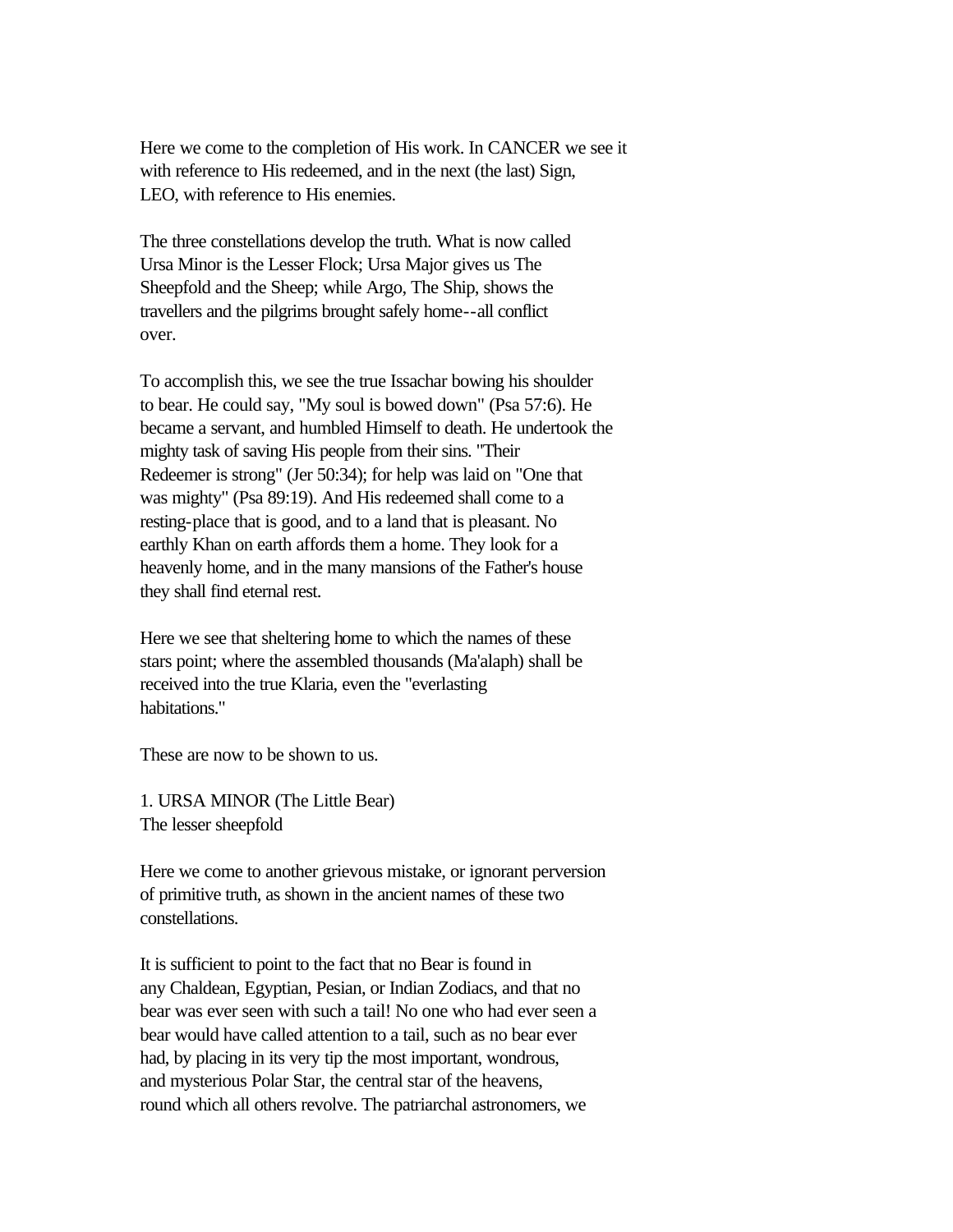may be sure, committed no such folly as this.

The primitive truth that there were two, or a pair of constellations is preserved; and that of these two, one is larger, and the other smaller. But what were they? We have the clue to the answer in the name of the brightest star of the larger constellation, which is called Dubheh. Now Dubheh means a herd of animals. In Arabic, Dubah means cattle. In Hebrew, Dohver, is a fold; and hence in Chaldee it meant wealth. The Hebrew Dohveh, means rest or security; and certainly there is not much of either to be found or enjoyed with bears! The word occurs in Deuteronomy 33:25 "As thy days so shall thy strength be." The Revised Version gives in the margin, "So shall thy rest or security be." This accords with what we have already seen under CANCER: "Couching down between the sheepfolds, he saw a resting-place that it was good."

Here are the two Sheepfolds, then; the Greater fold, and Lesser; and here is the rest and security which the flocks will find therein.

But in Hebrew there is a word very similar in sound, though not in spelling--dohv, which means a bear! So we find in Arabic dub; Persian, deeb and dob. We can see, therefore, how the Hebrew Dohver, a fold, and Dohv, a bear, were confused; and how the Arabic Dubah, cattle, might easily have been mistaken by the Greeks, and understood as a bear.

The constellation, which we must therefore call THE LESSER SHEEPFOLD, contains 24 stars, viz., one of the 2nd magnitude, two of the 3rd, four of the 4th, etc.

The brightest star, a (at the point of the tail), is the most important in the whole heavens. It is named Al Ruccaba, which means the turned or ridden on, and is today the Polar or central star, which does not revolve in a circle as does every other star, but remains, apparently, fixed in its position. But though the star does not revolve like the others, the central point in the heavens is very slowly but steadily moving. When these constellations were formed the Dragon possessed this important point, and the star a, in Draco, marked this central point. But, by its gradual recession, that point is sufficiently near this star Ruccaba, in the Lesser Sheepfold, for it to be what is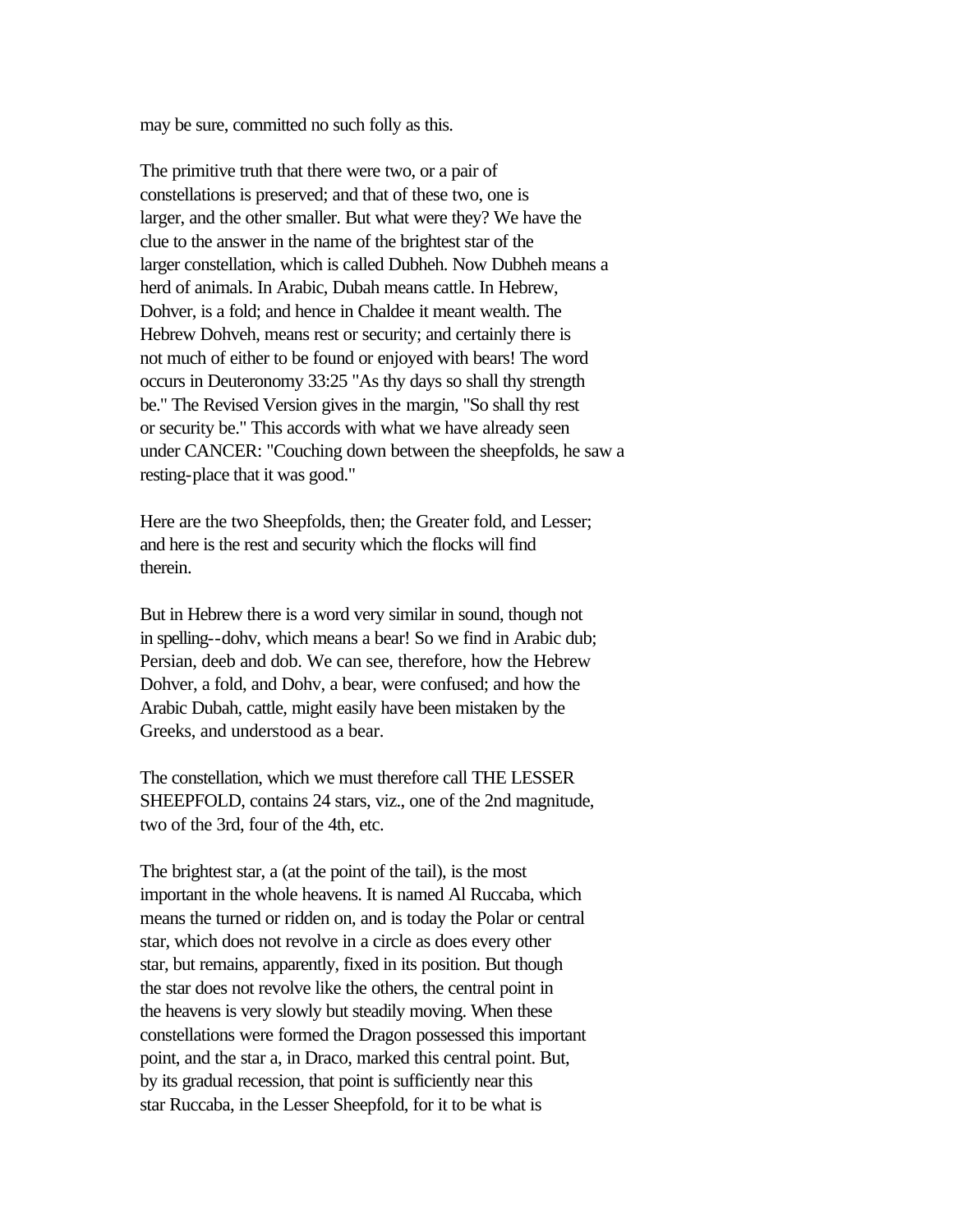called "the Polar Star." But, how could this have been known five or six thousand years ago? How could it have been known when it received its name, which means the turned or ridden on? That it was known is clear: so likewise was it made known in the written Word that the original blessing included not merely the multiplicaiton of the seed of faithful Abraham, but it was then added, "And thy seed shall possess the gate of his enemies" (Gen 22:17).

This star was called by the Greeks the "Cynosure." ARATUS seems to apply this term to the whole of the seven stars of the Lesser Bear. Mr. Robert Brown, Jr., shows that this word once supposed to be Hellenic, is non-Hellenic, and possibly Euphratean in origin, from a word which he transliterates An-nas-sur-ra, and renders it, "as it literally means, high in rising, i.e., in heavenly position." (Euphratean Stellar Researches). Is not this the primitve truth of the Revelation? Will not this Lesser Fold be high, yea, the highest in heavenly position?

The Polar Star has been removed from the Dragon, and is now in the Lesser Fold; and when the Dragon shall be cast down from the heavens, the heavenly seed will be safely folded there. But this is the Lesser Sheepfold. These are they who all through the ages have been "partakers of the heavenly calling," who desired a better country, that is, a heavenly; wherefore God "hath prepared for them a city," the city for which Abraham himself "looked." This was no earthly city, but a city "whose builder and maker is God" (Heb 11:10-16). These have always been a smaller company, a "little flock," but the kingdom shall be theirs, even the kingdom of God, for which they now look and wait. They have not yet "received the promises; but, having seen them afar off" by faith, they "were persuaded of them, and embraced them, and confessed that they were strangers and pilgrims on the earth" (Heb 11:13). Their Messiah has accomplished "the redemption of the purchased possession," and in due time the redeemed will inherit it, "unto the praise of His glory" (Eph 1:13).

The bright star b is named Kochab, which means waiting Him who cometh. Other stars are named Al Pherdadain (Arabic), which means the calves, or the young (as in Deut 22:6), the redeemed assembly. Another, Al Gedi, means the kid. Another is Al Kaid, the assembled; while Arcas, or Arctos (from which we derive the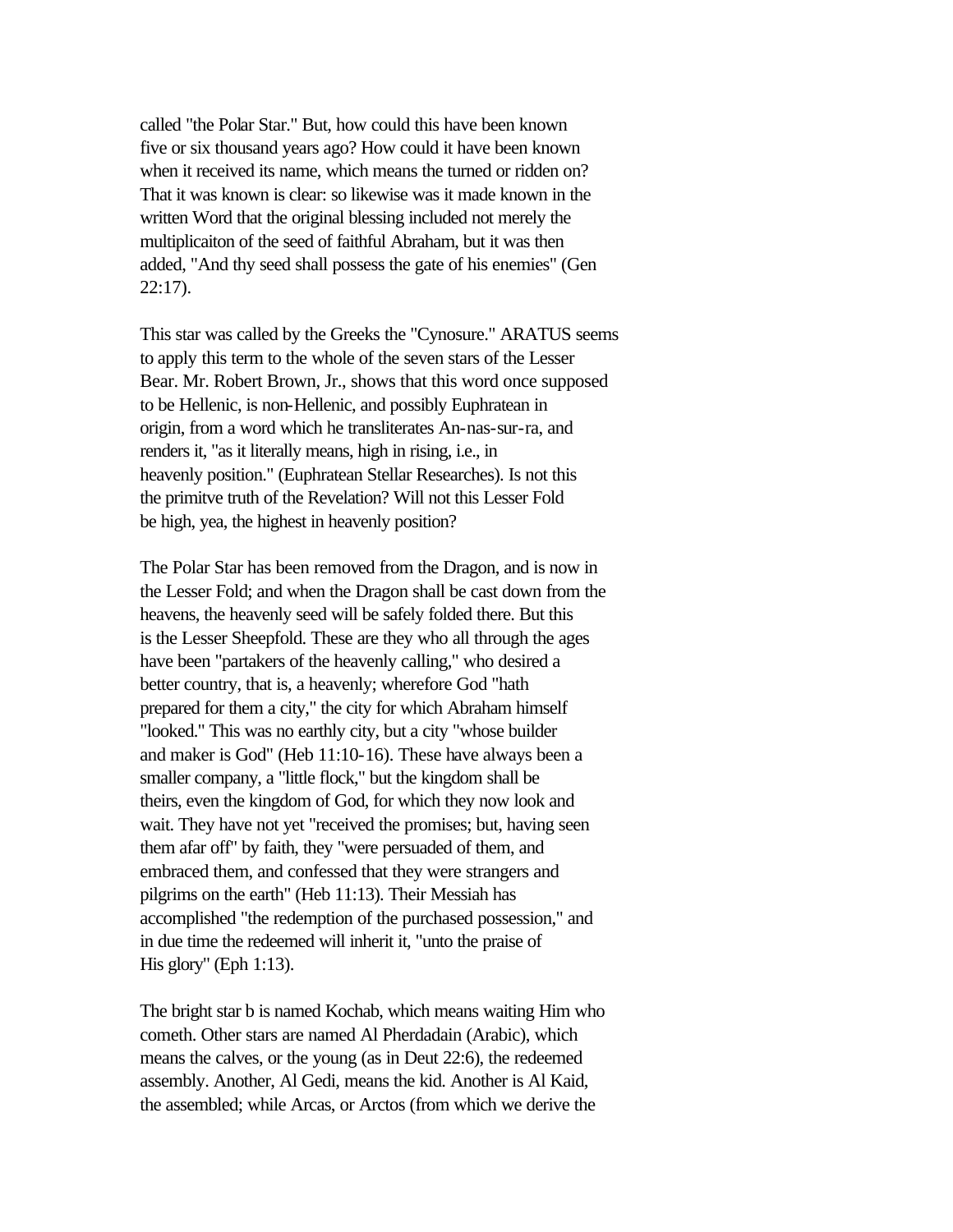term Arctic regions), means, according to one interpreter, a travelling company; or, according to another, the stronghold of the saved.

But there is not only the heavenly seed, which is compared "to the stars of heaven," but there is the seed that is compared to "the sand of the sea"--the larger flock or company, who will enjoy the earthly blessing.

This brings us to--

2. URSA MAJOR (The Great Bear) The fold and the flock

Of these it is written--

"But in Mount Zion there shall be those that escape, And it shall be holy: And the house of Jacob shall possess their possessions." Obadiah 17-19, RV

It is a large and important constellation, containing 87 stars, of which one is of the 1st magnitude, four of the 2nd, three of the 3rd, ten of the 4th, etc. It always presents a splendid appearance, and is perhaps, therefore, the best known of all the constellations.

In the Book of Job (9:9, and 38:31,32) it is mentioned under the name of Ash. "Canst thou guide Ash and her offspring?" which is rendered in the AV, "Arcturus and his sons," and in the RV, "The Bear with her train" (marg., "sons"). The Arabs still call it Al Naish, or Annaish, the assembled together, as sheep in a fold. The ancient Jewish commentators interpreted Ash as the seven stars of this constellation. They are called by others Septentriones, which thus became the Latin word for North.

The brightest star, a (in the back), is named Dubhe, which, as we have seen, means a herd of animals, or a flock, and gives its name to the whole constellation.

The star b (below it) is named Merach (Hebrew), the flock (Arabic, purchased).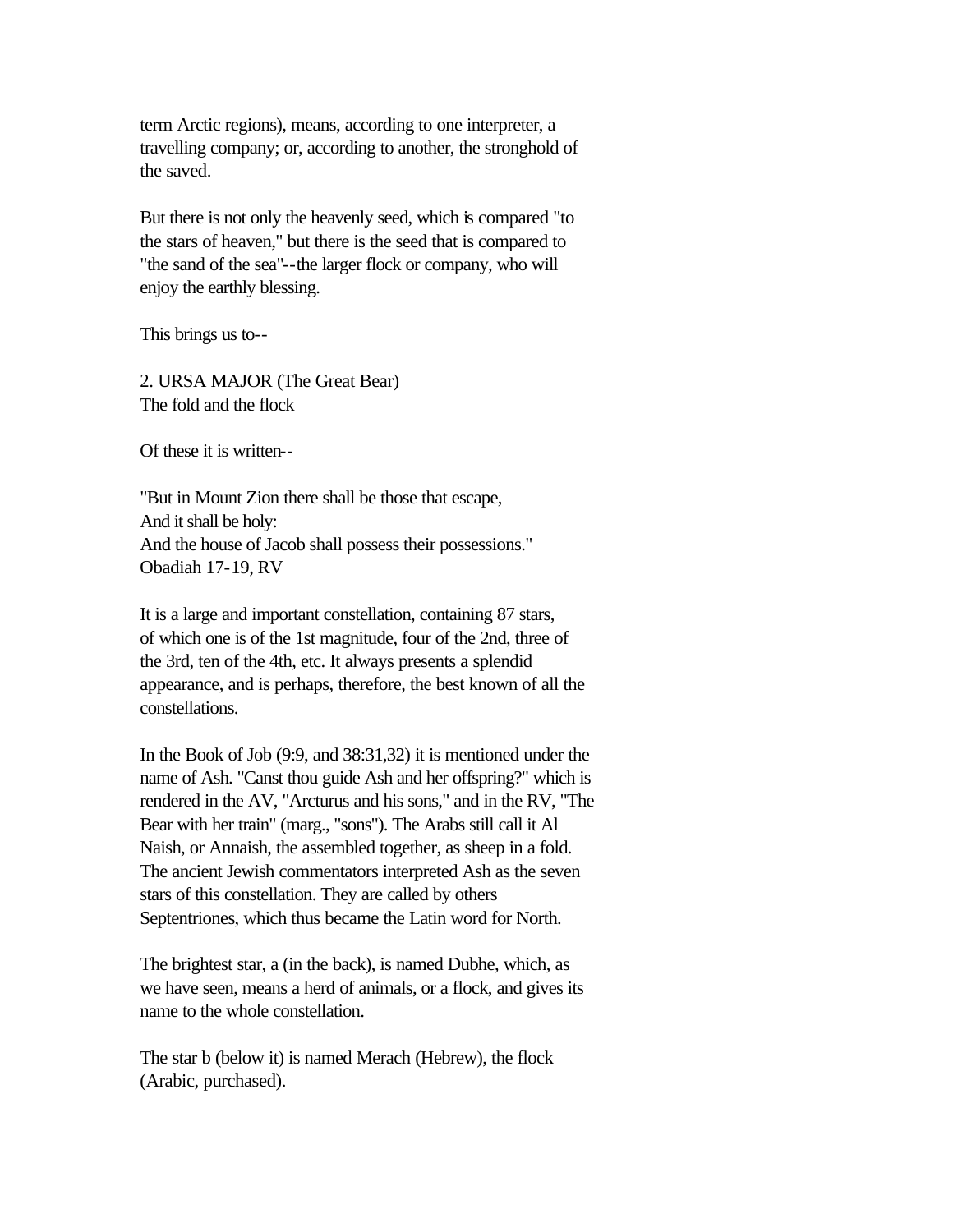The star g (on the left of b) is called Phaeda, or Phacda, meaning visited, guarded, or numbered, as a flock; for His sheep, like the stars, are both numbered and named. (See Psalm 147:4)

The star e is called Alioth, a name we have had in Auriga, meaning a she goat.

The star z (in the middle of the tail) is called Mizar, separate or small, and close to it Al Cor, the Lamb.

The star h (at the end of the so-called tail) is named Benet Naish (Arabic), the daughters of the assembly. It is also called Al Kaid, the assembled.

The star i (in its right foot) is called Talitha.

The names of other stars all give the same testimony: El Alcola (Arabic), the sheepfold (as in Psa 95:7; and 100:3); Cab'd al Asad, multitude, many assembled; Annaish, the assembled; Megrez, separated, as the flock in the fold; El Kaphrah, protected, covered (Heb. redeemed and ransomed); Dubheh Lachar (Arabic), the latter herd or flock; Helike (so called by HOMER in the Iliad), company of travellers; Amaza (Greek), coming and going; Calisto, the sheepfold set or appointed.

There is not one discordant voice in the rich abundance of this testimony. We have nothing to do here with the Grecian myths about bears or wild boars. We see only the innumeralbe seed gathered by Him who scattered (Jer 31:10).

Many are the Scriptures we might quote which speak of this gathering and assembling of the long scatterd flock. It is written as plainly in the Book, as it is in the heavens. The prophecies of this gathering are as conspicuous in the Word of God as the "Seven Stars" in the sky. It is difficult even to make a selection from the wealth of such promises; but few are more beautiful than that in Ezekiel 34:12-16:

"As a shepherd seeketh out his flock In the day that he is among his sheep that are scattered; So will I seek out my sheep, And will deliver them out of all places where they have been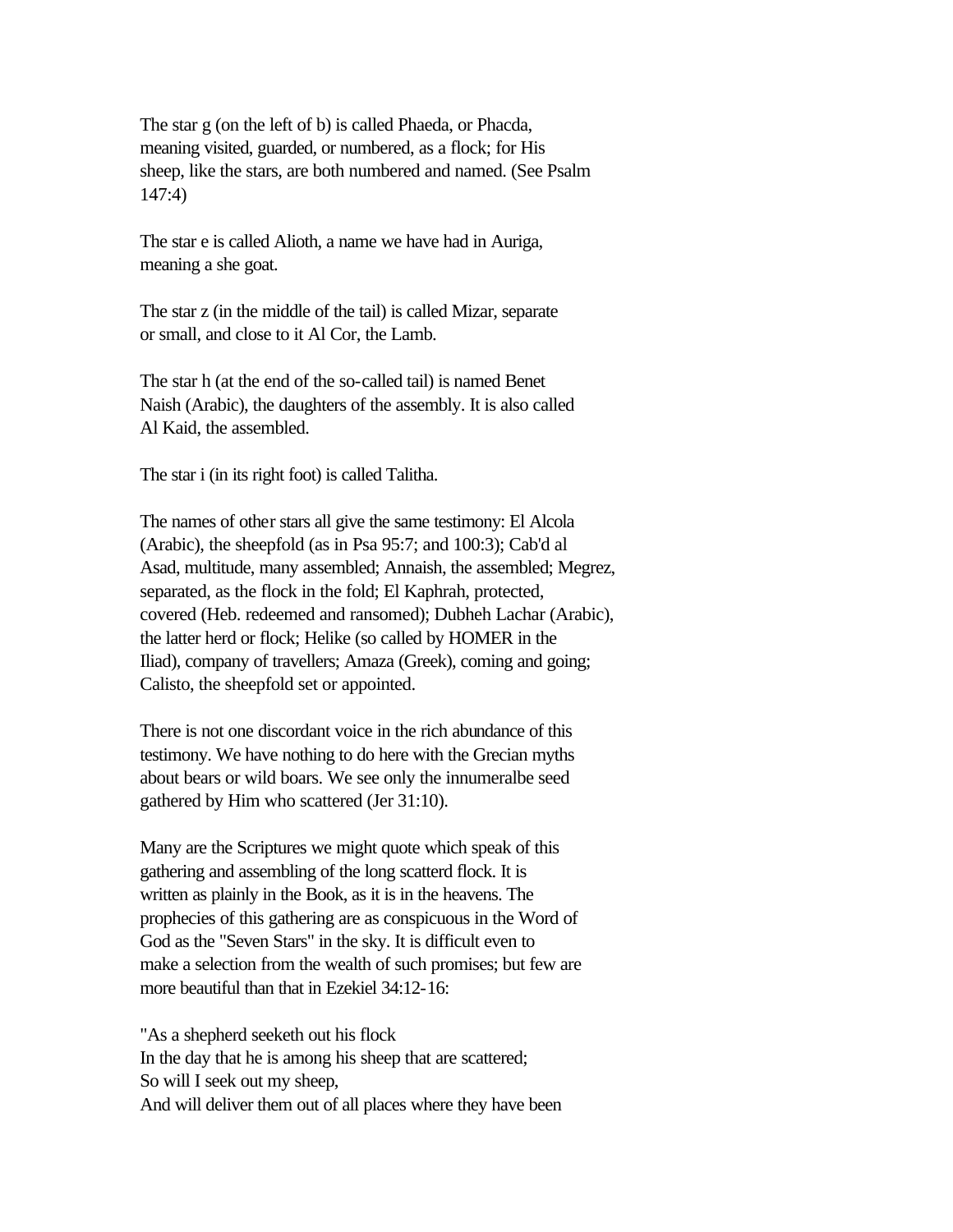scattered in the cloudy and dark day. And I will bring them out from the people, And gather them from the countries, And will bring them to their own land, And feed them upon the mountains of Israel by the rivers And in all the inhabited places of the country. I will feed them in a good pasture, And upon the high mountains of Israel shall their fold be: There shall they lie in a good fold, And in a fat pasture shall they feed upon the mountains of Israel. I will feed my flock, And I will cause them to lie down, saith the Lord GOD (Adonai Jehovah). I will seek that which was lost, And bring again that which was driven away, And will bind up that which was broken, And will strengthen that which was sick: But I will destroy the fat and the strong; I will feed them with judgment."

It is of this judgment with which this book, and indeed the whole Revelation, ends, in the next and final chapter.

But before we come to that we have one more picture in the third constellation of this Sign, which combines the first two in one.

3. ARGO (The Ship) The pilgrims safe at home

This is the celebrated ship of the Argonauts, of which HOMER sung nearly ten centuries before Christ. Sir Isaac Newton puts the expedition of the Argonauts shortly after the death of Solomon (about 975 BC). While Dr. Blair's chronology puts it at 1236 BC.

Whatever fables have gathered round the story there can be no doubt as to its great antiquity. Some think that the story had its origin in name, as well as in fact, from the Ark of Noah and its mysterious journey. All that is clear, when divested of mythic details, is that the sailors in that ship, after all their dangers, and toils, and battles were over, came back victorious to their own shores. The "golden fleece," for which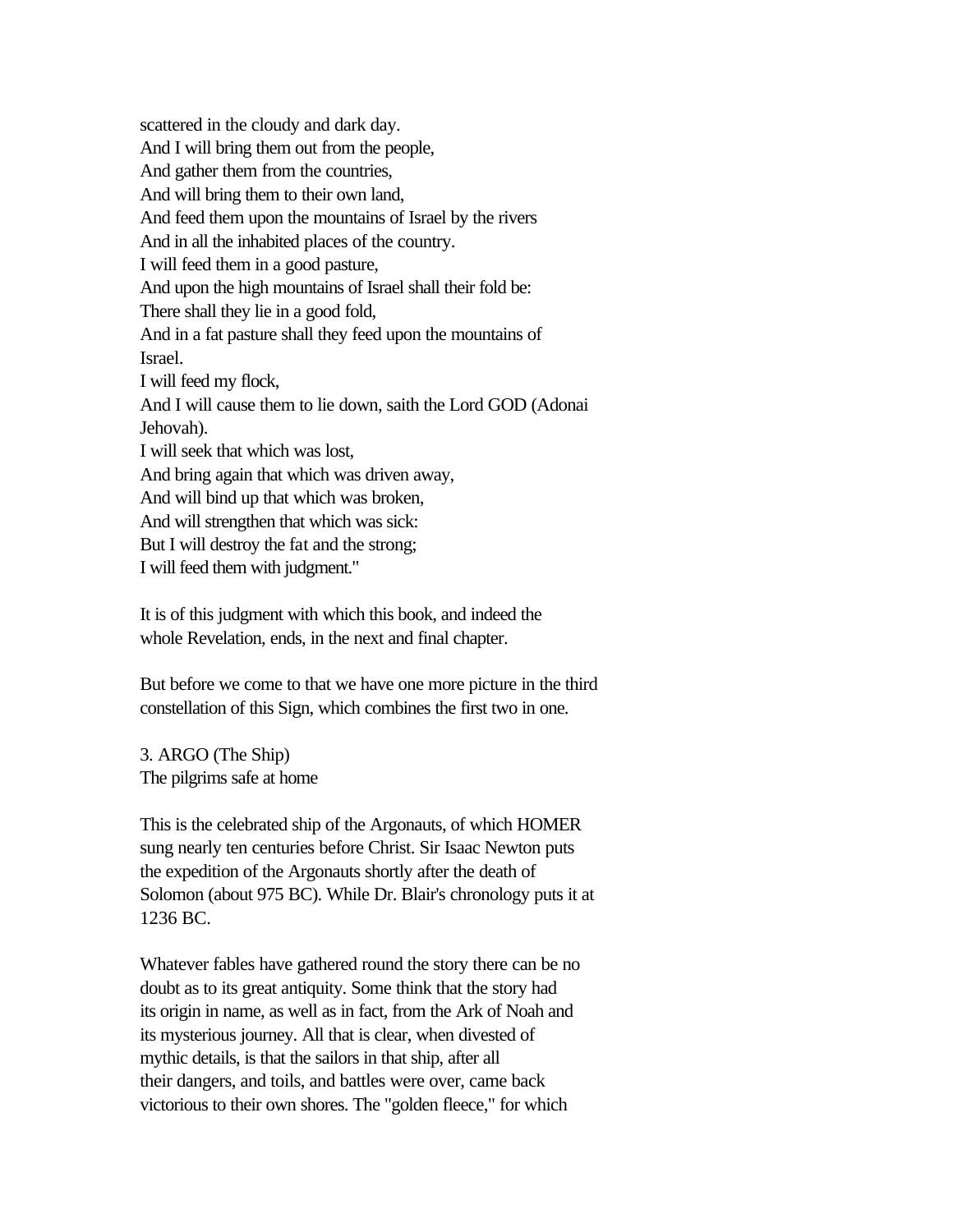the Argonauts went in search, tells of a treasure that had been lost. "Jason," the great captain, tells of Him who recovered it from the Serpent, which guarded it with ever-watchful eye, when none else was able to approach it. And thus, through the fables and myths of the Greeks, we can see the light primeval shine; and this light, once seen, lights up this Sign and its constellations, so that their teaching cannot be misunderstood.

ARATUS sings of Argo:

"Stern-foremost hauled; no mark of onward-speeding ship. Sternward she comes, as vessels do When sailors turn the helm On entering harbour: all the oars back-water, And gliding backward, to an anchor comes."

It tells of that blessed home-coming, when--

"The ransomed of the LORD shall return And come to Zion with songs, And everlasting joy upon their heads; They shall obtain joy and gladness, And sorrow and sighing shall flee away." Isaiah 35:10

It tells of the glorious Jason (the Graeco-Judean equivalent of Joshua or Jesus), of whom it is asked:

"Art thou not it which hath cut Rahab, And wounded the dragon? Art thou not it which hath dried the sea, the waters of the great deep; That hath made the depths of the sea a way for the ransomed to pass over? Therefore the redeemed of the LORD shall return, And come with singing unto Zion," etc. Isaiah 51:9-11

"For the LORD hath redeemed Jacob, And ransomed him from the hand of him that was stronger than he. Therefore they shall come and sing in the height of Zion, And shall flow together to the goodness of the LORD." Jeremiah 31:11, 12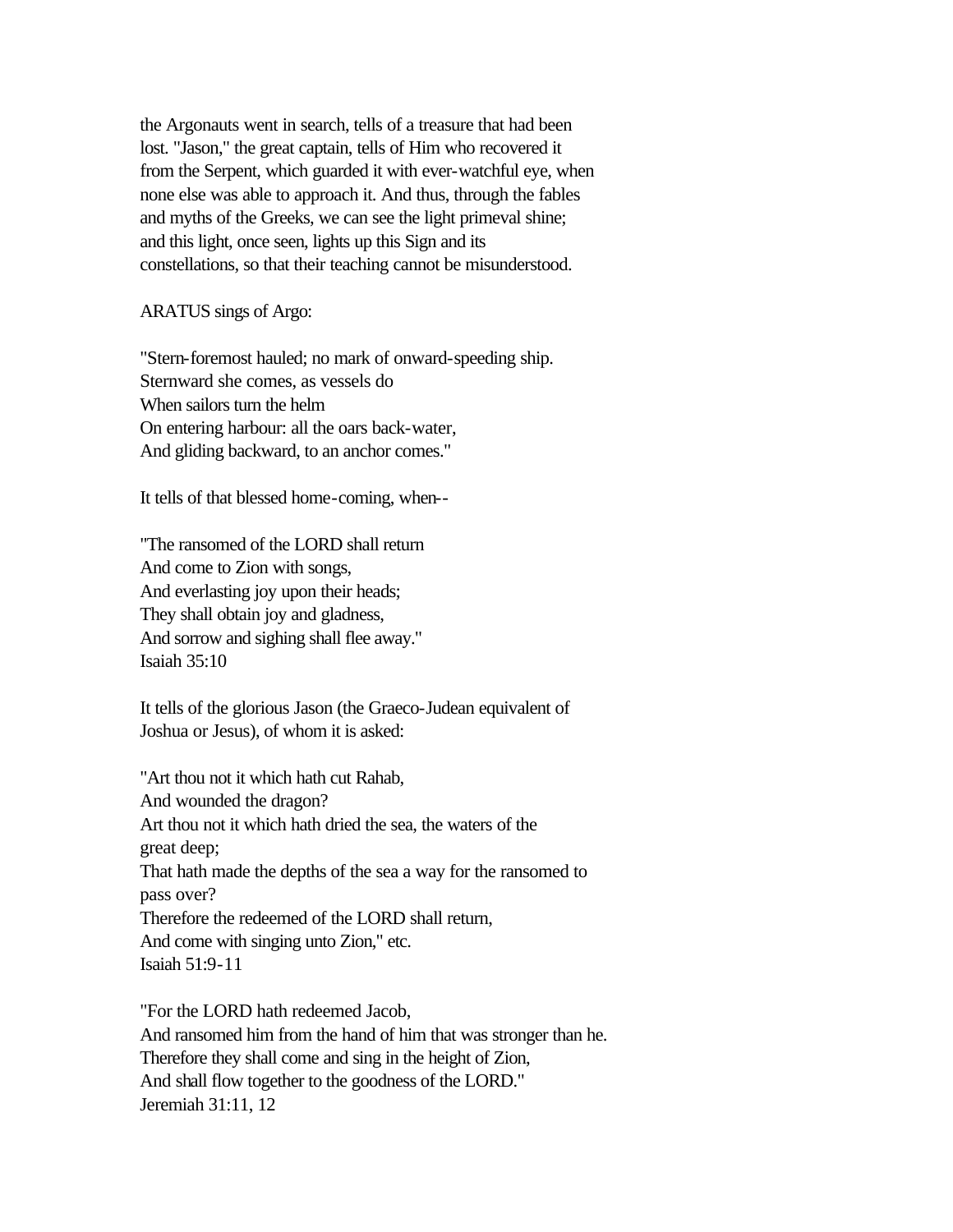This is the return of the great emigrant-ship (Argo) and all its company of travellers (for this is the meaning of the word Argo).

In Kircher's Egyptian Planisphere Argo, is represented by two galleys (as we have two sheepfolds), whose prows are surmounted by rams' heads; and the stern of one of them ends in a fish's tail. One of the two occupies four segments of the sphere (from TAURUS to VIRGO), while the other occupies the four from LEO to CAPRICORNUS. One half of the southern meridians is occupied with these galleys and their construction and decoratons. Astronomers tell us that they carry us back, the one to the period when the Bull opened the year (to which time VIRGIL refers); and the other to the same epoch, when the summer solstice was in LEO--"an era greatly antecedent to the Argonautic expedition. How else, they ask, do we account for the one ship having her prow in the first Decan of TAURUS, and her poop in the last decan of LEO? or for one galley being freighted with the installed Bull, and the other with the solstitial Lion?" (Jamieson's Scientific Display, &c.)

These are the words of an astronomer who knows nothing whatever of our interpretation of the heavens which is set forth in this work.

It will indeed be a large vessel, the true Argo, with its company of travellers, "a great multitude which no man can number." All this is indicated by the immense size of the constellation, as well as by the large number of its stars. There are 64 stars in Argo (reckoning by the Britannic catalogue); one of the 1st magnitude, six of the 2nd, nine of the 3rd, nine of the 4th, etc. Only a small part of the ship's poop is visible in Britain.

Its brightest star, a (near the keel), is called Canopus or Canobus, which means the possession of Him who cometh. Other star-names are--Sephina, the multitude or abundance; Tureis, the possession; Asmidiska, the released who travel; Soheil (Arabic), the desired; and Subilon, the Brach.

Is not all this exactly in harmony with the rest of this sign? And is not this what is written in the Book?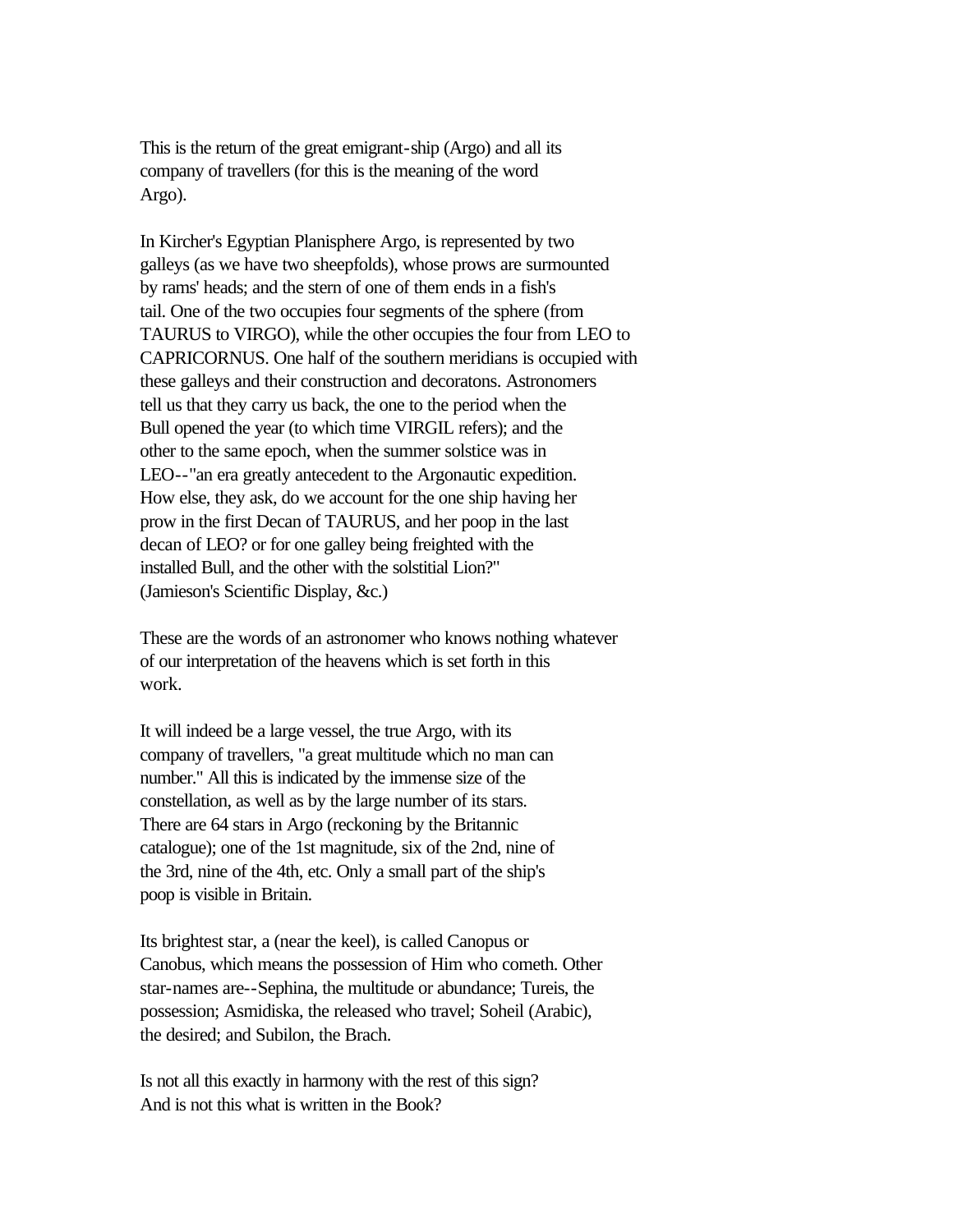"Therefore, fear thou not, O My servant Jacob, saith the LORD; Neither be dismayed, O Israel: For, lo, I will save thee from afar, And thy seed from the land of their captivity; And Jacob shall return and be in rest, And be quiet, and none shall make him afraid, For I am with thee, saith the LORD, to save thee." Jeremiah 30:10, 11

"Lift up thine eyes round about, and see; All they gather themselves together, they come to thee; Thy sons shall come from far, And thy daughters shall be nursed at thy side, Then thou shalt see, and flow together, And thine heart shall fear and be enlarged; Because the abundance of the sea shall be converted unto thee... Who are these that fly as a cloud? And as doves to their windows? Surely the isles shall wait for me, And the SHIPS of Tarshish first, to bring thy sons from far." Isaiah 60:4, 5, 8, 9

The whole chapter (Isa 60) should be read if we wish to understand the great teaching of this Sign, which tells of Messiah's secured possessions, the safe folding of His blood-bought flock, the blessed return of His pilgrims, and their abundant entrance into everlasting rest.

"There is a blessed home Beyond this land of woe, Where trials never come, Nor tears of sorrow flow; Where faith is lost in sight, And patient love is crowned, And everlasting light Its glory throws around.

O joy, all joys beyond, To see the Lamb who died, And count each sacred wound In hands, and feet, and side; To give to Him the praise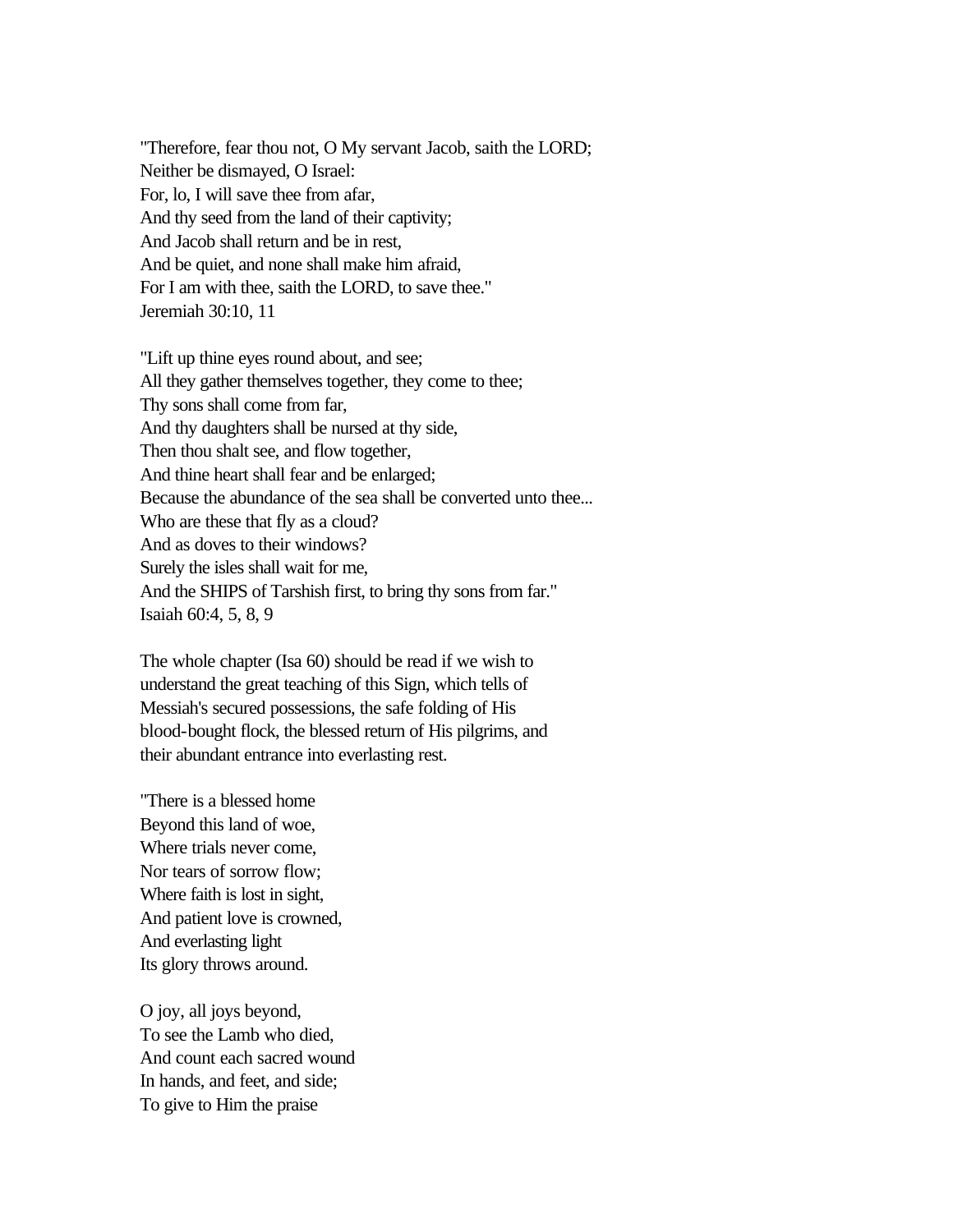Of every triumph won, And sing through endless days The great things He hath done.

Look up, ye saints of God, Nor fear to tread below The path your Saviour trod Of daily toil and woe; Wait but a little while In uncomplaining love, His own most gracious smile Shall welcome you above."

**The Witness of the Stars, Book III, Chapter IV**

**The Third Book The Redeemer (His Second Coming) "The glory that should follow"** 

# **Chapter IV The Sign Leo (The Lion) Messiah's consummated triumph**

Here we come to the end of the circle. We began with VIRGO, and we end with LEO. No one who has followed our interpretation can doubt that we have here the solving of the Riddle of the Sphinx. For its Head is VIRGO and its Tail is LEO!

In LEO we reach the end of the Revelation as inspired in the Word of God; and it is the end as written in the heavens.

BAILLY (Astronomy) says, "the Zodiac must have been first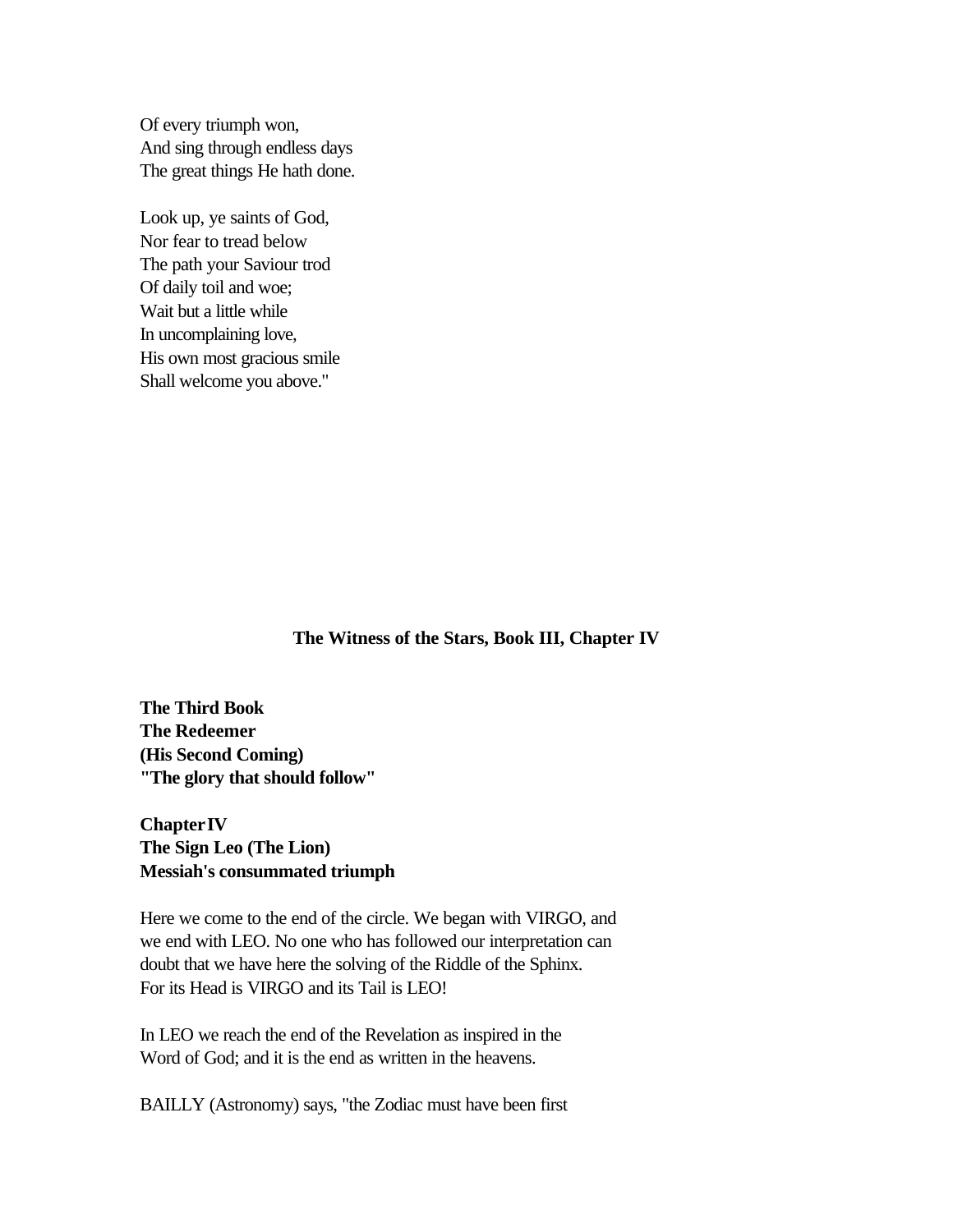divided when the sun at the summer solstice was in 1o Virgo, where the woman's head joins the Lion's tail."

As to its antiquity there can be no doubt. JAMIESON says, "the Lion does not seem to have been placed among the Zodiacal symbols, because Hercules was fabled to have slain the Nemean Lion. It would seem, on the contrary, that Hercules, who represented the Sun, was said to have slain the Nemean Lion, because Leo, was already a Zodiacal sign. Hercules flourished 3,000 years ago, and consequently posterior to the period when the summer solstice accorded with Leo" (Celestial Atlas, p. 40).

There is no confusion with this sign. In the ancient Zodiacs of Egypt (Denderah, Esneh) and India we find the Lion. The same occurs on the Mithraic monuments, where Leo is passant, as he is in Moor's Hindu, and Sir William Jones's Oriental Zodiacs. In Kircher's Zodiacs he is courrant (running); in the Egyptian Zodiacs he is couchant (lying down).

In the Denderah Zodiac he is treading upon a serpent, as shown in Mr Edward Cooper's Egyptian Scenery.

Its Egyptian name is Pi Mentekeon, which means the pouring out. This is no pouring out or inundation of the Nile, but it is the pouring out of the cup of Divine wrath on that Old Serpent.

This is the one great truth of the closing chapter of this last Book. It is

# THE LION OF THE TRIBE OF JUDAH AROUSED FOR THE RENDING OF THE PREY.

His feet are over the head of Hydra, the great Serpent, and just about to descend upon it and crush it.

The three constellations of the Sign complete this final picture:

- 1. Hydra, the old Serpent destroyed.
- 2. Crater, the Cup of Divine wrath poured out upon him.
- 3. Corvus, the Bird of prey devouring him.

The Denderah picture exhibits all four in one. The Lion is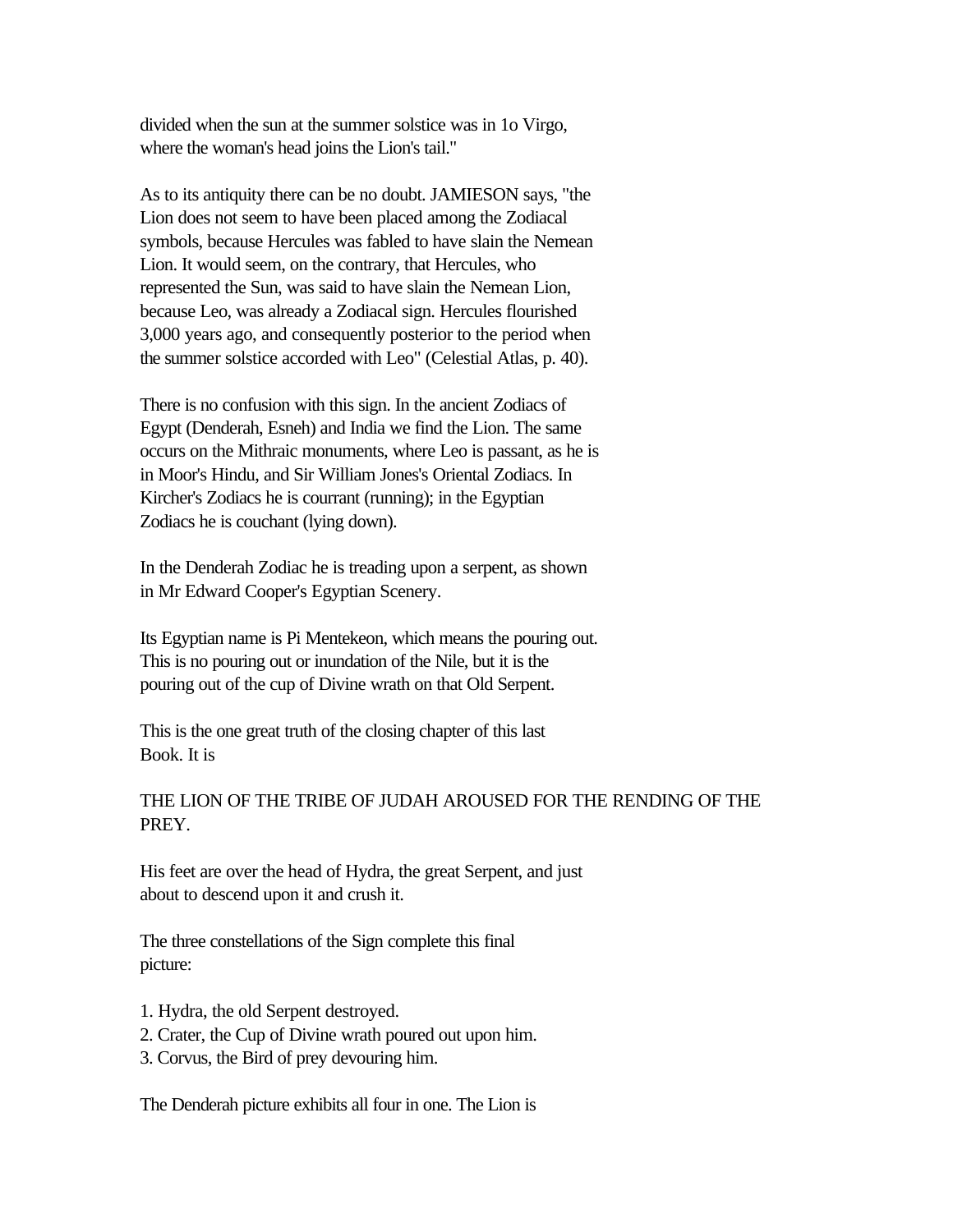presented treading down the Serpent. The Bird of prey is also perched upon it, while below is a plumed female figure holding out two cups, answering to Crater, the cup of wrath.

The hieroglyphics read Knem, and are placed underneath. Knem means who conquers, or is conquered, referring to the victory over the serpent. The woman's name is Her-ua, great enemy, referring to the great enemy for which her two cups are prepared and intended.

The Hebrew name of the sign is Arieh, which means the Lion. There are six Hebrew words for Lion, \* and this one is used of the Lion hunting down his prey.

- \* 1. Gor, a lion's whelp.
- 2. Ciphir, a young lion when first hunting for himself.
- 3. Sachal, a mature lion in full strength.
- 4. Laish, a fierce lion.
- 5. Labia, a lioness.
- 6. Arieh, an adult lion, having paired, in search of his prey (Nahum 2:12; 2 Sam 17:10; Num 23:24).

The Syriac name is Aryo, the rending Lion, and the Arabic is Al Asad; both mean a lion coming vehemently, leaping forth as a flame!

It is a beautiful constellation of 95 stars, two of which are of the 1st magnitude, two of the 2nd, six of the 3rd, thirteen of the 4th.

The brightest star, a (on the Ecliptic), marks the heart of the Lion (hence sometimes called by the moderns, Cor Leonis, the heart of the Lion). Its ancient name is Regulus, which means treading under foot. The next star, b, also of the 1st magnitude (in the tip of the tail), is named Denebola, the Judge or Lord who cometh. The star g (in the mane) is called Al Giebha (Arabic), the exaltation. The star d (on the hinder part of the back) is called Zosma, shining forth.

Other stars are named Sarcam (Hebrew), the joining; intimating that here is the point where the two ends of the Zodiacal circle have their joining. Another star has the name of Minchir al Asad (Arabic), the punishing or tearing of the Lion. Another is Deneb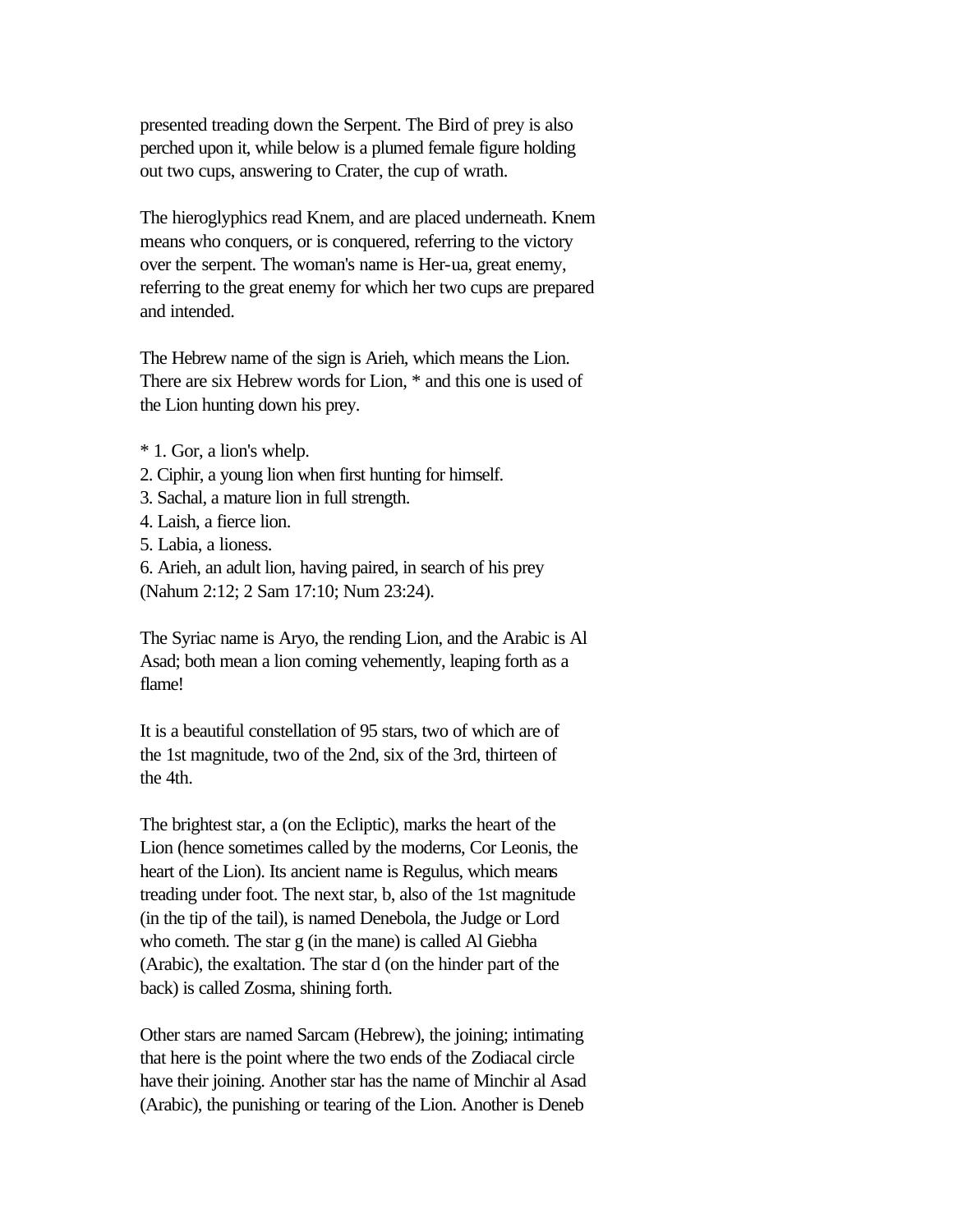Aleced, the judge cometh who seizes. And another is Al Dafera (Arabic), the enemy put down.

What can be more expressive? What can be more eloquent? All is harmony, and all the names unite in pointing us to what is written of "the Lion of the Tribe of Judah."

And why is Messiah thus called? Because it is applied to Him in Revelation 5:5 in connection with His rising up for judgment: and because the Lion is known to have been always borne upon the standard of Judah, whether in the wilderness (Num 2) or in aftertimes.

In Israel's dying blessing the prophetic words foretold of Judah:

"Thy hand shall be on the neck of thine enemies;... Judah is a lion's whelp; From the prey, my son, thou art gone up. He stooped down, he couched as a lion, And as an old lion; who shall rouse him up?" Genesis 49:8, 9

In the prophecy of Balaam (Num 24:8,9), we read:

"He shall eat up the nations his enemies, And shall break their bones, And pierce them through with his arrows, He couched, he lay down as a lion, And as a great lion; who shall stir him up?"

The same testimony is borne by the Prophet Amos:

"Will a lion roar in the forest when he hath no prey? Will a young lion cry out of his den, if he hath taken nothing?... The lion hath roared, who will not fear?" Amos 3:4, 8

When "the Lion of the tribe of Judah" is roused up for the reading, the Spirit describes the scene in Isaiah 42:13:

"The LORD shall go forth as a mighty man,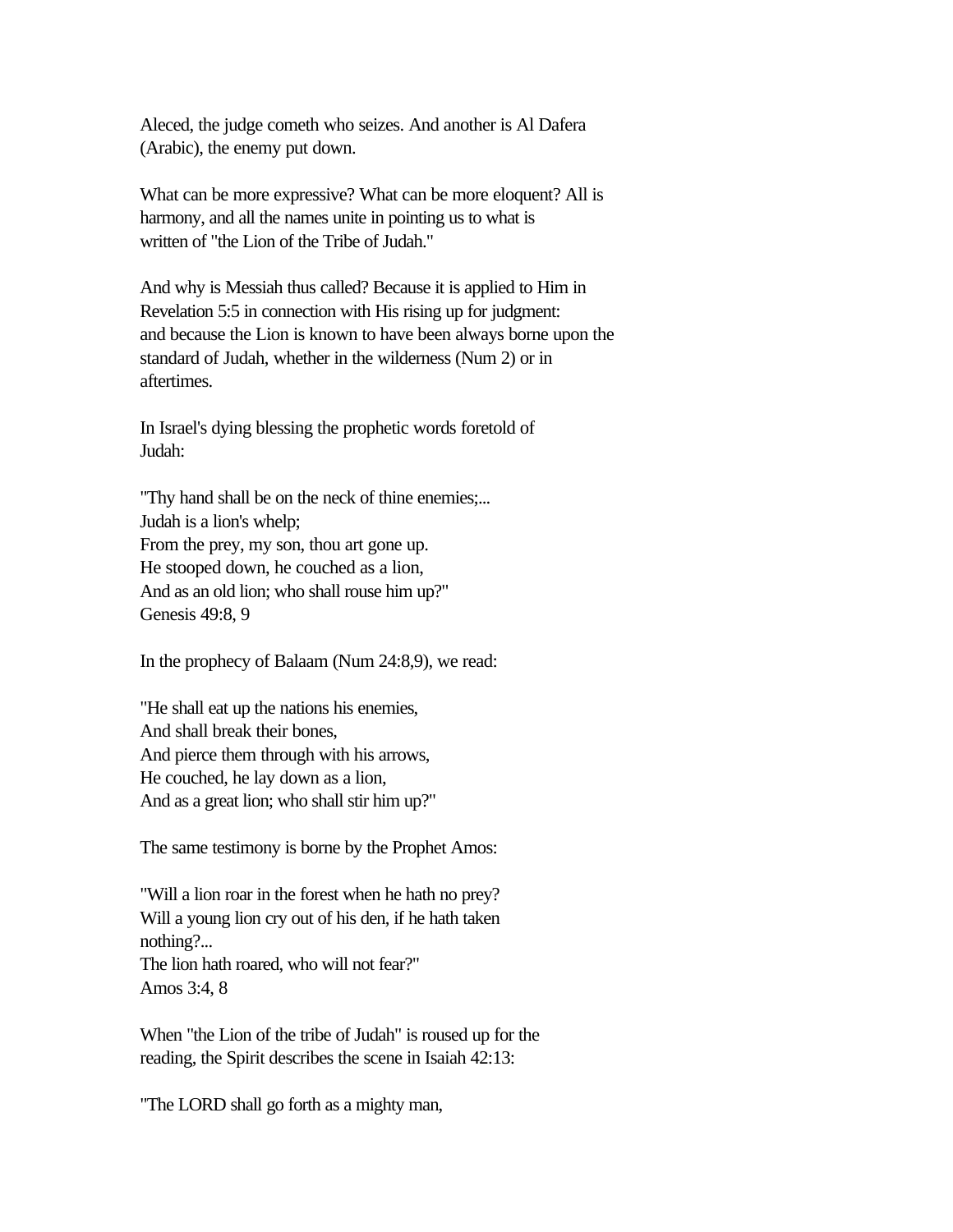He shall stir up jealousy like a man of war; He shall cry, yea, roar; He shall prevail against His enemies."

And this is what is meant and included when the Elder says for John's comfort, "the Lion of the Tribe of Judah hath prevailed," and hence, is "worthy...to receive power, and riches, and wisdom, and strength, and honour, and glory, and blessing" (Rev 5).

Whether we look, therefore, at the primeval Revelation in the heavens, or at the later Revelation in the Word, the story is one and the same.

And what we see of Leo and his work in both, we find developed and described in the three constellations of the Sign.

1. HYDRA (The Serpent) The old serpent destroyed

The time has at length come for the fulfilment of the many prophecies pictured in the heavens: and in its three final constellations we see the consummation of them all in the complete destruction of the Old Serpent, and all his seed, and all his works.

It is the special work of the Messiah, as "the Lion of the tribe of Judah," to trample it under foot.

It is pictured as the female serpent (Hydra), the mother and author of all evil. Hydra has the significant meaning, he is abhorred!

It is an immense constellation extending for above 100 degrees from east to west, beneath the Virgin, the Lion, and the Crab. It is composed of 60 stars; one of the 2nd magnitude, three of the 3rd, twelve of the 4th, etc.

The brightest star, a (in the heart of the Serpent), is sometimes called by the moderns Cor Hydrae on that account. Its ancient name is Al Phard (Arabic), which means the separated, put away. Another is called Al Drian, the abhorred. Another star is named Minchar al Sugia, the piercing of the deceiver.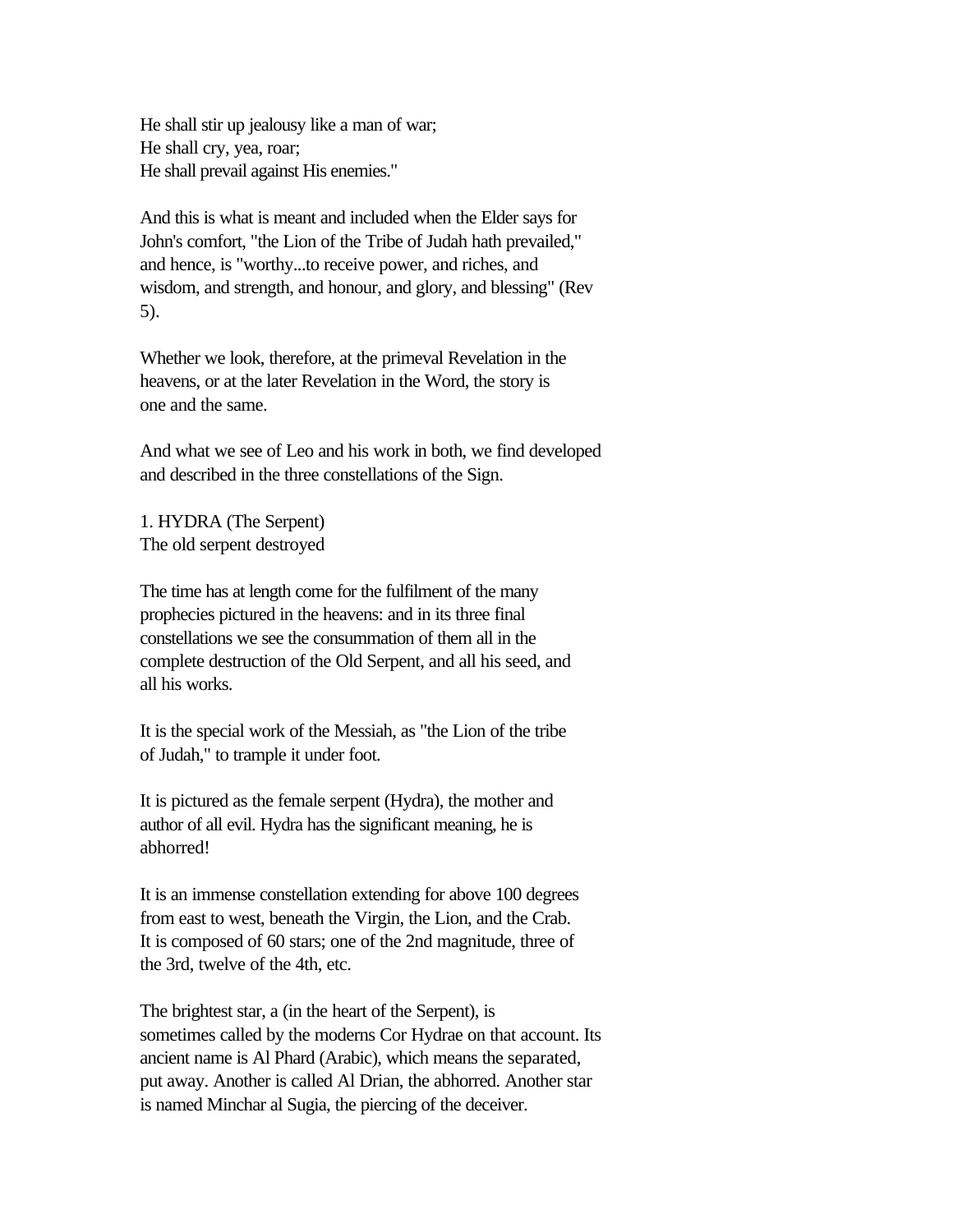There can be no doubt as to what is taught by the constellation of Hydra, nor is it necessary to quote the Scriptures concerning the destruction of the Serpent. We pass on to consider the second.

2. CRATER (The Cup) The cup of divine wrath poured out upon Him

"God is the Judge. He putteth down one, and setteth up another, FOR IN THE HAND OF THE LORD THERE IS A CUP, And the wine is red; it is full of mixture, And He poureth out of the same: But the dregs thereof, all the wicked of the earth shall wring them out and drink them." Psalm 75:8

"Upon the wicked he shall rain snares, Fire and brimstone, and a horrible tempest: THIS SHALL BE THE PORTION OF THEIR CUP." Psalm 11:6

This is no fabled wine-cup of Bacchus; but it is "The cup of His indignation" (Rev 14:10); "The cup of the wine of the fierceness of his wrath" (Rev 16:19). This is what we see set forth in this constellation. The Cup is wide and deep, and fastened on by the stars to the very body of the writhing serpent. The same stars which are in the foot of the Cup form part of the body of Hydra, and are reckoned as belonging to both constellations.

This Cup has the significant number of thirteen stars (the number of Apostacy). The two--Al Ches (a), which means the Cup, and (b)--determine the bottom of the Cup.

3. CORVUS (The Raven) The birds of prey devouring the serpent

Here is the final scene of judgment. We have had Zeeb, the Wolf; now we have Oreb, the Raven. Her-na is its name in the Denderah Zodiac. Her, means the enemy; and Na, means breaking up or failing. That is to say, this scene represents the breaking up of the enemy.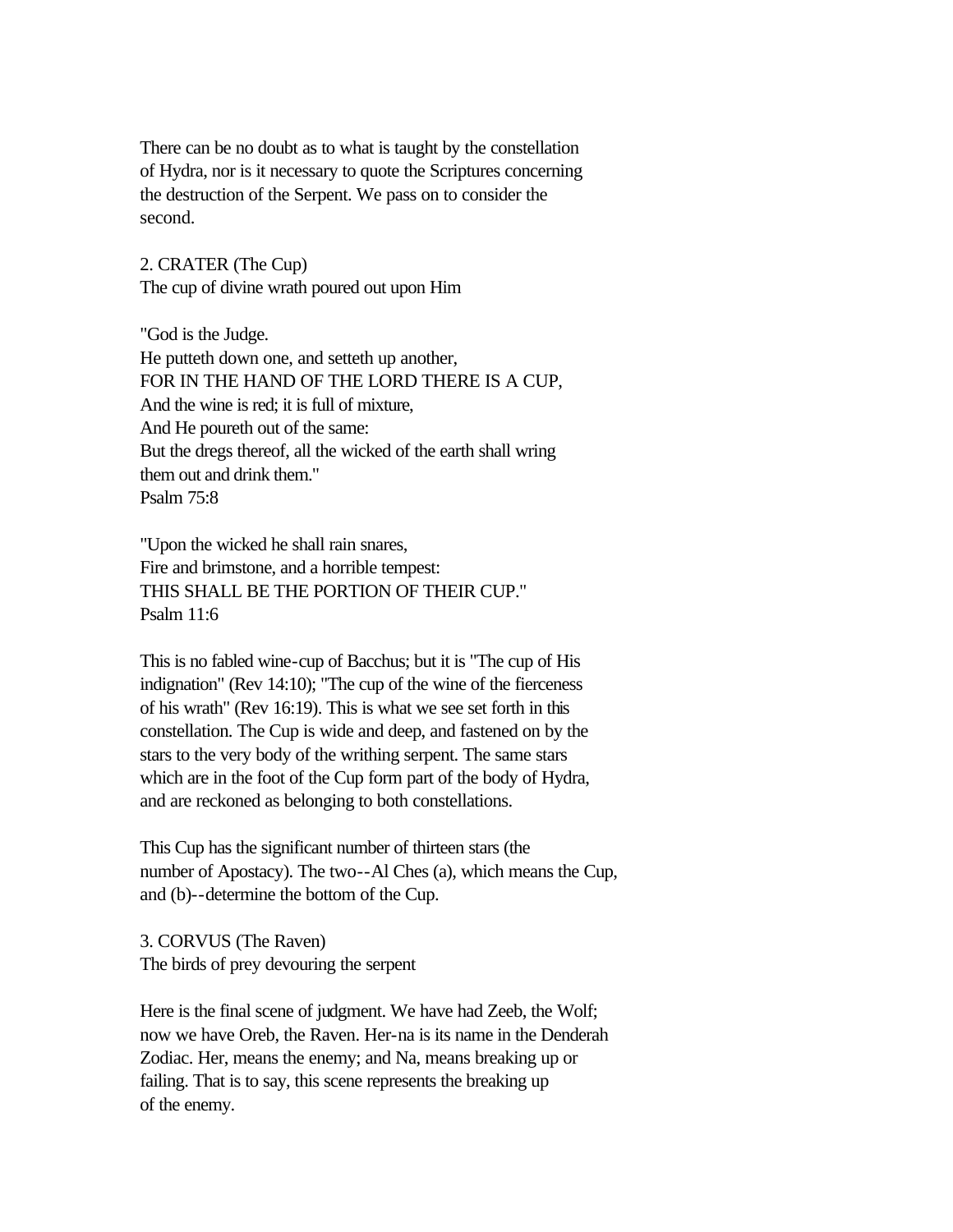There are nine stars (the number of judgment) in this constellation. The bright star a (in the eye) is called Al Chibar (Arabic), joining together, from the Hebrew Chiba (Num 23:8), which means accursed. This star, then, tells of the curse inflicted. The star b (in the right wing) is called Al Goreb (Arabic), from Hebrew Oreb, the Raven. A third star is named Minchar al Gorab (Arabic), and means the Raven tearing to pieces.

This brings us to the end. There is nothing beyond this. Nothing remains to be told. We know from the Word of God that--

"The eye that mocketh at his father, And despiseth to obey his mother, The ravens of the valley shall pick it out." Proverbs 30:17

We remember how David said to the Giant Goliath--a type of this enemy of God's people--"I will smite thee, and take thy head from thee; and I will give the carcases of the host of the Philistines this day unto the fowls of the air, and to the wild beasts of the earth" (1 Sam 17:46).

When the great day of this judgment comes, an angel standing in the sun will cry "to all the fowls that fly in the midst of heaven, Come, and gather yourselves together unto the supper of the great God; that ye may eat the flesh of kings, and the flesh of captains, and the flesh of mighty men, and the flesh of horses, and of them that sit on them, and the flesh of all men, both free and bond, both small and great" (Rev 19:17,18).

And after these awful words shall be fulfilled, in the closing words of the prophecy of Isaiah, Jehovah foretells us how--

"They shall go forth, and look upon the carcases of the men that have transgressed against Me; For their worm shall not die, Neither shall their fire be quenched; And they shall be an abhorring unto all flesh."

This is the teaching of the whole Sign of LEO! It is all summed up in Jeremiah 25:30-33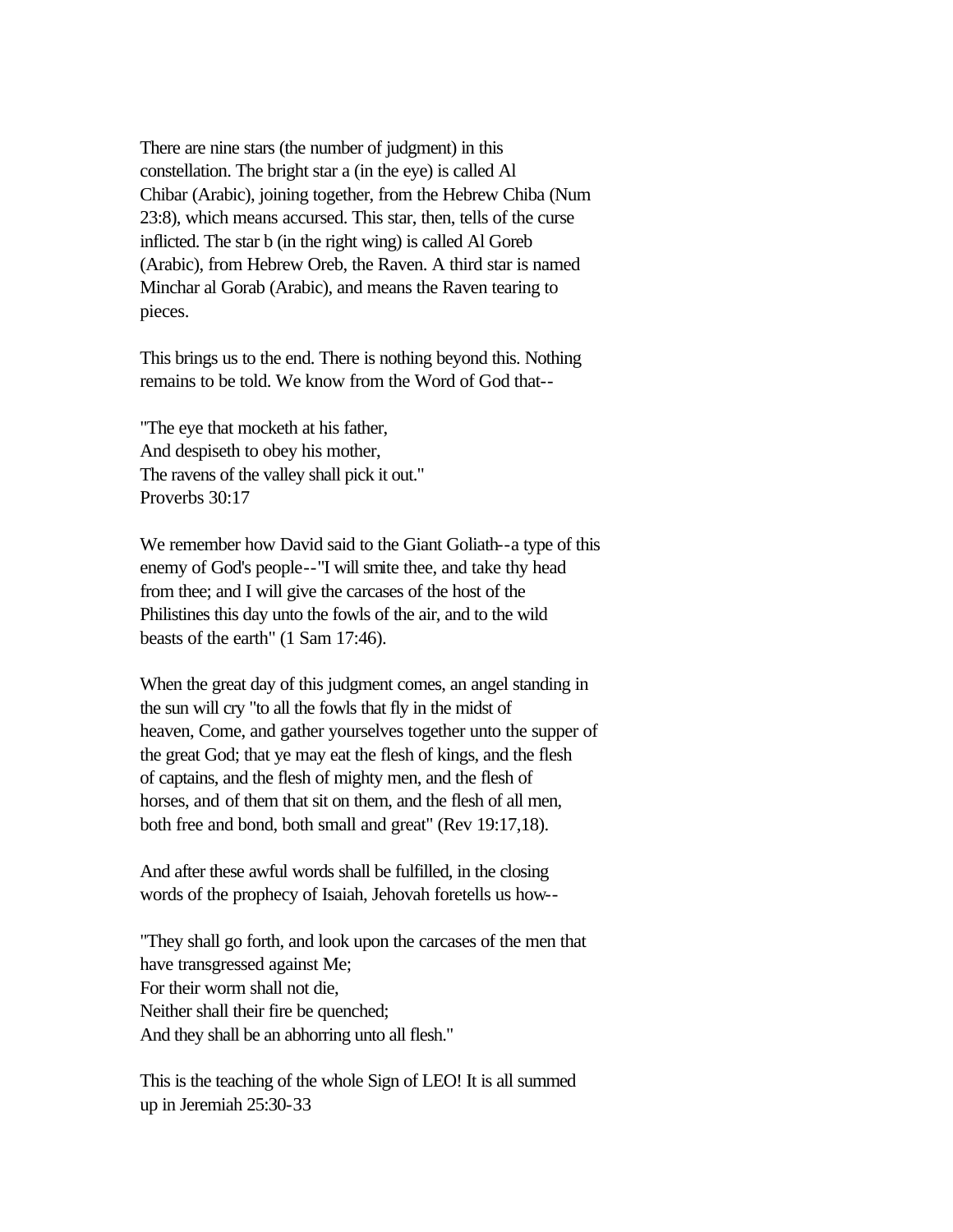"Therefore prophesy against them all these words, and say unto them, The LORD shall roar from on high, And utter His voice from His holy habitation; He shall mightily roar upon His habitation; He shall give a shout, as they that tread the grapes, Against all the inhabitants of the earth. A noise shall come even to the ends of the earth; For the LORD hath a controversy with the nations, He will plead with all flesh; He will give them that are wicked to the sword, saith the LORD. Thus saith the LORD of hosts, Behold, evil shall go forth from nation to nation, And a great whirlwind shall be raised up from the coasts of the earth. And the slain of the LORD shall be at that day from one end of the earth Even to the other end of the earth; They shall not be lamented, neither gathered, nor buried;

They shall be dung upon the ground."

Here is the conclusion of the whole matter! Here is the final triumph of the Son of Man in the consummated victory of the Seed of the woman: "Worthy is the Lamb that was slain to receive power, and riches, and wisdom, and strength, and honour, and glory, and blessing" (Rev 5:12).

"O what a bright and blessed world This groaning earth of ours will be, When from its throne the tempter hurled, Shall leave it all, O Lord, to Thee! But brighter far that world above, Where we, as we are known, shall know; And, in the sweet embrace of love, Reign o'er this ransomed earth below. O blessed Lord! with longing eyes That blissful hour we wait to see; While every worm or leaf that dies Tells of the curse, and calls for Thee. Come, Saviour! Then o'er all below Shine brightly from Thy throne above, Bid heaven and earth Thy glory know,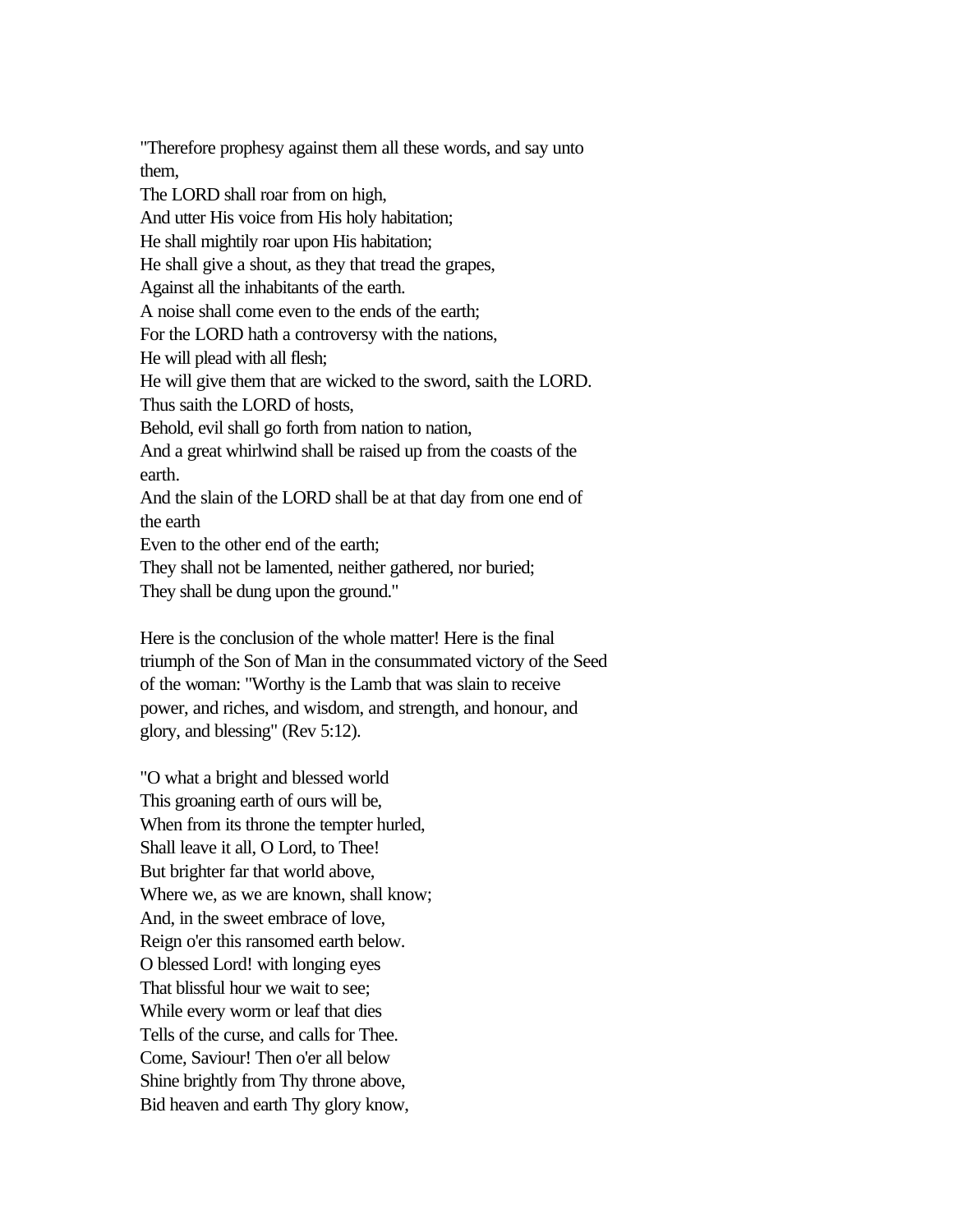And all creation feel Thy love."

Man has ever sought to rob Christ of His glory. He has long since done his best to obliterate His name and His work from the Revelation which had been written in the stars of light. When He humbled Himself, and came as the promised Seed of the woman, men "saw no beauty in Him that they should desire Him." And these were religious men. It was religious men, not the common rabble, whom the Old Serpent made use of to wound Him in the heel. The Devil could not touch Him himself; he must use them as his instruments; and it was only religious men that could be so used.

It was the "chief priests and scribes," men learned in the Scriptures, whose very knowledge of the Word was used to compass His death amongst the babes at Bethlehem (Matt 2:4-6).

It was the same priests and scribes who were used to put Him to death, and give the long-prophesied wound in the heel.

Religion without Christ is enmity against God! Knowledge of the Scriptures where the heart is not subject to Christ, and where Christ is not seen in them, is powerless and lifeless. It is true of the Scriptures, as it will be of the heavenly Jerusalem--"THE LAMB IS THE LIGHT THEREOF" (Rev 21:23).

The Church of Rome has been used of the great enemy to rob the Lamb of God of His promised glory. JEROME, in his Latin translation of the Bible (405 AD), wrote "ipse," HE, in Genesis 3:15, as the "bruiser of the serpent's head." And, in spite of the fact that JEROME himself so quotes it in his commentary, and that it is masculine in all the other ancient translations of the Bible, Rome has first corrupted JEROME's Vulgate by changing the "e" into "a," and putting "ipsa" (she) instead of "ipse" (He); then she has so translated this corruption and perpetuated this perversion in various languages! So that in all her versions, in her pictures and statues, in the decree of Pope Pius IX, which promulgated the dogma of the "immaculate conception of the Virgin Mary," this lie of the Old Serpent has been foisted on unnumbered thousands of deluded souls, who have thereby been deceived into putting Mary in the place of Jesus; the "co-Redemptress" in the place of the Redeemer; the creature in the place of the Creator; the woman in the place of the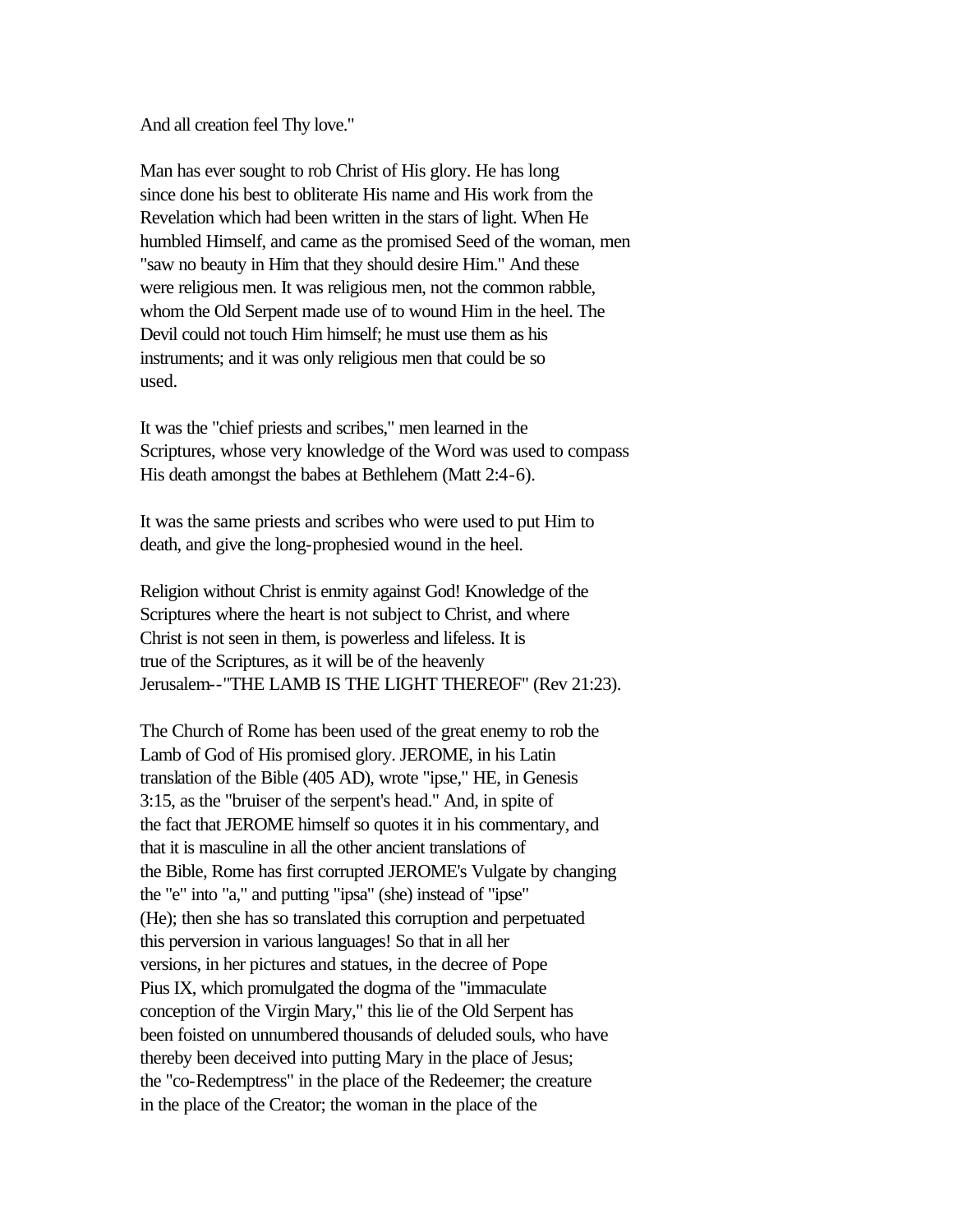woman's Seed;--until the outcome is reached by emblazoning, in huge gilt letters, on the outside of a large church in Rathmines, Dublin, "MARIAE PECCATORUM REFUGIUM," to Mary the Refuge of Sinners!

So complete has been the success of the subtlety of the Serpent, that he has beguiled thousands of Protestants to unite in circulating these corrupted versions as the Word of God, thus giving currency to the Devil's lie. This is done on the plea of expediency, in order that these versions might come to many as Protestant truth instead of Popish error; but thus misleading those who were seeking for light, while confirming Papists in their darkness.

But through all the "wisdom of the Serpent" we can detect his lie. It is very thinly veiled, and the Old Serpent has not succeeded in blinding the eyes which the Spirit of God has opened. True, we see in all Rome's pictures and statues the foot of Mary on the Serpent's head, but the foot is not coming down, nor is the head crushed! Rather is the woman's foot resting on its head; and the woman herself supported by the Serpent.

The whole system of Mary-anity is thus seen to be the outcome of the Serpent's wisdom in opposition to the true Christ-ianity.

How different are the primeval star-pictures of the heavens. There, the club is lifted up, the foot is coming down, yea, the foot is actually planted upon the enemy, treading the Scorpion under foot.

Rome may corrupt the words of the Book, but she cannot touch the stars of heaven! The Devil himself cannot move them from their places. He may choose and use his servants and agents for corrupting the Scriptures written in the Book, but he cannot change the Revelation of the stars.

There,--no woman's foot is seen upon the Serpent's head! There,--no woman usurps the place of the all-glorious Redeemer!

In Ophiuchus we see HIM in dread conflict with the Serpent, and we see HIS foot upon the Scorpion's heart (SCORPIO). We see HIM, the Risen Lamb (ARIES), binding Cetus, the great Monster of the Deep; we see HIM in the glorious Orion, whose foot is coming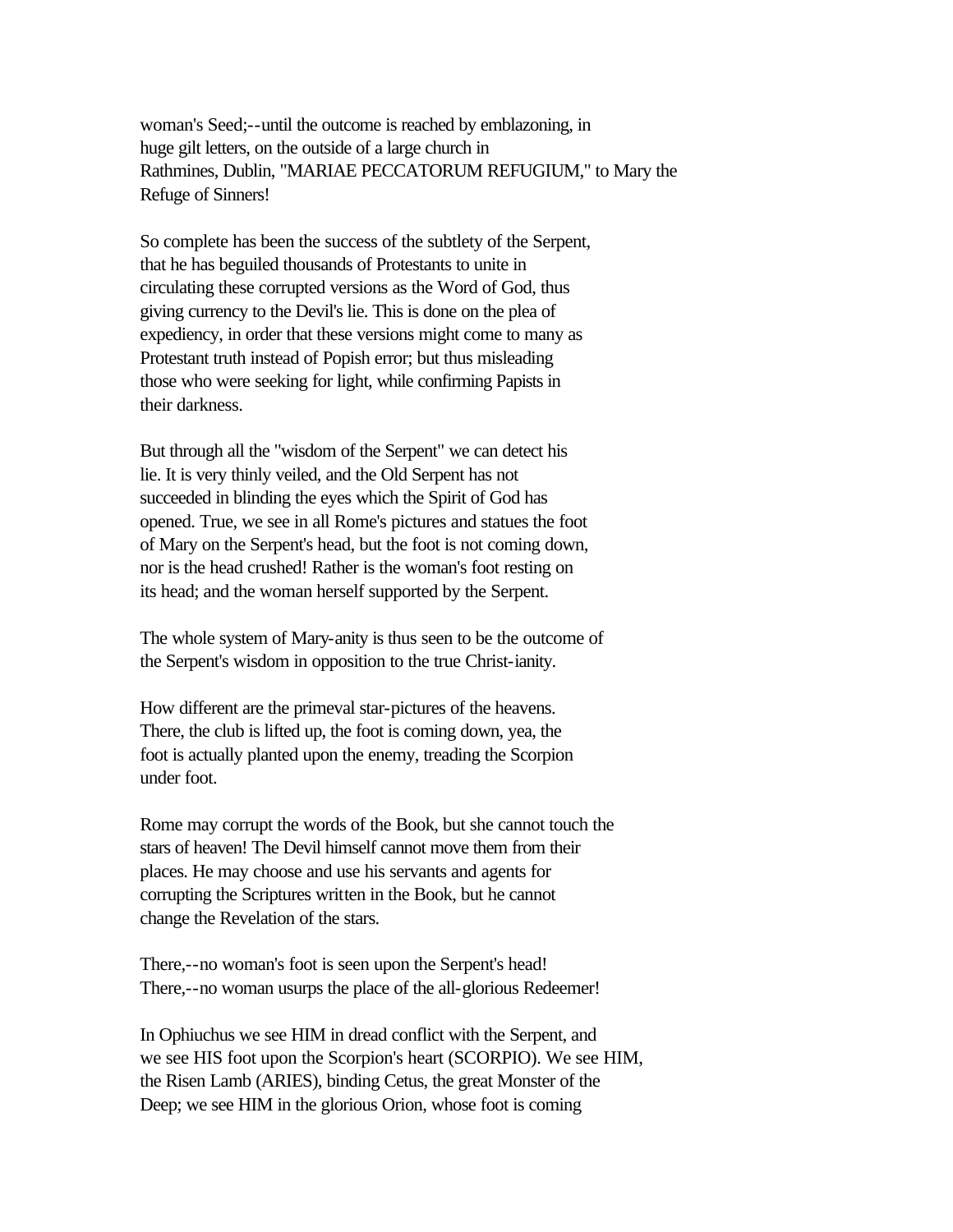down on the enemy's head (Lepus); we see HIM in the Lion of the Tribe of Judah (LEO), about to tread down that Old Serpent (Hydra) the Devil; we see HIM in the mighty Hercules, who has His foot on the head of the Dragon (DRACO), and His up-lifted club about to inflict the long-threatened blow; we see HIM crowned in Cepheus, with all His enemies subdued, and His right foot planted upon the Polar Star!

True, we do see a WOMAN in this heavenly and Divine revelation; for there are four women. Two are connected with the REDEEMER, and two with the REDEEMED. The Redeemer is seen in the one (VIRGO) as the "promised Seed"; in the other (Coma), He is seen as the child born, the Son given. The redeemed are represented in one as a captive chained (Andromeda), with no power to wage conflict with an enemy, but a prey to every foe; in the other (Cassiopeia), she is enthroned, with no necessity for conflict. For with one hand she waves the palm of a victory which another (Perseus) has wrought on her behalf, while with her right hand she is preparing and making herself ready for "the marriage of the Lamb."

Thus pure and undefiled is this primeval fountain of Divine truth. Thus harmonious is it with the written Word of God. And He who gave them both to enlighten a dark world which lieth in the power of this wicked one, has filled both with one subject--"The sufferings of Christ and the glory that should follow."

These are set forth by the Holy Spirit in a double sevenfold expansion of the prophetic promise of Genesis 3:15, giving seven steps in His humiliation and seven in His glorification (Phil  $2:5-11$  \*).

\* The passage consists really of two members, each of which is arranged as an introversion, where the subject of 1 corresponds to 7; 2 corresponds to 6; etc.

#### CHRIST JESUS

 1. Who, being in the form of God, thought it not robbery (a thing to be grasped at and held) to be equal with God;

- 2. But made Himself of no reputation (Gr. emptied Himself).
- 3. And took upon Him the form of a servant.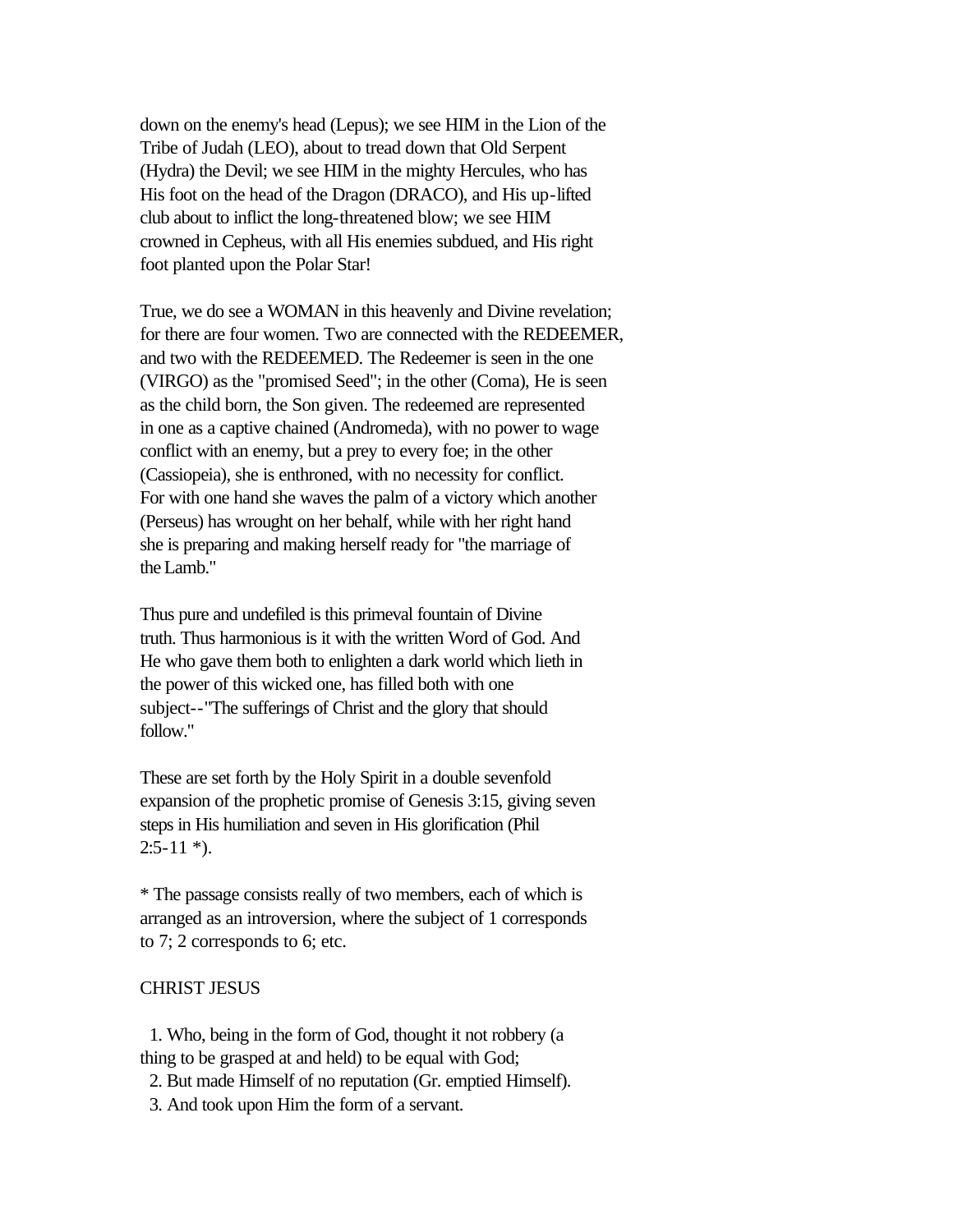- 4. And was made in the likeness of men:
- 5. And being found in fashion as a man, He humbled Himself.
- 6. And became obedient unto death,
- 7. Even the death of the cross.

### WHEREFORE

- 1. God also hath highly exalted Him,
- 2. And given Him a name which is above every name:
- 3. That at the name of Jesus every knee should bow,
- 4. Of things in heaven,
- 5. And things on earth,
- 6. And things under the earth;

 7. And that every tongue shall confess that Jesus Christ is Lord, to the glory of God the Father. Amen.

"Come, then, and, added to Thy many crowns, Receive yet one, the crown of all the earth, Thou who alone art worthy! It was thine By ancient covenant, ere Nature's birth; And Thou hast made it Thine by purchase since, And overpaid its value with Thy blood. Thy saints procalim Thee king; and in their hearts Thy title is engraven with a pen Dipp'd in the fountain of eternal love. Thy saints proclaim Thee king; and Thy delay Gives courage to their foes, who, could they see The dawn of Thy last advent, long desired, Would creep into the bowels of the hills, And flee for safety to the falling rocks."

\*\*\*\*\*\*\*\*\*\*\*\*\*\*\*\*\*\*\*\*

"Come, then, and, added to Thy many crowns, Receive yet one, as radiant as the rest, Due to Thy last and most effectual work, Thy Word fulfilled, the conquest of a world." Cowper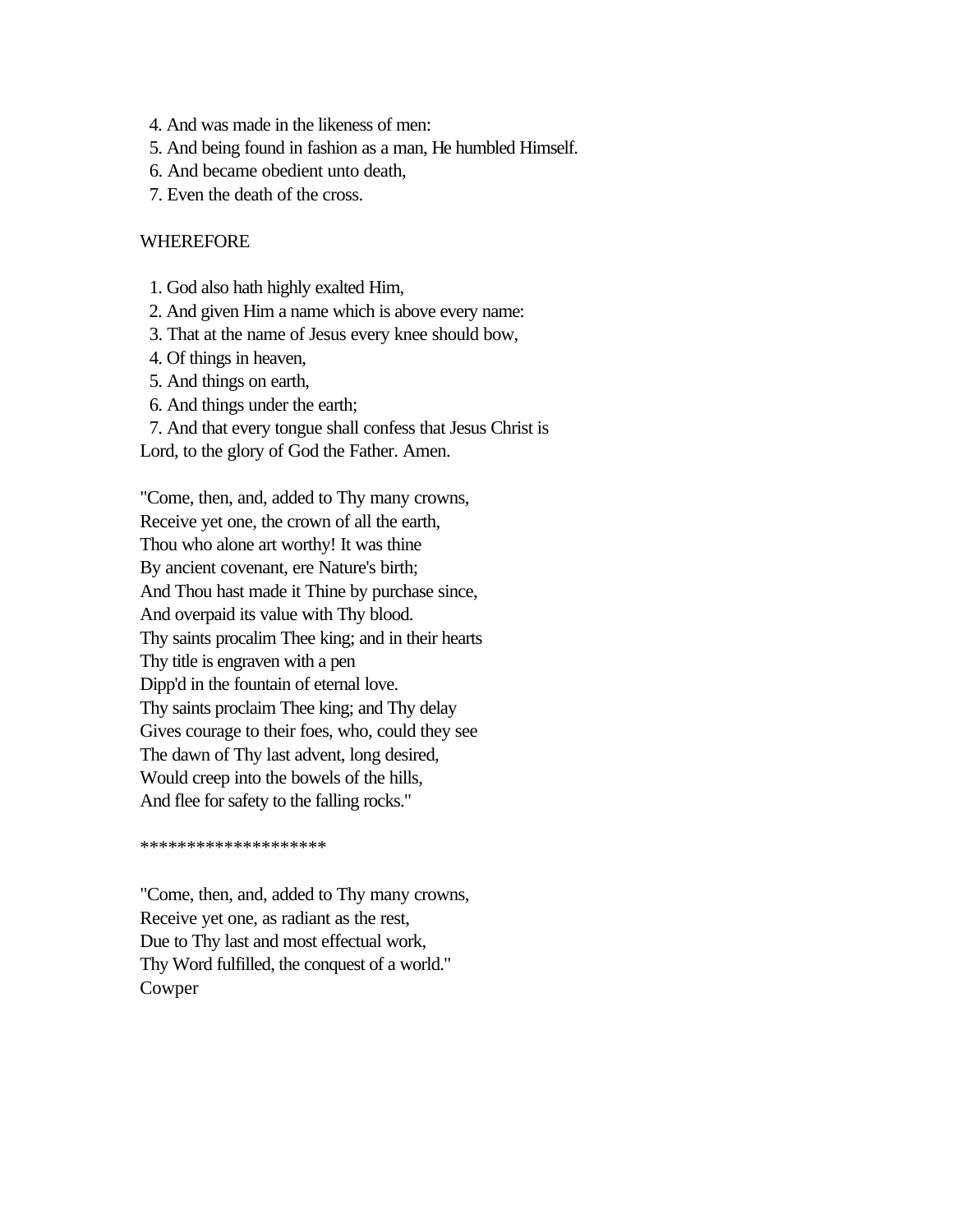#### **The Witness of the Stars, For Signs and for Seasons**

"For Signs and For Seasons"

We have seen the great truths which are taught from the position, and forms, and names of the heavenly bodies. There are also truths to be learnt from their motions.

When God created them and set them in the firmament of heaven, He said, in Genesis 1:14--

"Let them be for signs and for seasons."

Here the word "signs" is othoth (plural of oth, from the root to come). Hence, a sign of something or some One to come. In Jeremiah 10:2 Jehovah says, "And be not dismayed at the signs of the heavens, for the heathen are dismayed at them." The word "seasons" does not denote merely what we call the four seasons of the year, but cycles of time. It is appointed time (from the verb to point out, appoint). It occurs three more times in Genesis, each time in connection with the promised Seed--

Genesis 17:21, "At this set time in the next year"; Genesis 18:14, "At the time appointed I will return"; and Genesis 21:2, "At the set time of which God had spoken."

Genesis 1:14 is therefore, "They (the sun, moon, and stars) shall be for signs (things to come) and for cycles (appointed times)."

Here, then, we have a distinct declaration from God, that the heavens contain not only a Revelation concerning things to come in the "Signs," but also concerning appointed times in the wondrous movements of the sun, and moon, and stars.

The motions of the sun and moon are so arranged that at the end of a given interval of time they return into almost precisely the same position, with regard to each other and to the earth, as they held at the beginning of that interval. "Almost precisely," but not quite precisely. There will be a slight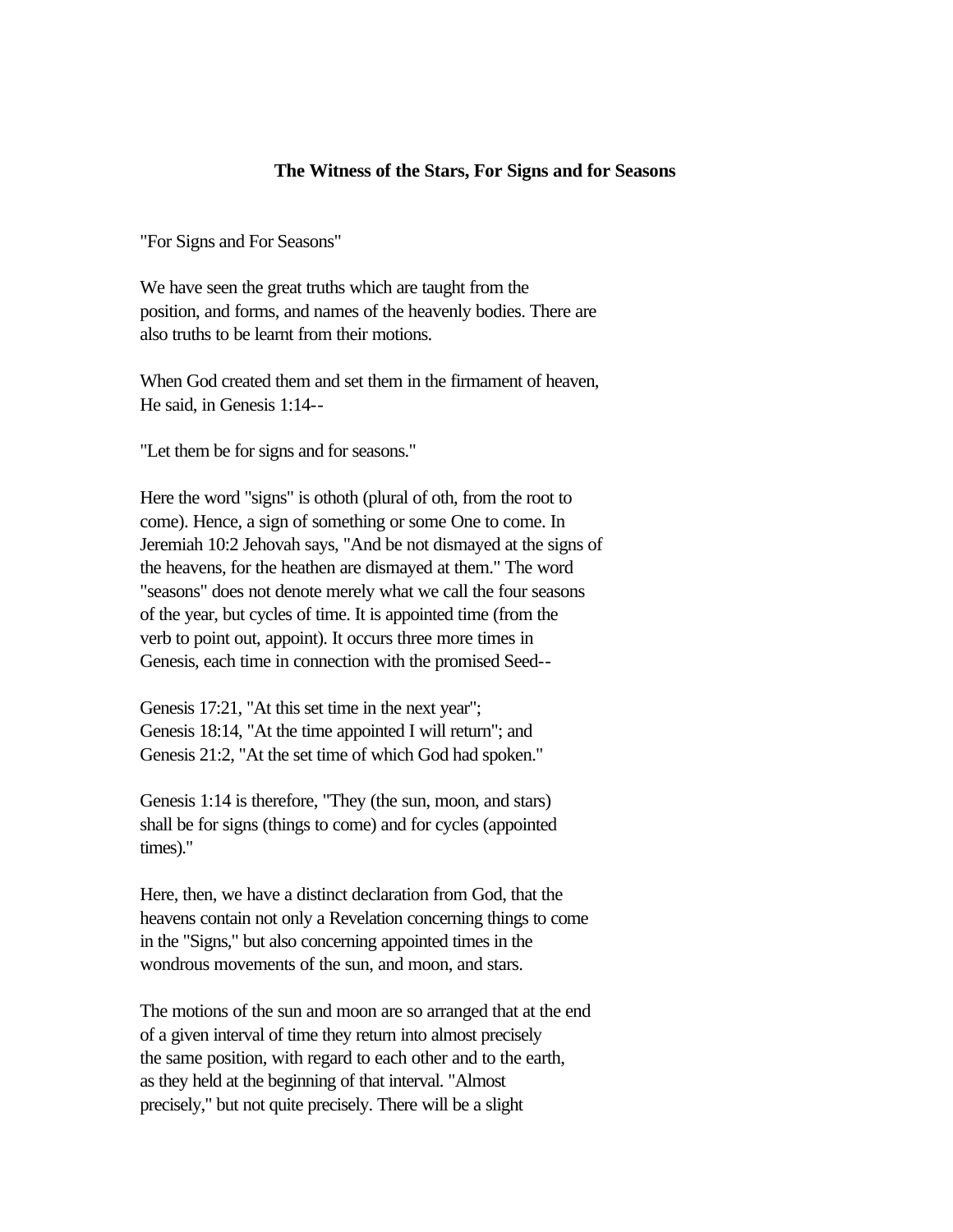outstanding difference, which will gradually increase in successive intervals, and finally destroy the possibility of the combination recurring, or else lead to combinations of a different character.

Thus the daily difference between the movement of the sun and of the stars leads the sun back very nearly to conjunction with the same start as it was twelve months earlier, and gives us the cycle of the year. The slight difference in the sun's position relative to the stars at the end of the year, finally leads the sun back to the same star at the same time of the year, viz., at the spring equinox, and gives us the great precessional cycle of 25,800 years.

So, too, with eclipses. Since the circumstances of any given eclipse are reproduced almost exactly 18 years and 11 days later, this period is called an Eclipse Cycle, to which the ancient astronomers gave the name of Saros; \* and eclipses separated from each other by an exact cycle, and, therefore, corresponding closely in their conditions, are spoken of as being one and the same eclipse. Each Saros contains, on the average, about 70  $+/-$  eclipses. Of these, on the average, 42  $+/$ are solar and  $28 +$ - are lunar. Since the Saros is 11 days (or, more correctly, 10.96 days) longer than 18 years, the successive recurrences of each eclipse fall 11 days later in the year each time, and in 33 Sari will have travelled on through the year and come round very nearly to the original date.

\* General Vallancey spells Saros sin, ayin, resh, vav, tzadai, which amounts to 666 by Gematria! Viz.,  $\sin=300 + \text{ayin}=70 +$ resh= $200 + v$ av= $6 + t$ zadai= $90 = 666$ .

But as the Saros does not reproduce the conditions of an eclipse with absolute exactness, and as the difference increases with every successive return, a time comes when the return of the Saros fails to bring about an eclipse at all. If the eclipse be a solar one before this takes place, a new eclipse begins to form a month later in the year than the old one, and becomes the first eclipse of a new series.

This is the history of one such eclipse: On May 15 (Julian), 850 AD, there was a (new) eclipse of the sun, and it occurred as a partial eclipse. On August 20 (Julian), 1012 AD, this new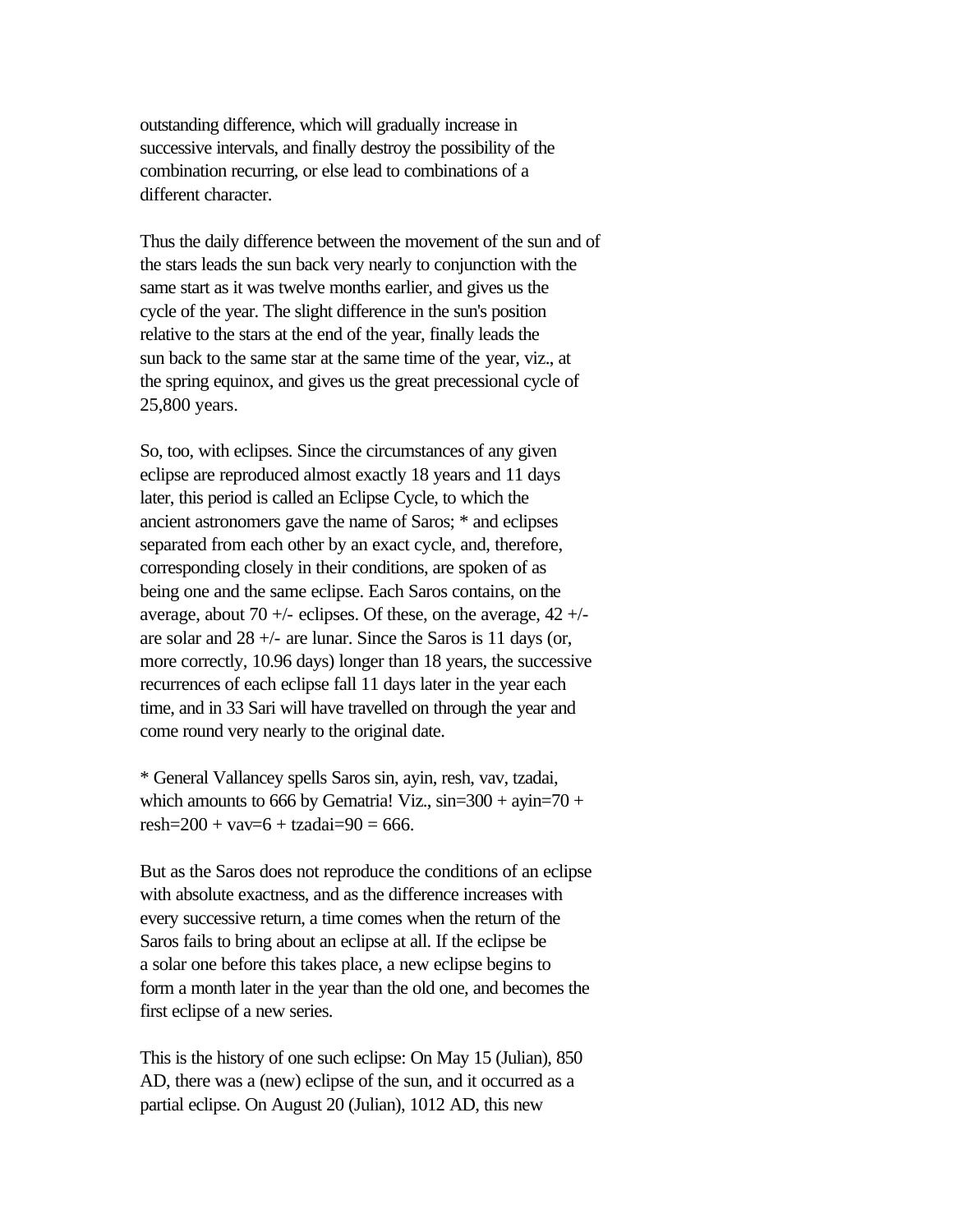eclipse became total. From that time it has been an annular eclipse, the latitude of the central shadow gradually shifting southward from the north, until on December 17 (Julian), 1210, it had reached N. Lat. 24o. It turned northward again after 1210, until March 14 (Julian), 1355, when it fell in N. Lat. 43o. Then it turned south, and has moved steadily in that direction, until on March 18 (Greg.), 1950, its last appearance as an annular eclipse will take place. On May 22 (Greg.), 2058, it will fall so far from the node that a new eclipse will follow it on June 21. It will make three more appearances as an ever-diminishing partial eclipse, and be last seen on June 24 (Greg.), 2112. Its total life-history, therefore, will have been 1,262 years and 36 days, and will have occupied 70 Sari.

In the above life-history of an eclipse \* there is not the slightest difficulty as to its identification. The Saros shows no break, and no interruption; nor does the character of the eclipse suffer any abrupt change. The district over which it is visible moves in a slow and orderly fashion from occurrence to occurrence over the earth's surface.

\* These facts are kindly supplied by Mr. E. W. Maunder, of the Royal Observatory, Greenwich, who gives another example, as follows:--

In AD 586 there were two solar eclipses: on June 22 (Julian) the old and dying eclipse, and on July 22 (Julian) another (the new one). A Saros (viz. 18 years and 11 days) earlier there was only one, viz. on June 11 (Julian), AD 568, there being no eclipse on July 11 of that year.

The last appearance of this new eclipse, which first appeared on July 22, 586, was on August 28 (Greg.), 1848, so that it had a life history of 70 Sari, amounting to 1,262 years 36 days (after the Julian dates have been corrected to correspond to the Gregorian). Thus the eclipse that died, so to speak, on August 28 (Greg.), 1848, first appeared on July 22 (Julian) in AD 586. See an important article on Eclipses by Mr. E. W. Maunder in Knowledge, for October 1893, where other life-histories of eclipses are given, and the whole subject of eclipses clearly explained.

Now the important point is this, that if we take the prophetic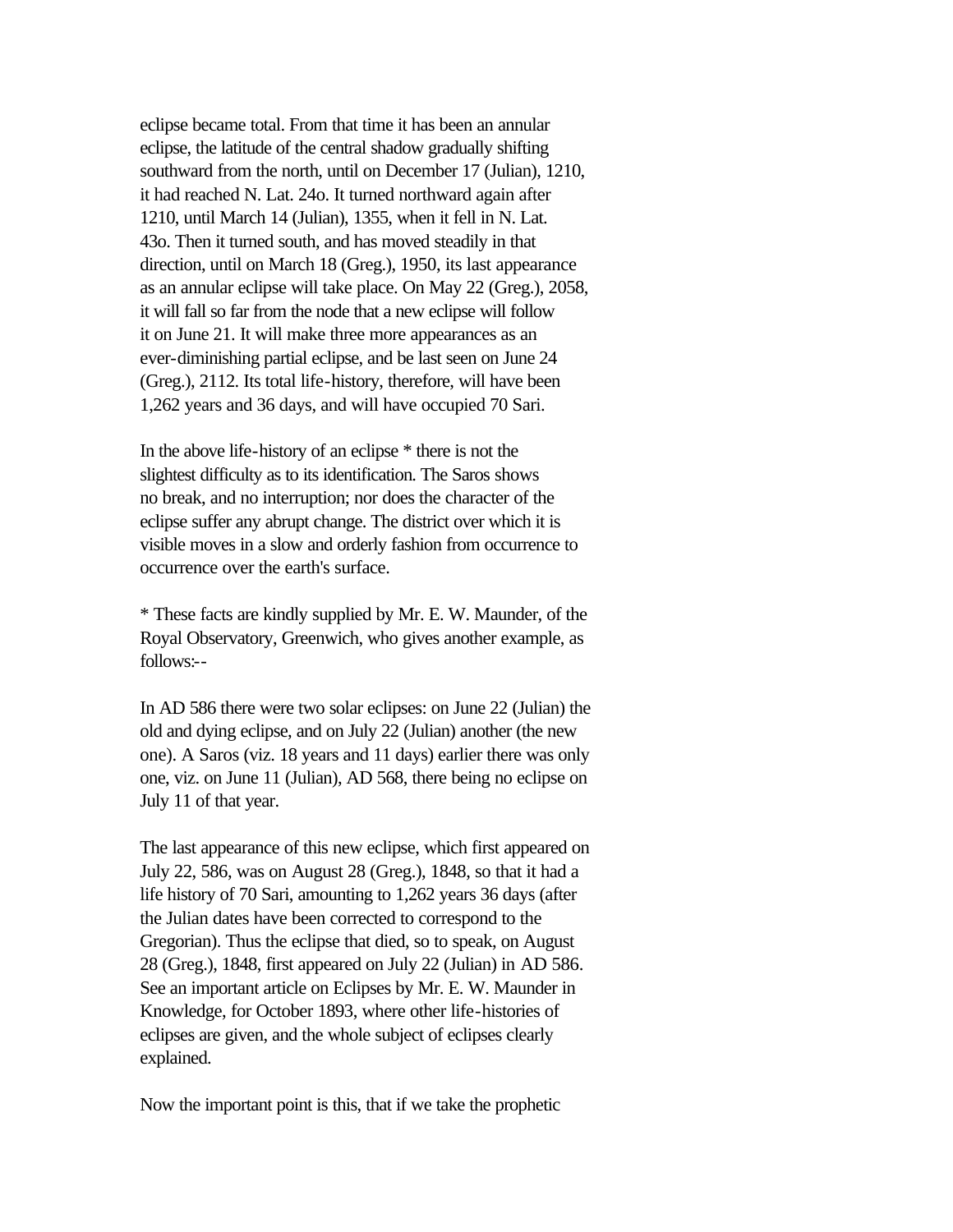reckoning of 360 days to the year, we have the following significant Biblical numbers:--

In the first place, we already have the  $70 +/-$  Sari divided into two portions of  $33 + 37$ .

A perfect cycle is accomplished in 33 Sari, or 595 years, when the eclipse, by a series of unbroken Sari, has accomplished a passage through the year of 360 days; or, if we reckon only the whole numbers, i.e., the 18 completed years, we have for the 33 Sari the period of 594 years, while the remaining portion of 37 Sari makes 666 years (37x18); and the whole 70  $+/-$  Sari makes 1,260 years (594+666).\*

\* The relations between 595 years and 1,262 years 36 days, are the same as the relations between 594 years and 1,260 years. The difference of the 2 years 36 days is due to the excess of 10.96 days over the 18 completed years in each Saros.

We have then the following figures:--

 $18 \times 33 = 0594$  years.  $18 \times 37 = 0666$  years.  $18 \times 70 = 1260$  years

Independently of this, we also know that 1,260 years is a soli-lunar cycle, so exact that its epact, or difference, is only 6 hours!

There must, therefore, be something significant in these numbers, e.g., 70; in the number 1,260, with its divisions, not into two equal parts, but into 594 and 666; as also in its double, 2,520.

There must be something to be learned in the occurrence and repetition of these heavenly cycles, which for nearly 6,000 years have been constantly repeated in the heavens, especially when we find these same numbers very prominently presented in the Word of God in connection with the fulfillment of prophecy.

We have the great "seven times" (2,520) connected with the duration of Israel's punishment, and of the Gentiles' power. We have in Daniel and the Apocalypse the half of this great period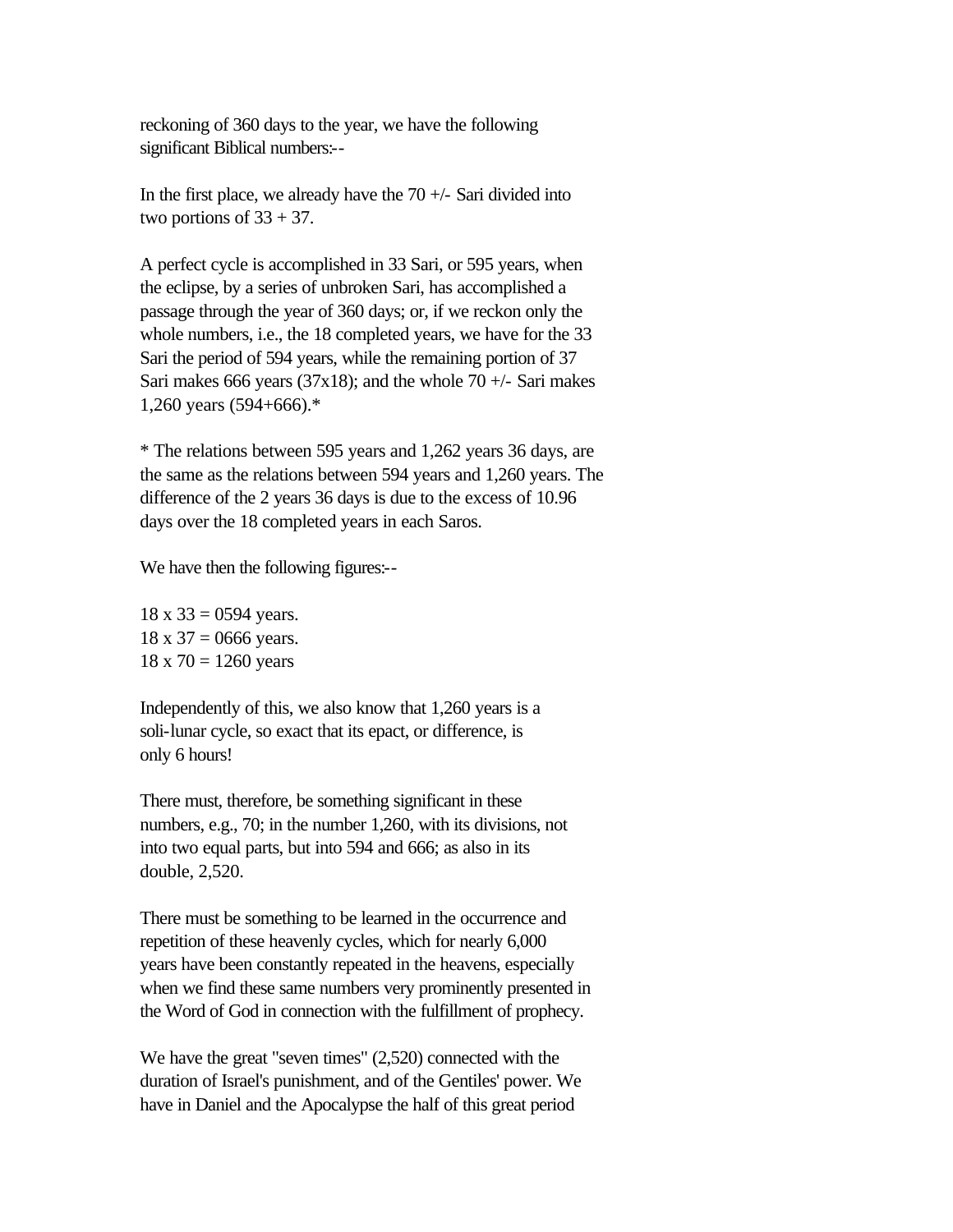presented as "days" (1,260), as "months" (42), and as "times," or years (3 1/2).

Futurists believe that these "days" and "months," etc, interpret for us the purposes and counsels of God as connected with "the time of the end," and as meaning literal "days" and "months," etc.

Historicists take these terms and themselves interpret the numbers, in the sense of a "day" being put for a year, and they believe that these "1,260 days" will be fulfilled as 1,260 years.

One party boldly and ungraciously charges the other with teaching "The Fallacies of Futurism"; while the other might well retort with a reference to the Heresies of Historicism.

But is there any necessity for the existence of two hostile camps? Is it not possible that there may be what we may call a long fulfillment in years? And is it not more than probable that in the time of the end, the crisis, there will be also a short and literal fulfillment in days?

We firmly believe that there will be this literal and short fulfillment. We believe that when God says "days," He means days; and that when He says "42 months," He means months, and not 1,260 years. In all the passages referred to by historicists in support of what is called "the year-day theory," the Holy Spirit uses these words "days" and "years" in the sense of days and years. In the two particular instances of Israel's wanderings (Num 14:34), and Ezekiel's prophesying (Eze 4:6), He chooses to take the number of days as denoting the same number of years; but He does not tell us that we are to do the same in other cases! He only asserts His sovereignty by thus acting, while we only show our presumption in taking His sovereign act as a general principle.

But while fully believing in the short fulfillment, we are quite prepared to admit that there may be a long fulfillment as well; and that, owing to the wondrous harmony, and marvellous correspondence, and infinite wisdom of all the works and ways of God, there may be a fulfillment, or rather a "filment," if we may coin the word, in years, which will be only a foreshadowing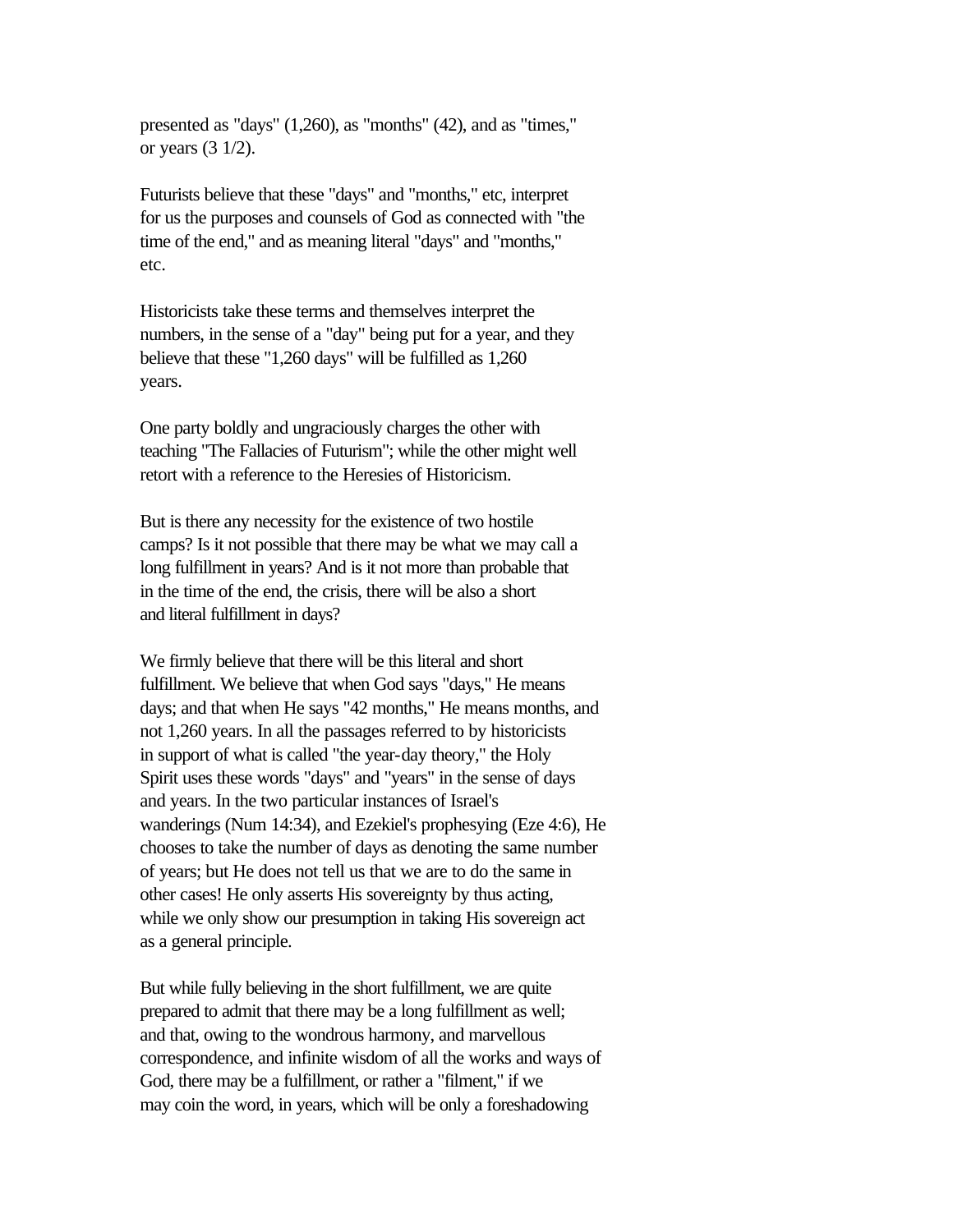of the literal ful-filment afterwards to take place in days.

If historicists will allow us this liberty as to interpretation, and permit us to believe that God means what He says, we will give them some remarkable evidence in support of their views, by way of application. In other words, if they will allow us to interpret "days" as meaning days, we will gladly allow them, and be at one with them, in applying them to years. So that while we believe the interpretation to mean "days," and to teach a short fulfillment at the time of the end, we will thankfully admit an application which shall take these days as foreshowing a long fulfillment in years.

In applying, then, these significant numbers (42, 70, 594, 666, 1,260, and 2,520) to years, from what point or date shall we begin to reckon the "times of the Gentiles" (Luke 21:24)? That there are such definite "times" the words of the Lord Jesus show, when He says, "Jerusalem shall be trodden down of the Gentiles, until the times of the Gentiles be fulfilled" (Luke 21:24). That there are "seven times" of Gentile dominion is more than intimated by the symbolic episode in the life of Nebuchadnezzar as recorded in Daniel 4; and that there are "seven times" of Israel's punishment is clearly stated in Leviticus 26:18. "Seven times," according to the Historicist school of interpreters, are equal to 2,520 years.

Instead of asking where they begin, let us first note the fact that it is duration which is emphasized in the Scriptures rather than chronology; and look at the duration of these years independently of, and before we attempt to fix, their beginning and ending.

In Daniel 2 and 7 it is shown first to Nebuchadnezzar in a "dream," and afterwards to God's servant the prophet in a "vision," that Israel was to be put on one side and become "Lo-Ammi" (not My people), while government was to be put into the hands of the Gentiles. Jerusalem was the central point of both these great and solemn facts. That is to say, during 2,520 years, while Jerusalem should remain in the power of the Gentiles, Israel could be "no more a nation" in possession of their land and city.

We know, as a matter of fact, that today Jerusalem is in the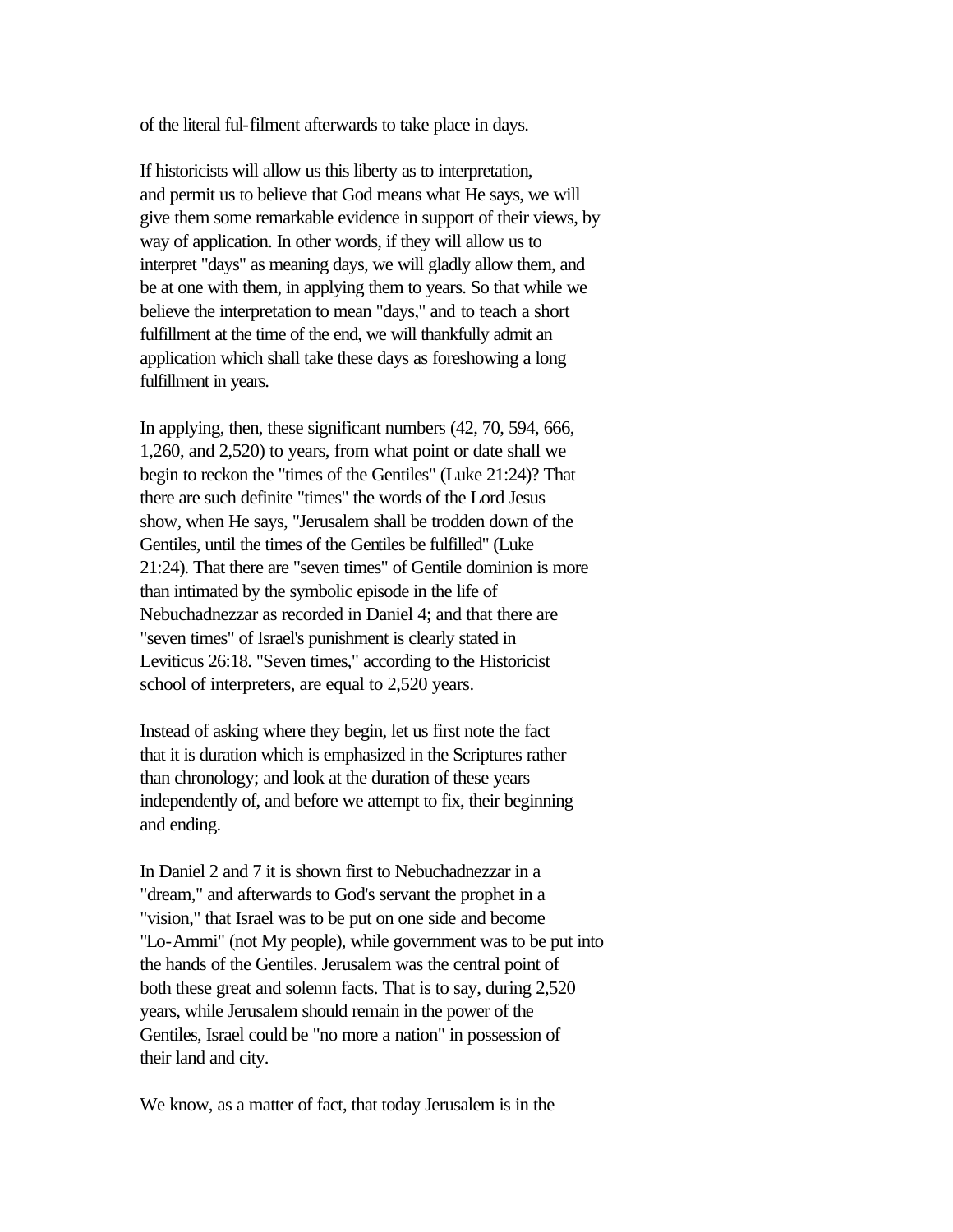hands of the Turks, and that it is still "trodden down of the Gentiles."

If we ask how long it shall continue to be "trodden down"? how long it will be before Israel shall again possess their city and their land?--the answer brings us at once to the heart of our subject.

In seeking to determine both duration and chronology, it is necessary to plant our feet on sure ground. To do this, let us take a point on which all are agreed.

There is one date which is universally accepted; and concerning which the evidence is unquestioned.

Abu Obeida, the Mahommedan General, laid siege to Jerusalem towards the close of 636 AD. The city was then occupied by the Romans, who held out for four months. When they capitulated, the Patriach Sophronius obtained a clause in the treaty giving security to the inhabitants, and requiring the ratification of Omar himself. Omar, who had therefore to be sent for, arrived some six months afterwards, and the delay caused the actual delivering up of the city to take place early in the autumn of AD 637. \*

\* This is the date which concerns only the City of Jerusalem. The Romans were not completely driven out from the land until Caesarea had fallen in 638, when the conquest was finally completed. See. Gibbon's Decline and Fall.

The year AD 636-7 is therefore the accepted date of the passing over of Jerusalem from the Romans to the Turks.

Omar seems to have stayed in the city only about ten days, during which he must have given his instructions for the erection of the Mosque on the site of the Temple. This Mosque, therefore, stands as the sign and the symbol of the treading down of Jerusalem, and while it remains, those times of treading down cannot be considered as fulfilled.

How steady was Israel's decadence from Nebuchadnezzar to Omar! Nothing could exceed that darkest moment in Israel's history, when Israel was well nigh obliterated in the mighty struggles of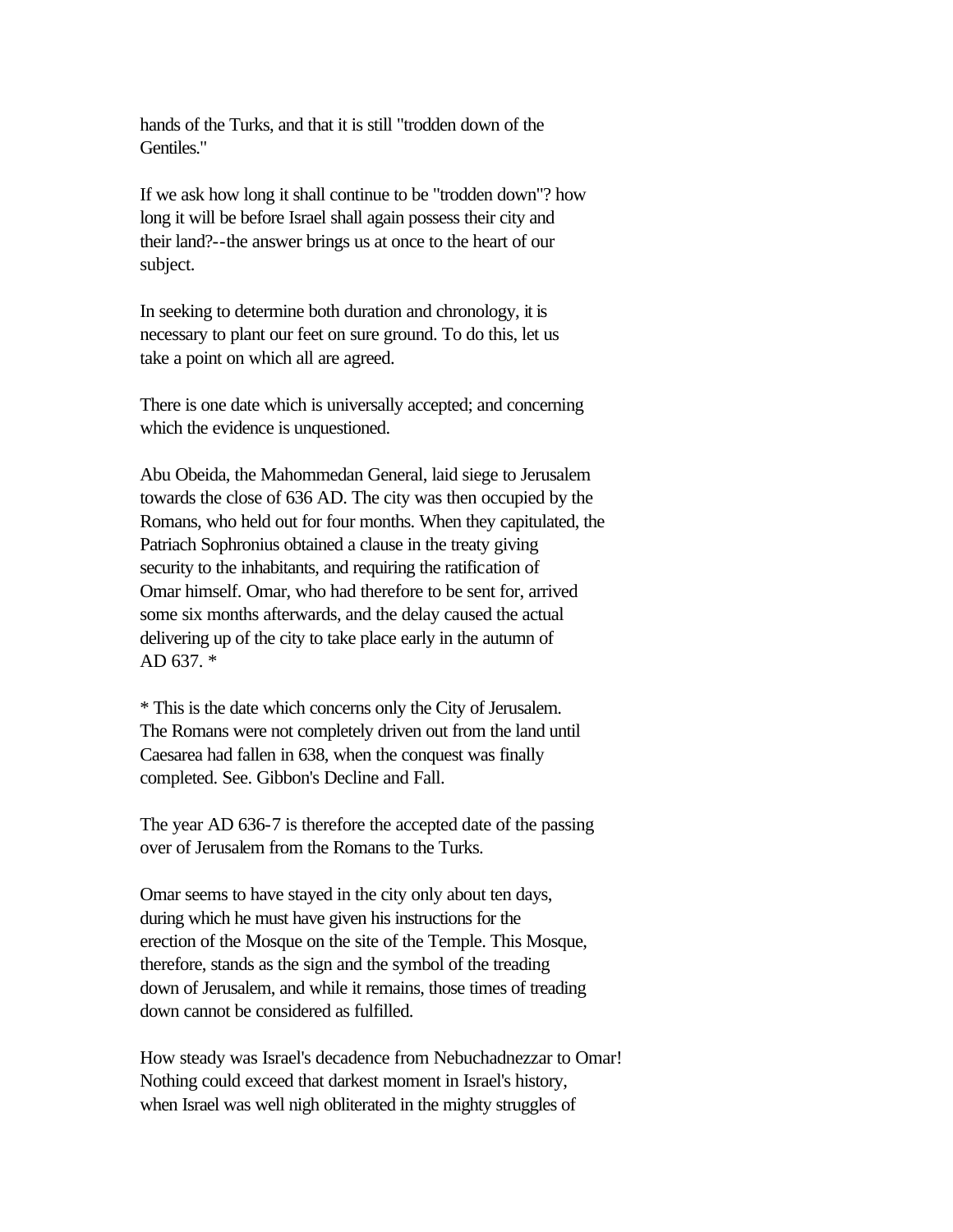her enemies who fought over her inheritance. Thus Omar becomes the great central point of the 2,520 years, whether reckoned as Lunar, Zodiacal, or Solar, dividing them equally into two portions of 1,260 years. \*

\* This date 636-7 is a great and important central date, whether we reckon backwards or forwards; whether we reckon them as Lunar, Zodiacal (360 days), or Solar (365 days) years.

If we take Lunar years (=1222 1/2 Solar)--

 reckoning backward, we get to 587 BC, the very date of the destruction of the Temple by Nebuchadnezzar.

 reckoning forward, we get to 1860 AD, the very date of the European intervention in the Lebanon, which has brought the Eastern Question into its present prominent position.

If we take Zodiacal years (=1242 Solar)--

 reckoning backward we get to 608 BC, the date of the battle of Carchemish (2 Chron 35:20), when Babylon completed the conquest of Assyria, and became supreme; utterly shattering all the hope which Israel had in Egypt.

 reckoning forward brings us to 1879 AD, when, by the Treaty of Berlin, Ottoman power received a blow from which it has never recovered, and which has prepared the way for its extinction.

If we take Solar years, then--

 reckoning backward, we get to BC 624 (AM 3376), the beginning of the Babylonian kingdom, the "head of gold." reckoning forward we get to 1896-7 AD, which is yet future.

These reckonings in their beginnings and endings form an introversion, or Epanodos, thus:--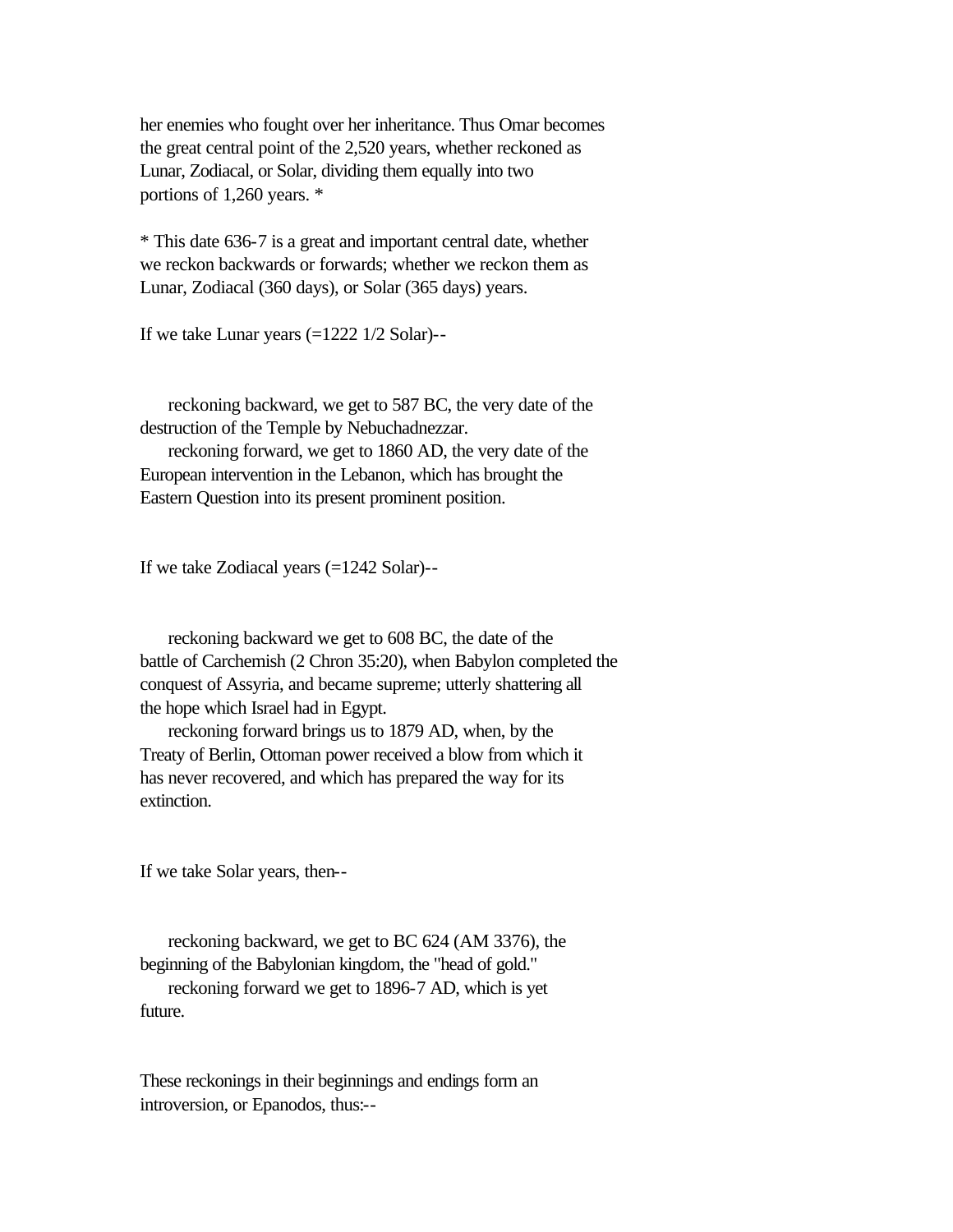608

624--BC dates increasing. 1860--AD dates increasing.

1879

1896-7

The Solar reckonings are the more important dates; the Lunar are next in significance; while Zodiacal reckonings furnish us with dates which, to say the least, fit neatly into their places.

Having thus fixed the central date, which already points forward to the end, let us go back and find the starting point, that we may the better understand the end.

When Daniel was explaining to Nebuchadnezzar his mysterious dream, he said, "Thou art this head of gold"! (Dan 2:38). This moment is popularly, but erroneously, supposed to mark the commencement of the Babylonian kingdom--the first of these four great Gentile powers.

But Daniel spoke of what ALREADY existed, and was explaining the then condition of things. He said, "God hath given thee a kingdom, power, and strength, and glory" (Dan 2:37). The kingdom of Babylon had already been in existence for more than thirty years, for its king had destroyed Jerusalem and burnt the Temple with fire, and brought away many captives, amongst whom was Daniel and his companions. The opening words of the book make this very clear.

The monumental history of Babylon, as now dug up, shows that before this it had been sometimes tributary to, and sometimes almost independent of, Assyria. In AM 3352, after a severe struggle with Assurbanipal, the Assyrian king, Babylon was once more subdued, and its king setting fire to his palace perished in the flames. After that there was peace for twenty-two years, during which time Kandalanu governed Babylon in succession to Sumas-sum-ukin, a son of Assurbanipal.

587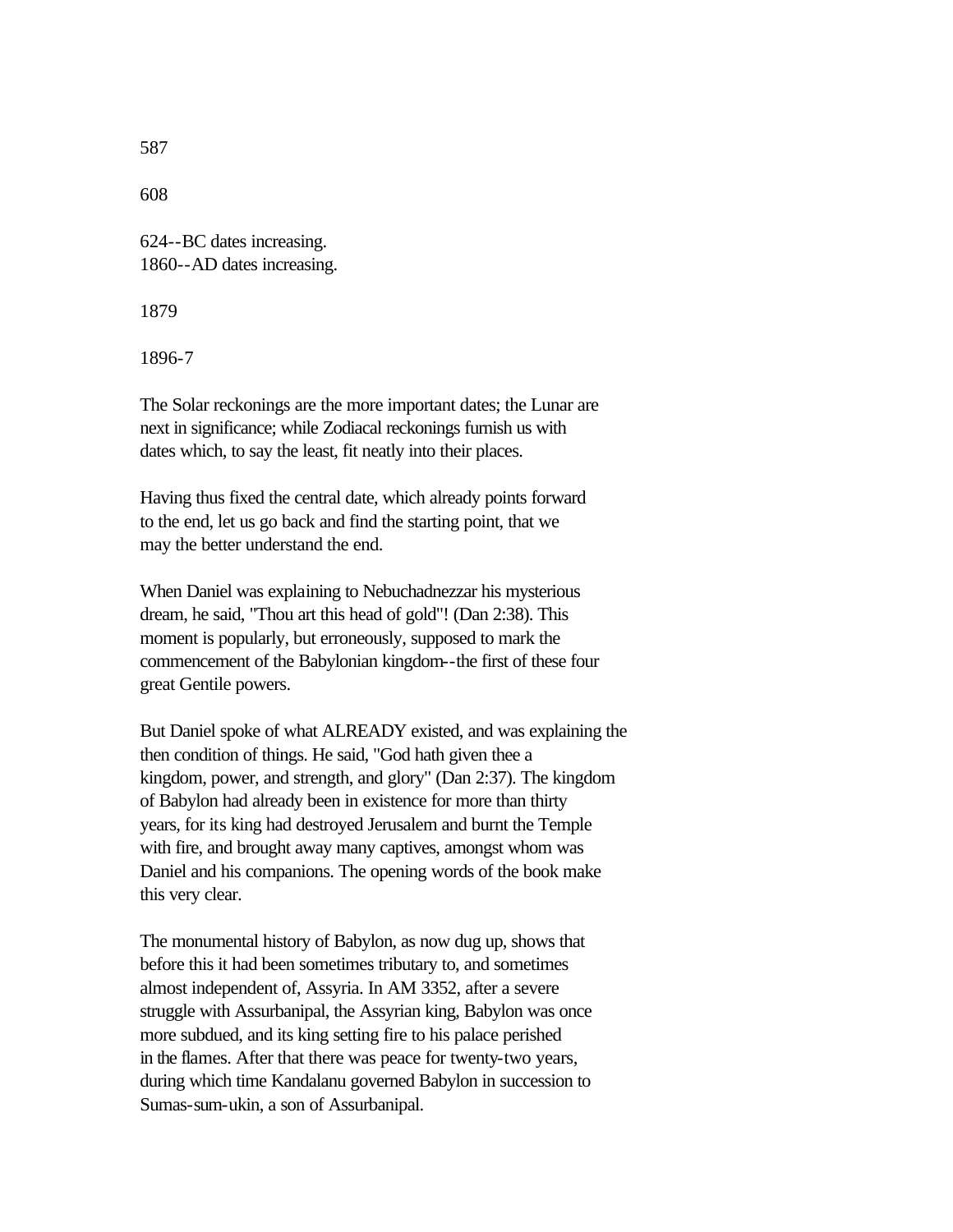In AM 3375 (i.e. BC 627), \* another revolt broke out, and the Assyrian king sent a general of great ability to quell it. His name was Nabu-pal-user (which means Nebo protects his son). He put down the rebellion with so much skill that Assurbanipal made him governor of Babylon. He shortly afterwards, in AM 3376, himself rebelled, and made himself King of Babylon. Associating with him his son Nebuchadnezzar, they commenced a campaign against Assurbanipal, which ended in the fall of Nineveh and the complete subjugation of Assyria. The kingdom of Babylon, thus commencing in BC 625, \*\* became the first great Gentile kingdom as foretold in Daniel.

\* These dates are those furnished by the Monuments, as given by Dr. Budge, of the British Museum, in his Babylonian Life and History, RTS, 1885. They also agree with the dates dug up by Sir Henry Rawlinson in 1862, consisting of fragments of seven copies of the famous "Eponym Canon of Assyria," by which the Assyrian chronology has been definitely settled. Before this, historians had to be content with inferences and conjectures.

\*\* In adjusting the AM and BC dates, the latter are always apparently one year in advance of the former, because BC 4000 was AM 1, and BC 3999 was AM 2. Hence AM 3376 is not BC 624, but it is BC 625.

There is practically no question, now, as to this date.

The actual duration of the three kingdoms that followed--Babylon, Medo-Persia, and Greece, may not perhaps be so accurately determined. Their total duration is known, because it is fixed by a known date at the other end, but it might introduce controversial matter if we attempted to assign to them their exact relative duration. Probably they were, roughly:--Babylon about 90 years; Medo-Persia about 200 years; Greece about 304 years.

We believe these to be fairly proportionate,  $*$  but whether they are or not, their total amount must have been 594 years, because the undisputed date of the battle of Actium, by which Augustus became the head of the Roman Empire, was September BC 31. From this date Jerusalem passed permanently under the power of Rome until the Mahommedan conquest in AD 636-7.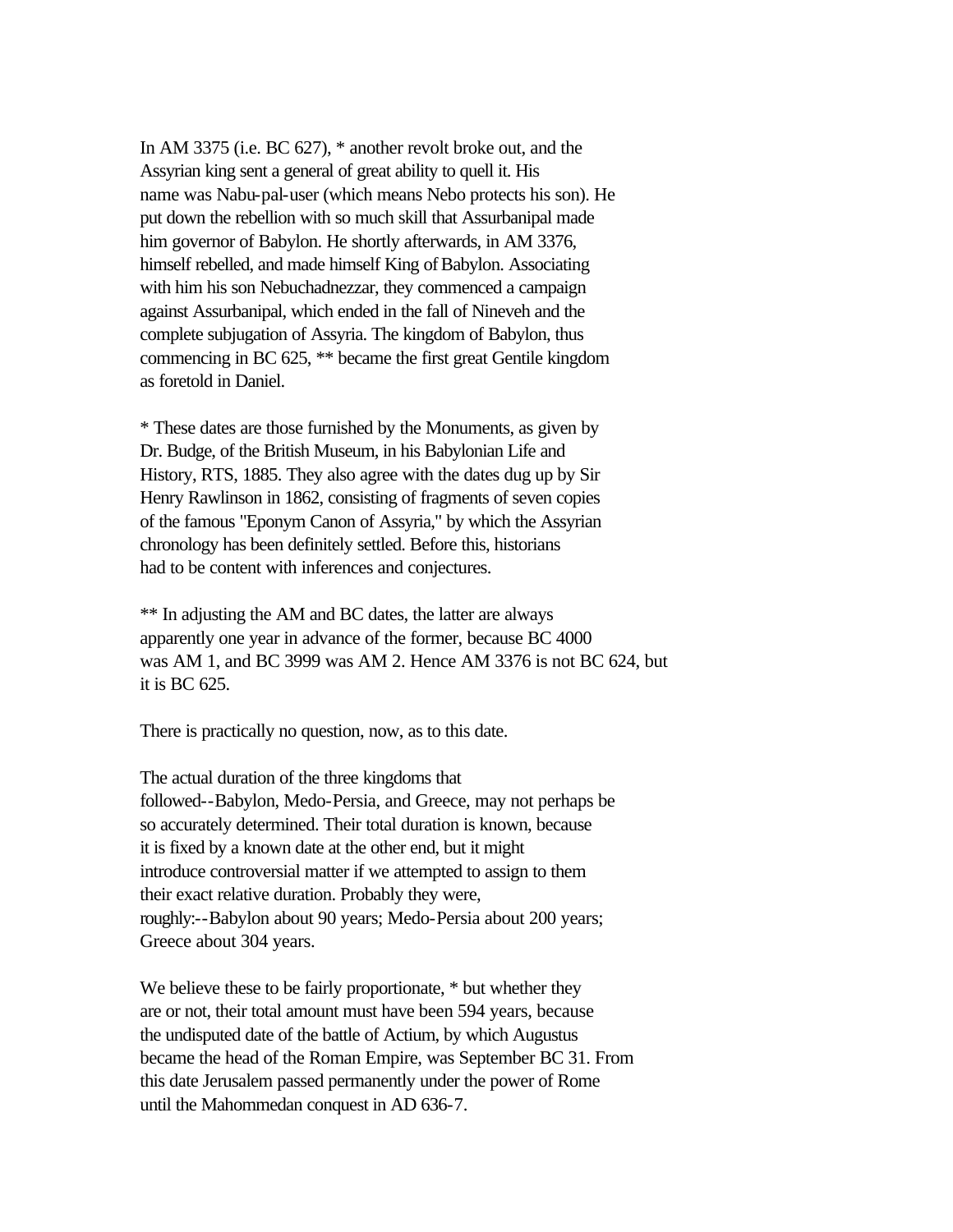\* Cyrus took Babylon, according to the Monuments, in the 17th year of Nabonidus, BC 539. 1 Maccabees i begins the first of Alexander from the death of Darius Codomannus in AM 3672. This would slightly vary the above distribution of the years of separate duration.

We have, therefore, three fixed dates, and these decide for us the duration of the intervening periods; dividing them into the two great Eclipse Cycles of 594 years and 666 years!

Jerusalem under the Gentiles

| Fixed Dates Duration of Years                               |
|-------------------------------------------------------------|
| Babylon (the 1st Kingdom) commenced<br><b>BC</b><br>625     |
| Battle of Actium,                                           |
| ending the possession of the 3rd Kingdom<br><b>BC</b><br>31 |
| Duration of the three Kingdoms,                             |
| Babylon, Medo-Persia, and Greece,                           |
| together (1st Eclipse Cycle)<br>594                         |
| Rome (the 4th Kingdom)                                      |
| became the possessor Jerusalem BC<br>31                     |
| Mahommedan conquest of Jerusalem,                           |
| ending the possession of Rome AD<br>636                     |
| Duration of Rome's possession of Jerusalem                  |
| (2nd Eclipse Cycle)<br>*666                                 |
| First Half of "the Times of the Gentiles"<br>1260           |
| Date of Mahommedan conquest of Jerusalem<br>AD<br>636-7     |
| Second half of "the Times of the Gentiles" and              |
| Duration of Mahommedan possession of Jerusalem<br>1260      |
| 1260                                                        |
| End and "fulness" of "the Times of the Gentiles"<br>AD      |
| 1896-7<br>2520                                              |

\* In passing from BC dates to AD dates, one year must always be deducted, e.g., from BC 2 to AD 2 is only three years, not four! Thus--

From Jan 1 BC 2 to Jan 1 BC 1 is one year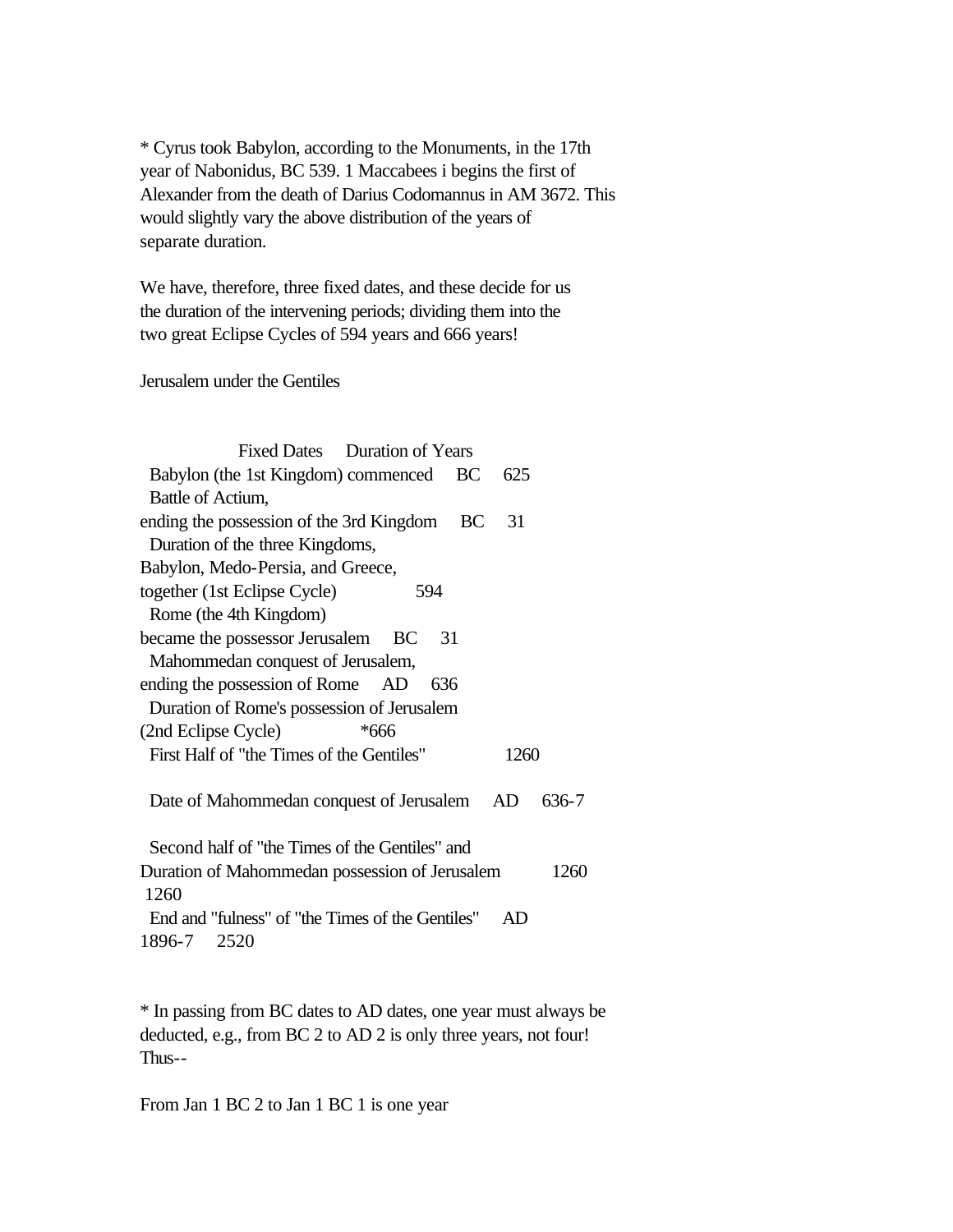From Jan 1 BC 1 to Jan 1 AD 1 is one year From Jan 1 AD 1 to Jan 1 AD 2 is one year Making only three years.

Hence, BC 31 to AD 636 is 666 years, not 667.

From this it appears that 1896-7 AD would mark an important year in connection with the "times of the Gentiles."

The above reckoning has the following advantages over all previous historicist interpretations:--

1. Controverted dates are excluded.

2. The whole period of 2520 years is dealt with, instead of only the latter half (1260), as is usually the case.

3. It confines these "times" to the one place where the Lord Himself put them, viz., "JERUSALEM." He said, "Jerusalem shall be trodden down of the Gentiles, till the times of the Gentiles be fulfilled."

These "times," therefore, are confined to Jerusalem. This "treading down" is confined to Jerusalem. It is not the city of Rome that is to be trodden down for 1260 years. Why, then, should these "times" be separated from what is characteristic of their duration, and applied to Rome, papal or imperial? Why should historicists search for some act of emperors or popes in the early part of the seventh century in order to add it to 1260, so as to find some terminal date in or near our own times!\*

\* While the premises of the Historicist school are thus strengthened, their conclusions are shown to be erroneous.

We claim that the Lord Himself has joined these "times of the Gentiles" with the city of "Jerusalem," and we say, "What, therefore, God hath joined together, let not man put asunder" (Matt 19:6).

When Jesus spoke of this treading down, it looks as though it were then still future; for He said, "Jerusalem shall be trodden down," etc. The occupation of Jerusalem by Babylon, Medo-Persia,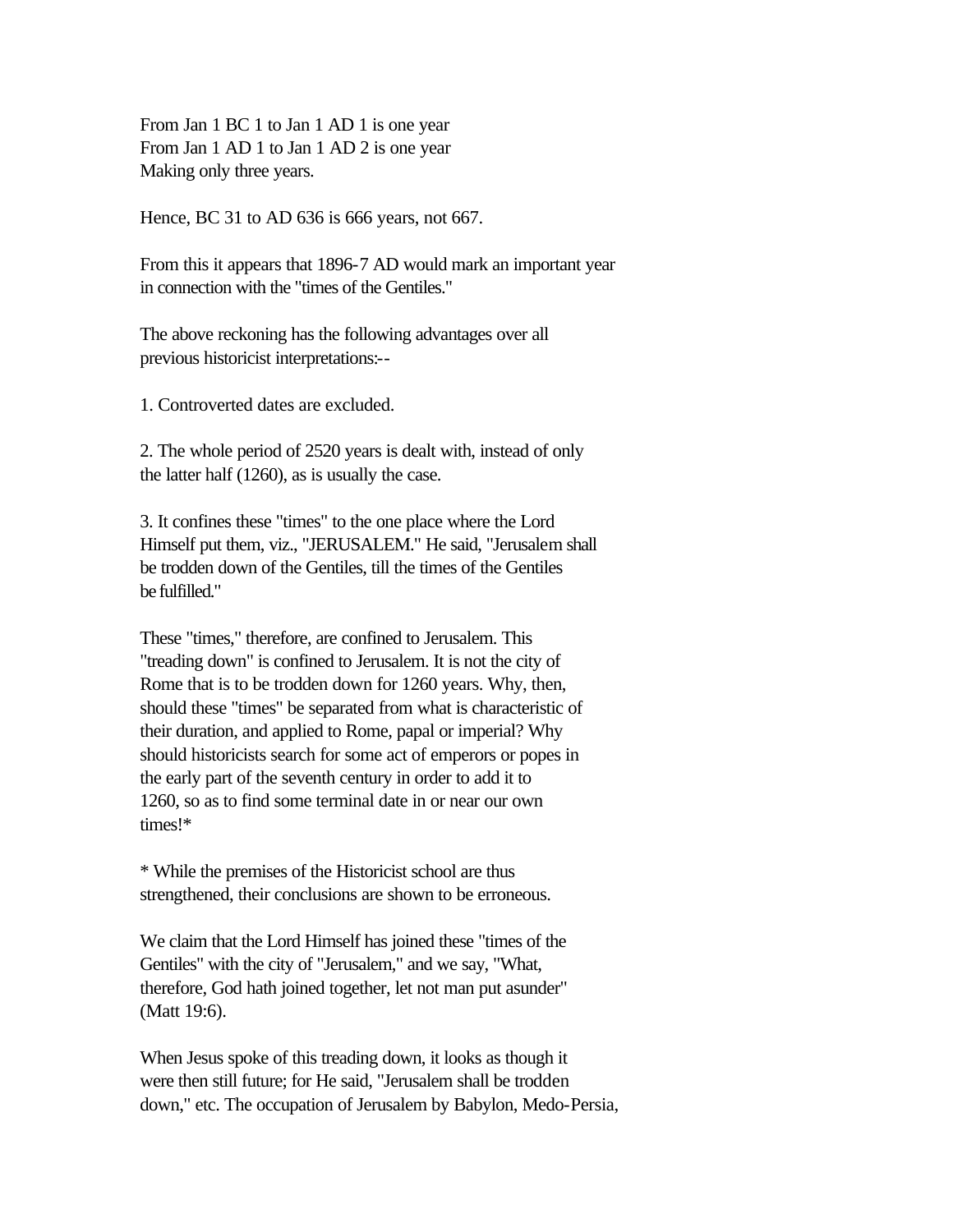Greece, and Rome, was for purposes of government rather than for a wanton treading down. Government on the earth was committed unto them. But when Jerusalem passed from the government of the Roman Empire into the hands of the Turks, it could then be said, in a very special sense, to be "trodden down." For of any government worthy of the name there has been none; and of desolation and desecration the city has been full. Under the feeble rule of the Turks, all the Gentiles seem to have combined in laying waste the holy city.

Though Jews are returning thither in ever-increasing numbers, they are only strangers there. They have as yet no independent position, nor can they make any treaties. But when these "times" shall end, it means that they will have a position of sufficient independence to be able to make a treaty or league with the coming Prince (Dan 9:27); and then the course of events will bring on another treading down of 1260 literal "days," which will thus have had a fore-shadowing fulfillment in years! This is written in Revelation 11:2. And to save us from any misunderstanding, the time is given, not in days, but in "months."

The angel, after directing John to measure the Temple of God and the altar, adds, "but the court which is without the Temple leave out, and measure it not; for it is given unto the Gentiles; and the holy city shall they tread under foot forty and two months."

This refers to a future treading down, which will be limited to the brief period of "forty two" literal "months," during the time of the coming Prince; and "in the midst" of the last week, when he shall break His covenant with the Jews, \* set up the "abomination of desolation" (Dan 9:27; which is still future in Matt 24:15), and "tread down the holy city."

\* And cause sacrifice and oblation to cease (Dan 9:27). We know that is referred, by historicists, to the Messiah. But they are not entitled to so interpret this passage unless they take with it 8:11, 11:31, and 12:11, where the same event is distinctly referred to, and is spoken, not of Christ, but of Antichrist.

We now desire to specially emphasize the fact that all these dates, and their termination in a rapidly approaching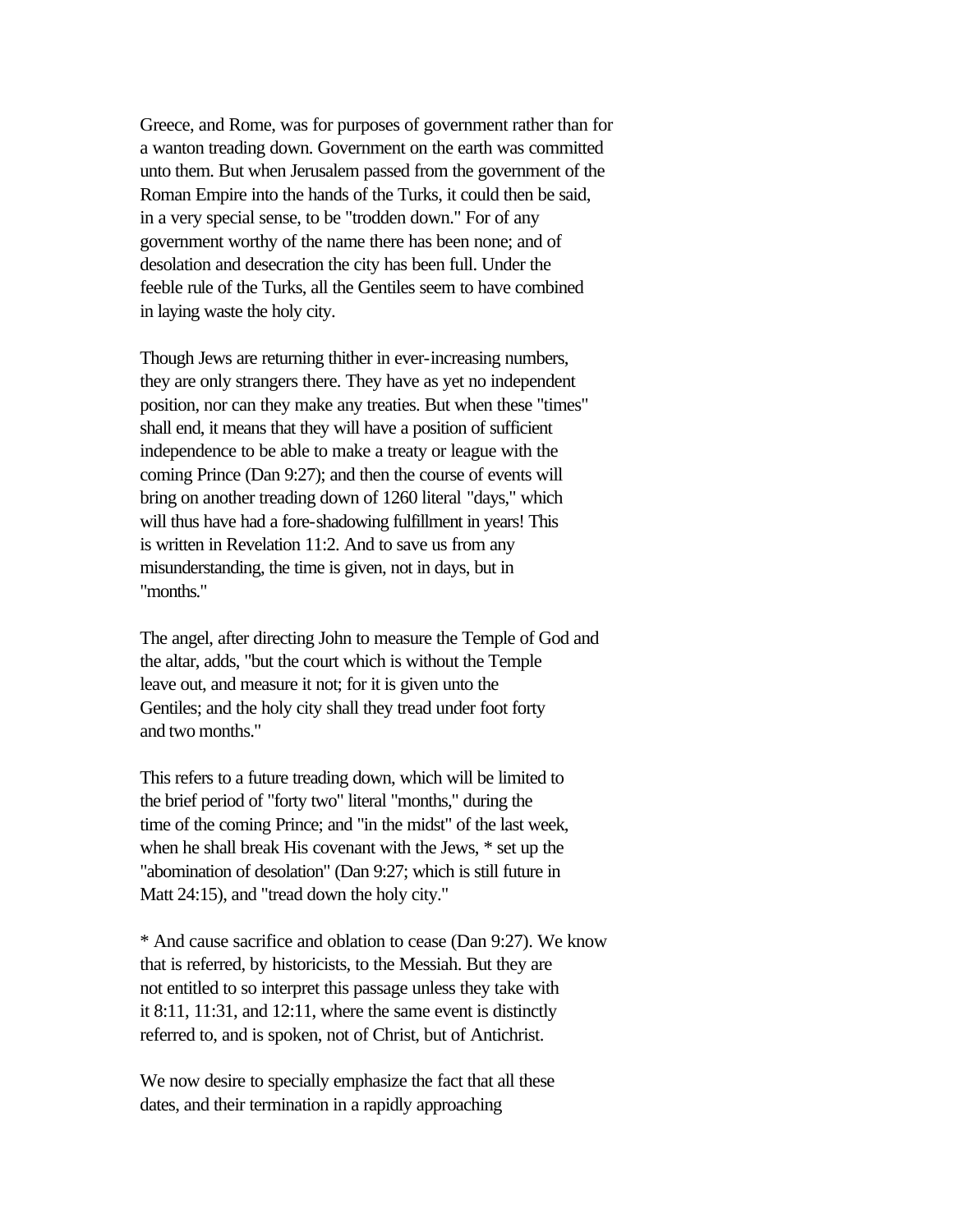fulfillment, refer ONLY TO JERUSALEM, AND THE GENTILES, AND THE JEWS! They refer only to the end of the Gentile possession of Jerusalem, and to the settlement of the Jews in their own city and land.

These "times and seasons" have nothing whatever to do with "the Church of God" (1 Thess 5:1). The mystical Body of Christ, whenever its members are complete, "will be taken up to meet the Lord--the Head of the Body--in the air, so to be ever with the Lord" (1 Thess 4:15-17). This glorious event has nothing to do with any earthly sign or circumstance, so far as the members of this mystical Body are concerned.

Therefore we are not dealing here with the coming of the Lord; either for His saints, or with them. We are not referring to what is commonly and erroneously called "the end of the world." We are merely pointing out that the end of Gentile dominion over Jerusalem is drawing near! And we cannot close our eyes to the marvellous manner in which the veil is being removed from Jewish hearts: to the change which has come over the Jewish nation in its attitude towards Christ and Christianity, chiefly, under God, through the unparalleled circulation of more than a quarter of a million copies of a new translation of the New Testament into Hebrew, by the late Isaac Salkinson, published by the Trinitarian Bible Society, and freely distributed by the Mildmay Mission to the Jews: to the Palestine literature which has sprung up amongst the Jews in recent years: to the persecutions in various countries which are stirring their nest, and setting the nation in motion: to the organized emigration to Argentina, which its promoters avowedly speak of as "a nursery ground for Palestine" (Daily Graphic, March 10th, 1892): to the railways completed and in course of construction in the Holy Land: to the numerous Societies and their branches which have permeated the whole nation, which, while having various names, have only one object--"the colonization of Palestine."

When we put these events side by side with the teaching of the heavens as to the "cycles" or appointed times, we are merely showing how wonderfully they agree with what is written in the Book, and witnessed to by great and uncontested historic dates.

Nor are we absolutely naming a definite year or day even for these Palestine events. After all, they can be only approximate,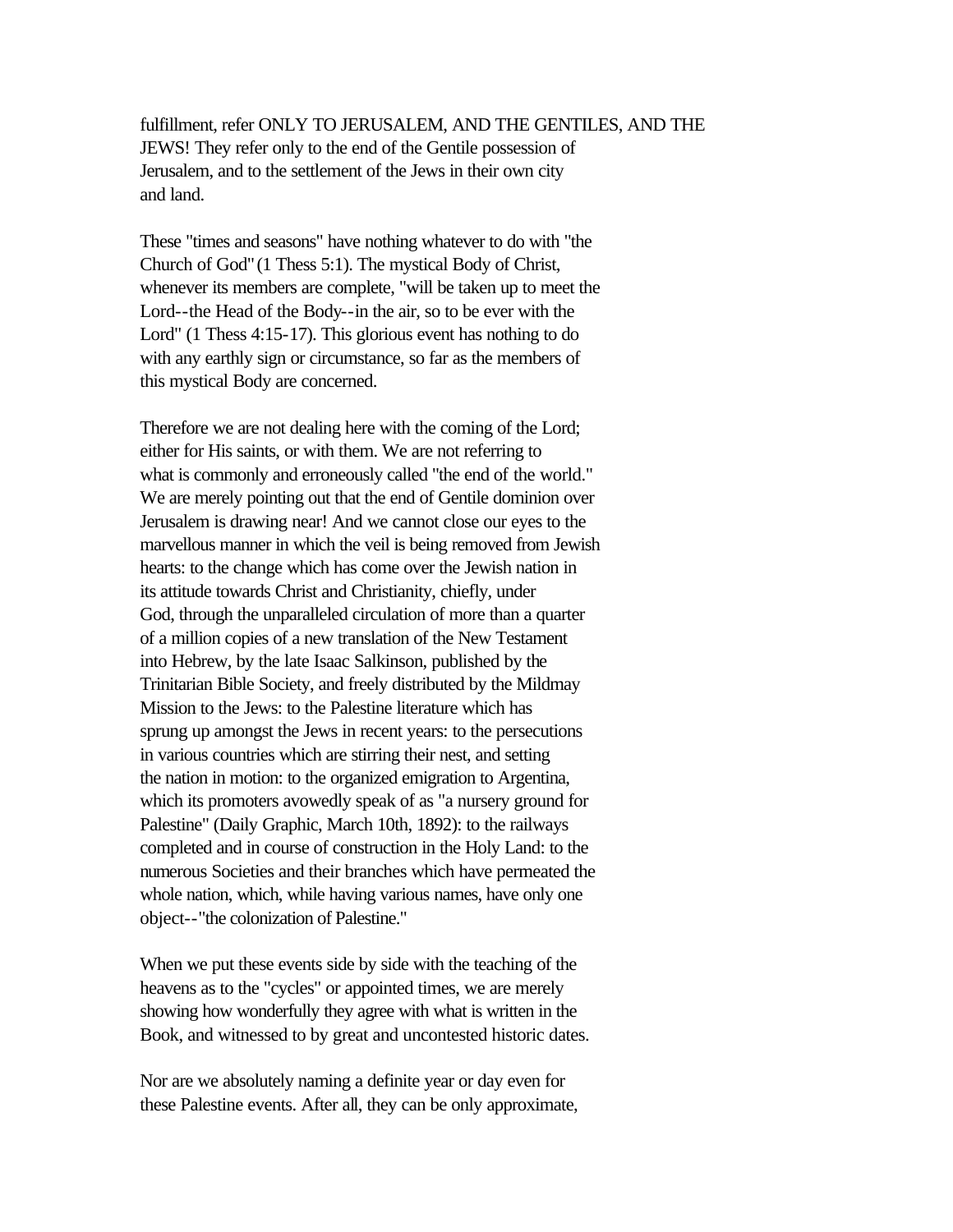for man has so misused every gift that God has ever given him, that even with such wondrous heavenly time-keepers he cannot really tell you what year it is! And, besides this loss of reckoning, there is confusion as to the commencement of the AD era, which makes absolute accuracy between the AM, BC, and AD dates impossible.

Added to this, there is another point to be borne in mind, viz., that when the "times of the Gentiles" shall end, Jewish independence need not be either immediate or complete!

For when Nebuchadnezzar began his kingdom of Babylon in AM 3376 (BC 625), the Jews, though in their land and city, were not independent. Nebuchadnezzar went to and fro to Jerusalem, and put down and set up whom he would; and it was not till some thirty years afterwards that he destroyed the City and Temple and made the people captives.

So, likewise, in the time of the end, there may be an epanodos. There may be a similar period of possession without independence, a quasi-independence guaranteed by the Great Powers; and, for ought we know, it may be that, in order to gain complete independence, they may ultimately make that fatal league with the coming Prince.

So that while we name the dates 1896-7 as being significant, we are not "fixing dates" in the ordinary sense of the term, but merely pointing out some of "the signs of the times," concerning which we ought not to be ignorant.

The true interpretation will in any case still remain, and will surely be literally fulfilled in its own time. The Word of God will be vindicated; its prophetic truth will be verified; God Himself will be glorified; and His people saved with an everlasting salvation.

Meanwhile the members of His Body will "wait for His Son from heaven, whom He raised from the dead, even Jesus, which delivered us from the wrath to come" (1 Thess 1:10). They will live "looking for that blessed hope, and the glorious appearing of the great God and our Saviour Jesus Christ, who gave Himself for us, that He might redeem us from all iniquity, and purify unto Himself a peculiar people (RV, a people for His own